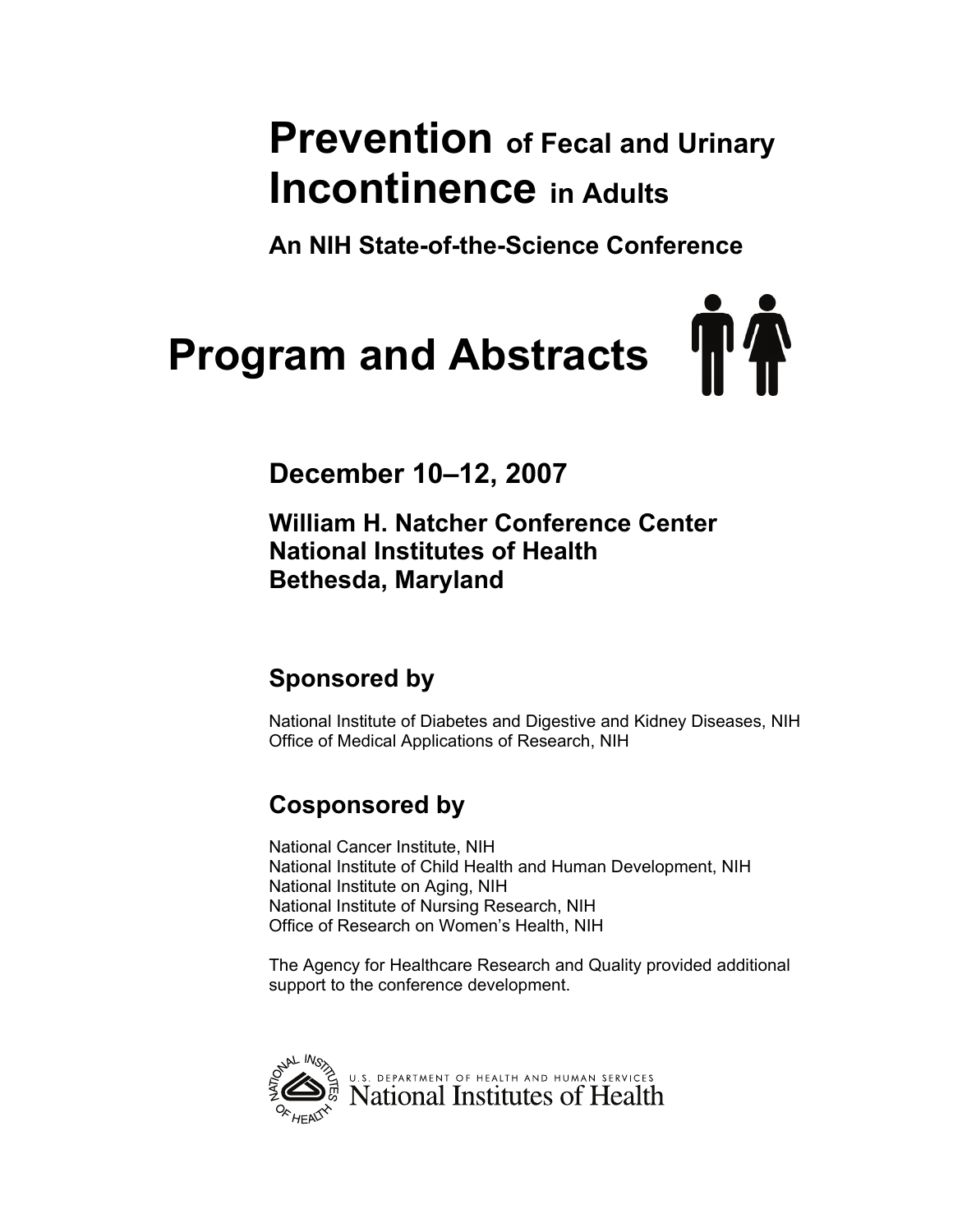

### NIH Consensus Development Program

#### **About the Program**

The National Institutes of Health (NIH) Consensus Development Program has been organizing major conferences since 1977. The Program generates evidence-based consensus statements addressing controversial issues important to healthcare providers, policymakers, patients, researchers, and the general public. The NIH Consensus Development Program holds an average of three conferences a year. The Program is administered by the Office of Medical Applications of Research within the NIH Office of the Director. Typically, the conferences have one major NIH Institute or Center sponsor, with multiple cosponsoring agencies.

#### **Topic Selection**

NIH Consensus Development and State-of-the-Science Conference topics must satisfy the following criteria:

- Broad public health importance. The severity of the problem and the feasibility of interventions are key considerations.
- Controversy or unresolved issues that can be clarified, or a gap between current knowledge and practice that can be narrowed.
- An adequately defined base of scientific information from which to answer conference questions such that the outcome does not depend primarily on subjective judgments of panelists.

#### **Conference Type**

Two types of conferences fall under the purview of the NIH Consensus Development Program: State-of-the-Science Conferences and Consensus Development Conferences. Both conference types utilize the same structure and methodology; they differ only in the strength of the evidence surrounding the topic under consideration. When

it appears that there is very strong evidence about a particular medical topic, but that the information is not in widespread clinical practice, a Consensus Development Conference is typically chosen to consolidate, solidify, and broadly disseminate strong evidence-based recommendations for general practice. Conversely, when the available evidence is weak or contradictory, or when a common practice is not supported by high-quality evidence, the State-of-the-Science label is chosen. This highlights what evidence about a topic is available, the directions future research should take, and alerts physicians that certain practices are not supported by good data.

#### **Conference Process**

Before the conference, a systematic evidence review on the chosen topic is performed by one of the Agency for Healthcare Research and Quality's Evidence-Based Practice Centers. This report is provided to the panel members approximately 6 weeks prior to the conference, and posted to the Consensus Development Program Web site once the conference begins, to serve as a foundation of high-quality evidence upon which the conference will build.

The conferences are held over 2 1/2 days. The first day and a half of the conference consist of plenary sessions in which invited expert speakers present information, followed by "town hall forums," in which open discussion occurs among the speakers, panelists, and the general public in attendance. The panel then develops its draft statement on the afternoon and evening of the second day, and presents it on the morning of the third day for audience commentary. The panel considers these comments in executive session and may revise their draft accordingly. The conference ends with a press briefing, during which reporters are invited to question the panelists about their findings.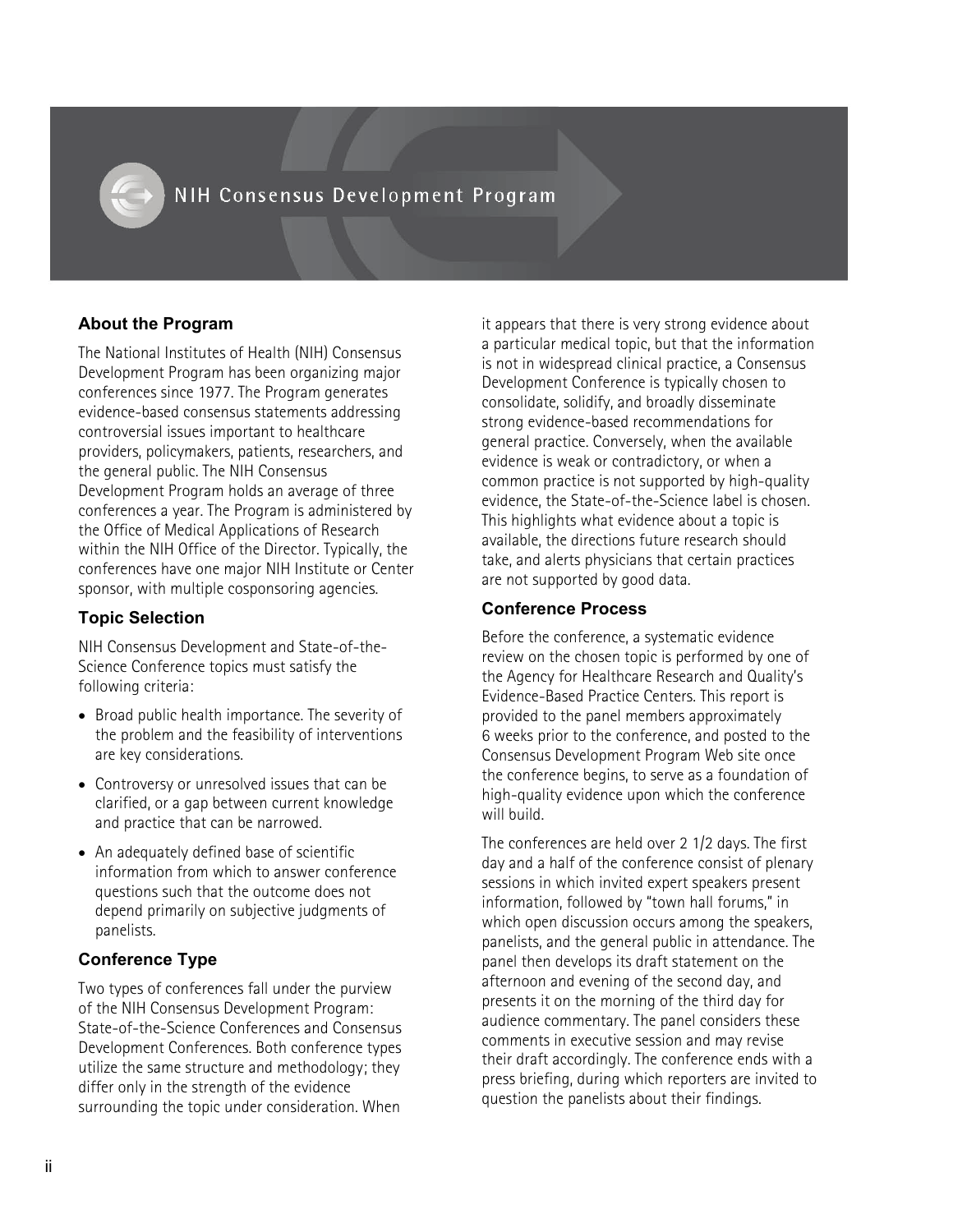#### **Panelists**

Each conference panel comprises 12–16 members who can give balanced, objective, and informed attention to the topic. Panel members:

- Must not be employees of the Department of Health and Human Services.
- Must not hold financial or career (research) interests in the conference topic.
- May be knowledgeable in the general topic under consideration, but must not have published about or have a publicly stated opinion on the topic.
- Represent a variety of perspectives, to include:
	- Practicing and academic health professionals
	- Biostatisticians and epidemiologists
	- Clinical trialists and researchers
	- Public representatives (ethicists, economists, attorneys, etc.)

In addition, the panel as a whole should appropriately reflect racial and ethnic diversity. Panel members are not paid a fee or honorarium for their efforts. They are, however, reimbursed for travel expenses related to their participation in the conference.

#### **Speakers**

The conferences typically feature approximately 21 speakers; 3 present the information found in the Evidence-Based Practice Center's systematic review of the literature. The other 18 are experts in the topic at hand, have likely published on the topic, and may have strong opinions or beliefs. Where multiple viewpoints on a topic exist, every effort is made to include speakers who address all sides of the issue.

#### **Conference Statements**

The panel's draft report is released online late in the conference's third and final day. The final report is released approximately 6 weeks later. During the intervening period, the panel may edit their statement for clarity and correct any factual errors that might be discovered. No substantive changes to the panel's findings are made during this period.

Each Consensus Development or State-of-the-Science Conference Statement reflects an independent panel's assessment of the medical knowledge available at the time the statement was written; as such, it provides a "snapshot in time" of the state of knowledge on the conference topic. It is not a policy statement of the NIH or the Federal Government.

#### **Dissemination**

Consensus Development and State-of-the-Science Conference Statements have robust dissemination:

- Continuing Medical Education credits are available during and after the conference.
- A press conference is held the last day of the conference to assist journalists in preparing news stories on the conference findings.
- The statement is published online at http://consensus.nih.gov.
- Print copies are mailed to a wide variety of targeted audiences and are available at no charge through a clearinghouse.

The conference statement is published in a major peer-reviewed journal.

#### **Contact Us**

For conference schedules, past statements and evidence reports, please contact us:

NIH Consensus Development Program Information Center P.O. Box 2577 Kensington, MD 20891

1-888-NIH-CONSENSUS (888-644-2667) http://consensus.nih.gov



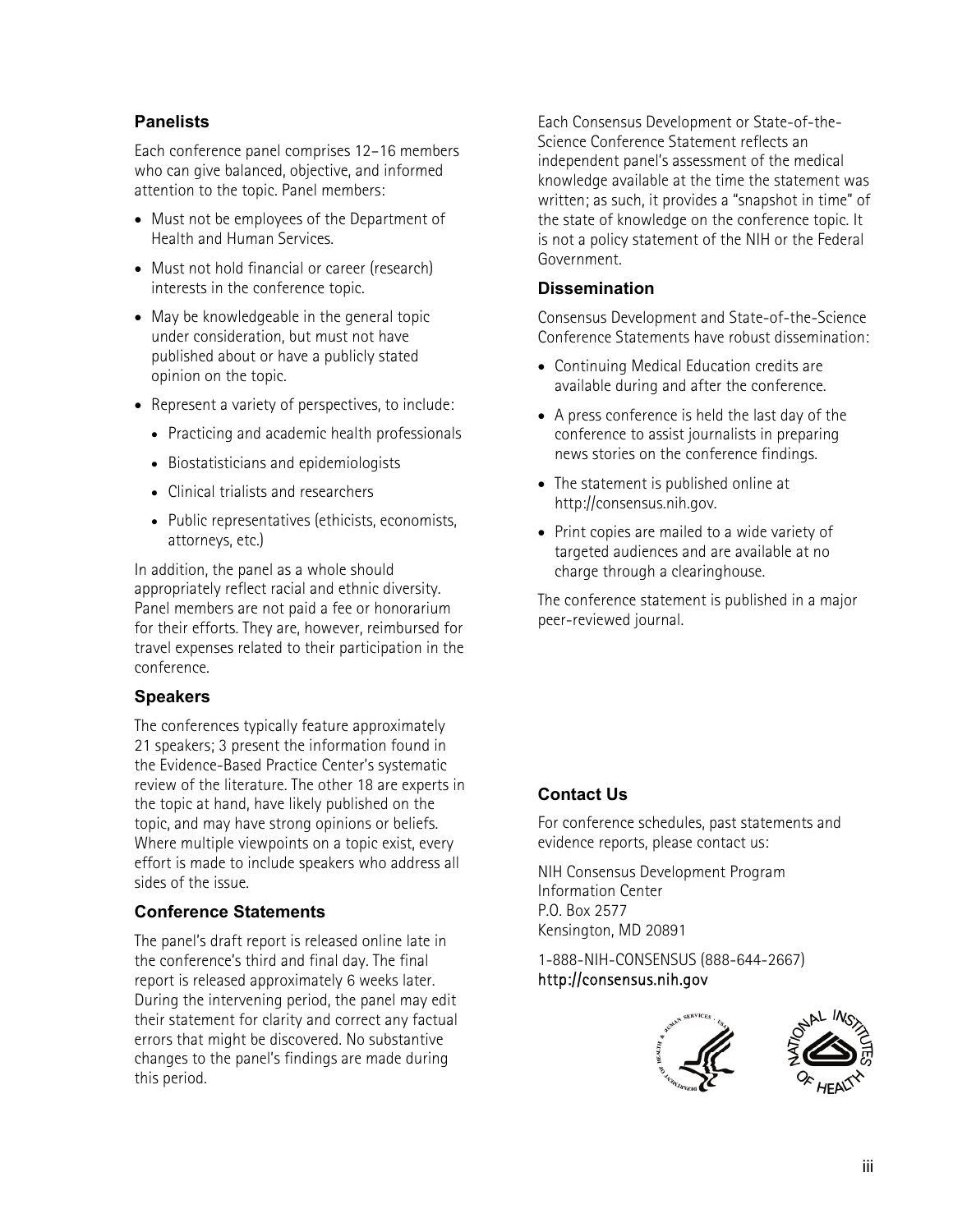## **General Information**

#### **CME**

The National Institutes of Health/Foundation for Advanced Education in the Sciences (NIH/FAES) is accredited by the Accreditation Council for Continuing Medical Education to provide continuing medical education for physicians.

The NIH/FAES designates this educational activity for a maximum of 13.25 *AMA PRA Category 1 Credits*.™ Physicians should claim only credit that is commensurate with the extent of their participation in the activity.

Your participant packet includes a CME evaluation form, which should be completed and returned either to the conference registration desk or by mail to claim credits.

#### **Financial Disclosure**

Each speaker presenting at this conference has been asked to disclose any financial interests or other relationships pertaining to this subject area. Please refer to the material in your participant packet for details.

Panel members signed a confirmation that they have no financial or other conflicts of interest pertaining to the topic under consideration.

#### **Videocast**

Live and archived videocasts may be accessed at http://videocast.nih.gov. Archived videocast will be available approximately 1 week after the conference.

#### **Dining**

The dining center in the Natcher Conference Center is located on the main level, one floor above the auditorium. It is open from 6:30 a.m. to 2:30 p.m., serving hot breakfast and lunch, sandwiches and salads, and snack items. An additional cafeteria is available from 7:00 a.m. to 3:30 p.m., in Building 38A, level B1, across the street from the main entrance to the Natcher Conference Center.

#### **Message Service**

The telephone number for the message center at the Natcher Conference Center is 301–594–7302.

#### **Online Content**

All materials emanating from the NIH Consensus Development Program are available at http://consensus.nih.gov.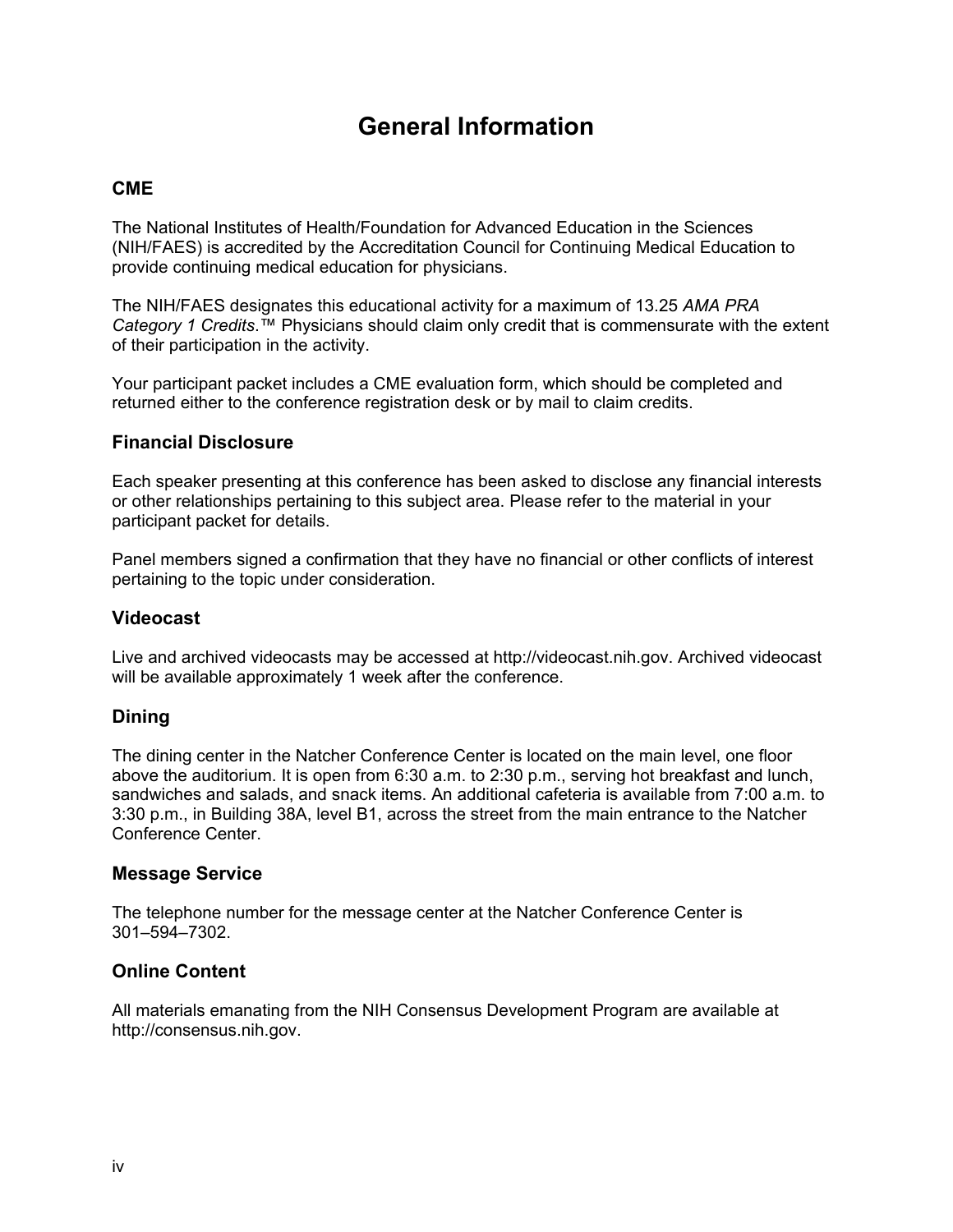## **Contents**

- Page 1 Background
	- 3 Agenda
	- 11 Panel Members
	- 13 Speakers
	- 15 Planning Committee
	- 17 Abstracts

#### **What Are the Prevalence, Incidence, and Natural History of Fecal and Urinary Incontinence in the Community and Long-Term Care Settings?**

- 19 Definition and Epidemiology of Fecal and Urinary Incontinence *Kathryn L. Burgio, Ph.D.*
- 23 Pathophysiology of Fecal Incontinence *Adil E. Bharucha, M.D., M.B.B.S.*
- 31 Pathophysiology of Urinary Incontinence *Alan J. Wein, M.D., Ph.D. (Hon.)*

#### **What Is the Burden of Illness and Impact of Fecal and Urinary Incontinence on the Individual and Society?**

- 35 Economic Impact of Fecal and Urinary Incontinence on the Individual and Society—Direct and Indirect Costs *Philip B. Miner, Jr., M.D.*
- 39 Impact of Fecal and Urinary Incontinence on the Health Consumer: Barriers on Diagnosis and Treatment—A Patient Perspective *Nancy J. Norton*
- 43 Formal and Informal Caregiving Burden of Fecal and Urinary Incontinence *Sandra Engberg, Ph.D., R.N., C.R.N.P.*
- 47 Quality of Life for Patients With Fecal Incontinence *Liliana Bordeianou, M.D.*
- 51 Quality of Life for Patients With Urinary Incontinence *Jennifer T. Anger, M.D., M.P.H.*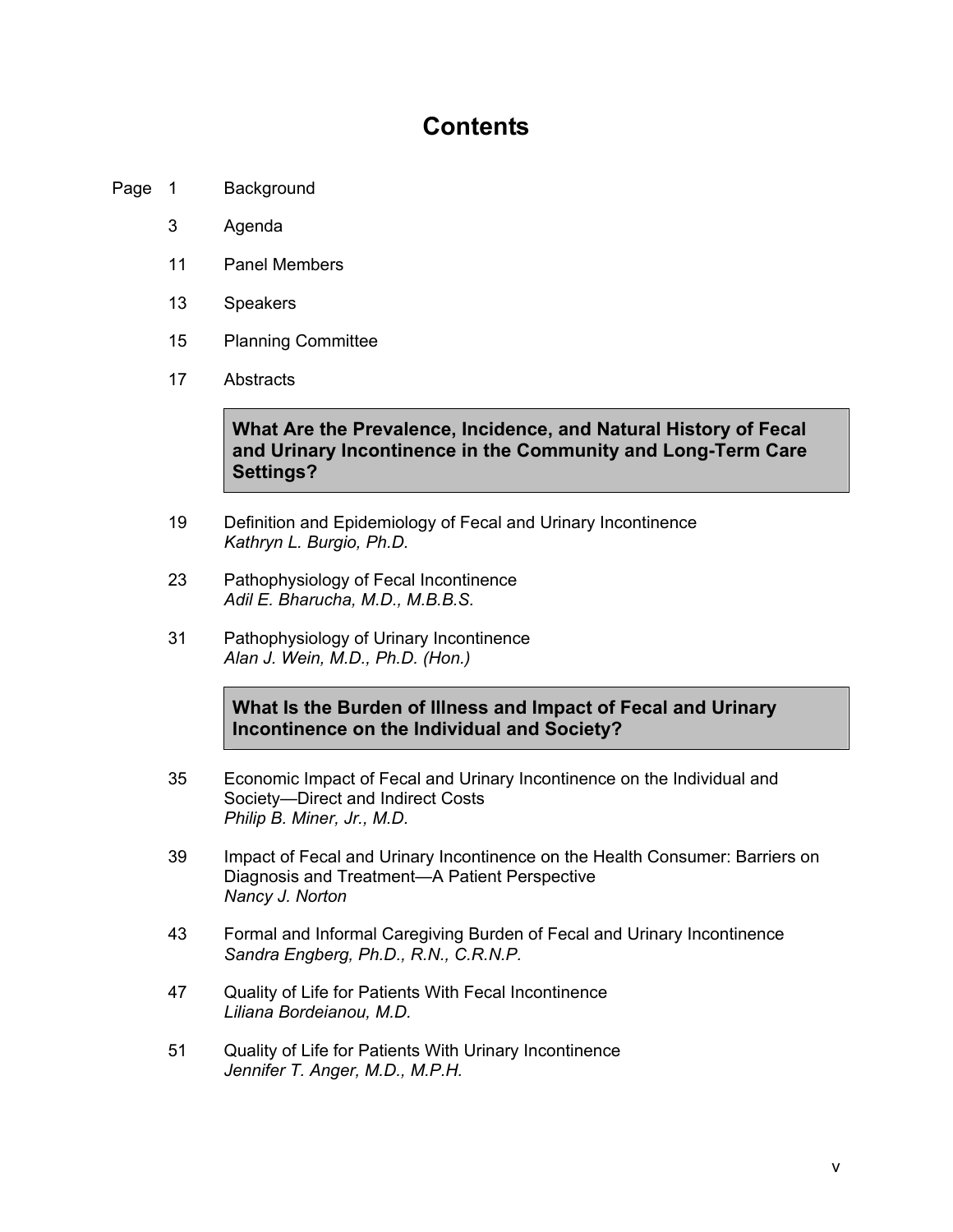#### **What Are the Risk Factors for Fecal and Urinary Incontinence?**

- 59 Evidence-Based Practice Center Presentation I: Prevalence, Incidence, and Risk Factors for Fecal Incontinence *Donna Z. Bliss, Ph.D., R.N., F.A.A.N., F.S.G.A.*
- 65 Evidence-Based Practice Center Presentation II: Prevalence, Incidence, and Risk Factors for Urinary Incontinence *Jean F. Wyman, Ph.D., R.N., F.A.A.N., F.S.G.A.*
- 71 Impact of Diabetes and Obesity on the Development of Fecal and Urinary **Incontinence** *Leslee L. Subak, M.D.*
- 77 Do Pregnancy, Type of Delivery, and Postpartum State Increase the Risk for Development of Fecal and Urinary Incontinence? *Holly E. Richter, M.D., Ph.D.*
- 83 Effect of Hormones on Fecal and Urinary Incontinence and Pelvic Organ Prolapse *Ingrid Nygaard, M.D., M.S.*
- 87 Impact of Chronic Gastrointestinal Conditions, Such as Irritable Bowel Syndrome, Inflammatory Bowel Disease, and Constipation as Risk Factors for Fecal **Incontinence** *William E. Whitehead, Ph.D.*
- 91 Risk Factors for the Development of Fecal and Urinary Incontinence—Age, Frailty, Dementia, Functional Impairment, and Institutionalization *John F. Schnelle, Ph.D.*
- 95 Surgical Complications Including Prostatectomy and Other Urological Procedures *Patricia S. Goode, M.D., M.S.N.*
- 101 Risk Factors for the Development of Fecal and Urinary Incontinence Following Anorectal Surgery, Colorectal Surgery, and Radiation Therapy for Colorectal Cancer *Ann C. Lowry, M.D., F.A.C.S., FASCRS*
- 107 Iatrogenic Disorders, Drug Side Effects, and the Development of Urinary and Fecal Incontinence *Alan J. Wein, M.D., Ph.D. (Hon.)*
- 111 Impact of Neurological Disorders, Such as Stroke, Spinal Cord Injuries, and Other Neurological Conditions on the Development of Fecal and Urinary **Incontinence** *Arnold Wald, M.D.*
- 115 Impact of Depression and Other Psychiatric Conditions on the Development of Fecal and Urinary Incontinence *William D. Steers, M.D.*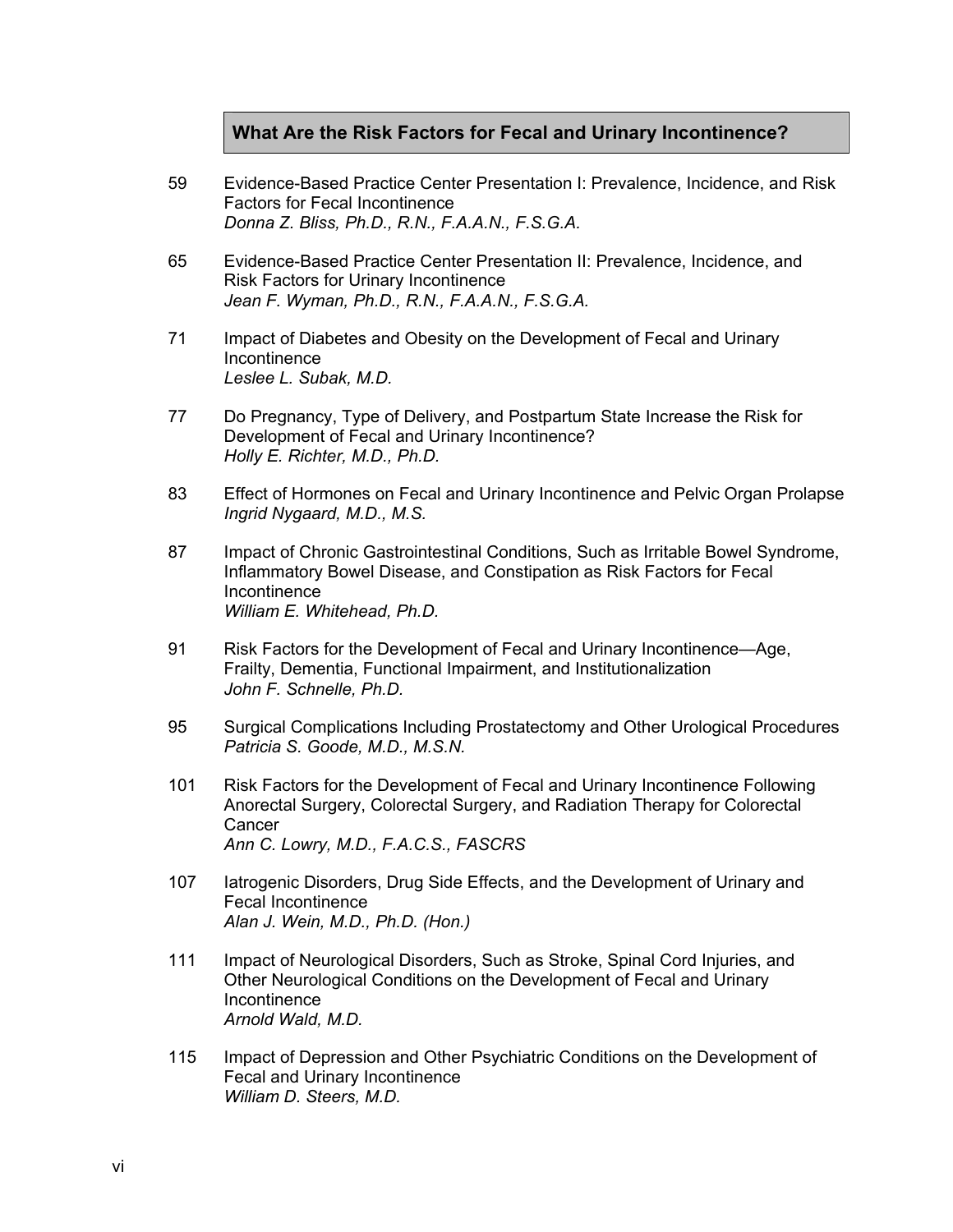**What Can Be Done To Prevent Fecal and Urinary Incontinence? And** 

**What Are the Strategies To Improve the Identification of Persons at Risk and Patients Who Have Fecal and Urinary Incontinence?** 

- 121 Evidence-Based Practice Center Presentation III: Prevention, Screening, and Interventions for Urinary Incontinence and Fecal Incontinence *Robert L. Kane, M.D.*
- 127 Impact of Exercise, Diet, Lifestyle, and Smoking in the Setting of Continence *Kathryn L. Burgio, Ph.D.*
- 133 Prevention of Fecal and Urinary Incontinence and the Strategies To Improve the Identification of Persons at Risk *Diane K. Newman, R.N.C., M.S.N., C.R.N.P., F.A.A.N.*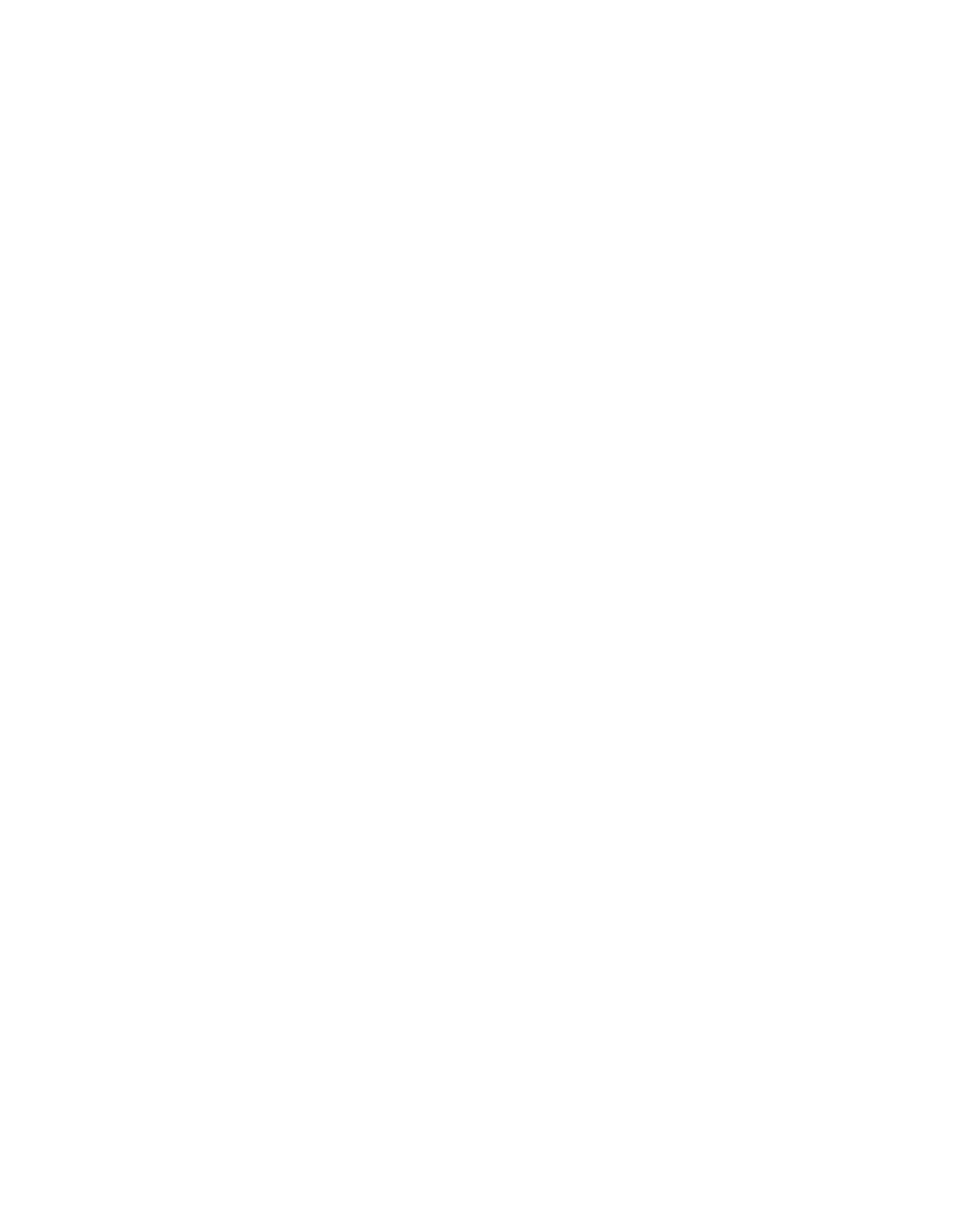## **Background**

Fecal incontinence (FI) and urinary incontinence (UI)—the inability to control bowel movements or urination, respectively—are conditions with ramifications that extend well beyond their physical manifestations. Many people find themselves withdrawing from their social lives and attempting to hide the problem from their families, friends, and even their doctors. The embarrassing nature of these conditions poses a significant barrier to seeking professional treatment, resulting in a large number of unreported, untreated individuals. Therefore, it is difficult to determine the accurate prevalence of these conditions, as well as any associated medical history trends. Incontinence is more likely to affect the aging population, although it is not considered a normal consequence of aging. As baby boomers approach their 60s, the incidence and public health burden of incontinence are likely to increase.

FI is a serious and embarrassing problem that affects up to 5% of the general population and up to 39% of nursing home residents. It affects people of all ages, but it is more common in women and the elderly. Bowel function is controlled by three factors: rectal sensation, rectal storage capacity, and anal sphincter pressure. If any of these are compromised, FI can occur. This condition can have many causes, including constipation, diarrhea, complicated childbirth, muscular or nerve damage, reduced storage capacity due to scarring or irritation, or pelvic dysfunction.

Although UI can affect people at all stages of life, it has been estimated that UI affects 38% of women and 17% of men 60 years of age and older. UI can occur if muscles in the wall of the bladder suddenly contract or if muscles surrounding the urethra suddenly relax. Women who have undergone childbirth are the most common at-risk population for UI. Pregnancy and delivery can weaken pelvic muscles, and reduced levels of the hormone estrogen following menopause can cause reduced muscle tone around the urethra, increasing the chance of leakage. Additionally, neurologic injury, birth defects, strokes, multiple sclerosis, and physical problems associated with aging have been reported to contribute.

Because incontinence is likely widely underdiagnosed and underreported, it has been difficult to identify both at-risk and affected populations. Also, because the biological mechanisms that cause both FI and UI are not well understood, it has been difficult to develop robust prevention and management strategies. Toward that end, the National Institute of Diabetes and Digestive and Kidney Diseases (NIDDK) and the Office of Medical Applications of Research (OMAR) of the National Institutes of Health (NIH) will convene a State-of-the-Science Conference from December 10 to 12, 2007, to assess the available scientific evidence relevant to the following questions:

- What are the prevalence, incidence, and natural history of fecal and urinary incontinence in the community and long-term care settings?
- What is the burden of illness and impact of fecal and urinary incontinence on the individual and society?
- What are the risk factors for fecal and urinary incontinence?
- What can be done to prevent fecal and urinary incontinence?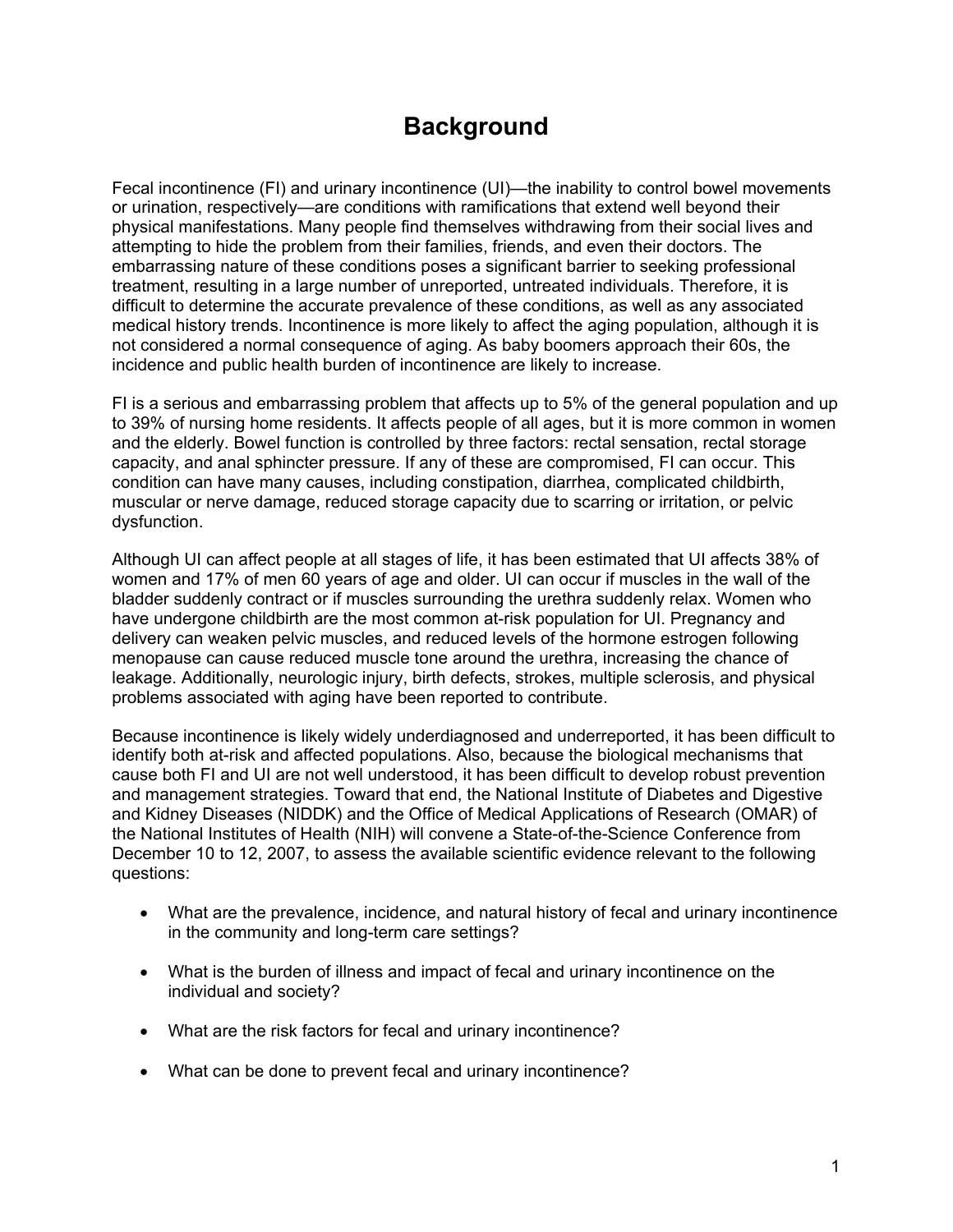- What are the strategies to improve the identification of persons at risk and patients who have fecal and urinary incontinence?
- What are the research priorities in reducing the burden of illness in these conditions?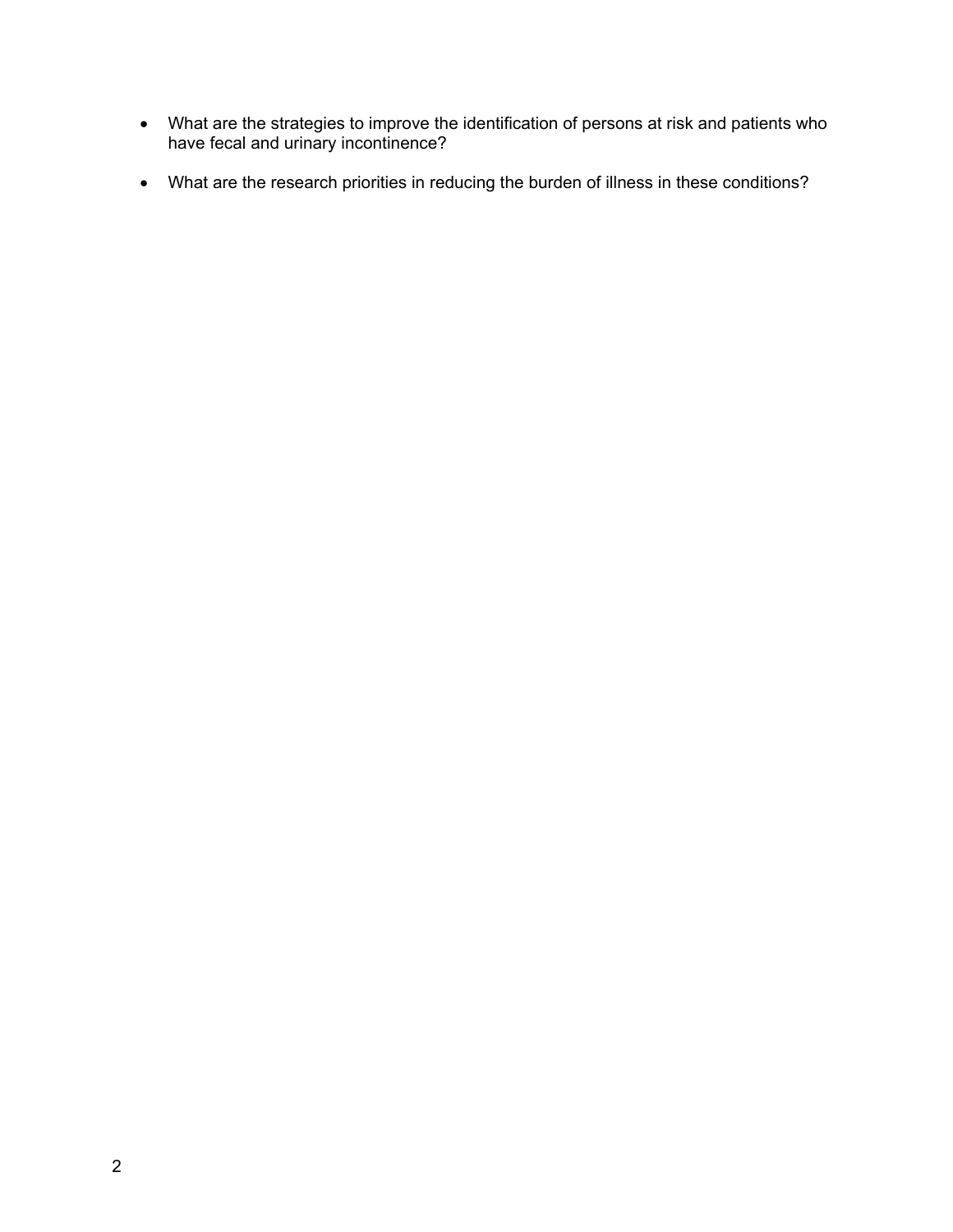## **Agenda**

#### **Monday, December 10, 2007**

- 8:30 a.m. Opening Remarks *Stephen James, M.D.*  Director, Division of Digestive Diseases and Nutrition National Institute of Diabetes and Digestive and Kidney Diseases National Institutes of Health
- 8:40 a.m. Charge to Panel *Barnett S. Kramer, M.D., M.P.H.* **Director** Office of Medical Applications of Research Office of the Director National Institutes of Health
- 8:50 a.m. Conference Overview and Panel Activities *C. Seth Landefeld, M.D.*  Panel and Conference Chairperson Chief, Division of Geriatrics Director, Center on Aging University of California, San Francisco Associate Chief of Staff San Francisco Veterans Affairs Medical Center San Francisco, California

#### **What Are the Prevalence, Incidence, and Natural History of Fecal and Urinary Incontinence in the Community and Long-Term Care Settings?**

9:00 a.m. Definition and Epidemiology of Fecal and Urinary Incontinence *Kathryn L. Burgio, Ph.D.*  Professor of Medicine University of Alabama at Birmingham **Director** University of Alabama at Birmingham Continence Program Associate Director for Research Birmingham/Atlanta Geriatric Research, Education, and Clinical Center Department of Veterans Affairs Medical Center University of Alabama at Birmingham

9:15 a.m. Pathophysiology of Fecal Incontinence *Adil E. Bharucha, M.D., M.B.B.S.*  Professor of Medicine Division of Gastroenterology and Hepatology Clinical Enteric Neuroscience Translational and Epidemiological Research Program Mayo Clinic College of Medicine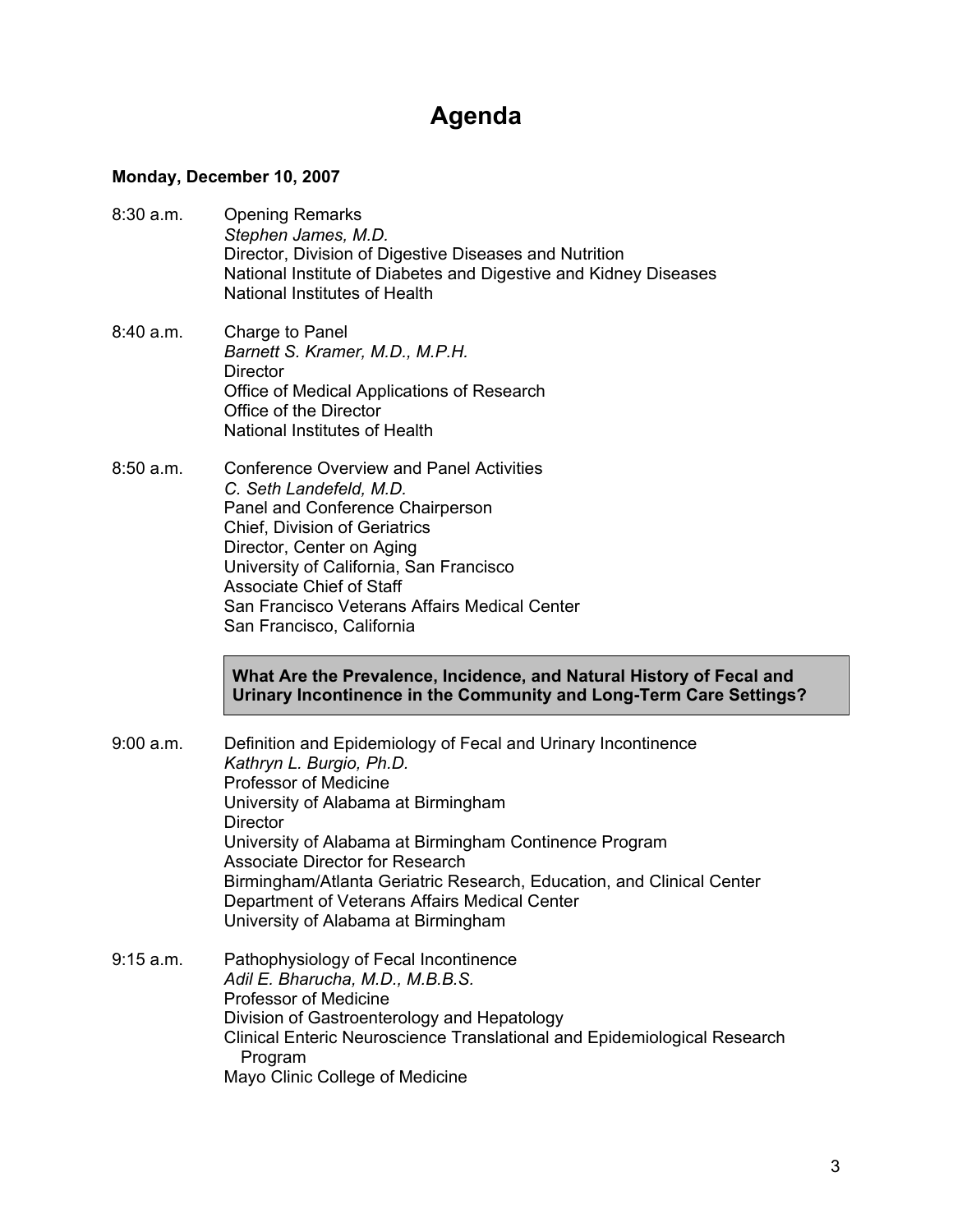#### **Monday, December 10, 2007 (continued)**

**What Are the Prevalence, Incidence, and Natural History of Fecal and Urinary Incontinence in the Community and Long-Term Care Settings? (continued)** 

9:35 a.m. Pathophysiology of Urinary Incontinence *Alan J. Wein, M.D., Ph.D. (Hon.)*  Professor and Chair Division of Urology University of Pennsylvania School of Medicine and Health System Chief of Urology, Hospital of the University of Pennsylvania University of Pennsylvania Health System

#### 9:50 a.m. Discussion

*Participants with questions or comments for the speakers should proceed to the microphones and wait to be recognized by the panel chair. Please state your name and affiliation. Questions and comments not heard before the close of the discussion period may be submitted on the computers in the registration area. Please be aware that all statements made at the microphone or submitted later are in the public domain.* 

**What Is the Burden of Illness and Impact of Fecal and Urinary Incontinence on the Individual and Society?** 

- 10:15 a.m. Economic Impact of Fecal and Urinary Incontinence on the Individual and Society—Direct and Indirect Costs *Philip B. Miner, Jr., M.D.*  President and Medical Director Oklahoma Foundation for Digestive Research Clinical Professor of Medicine University of Oklahoma
- 10:30 a.m. Impact of Fecal and Urinary Incontinence on the Health Consumer: Barriers on Diagnosis and Treatment—A Patient Perspective *Nancy J. Norton*  President International Foundation for Functional Gastrointestinal Disorders
- 10:45 a.m. Formal and Informal Caregiving Burden of Fecal and Urinary Incontinence *Sandra Engberg, Ph.D., R.N., C.R.N.P.*  **Chair** Health Promotion and Development School of Nursing University of Pittsburgh
- 11:05 a.m. Discussion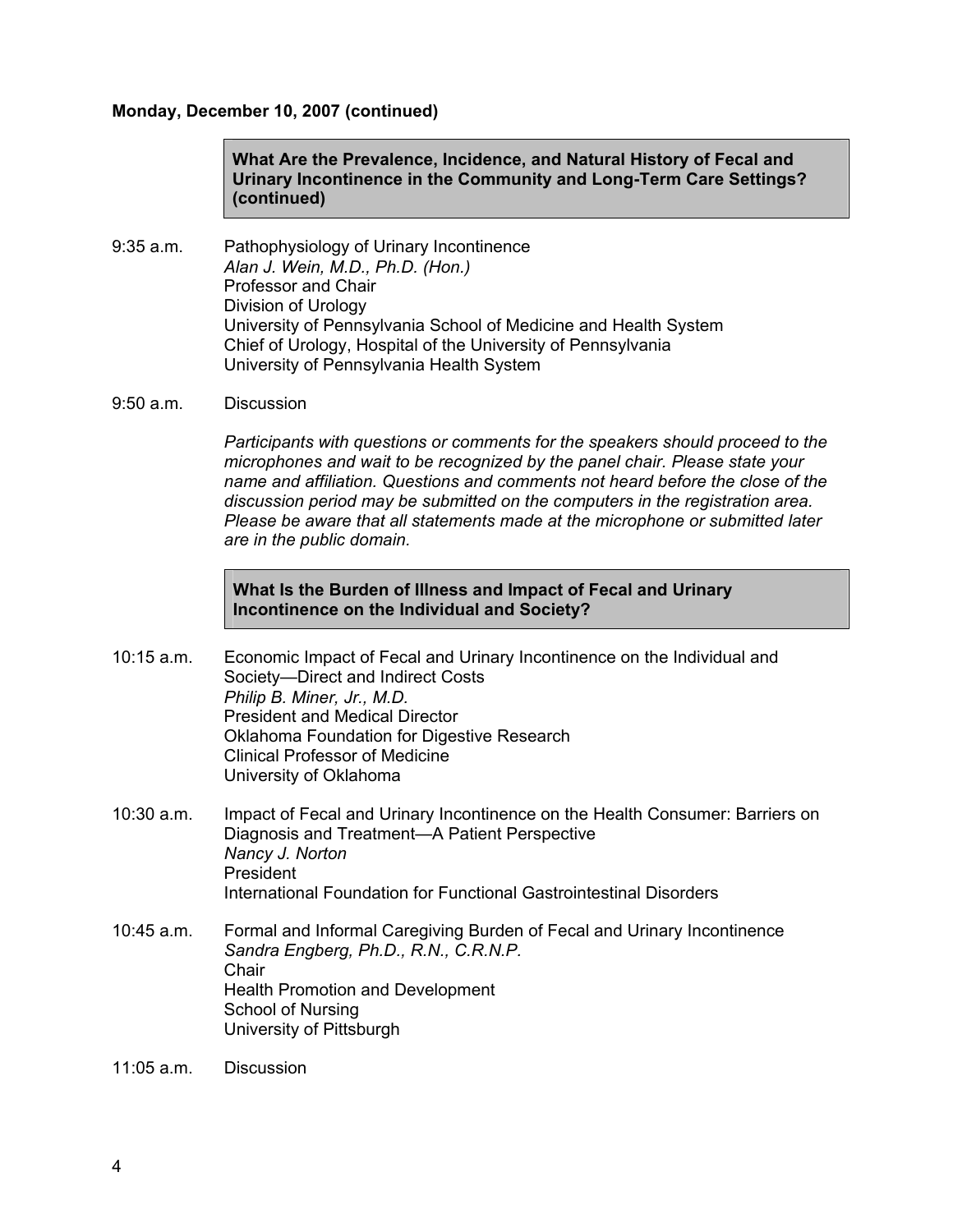#### **Monday, December 10, 2007 (continued)**

**What Is the Burden of Illness and Impact of Fecal and Urinary Incontinence on the Individual and Society? (continued)** 

- 11:30 a.m. Quality of Life for Patients With Fecal Incontinence *Liliana Bordeianou, M.D.*  Instructor in Surgery Department of Surgery Harvard Medical School Massachusetts General Hospital
- 11:50 a.m. Quality of Life for Patients With Urinary Incontinence *Jennifer T. Anger, M.D., M.P.H.*  Assistant Professor of Urology Department of Urology University of California, Los Angeles
- 12:10 p.m. Discussion
- 12:30 p.m. Lunch Panel Executive Session

#### **What Are the Risk Factors for Fecal and Urinary Incontinence?**

- 1:30 p.m. Evidence-Based Practice Center Presentation I: Prevalence, Incidence, and Risk Factors for Fecal Incontinence *Donna Z. Bliss, Ph.D., R.N., F.A.A.N., F.S.G.A.*  Professor School of Nursing University of Minnesota
- 1:50 p.m. Evidence-Based Practice Center Presentation II: Prevalence, Incidence, and Risk Factors for Urinary Incontinence *Jean F. Wyman, Ph.D., R.N., F.A.A.N., F.S.G.A.*  Professor School of Nursing University of Minnesota
- 2:10 p.m. Impact of Diabetes and Obesity on the Development of Fecal and Urinary **Incontinence** *Leslee L. Subak, M.D.*  Attending Physician Women's Health Clinical Research Center University of California, San Francisco
- 2:30 p.m. Discussion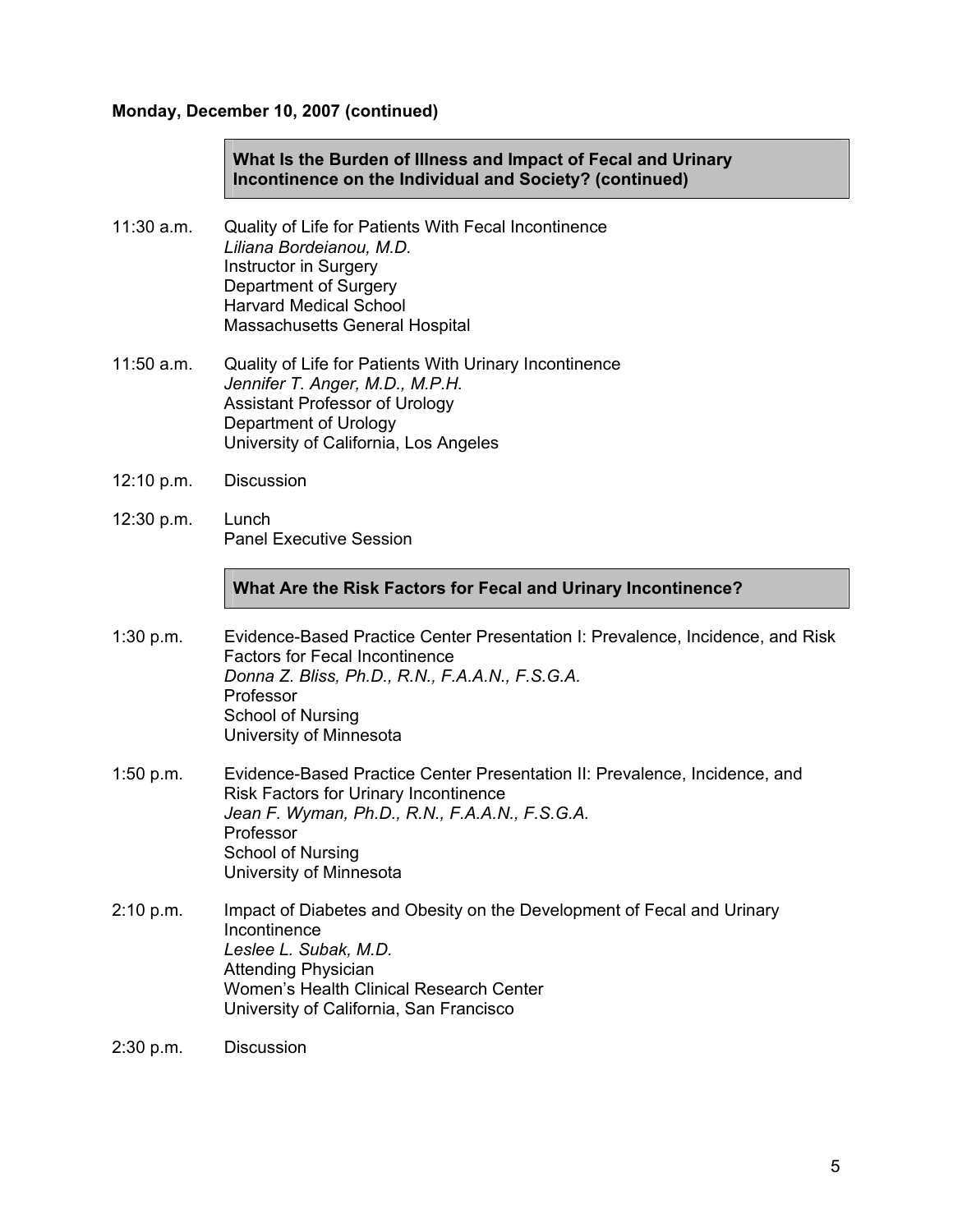#### **Monday, December 10, 2007 (continued)**

| What Are the Risk Factors for Fecal and Urinary Incontinence? |  |
|---------------------------------------------------------------|--|
| (continued)                                                   |  |

- 3:00 p.m. Do Pregnancy, Type of Delivery, and Postpartum State Increase the Risk for Development of Fecal and Urinary Incontinence? *Holly E. Richter, M.D., Ph.D.*  Professor Division Director, Women's Pelvic Medicine and Reconstructive Surgery University of Alabama at Birmingham
- 3:20 p.m. Effect of Hormones on Fecal and Urinary Incontinence and Pelvic Organ Prolapse *Ingrid Nygaard, M.D., M.S.*  Professor Urogynecology and Reconstructive Surgery Department of Obstetrics and Gynecology University of Utah
- 3:40 p.m. Impact of Chronic Gastrointestinal Conditions, Such as Irritable Bowel Syndrome, Inflammatory Bowel Disease, and Constipation as Risk Factors for Fecal **Incontinence** *William E. Whitehead, Ph.D.*  Professor of Medicine and Adjunct Professor of Obstetrics and Gynecology Co-Director Center for Functional Gastrointestinal and Motility Disorders University of North Carolina at Chapel Hill
- 4:00 p.m. Risk Factors for the Development of Fecal and Urinary Incontinence—Age, Frailty, Dementia, Functional Impairment, and Institutionalization *John F. Schnelle, Ph.D.*  **Director** Vanderbilt Center for Quality Aging Professor of Medicine Vanderbilt University School of Medicine
- 4:20 p.m. Discussion
- 5:15 p.m. Adjournment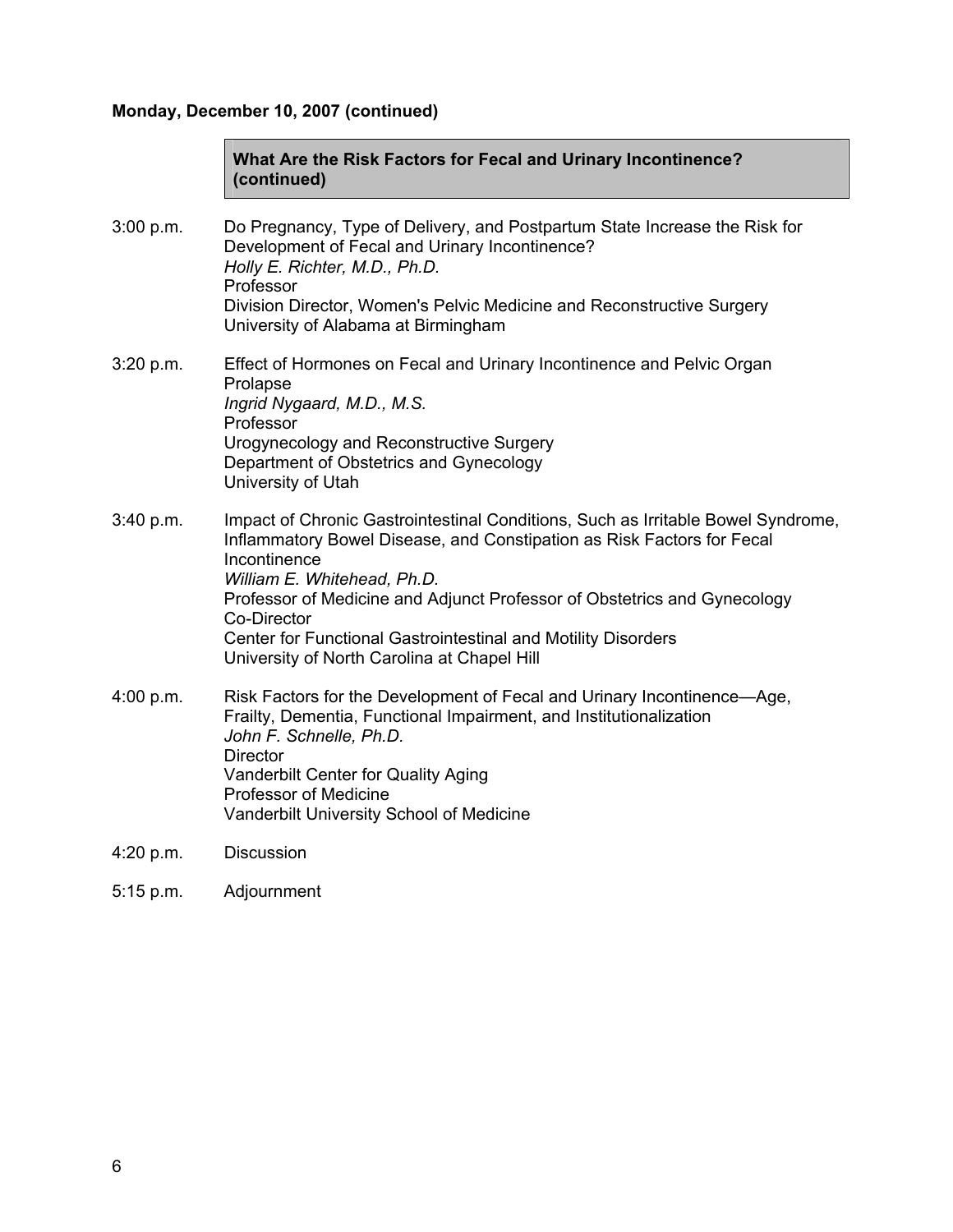#### **Tuesday, December 11, 2007**

#### **What Are the Risk Factors for Fecal and Urinary Incontinence? (continued)**

- 8:30 a.m. Surgical Complications Including Prostatectomy and Other Urological Procedures *Patricia S. Goode, M.D., M.S.N.*  Gwen McWhorter Professor of Geriatric Medicine Medical Director University of Alabama at Birmingham Continence Clinic University of Alabama at Birmingham Associate Director for Clinical Programs Birmingham/Atlanta Geriatric Research, Education, and Clinical Center Birmingham Veterans Affairs Medical Center University of Alabama at Birmingham
- 8:50 a.m. Risk Factors for the Development of Fecal and Urinary Incontinence Following Anorectal Surgery, Colorectal Surgery, and Radiation Therapy for Colorectal **Cancer** *Ann C. Lowry, M.D., F.A.C.S., FASCRS*  Adjunct Professor Division of Colon and Rectal Surgery Department of Surgery University of Minnesota Medical School
- 9:10 a.m. Iatrogenic Disorders, Drug Side Effects, and the Development of Urinary and Fecal Incontinence *Alan J. Wein, M.D., Ph.D. (Hon.)*  Professor and Chair Division of Urology University of Pennsylvania School of Medicine and Health System Chief of Urology, Hospital of the University of Pennsylvania University of Pennsylvania Health System
- 9:25 a.m. Discussion
- 9:55 a.m. Impact of Neurological Disorders, Such as Stroke, Spinal Cord Injuries, and Other Neurological Conditions on the Development of Fecal and Urinary **Incontinence** *Arnold Wald, M.D.*  Professor of Medicine Section of Gastroenterology and Hepatology University of Wisconsin School of Medicine and Public Health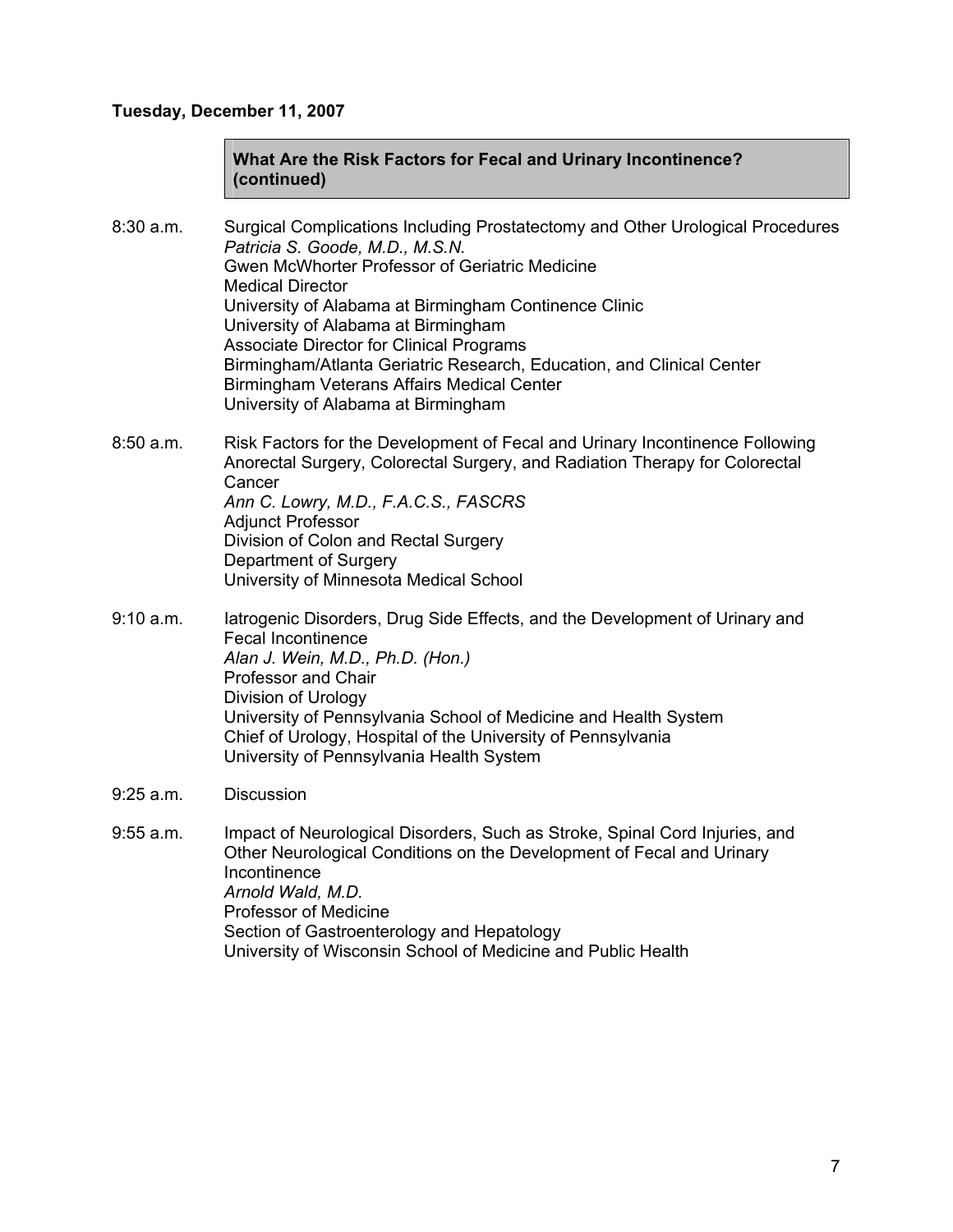#### **Tuesday, December 11, 2007 (continued)**

**What Are the Risk Factors for Fecal and Urinary Incontinence? (continued)** 

- 10:15 a.m. Impact of Depression and Other Psychiatric Conditions on the Development of Fecal and Urinary Incontinence *William D. Steers, M.D.*  Hovey Dabney Professor of Urology **Chair** Department of Urology University of Virginia
- 10:35 a.m. Discussion

**What Can Be Done To Prevent Fecal and Urinary Incontinence? And** 

**What Are the Strategies To Improve the Identification of Persons at Risk and Patients Who Have Fecal and Urinary Incontinence?** 

- 10:55 a.m. Evidence-Based Practice Center Presentation III: Prevention, Screening, and Interventions for Urinary Incontinence and Fecal Incontinence *Robert L. Kane, M.D.*  Professor University of Minnesota
- 11:25 a.m. Impact of Exercise, Diet, Lifestyle, and Smoking in the Setting of Continence *Kathryn L. Burgio, Ph.D.*  Professor of Medicine University of Alabama at Birmingham **Director** University of Alabama at Birmingham Continence Program Associate Director for Research Birmingham/Atlanta Geriatric Research, Education, and Clinical Center Department of Veterans Affairs Medical Center University of Alabama at Birmingham
- 11:40 a.m. Prevention of Fecal and Urinary Incontinence and the Strategies To Improve the Identification of Persons at Risk *Diane K. Newman, R.N.C., M.S.N., C.R.N.P., F.A.A.N.*  Co-Director Penn Center for Continence and Pelvic Health Division of Urology University of Pennsylvania Medical Center
- 12:05 p.m. Discussion
- 12:40 p.m. Adjournment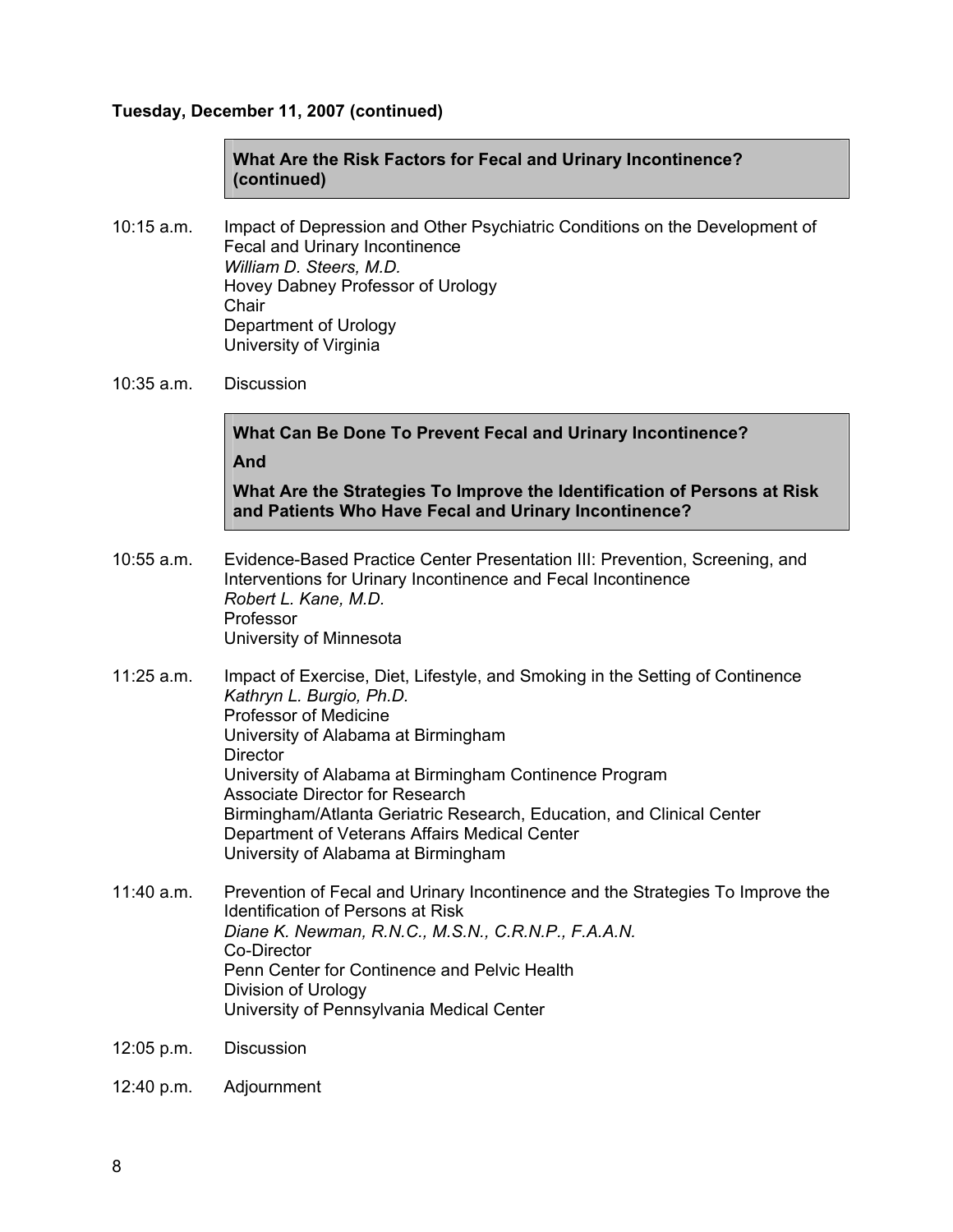#### **Wednesday, December 12, 2007**

- 9:00 a.m. Presentation of the draft State-of-the-Science Statement
- 9:30 a.m. Public Discussion

*The panel chair will call for questions and comments from the audience on the draft statement, beginning with the introduction and continuing through each subsequent section in turn. Please confine your comments to the section under discussion. The chair will use discretion in proceeding to subsequent sections so that comments on the entire statement may be heard during the time allotted. Comments cannot be accepted after 11:30 a.m.* 

11:00 a.m. Panel Meets in the Executive Session

*Panel meets in executive session to review public comments. Conference participants are welcome to return to the main auditorium to attend the press conference at 2:00 p.m.; however, only members of the media are permitted to ask questions during the press conference.* 

- 2:00 p.m. Press Conference
- 3:00 p.m. Adjournment

*The panel's draft statement will be posted to http://consensus.nih.gov as soon as possible after the close of proceedings, and the final statement will be posted 4 to 6 weeks later.*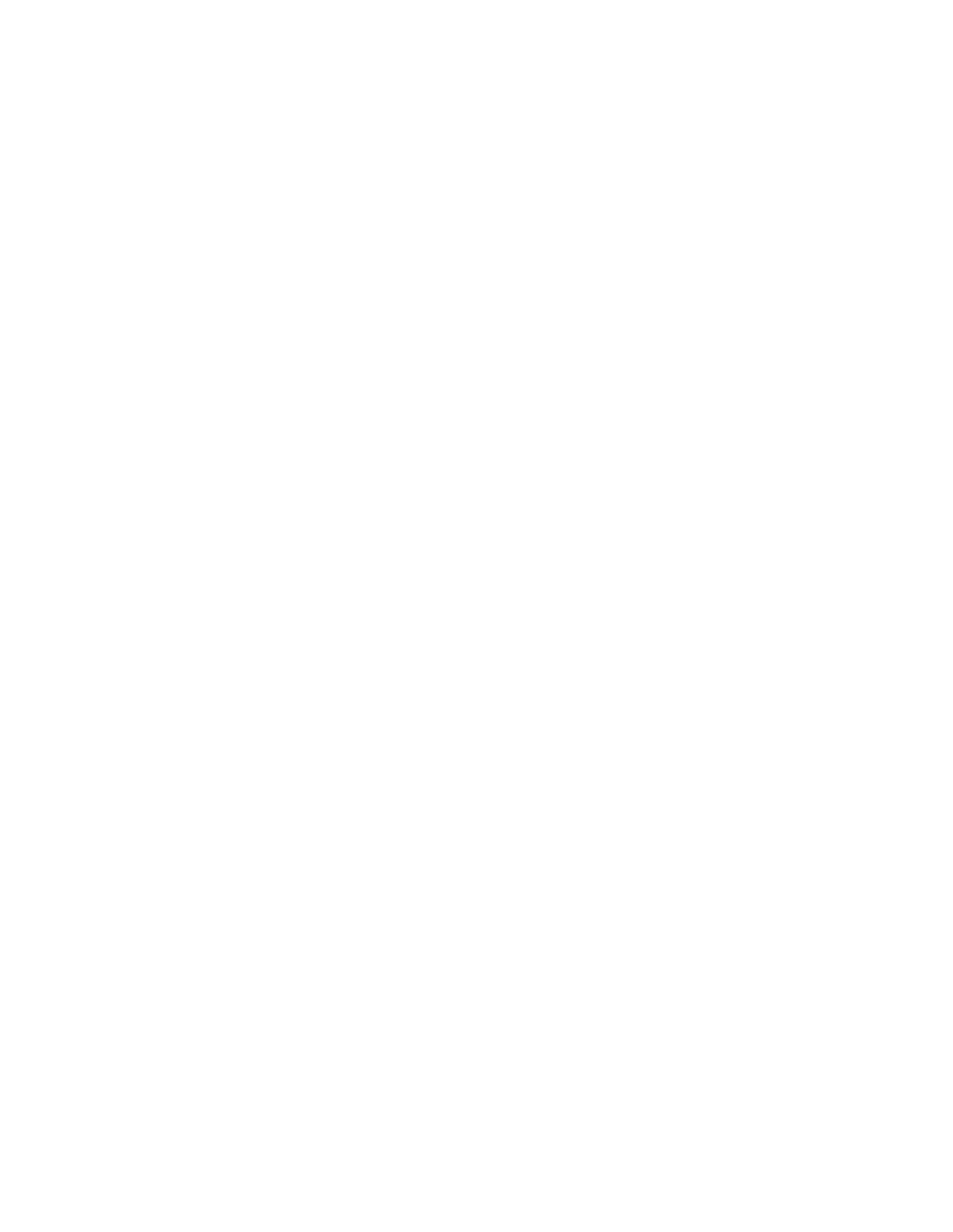## **Panel**

#### **Panel Chair: C. Seth Landefeld, M.D.**

Panel and Conference Chairperson Chief, Division of Geriatrics Director, Center on Aging University of California, San Francisco Associate Chief of Staff San Francisco Veterans Affairs Medical Center San Francisco, California

#### **Barbara J. Bowers, Ph.D., R.N., G.N.P., F.A.A.N.**

Associate Dean for Research and Sponsored Programs Helen Denne Schulte Professor Director, Center for Excellence in Long-Term Care University of Wisconsin–Madison School of Nursing Madison, Wisconsin

#### **Andrew D. Feld, M.D., J.D., F.A.C.G., A.G.A.F.**

Chief, Central Division of Gastroenterology Group Health Cooperative Clinical Associate Professor of Medicine University of Washington Seattle, Washington Rockwood Clinic Spokane, Washington

#### **Katherine E. Hartmann, M.D., Ph.D.**

Deputy Director Institute for Medicine and Public Health Vice Chair, Obstetrics and Gynecology Director, Women's Health Research at Vanderbilt Vanderbilt Institute for Medicine and Public Health Nashville, Tennessee

#### **Eileen Hoffman, M.D., F.A.C.P.**

Clinical Associate Professor of Medicine New York University School of Medicine New York, New York

#### **Melvin J. Ingber, Ph.D.**

Principal Scientist Health Care Financing and Payment RTI International Washington, DC

#### **Joseph T. King, Jr., M.D., M.S.C.E.**

Chief of Neurosurgery Veterans Affairs Connecticut Healthcare System Associate Professor of Neurosurgery Director of Neurosurgical Outcomes Research Yale University School of Medicine New Haven, Connecticut

#### **William Scott McDougal, M.D.**

Chief, Department of Urology Massachusetts General Hospital Walter S. Kerr, Jr. Professor of Urology Harvard Medical School Boston, Massachusetts

#### **Heidi Nelson, M.D.**

Fred C. Andersen Professor Professor of Surgery Mayo Medical School Rochester, Minnesota

#### **Endel John Orav, Ph.D.**

Associate Professor Department of Medicine (Biostatistics) Division of General Internal Medicine Brigham and Women's Hospital Boston, Massachusetts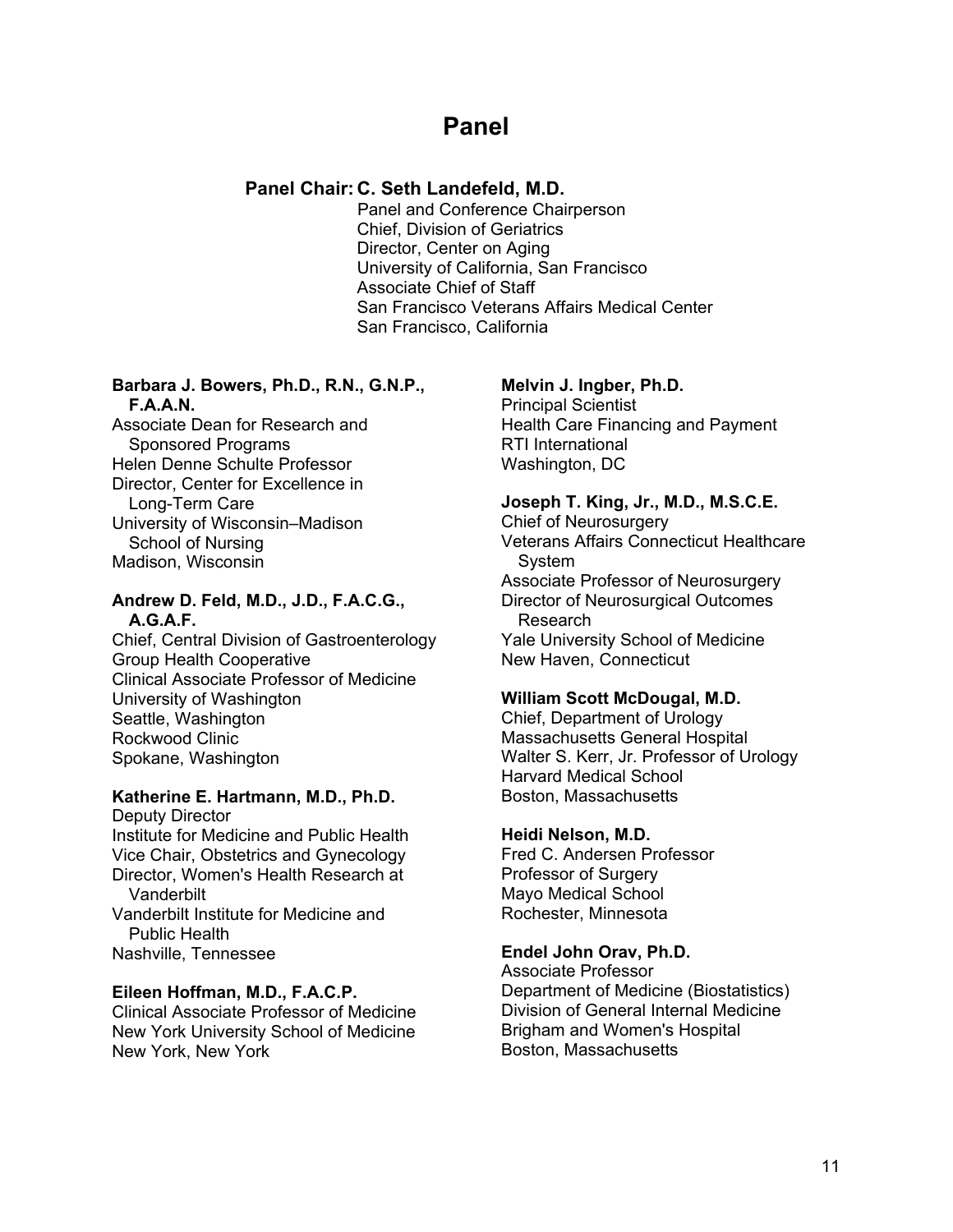#### **Michael Pignone, M.D., M.P.H.**

Associate Professor of Medicine Chief, Division of General Internal Medicine University of North Carolina Department of Medicine University of North Carolina Hospital Chapel Hill, North Carolina

#### **Lisa H. Richardson**

Consumer Representative National Chairperson of the Board Emeritus Crohn's and Colitis Foundation of America, Inc. Houston, Texas

#### **Robert M. Rohrbaugh, M.D.**

Director of Medical Studies and Associate Professor Department of Psychiatry Associate Chief of Psychiatric Service Veterans Affairs Connecticut Healthcare **System** West Haven Campus West Haven, Connecticut

#### **Hilary C. Siebens, M.D.**

Professor of Clinical Physical Medicine and Rehabilitation University of Virginia, Charlottesville Seal Beach, California

#### **Bruce J. Trock, Ph.D.**

Director, Division of Epidemiology Brady Urological Institute Associate Professor of Urology, Epidemiology, Oncology, and Environmental Health Sciences The Johns Hopkins University School of Medicine Baltimore, Maryland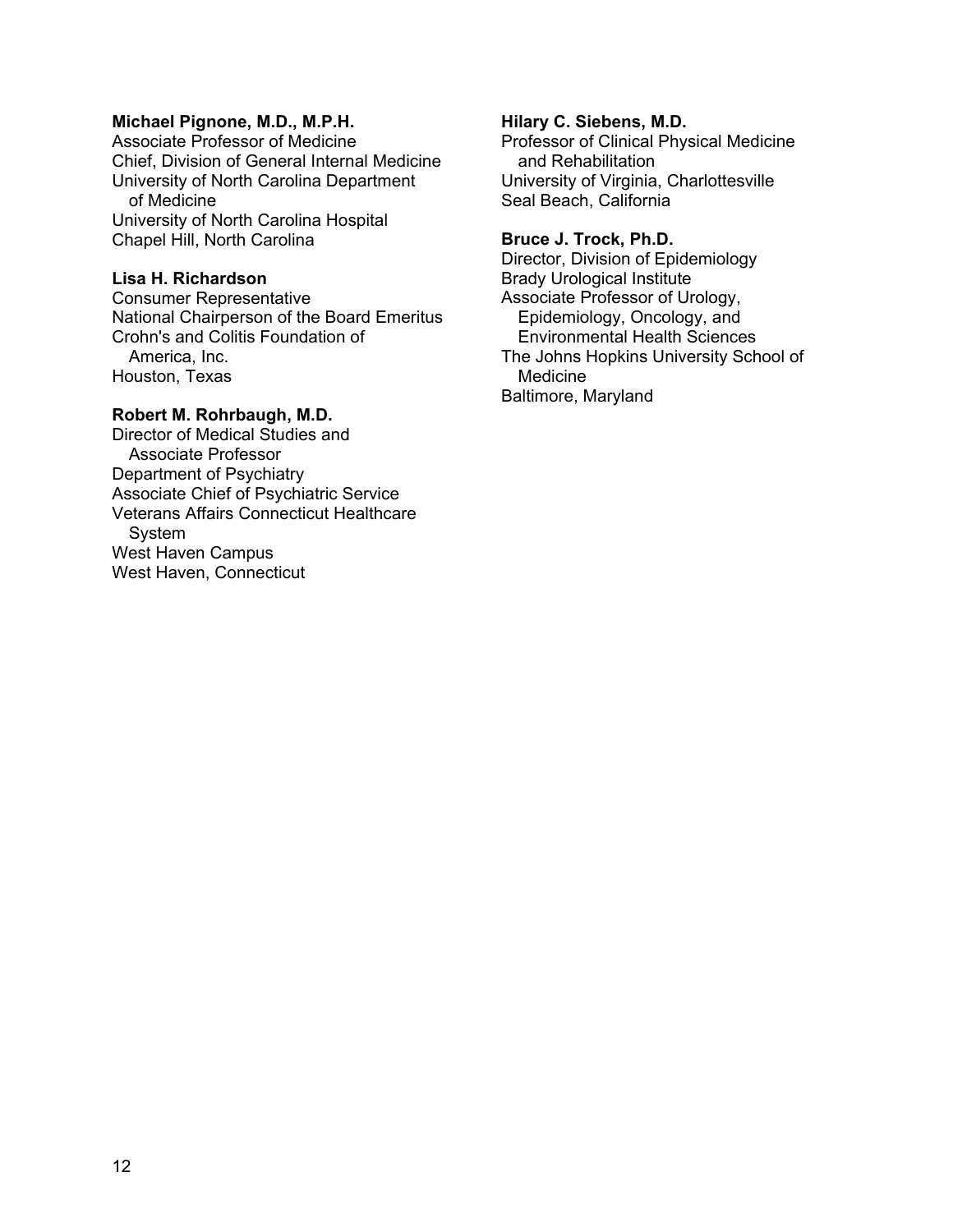## **Speakers**

#### **Jennifer T. Anger, M.D., M.P.H.**

Assistant Professor of Urology Department of Urology University of California, Los Angeles Santa Monica, California

#### **Adil E. Bharucha, M.D., M.B.B.S.**

Professor of Medicine Division of Gastroenterology and Hepatology Clinical Enteric Neuroscience Translational and Epidemiological Research Program Mayo Clinic College of Medicine Rochester, Minnesota

#### **Donna Z. Bliss, Ph.D., R.N., F.A.A.N., F.S.G.A.**

Professor School of Nursing University of Minnesota Minneapolis, Minnesota

#### **Liliana Bordeianou, M.D.**

Instructor in Surgery Department of Surgery Harvard Medical School Massachusetts General Hospital Boston, Massachusetts

#### **Kathryn L. Burgio, Ph.D.**

Professor of Medicine University of Alabama at Birmingham Director, University of Alabama at Birmingham Continence Program Associate Director for Research Birmingham/Atlanta Geriatric Research, Education, and Clinical Center Department of Veterans Affairs Medical **Center** University of Alabama at Birmingham Birmingham, Alabama

#### **Sandra Engberg, Ph.D., R.N., C.R.N.P.**  Chair

Health Promotion and Development School of Nursing University of Pittsburgh Pittsburgh, Pennsylvania

#### **Patricia S. Goode, M.D., M.S.N.**

Gwen McWhorter Professor of Geriatric Medicine Medical Director University of Alabama at Birmingham Continence Clinic University of Alabama at Birmingham Associate Director for Clinical Programs Birmingham/Atlanta Geriatric Research, Education, and Clinical Center Birmingham Veterans Affairs Medical Center University of Alabama at Birmingham Birmingham, Alabama

#### **Robert L. Kane, M.D.**

Professor University of Minnesota Minneapolis, Minnesota

#### **Ann C. Lowry, M.D., F.A.C.S., FASCRS**

Adjunct Professor Division of Colon and Rectal Surgery Department of Surgery University of Minnesota Medical School Minneapolis, Minnesota

#### **Philip B. Miner, Jr., M.D.**

President and Medical Director Oklahoma Foundation for Digestive Research Clinical Professor of Medicine University of Oklahoma Oklahoma City, Oklahoma

#### **Diane K. Newman, R.N.C., M.S.N., C.R.N.P., F.A.A.N.**

Co-Director Penn Center for Continence and Pelvic Health Division of Urology University of Pennsylvania Medical Center Philadelphia, Pennsylvania

#### **Nancy J. Norton**

President International Foundation for Functional Gastrointestinal Disorders Milwaukee, Wisconsin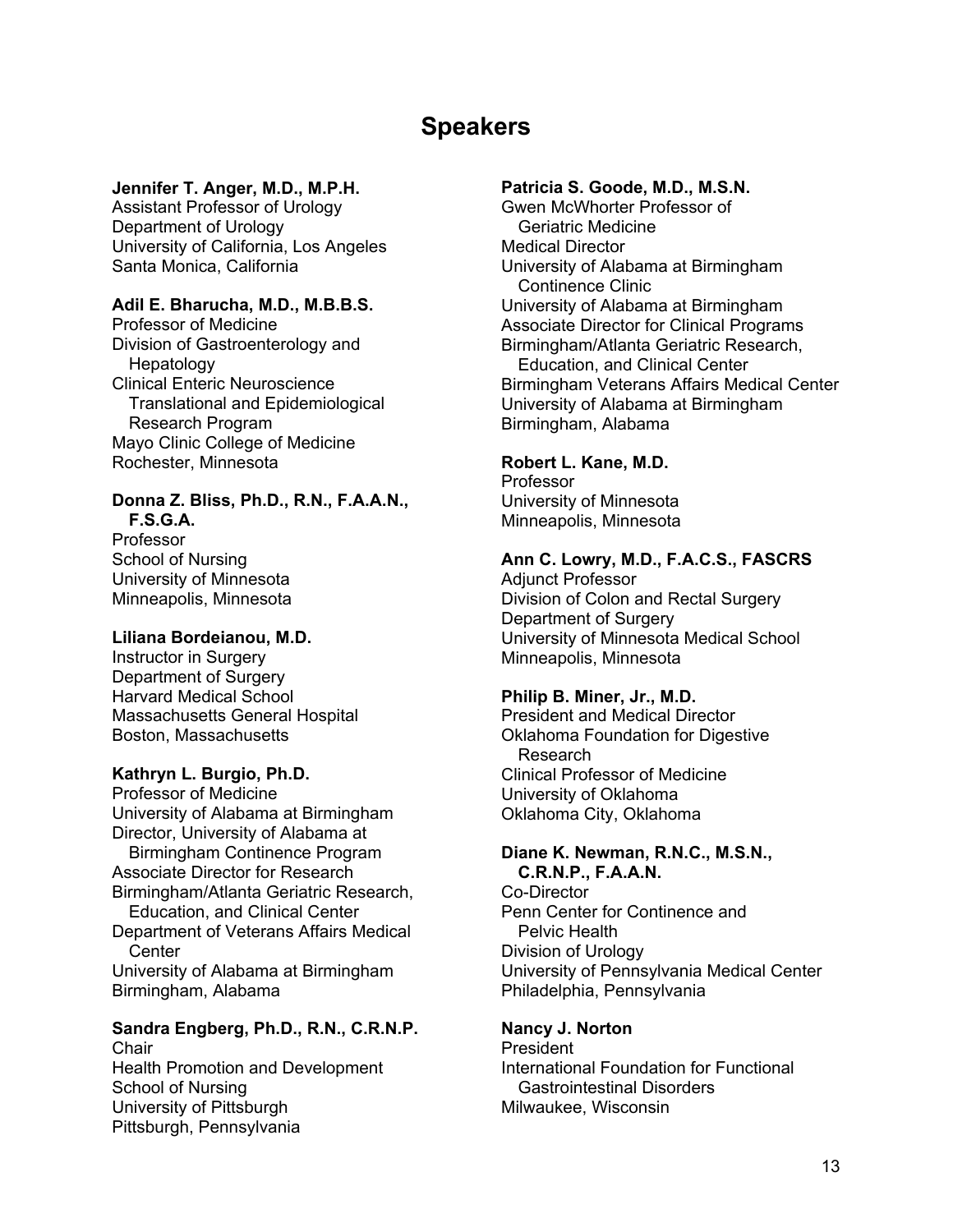#### **Ingrid Nygaard, M.D., M.S.**

Professor Urogynecology and Reconstructive Surgery Department of Obstetrics and Gynecology University of Utah Salt Lake City, Utah

#### **Holly E. Richter, M.D., Ph.D.**

Professor Division Director Women's Pelvic Medicine and Reconstructive Surgery University of Alabama at Birmingham Birmingham, Alabama

#### **John F. Schnelle, Ph.D.**

**Director** Vanderbilt Center for Quality Aging Professor of Medicine Vanderbilt University School of Medicine Nashville, Tennessee

#### **William D. Steers, M.D.**

Hovey Dabney Professor of Urology Chair Department of Urology University of Virginia Charlottesville, Virginia

#### **Leslee L. Subak, M.D.**

Attending Physician Women's Health Clinical Research Center University of California, San Francisco San Francisco, California

#### **Arnold Wald, M.D.**

Professor of Medicine Section of Gastroenterology and Hepatology University of Wisconsin School of Medicine and Public Health Madison, Wisconsin

#### **Alan J. Wein, M.D., Ph.D. (Hon.)**

Professor and Chair Division of Urology University of Pennsylvania School of Medicine and Health System Chief of Urology, Hospital of the University of Pennsylvania University of Pennsylvania Health System Philadelphia, Pennsylvania

#### **William E. Whitehead, Ph.D.**

Professor of Medicine and Adjunct Professor of Obstetrics and Gynecology Co-Director Center for Functional Gastrointestinal and Motility Disorders University of North Carolina at Chapel Hill Chapel Hill, North Carolina

#### **Jean F. Wyman, Ph.D., R.N., F.A.A.N., F.S.G.A**

Professor School of Nursing University of Minnesota Minneapolis, Minnesota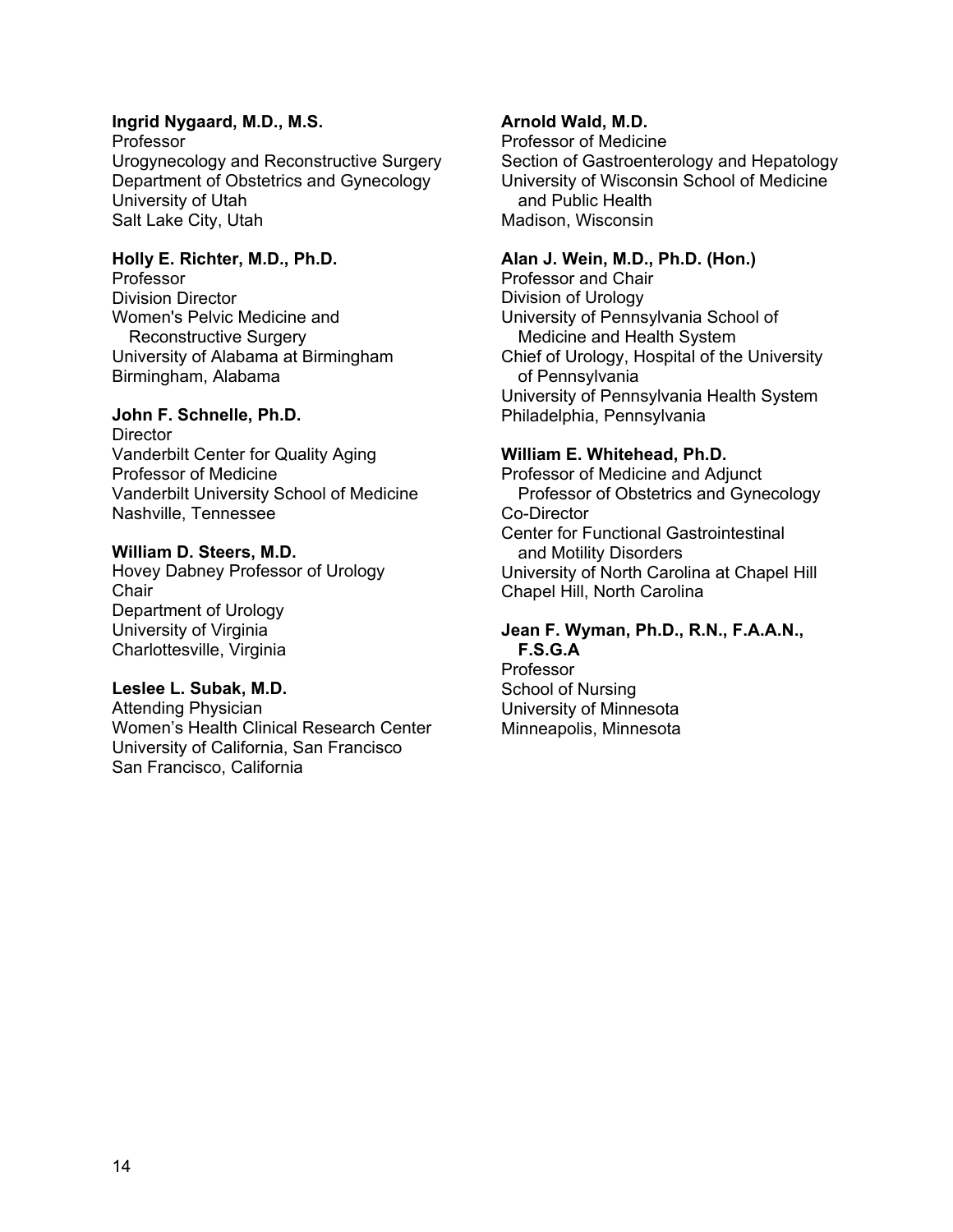## **Planning Committee**

#### **Planning Chair: Frank A. Hamilton, M.D., M.P.H.**

Chief Digestive Diseases Program Division of Digestive Diseases and Nutrition National Institute of Diabetes and Digestive and Kidney Diseases National Institutes of Health Bethesda, Maryland

#### **David Atkins, M.D., M.P.H.**

Chief Medical Officer Center for Outcomes and Evidence Agency for Healthcare Research and Quality Rockville, Maryland

#### **Alexis D. Bakos, Ph.D., M.P.H., R.N.C.**

Program Director Office of Extramural Programs National Institute of Nursing Research National Institutes of Health Bethesda, Maryland

#### **Lisa Begg, Dr.P.H., R.N.**

Director of Research Programs Office of Research on Women's Health Office of the Director National Institutes of Health Bethesda, Maryland

#### **Beth A. Collins Sharp, Ph.D., R.N.**

**Director** Evidence-Based Practice Centers Program Center for Outcomes and Evidence Agency for Healthcare Research and Quality Rockville, Maryland

#### **Catherine E. DuBeau, M.D.**

Associate Professor of Medicine Section of Geriatrics University of Chicago Chicago, Illinois

#### **Patricia S. Goode, M.D., M.S.N.**

Gwen McWhorter Professor of Geriatric Medicine Medical Director University of Alabama at Birmingham Continence Clinic University of Alabama at Birmingham Associate Director for Clinical Programs Birmingham/Atlanta Geriatric Research, Education, and Clinical Center Birmingham Veterans Affairs Medical Center University of Alabama at Birmingham Birmingham, Alabama

#### **Joseph Kelaghan, M.D., M.P.H.**

Program Director Community Oncology and Prevention Trials Research Group Division of Cancer Prevention National Cancer Institute National Institutes of Health Bethesda, Maryland

#### **Barnett S. Kramer, M.D., M.P.H.**

**Director** Office of Medical Applications of Research Office of the Director National Institutes of Health Bethesda, Maryland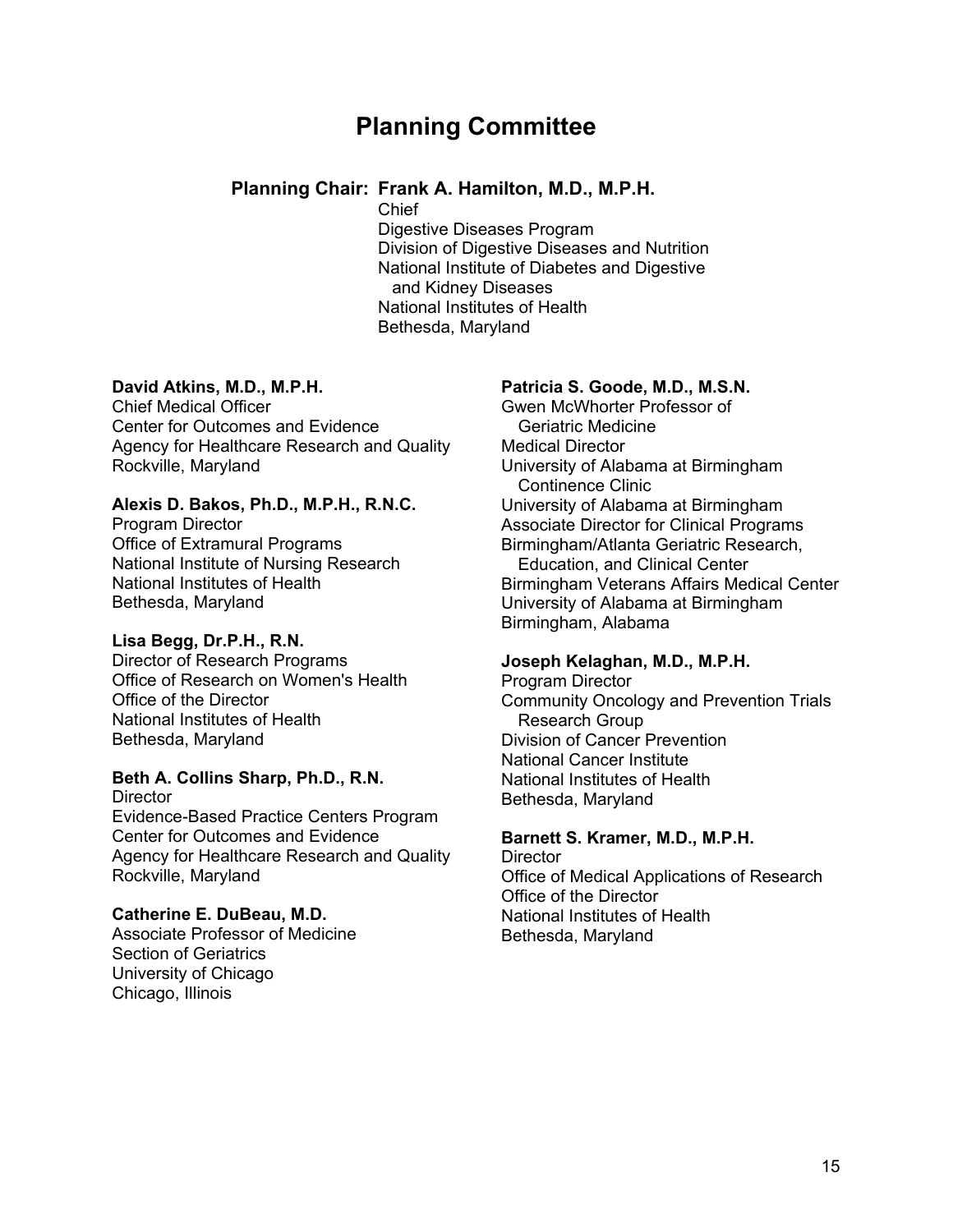#### **C. Seth Landefeld, M.D.**

Panel and Conference Chairperson Chief, Division of Geriatrics Director, Center on Aging University of California, San Francisco Associate Chief of Staff San Francisco Veterans Affairs Medical Center San Francisco, California

#### **Ann C. Lowry, M.D., F.A.C.S., FASCRS**

Adjunct Professor Division of Colon and Rectal Surgery Department of Surgery University of Minnesota Medical School Minneapolis, Minnesota

#### **Kelli K. Marciel, M.A.**

Communications Director Office of Medical Applications of Research Office of the Director National Institutes of Health Bethesda, Maryland

#### **Ernestine Murray, R.N., M.A.S.**

**Captain** 

U.S. Public Health Service Senior Health Policy Analyst Senior Advisor on Tobacco Use Center for Outcomes and Evidence Agency for Healthcare Research and Quality Rockville, Maryland

#### **Lata S. Nerurkar, Ph.D.**

Senior Advisor for the Consensus Development Program Office of Medical Applications of Research Office of the Director National Institutes of Health Bethesda, Maryland

#### **Diane K. Newman, R.N.C., M.S.N.,**

**C.R.N.P., F.A.A.N.**  Co-Director Penn Center for Continence and Pelvic Health Division of Urology University of Pennsylvania Medical Center Philadelphia, Pennsylvania

#### **Nancy J. Norton**

President International Foundation for Functional Gastrointestinal Disorders Milwaukee, Wisconsin

#### **Susan Rossi, Ph.D., M.P.H.**

Deputy Director Office of Medical Applications of Research Office of the Director National Institutes of Health Bethesda, Maryland

#### **Anne M. Weber, M.D., M.S.**

Program Officer Pelvic Floor Disorders Program Contraception and Reproductive Health Branch Center for Population Research National Institute of Child Health and Human Development National Institutes of Health Bethesda, Maryland

#### **William E. Whitehead, Ph.D.**

Professor of Medicine and Adjunct Professor of Obstetrics and Gynecology Co-Director Center for Functional Gastrointestinal and Motility Disorders University of North Carolina at Chapel Hill Chapel Hill, North Carolina

#### **A. Roger Wiederhorn, M.D., D.M.Sc.**

Medical Officer Division of Reproductive and Urologic **Products** Office of Drug Evaluation III Center for Drug Evaluation and Research U.S. Food and Drug Administration Silver Spring, Maryland

#### **Rosemary Yancik, Ph.D.**

Health Scientist Administrator Geriatrics and Clinical Gerontology Program National Institute on Aging National Institutes of Health Bethesda, Maryland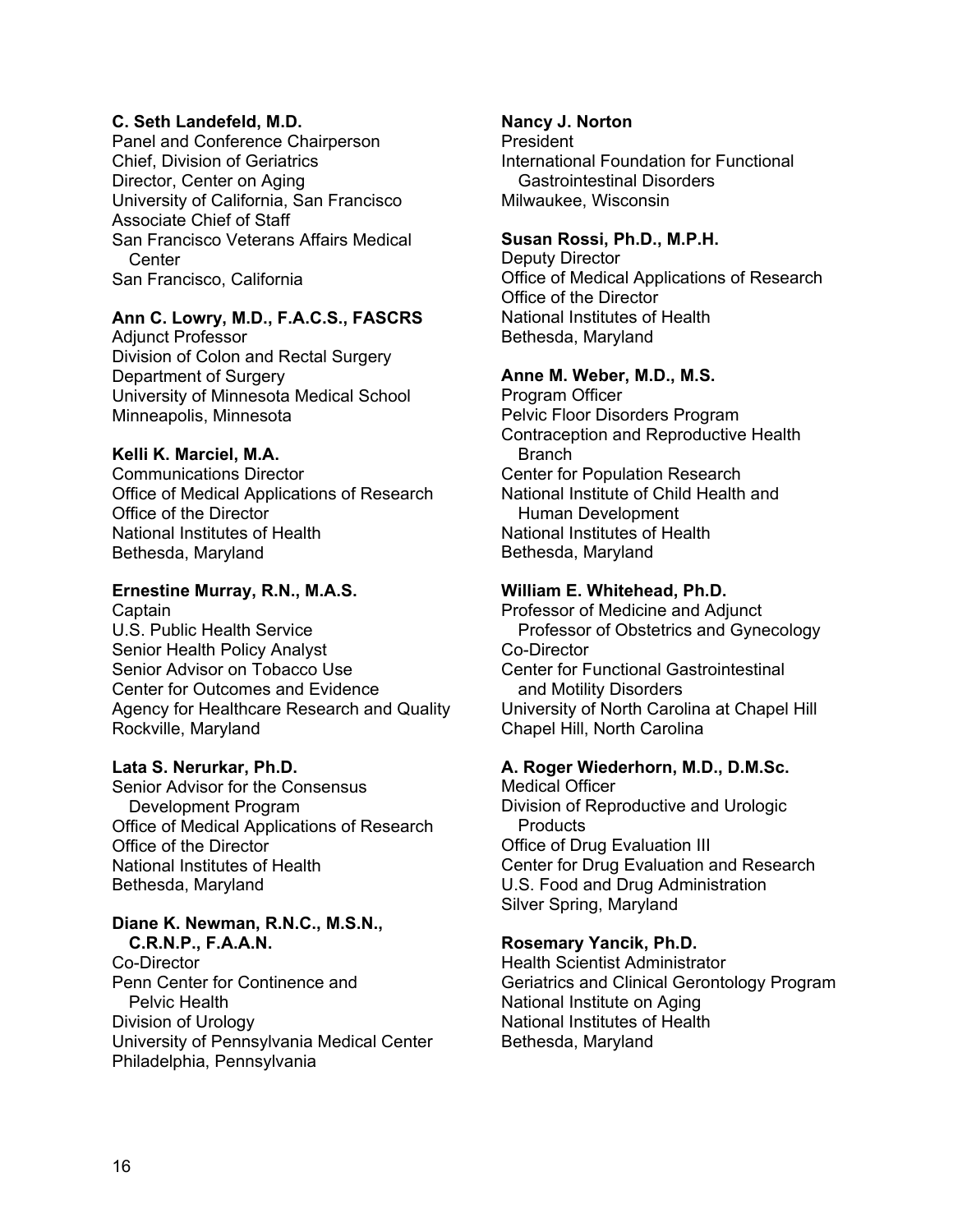## **Abstracts**

The abstracts are designed to inform the panel and conference participants, as well as to serve as a reference document for any other interested parties. We would like to thank sincerely the honored speakers for preparing and presenting their findings on this important topic.

The organizers would also like to thank the planning committee, panel, the Minnesota Evidencebased Practice Center, and the Agency for Healthcare Research and Quality, as well as the NIH cosponsoring Institutes and Centers. We appreciate your continued interest in both the NIH Consensus Development Program and incontinence prevention.

Please note that where multiple authors are listed on an abstract, the underline denotes the presenting author.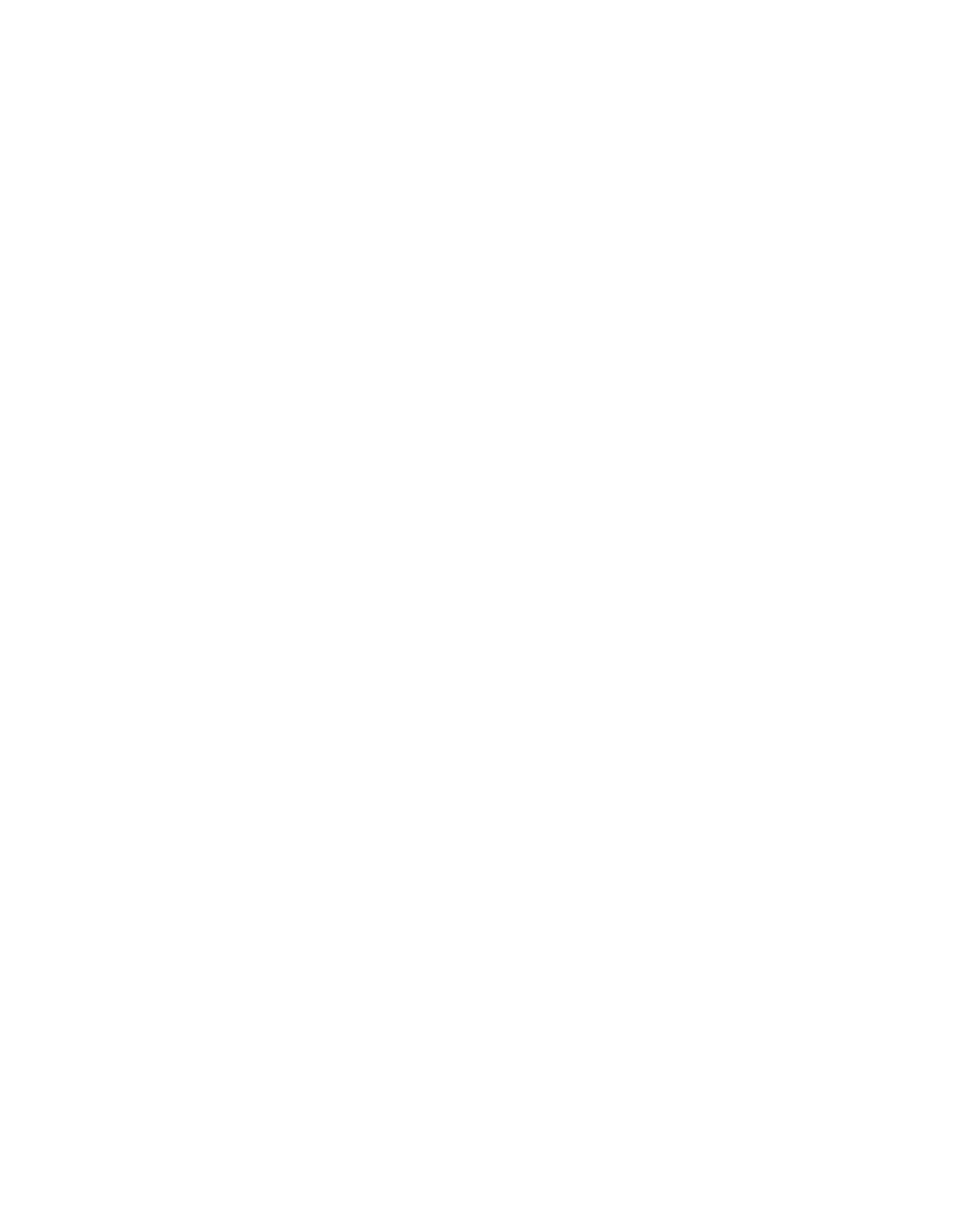## **Definition and Epidemiology of Fecal and Urinary Incontinence**

## **Kathryn L. Burgio, Ph.D.**

Epidemiology is the study of the distribution and determinants of a disease or condition and includes its prevalence, incidence, and risk factors or correlates. Understanding the epidemiology of fecal incontinence (FI) and urinary incontinence (UI) is important to the search for potential causal factors, as well as protective factors, and the development of approaches to the primary and secondary prevention of these conditions.

Prevalence estimates vary widely for both FI and UI. This variation has been attributed to differences in definition of the conditions, data collection methods, populations selected, and sampling methods. Definitions used in epidemiological studies encompass a wide range of severity by incorporating various criteria based on frequency, type, quantity, duration, or symptom bother. Data collection has been conducted by in-person interview, telephone interview, or anonymous questionnaire. Each method carries the potential for under- or overreporting of incontinence and thus has the potential to influence prevalence estimates.

#### **Fecal Incontinence**

FI is usually defined as the involuntary loss of solid or liquid stool. Anal incontinence is a broader concept that includes loss of solid or liquid stool, flatus, or mucus. The two terms are sometimes used interchangeably, and some surveys have included the loss of flatus in the definition of FI.

Estimates of the prevalence of FI in community-based populations range from 0.4% to 18%.<sup>1,2</sup> Considering those studies that used the most unbiased methods, such as anonymous, self-administered questionnaires, estimates range from 11% to 15%.<sup>3-5</sup> Most surveys report increased prevalence of FI with age.<sup>6,7</sup> Population-based studies of older adults report prevalences of FI ranging from 3.0% to 32%.<sup>7–9</sup> Several studies have reported the FI is more common among women compared to men, but the literature is mixed on the issue of gender.

In nursing homes, prevalences range from 45% to 55%.<sup>10,11</sup> This range may be explained partly by FI being one of the most common reasons for nursing home admission.<sup>4,8</sup> FI in nursing homes has been associated with functional impairment, dementia, and sensory impairments all factors that place a person at risk for institutionalization.

Studies of the incidence of FI in the general population are rare. One study reported a cumulative 5-year incidence of 8.5% among older adults.<sup>7</sup> Most other incidence studies have been conducted in special populations, such as patients undergoing medical or surgical procedures and postpartum women. Studies of FI in the postpartum period have identified anal sphincter injury during childbirth as a major cause of FI in young healthy women.<sup>12,13</sup>

#### **Urinary Incontinence**

UI is the involuntary loss of urine. A large literature exists on the prevalence of UI, primarily in women and in Caucasian populations. UI is uniformly more common among women compared to men by a ratio of 2:1. In women, prevalences based on liberal definitions range from 5% to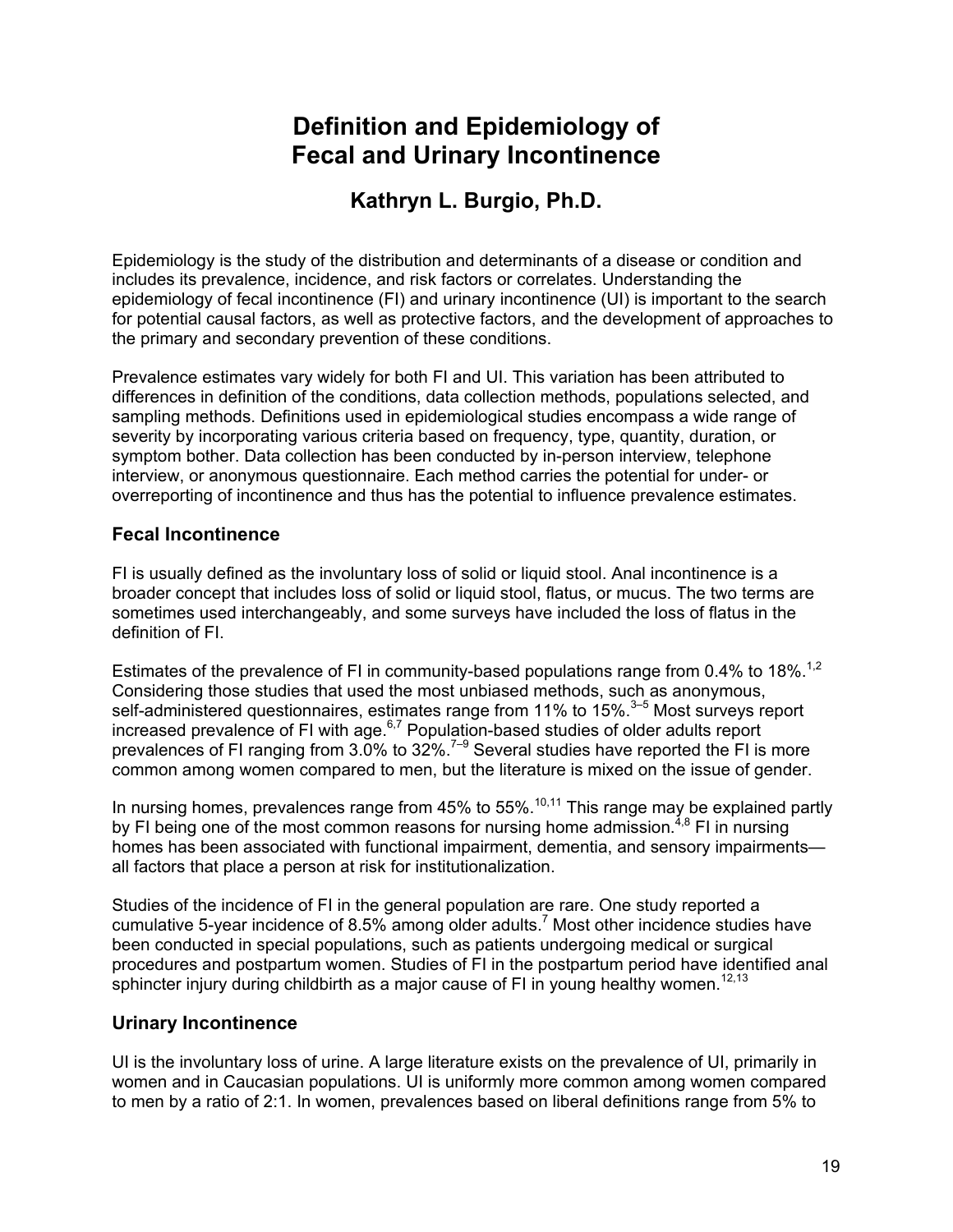69%,<sup>2</sup> with most being in the 25% to 45% range.<sup>14–16</sup> In most studies that include a wide age range, the prevalence of UI increases progressively up to middle age, levels off until about age 70, and then increases steadily among older adults.<sup>16,17</sup>

Prevalence of UI is higher among women living in long-term-care settings. Prevalences range from 23% to 72%, with a median of about 55%.<sup>18,19</sup> Based on studies showing that presence of UI increases the risk of institutionalization, it has been assumed that this higher prevalence is due to selection. In addition, cognitive, functional, and sensory impairments that contribute to UI are also risk factors for placement in nursing homes.

Higher prevalences are also found in studies of pregnant women, in whom estimates range from  $32\%$  to 64% for any UI.<sup>20,21</sup> Prevalence tends to be low in the first trimester, greater in the second trimester, and even higher in the third trimester. Established risk factors for UI in women include age, parity, obesity, and cognitive and functional impairment. Other possible risk factors that have been investigated include race, fetal and obstetric factors, menopause, hormone therapy, hysterectomy, smoking, and family history.

Fewer studies have been published describing the prevalence of UI in men. In the general population of men, prevalence of UI ranges from 1% to 39%. UI increases steadily with age and ranges from 11% to 34% in older men.<sup>22</sup> As in women, prevalence of UI is higher among men in long-term-care settings.

Men undergoing prostatectomy are at particular risk for UI. Incontinence tends to be most severe immediately after surgery and to improve over time. Transurethral resection of the prostate (TURP) is associated with a fairly low incidence of UI (approximately 1%). However, radical prostatectomy carries a much higher risk of UI, with prevalences based on patient self-report ranging from 8% to 56% at 1 year following surgery.<sup>23-25</sup>

There are fewer studies of the incidence of UI. In community-dwelling women, 1-year incidence ranges from 1% to 11.1% for women under 60 years of age  $26,27$  and from 5% to 29% for those over 60 years.<sup>7,28</sup> Studies of the incidence of UI in men are rare. In older men, the 1-year incidence of UI ranges from 6.3% to 16.9% and is higher in the older age groups.<sup>7,28</sup>

#### **Summary**

UI and FI are prevalent conditions that affect men and women of all ages. Epidemiological data provide evidence for several risk factors, some of which are modifiable, and identify at-risk populations of men and women who could potentially benefit from prevention.

#### **References**

- 1. Macmillan AK, Merrie AE, Marshall RJ, Parry BR. The prevalence of fecal incontinence in community-dwelling adults: a systematic review of the literature. *Dis Colon Rectum.* 2004; 47:1341–1349.
- 2. Hunskaar S, Burgio KL, Clark A, et al. Epidemiology of urinary and faecal incontinence and pelvic organ prolapse. In Abrams P, Cardozo L, Khoury S, Wein A, eds. *Incontinence, 3rd International Consultation on Incontinence.* Health Publications Ltd., 2005:255–312.
- 3. Johanson JF, Lafferty J. Epidemiology of fecal incontinence: The silent affliction. *Am J Gastroenterol.* 1996; 91:33–36.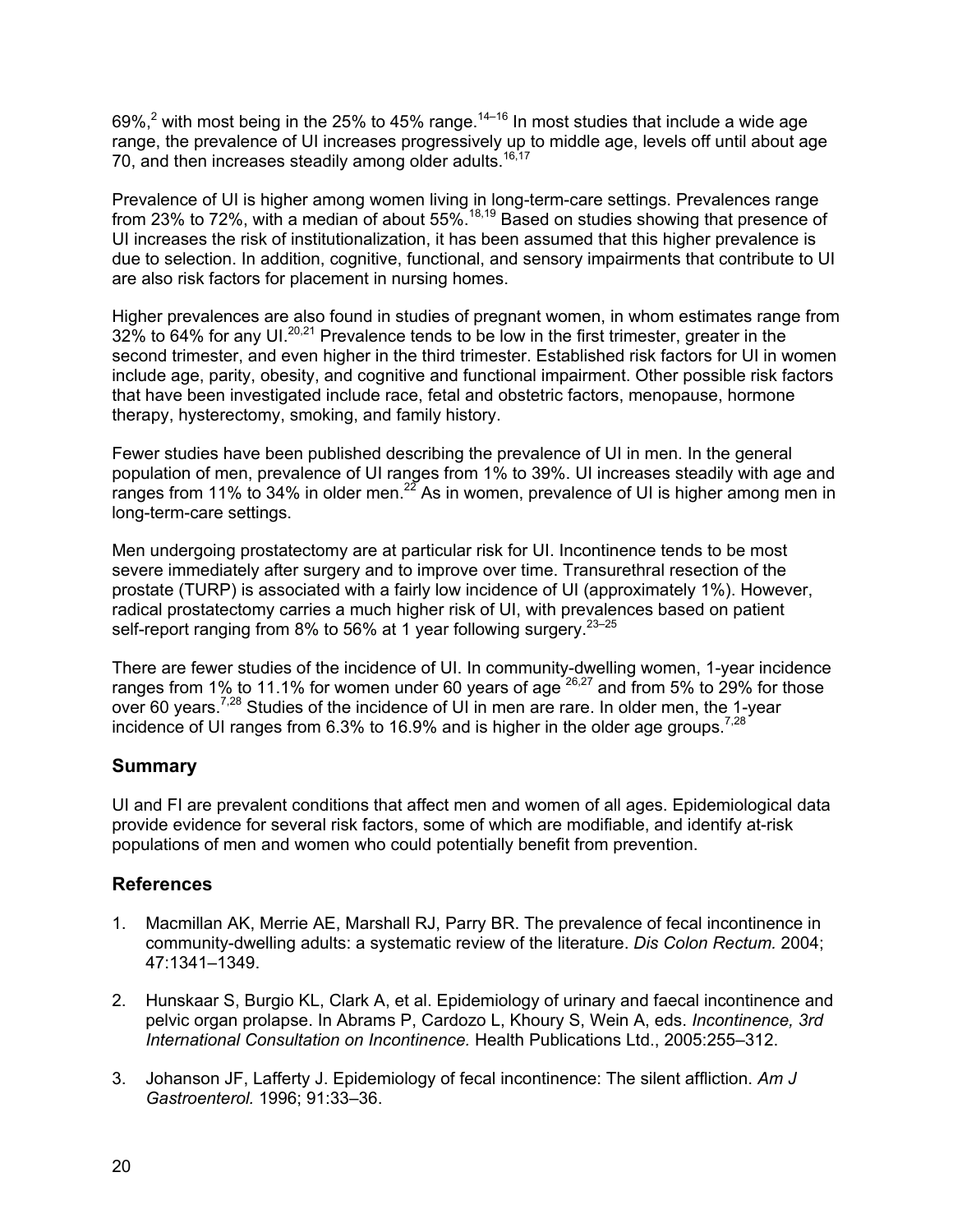- 4. Kalantar JS, Howell S, Talley NJ. Prevalence of faecal incontinence and associated risk factors: an underdiagnosed problem in the Australian community? *Med J Aust.*  2002;176:54–57.
- 5. Lam TCF, Kennedy ML, Chen FC, Lubowski DZ, Talley NJ. Prevalence of faecal incontinence: obstetric and constipation-related risk factors; a population-based study. *Colorectal Dis.* 1999;1:197–203.
- 6. Teunissen TAM, Lagro-Janssen ALM, van den Bosch WJHM, van den Hoogen HJM. Prevalence of urinary, fecal and double incontinence in the elderly living at home. *Int Urogynecol J.* 2004;15:10–13.
- 7. Ostbye T, Seim A, Krause KM, et al. A 10-year follow-up of urinary and fecal incontinence among the oldest old in the community: The Canadian Study of Health and Aging. *Can J Aging.* 2004;23:319–331.
- 8. Edwards NI, Jones D. The prevalence of faecal incontinence in older people living at home. *Age and Ageing.* 2001;30:503–507.
- 9. Goode PS, Burgio KL, Halli AD, et al. Prevalence and correlates of fecal incontinence in community-dwelling older adults. *J Am Geriatr Soc.* 2005;53:629–635.
- 10. Borrie MJ, Davidson HA. Incontinence in institutions: costs and contributing factors. *Can Med Assoc J.* 1992;147:322–328.
- 11. Nelson R, Furner S, Jesudason V. Fecal incontinence in Wisconsin nursing homes: prevalence and associations. *Dis Colon Rectum.* 1998;41:1226–1229.
- 12. Oberwalder M, Conner J, Wexner SD. Meta-analysis to determine the incidence of obstetric anal sphincter damage. *Br J Surg.* 2003;90:1333–1337.
- 13. Borello-France D, Burgio KL, Richter HE, et al. Fecal and urinary incontinence in primiparous women. *Obstet Gynecol.* 2006;108:863–872.
- 14. Thomas TM, Plymat KR, Blannin J, Meade TW. Prevalence of urinary incontinence. *Br Med J.* 1980;281:1243–1245.
- 15. Yarnell JW, Voyle GJ, Richards CJ, Stephenson TP. The prevalence and severity of urinary incontinence in women. *J Epidemiol Community Health.* 1981;35:71–74.
- 16. Hannestad YS, Rortveit G, Sandvik H, Hunskaar S. A community-based epidemiological survey of female urinary incontinence: the Norwegian EPINCONT study. *J Clin Epidemiol.*  2000;53:1150–1157.
- 17. Hunskaar S, Lose G, Sykes D, Voss S. The prevalence of urinary incontinence in women in four European countries. *BJU Int.* 2004;93:324–330.
- 18. Palmer MH, German PS, Ouslander JG. Risk factors for urinary incontinence one year after nursing home admission. *Res Nurs Health. 1*991;14:405–412.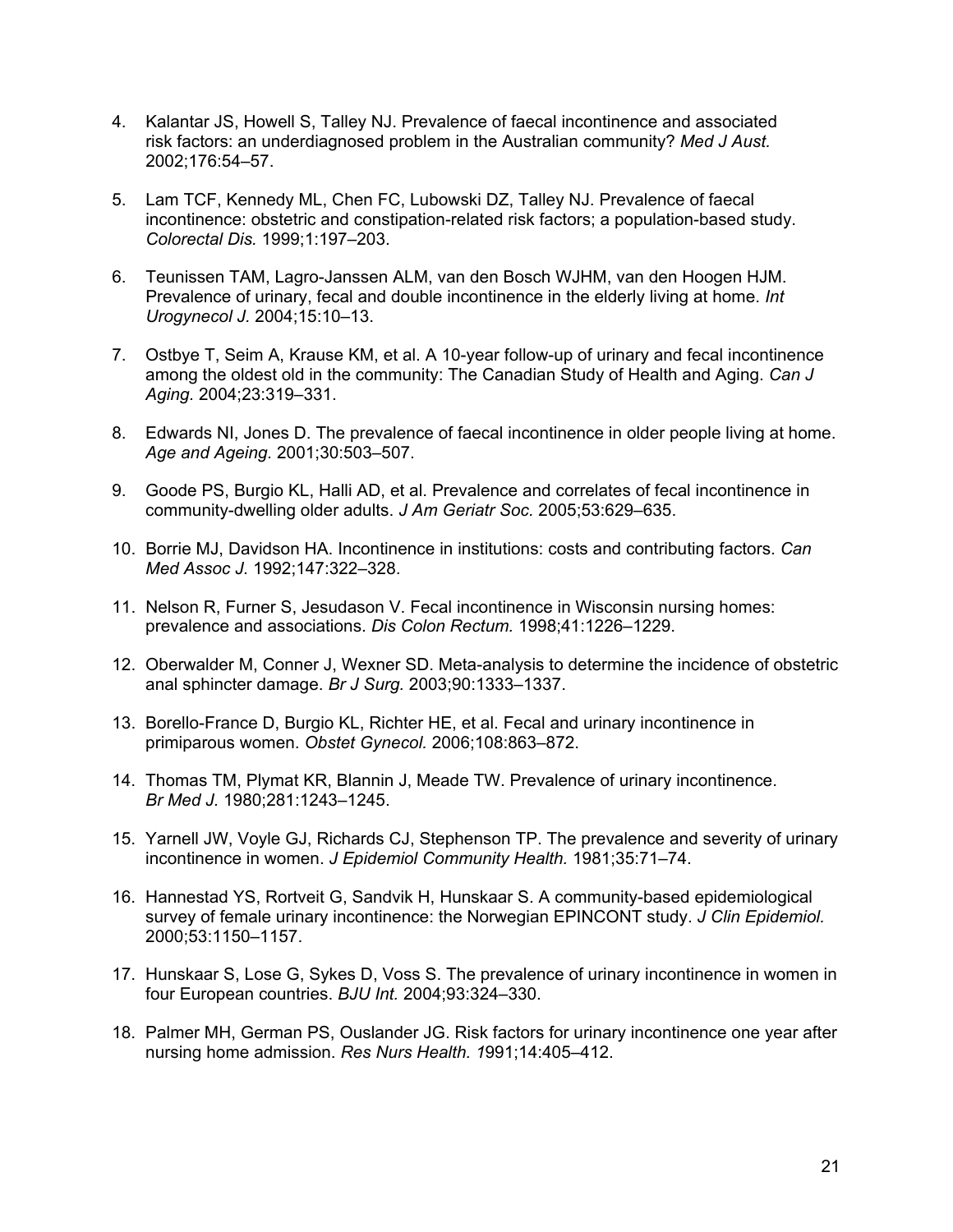- 19. Sgadari A, Topinkovaa E, Bjornson J, Bernabei R. Urinary incontinence in nursing home residents: a cross-national comparison. *Age Aging*. 1997;26:49–54
- 20. Viktrup L, Lose G, Rolff M, Barfoed K. The symptom of stress incontinence caused by pregnancy or delivery in primiparas. *Obstet Gynecol*. 1992;79:945–949.
- 21. Chiarelli P, Campbell E. Incontinence during pregnancy: prevalence and opportunities for continence promotion. *Aust N Z J Obstet Gynecol.* 1997;237:66–73.
- 22. Thom D. Variation in estimates of urinary incontinence prevalence in the community: effects of differences in definition, population characteristics and study type. *Am Geriatr Soc.* 1998; 46:473–480.
- 23. Fowler FJ, Barry MJ, Lu-Yao G, Roman MA, Wasson J, Wennberg JE. Patient-reported complications and follow-up treatment after radical prostatectomy. *Urology. 1993;*42:622–629.
- 24. Stanford JL, Feng Z, Hamilton AS, et al. Urinary and sexual function after radical prostatectomy for clinically localized prostate cancer: the Prostate Cancer Outcomes Study. *JAMA.* 2000;283:354–360.
- 25. Bishoff JT, Motley G, Optenberg SA, et al. Incidence of fecal and urinary incontinence following radical perineal and retropubic prostatectomy in a national population. *J Urol.*  1998;60:454–458.
- 26. Holtedahl K, Hunskaar S. Prevalence, 1-year incidence and factors associated with urinary incontinence: a population based study of women 50-74 years of age in primary care. *Maturitas.* 1998;28:205–211.
- 27. Waetjen LE, Liao S, Johnson WO, et al. Factors associated with prevalent and incident urinary incontinence in a cohort of midlife women: a longitudinal analysis of data. *Am J Epidemiol.* 2007;165:309–318.
- 28. Herzog AR, Diokno AC, Brown MB, Normolle DP, Brock BM. Two-year incidence, remission, and change patterns of urinary incontinence in noninstitutionalized older adults. *J Gerontol.* 1990;45:M67–M64.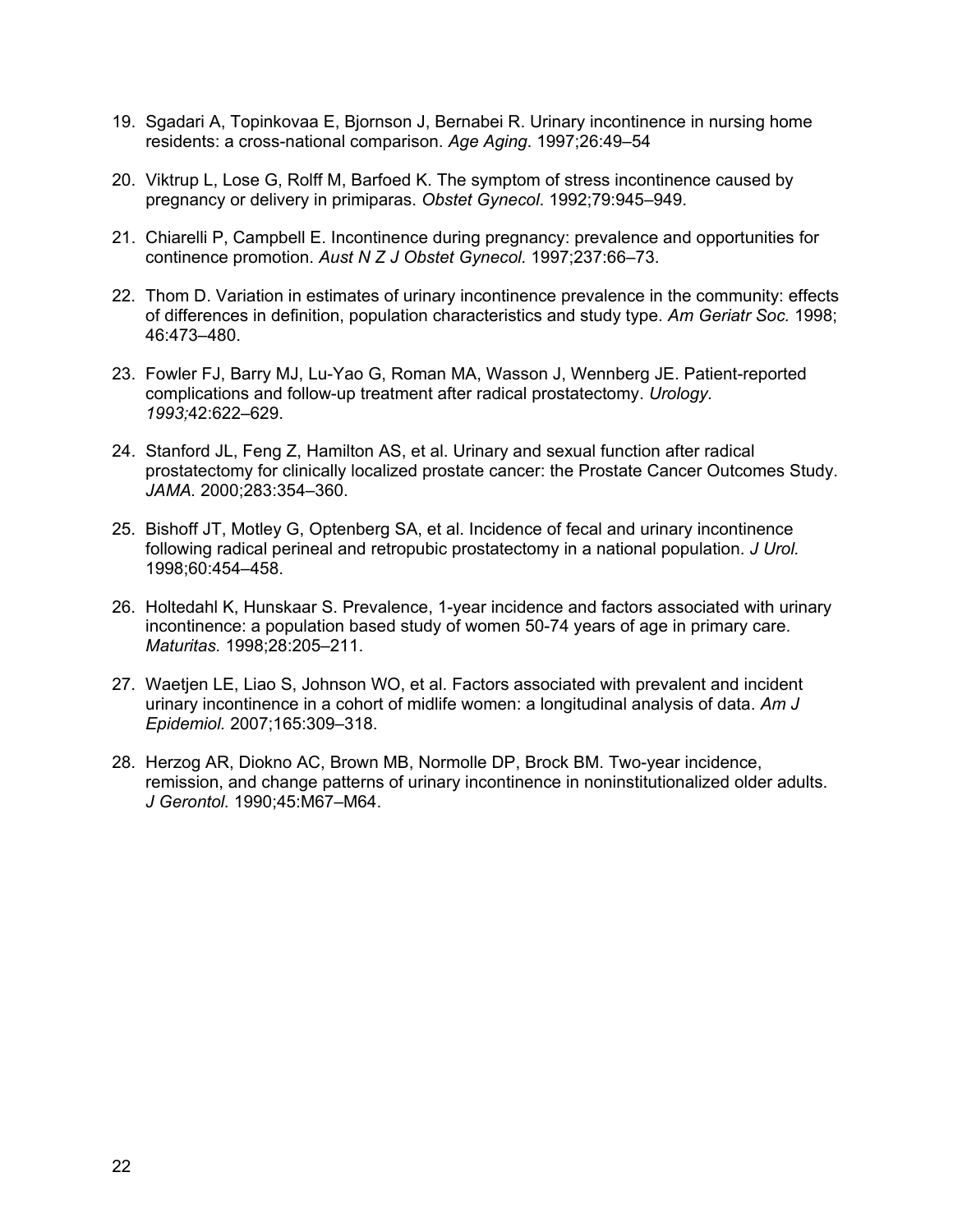## **Pathophysiology of Fecal Incontinence**

## **Adil E. Bharucha, M.D., M.B.B.S.**

#### **Mechanisms of Fecal Continence**

Fecal continence is normally maintained by anatomical factors (i.e., pelvic barrier, rectal curvatures, and transverse rectal folds), recto-anal sensation, and rectal compliance.<sup>1</sup> The rectal segment above the middle fold is derived from the embryological hindgut, may contain feces, and is free to distend towards the peritoneal cavity. The lower rectum situated below the middle rectal fold is derived from the cloaca, surrounded by condensed extraperitoneal tissue, and is empty except during defecation. Rectal distention by stool induces rectal contraction, the sensation of urgency, and reflex relaxation of the internal anal sphincter, prompting defecation if socially convenient (Figure 1). If not, rectal contractions and the sensation of urgency generally subside as the rectum accommodates to continued distention. This, together with voluntary contraction of the external anal sphincter, $2$  permits defecation to be postponed when necessary.<sup>3</sup> The factors that determine whether rectal distention is interpreted as a desire to defecate or to pass flatus are unclear.

#### **Etiology and Pathophysiology of Fecal Incontinence**

Fecal incontinence (FI) is caused by anorectal dysfunctions and/or disordered bowel habits, resulting from a variety of conditions (Table 1). Some of these conditions (i.e., disordered

| <b>Condition</b>                        | <b>Possible Causes</b>                                                                                                                     |
|-----------------------------------------|--------------------------------------------------------------------------------------------------------------------------------------------|
| Anal sphincter weakness                 |                                                                                                                                            |
| Injury                                  | Obstetric trauma, related to surgical procedures (e.g.,<br>hemorrhoidectomy, internal sphincterotomy, fistulotomy,<br>anorectal infection) |
| <b>Nontraumatic</b>                     | Scleroderma, internal sphincter thinning of unknown etiology                                                                               |
| Neuropathy                              | Stretch injury, obstetric trauma, diabetes mellitus                                                                                        |
| Anatomical disturbances of pelvic floor | Fistula, rectal prolapse, descending perineum syndrome                                                                                     |
| Inflammatory conditions                 | Crohn's disease, ulcerative colitis, radiation proctitis                                                                                   |
| Central nervous system disease          | Dementia, stroke, brain tumors, spinal cord lesions, multiple<br>system atrophy (Shy-Drager syndrome), multiple sclerosis                  |
| Diarrhea                                | Irritable bowel syndrome, post-cholecystectomy diarrhea                                                                                    |

**Table 1.** Etiology of Fecal Incontinence

**Figure 1.** Mechanisms of Fecal Continence

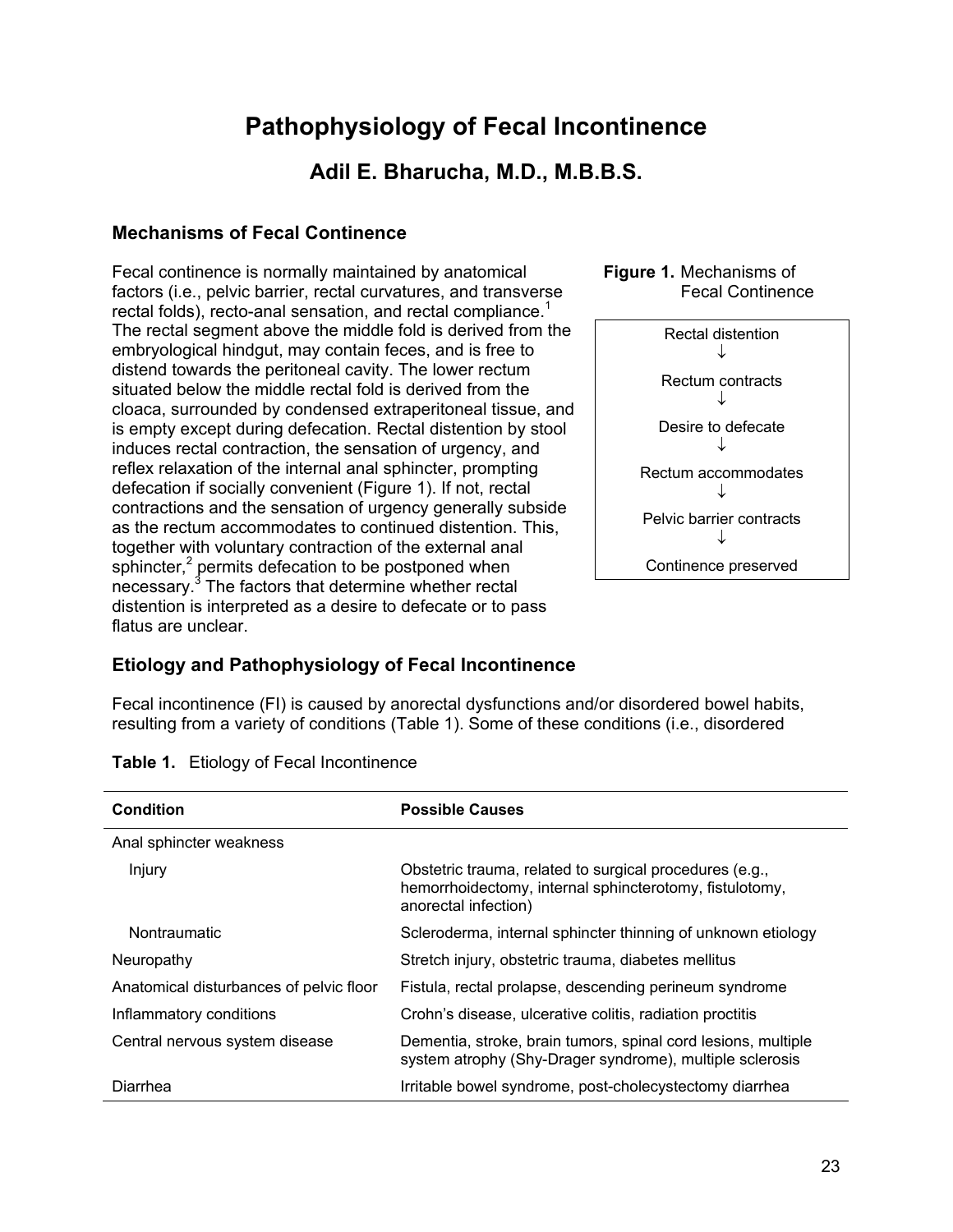bowel habits, obstetric trauma, and neurological conditions) will be detailed in other presentations. FI is a multifactorial disorder. The pathophysiological mechanisms reflect the etiology of FI (Table 2), and more than one pathophysiological mechanism may contribute to FI in the same patient. Our understanding of the pathophysiology of FI, as detailed below, is primarily derived from clinic-based rather than community-based studies and predominantly in women.

| <b>Etiological</b><br><b>Factor</b>                                                 | Anal<br><b>Sphincter</b><br><b>Pressure</b>      | <b>Threshold</b><br>for Internal<br><b>Sphincter</b><br><b>Relaxation</b> | <b>Threshold</b><br>for External<br><b>Sphincter</b><br><b>Contraction</b> | Rectal<br>Sensation*                | <b>Rectal</b><br>Compliance           | <b>Pelvic</b><br><b>Floor</b><br><b>Function</b> |
|-------------------------------------------------------------------------------------|--------------------------------------------------|---------------------------------------------------------------------------|----------------------------------------------------------------------------|-------------------------------------|---------------------------------------|--------------------------------------------------|
| "Idiopathic"                                                                        | ↓                                                | ↓                                                                         |                                                                            | $\downarrow$ or $\uparrow$          | ↓                                     | ↓                                                |
| Diabetes mellitus <sup>4</sup>                                                      | $R \downarrow$<br>$S \downarrow$                 | $\leftrightarrow$                                                         |                                                                            | $\downarrow\downarrow$              | $\leftrightarrow$                     |                                                  |
| Multiple sclerosis <sup>4</sup>                                                     | $R \leftrightarrow$<br>$S \downarrow \downarrow$ | ↓                                                                         | ↑                                                                          | $\downarrow\downarrow$              | $\leftrightarrow$                     |                                                  |
| <b>Elderly patients</b><br>with fecal<br>impaction and<br>incontinence <sup>5</sup> | $R \leftrightarrow$<br>$S \leftrightarrow$       | ↓                                                                         |                                                                            |                                     |                                       |                                                  |
| Acute radiation<br>proctitis <sup>6</sup>                                           | $R \downarrow$<br>$S \downarrow$                 | <b>NA</b>                                                                 | <b>NA</b>                                                                  | $\leftrightarrow$                   |                                       | <b>NA</b>                                        |
| Chronic radiation<br>injury'                                                        | <b>NA</b>                                        | <b>NA</b>                                                                 | <b>NA</b>                                                                  | $\uparrow$                          |                                       | <b>NA</b>                                        |
| Ulcerative colitis <sup>8,9</sup>                                                   | $S \downarrow$<br>incontinent<br>patients        | $\downarrow$ (active<br>colitis only)                                     | <b>NA</b>                                                                  | $\uparrow$ (active<br>colitis only) | $\downarrow$ (active<br>colitis only) | <b>NA</b>                                        |
| Spinal cord injury,<br>high spinal lesion,<br>i.e., T12 or<br>higher <sup>10</sup>  | $R \leftrightarrow$<br>$S \downarrow$            | ↓                                                                         | $\leftrightarrow$                                                          | ↓                                   |                                       | <b>NA</b>                                        |
| Low spinal lesion,<br>i.e., below T12                                               | $R\downarrow$<br>$S \downarrow$                  | $\leftrightarrow$                                                         | ↓                                                                          |                                     | $\leftrightarrow$                     | <b>NA</b>                                        |

**Table 2.** Anorectal Sensori-Motor Disturbances in Fecal Incontinence

Information pertains to patients with underlying disease and fecal incontinence.

↑ = Increased; ↓ = decreased; ↔ = no change; R = resting; S = squeeze sphincter pressure; NA = not available. \*Rectal sensation expressed as volume thresholds for perception; ↑ sensation indicates volume threshold for perception was lower compared to normal patients.

#### **Pelvic Barrier**

The anal sphincters and pelvic floor muscles (i.e., levator ani) comprise the pelvic barrier. The internal anal sphincter generates approximately 70% of anal resting tone; the external anal sphincter, which is a tonically active striated muscle, provides the balance. The puborectalis is a U-shaped component of the levator ani which blends with the upper aspect of the external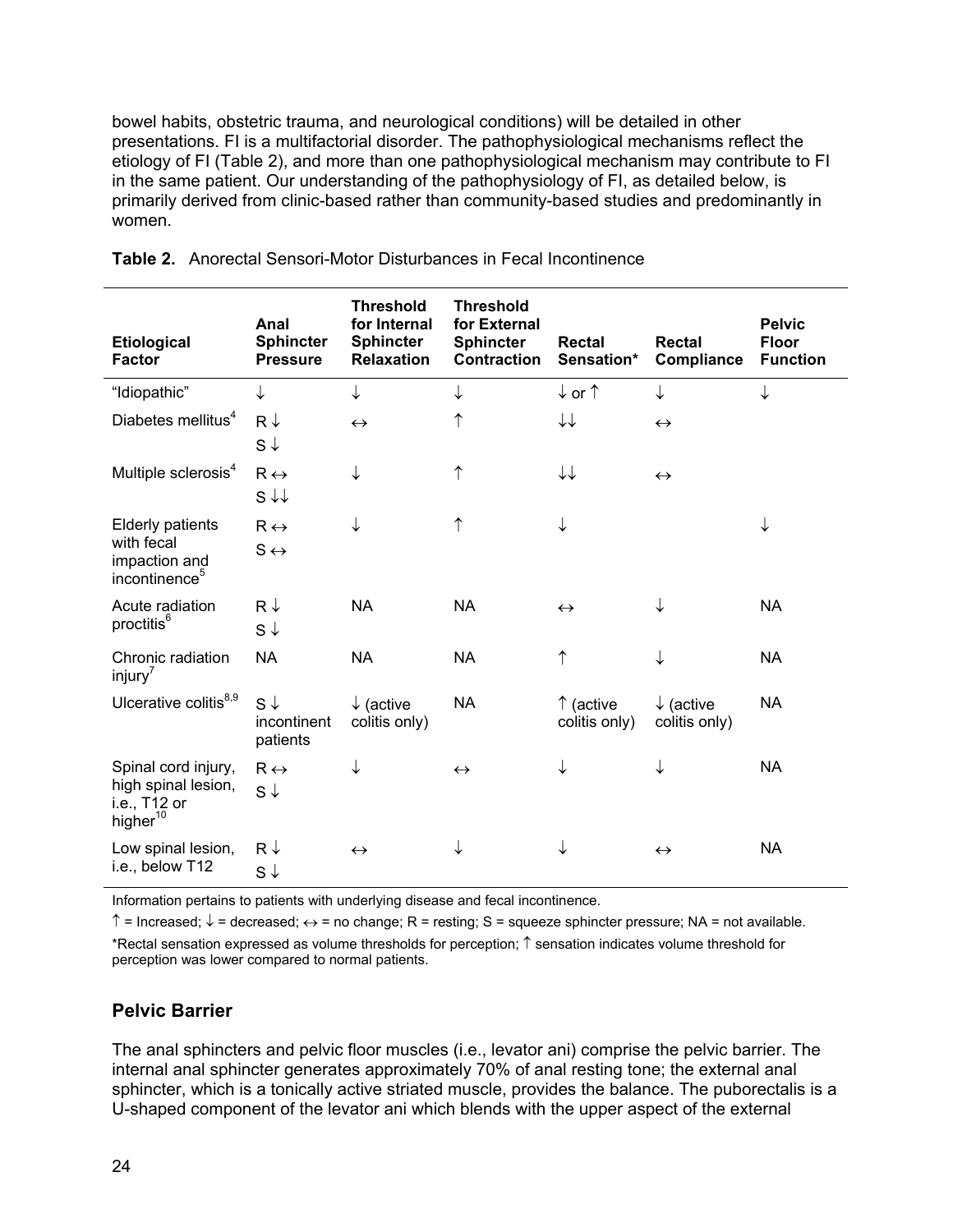sphincter and maintains a relatively acute anorectal angle at rest. When continence is threatened, the external sphincter and pelvic floor can be contracted voluntarily to preserve continence. A majority of women with FI have reduced anal resting and/or squeeze pressures, reflecting weakness of the internal and/or external anal sphincters respectively (Table 2).<sup>11,12</sup> Anal sphincter damage due to obstetric or iatrogenic injury and pudendal neuropathy are common causes of anal sphincter weakness (Table 1). Endoanal ultrasound and magnetic resonance imaging (MRI) reveal anal sphincter injury, which manifests as defects, scarring, or thinning (i.e., atrophy).<sup>12,13</sup> Only MRI reveals atrophy of the external sphincter. External sphincter injury is associated with lower anal squeeze pressures, reflecting external sphincter dysfunction.12,14

Although these observations indicate a link between pelvic floor injury, weakness, and FI, several caveats apply. Most studies evaluating pelvic floor structure and function in FI are uncontrolled. Because anal pressures and pelvic floor motion are affected by age, gender, and techniques, these parameters should be compared with appropriate controls.<sup>15–18</sup> Because anal sphincter defects are observed even after uncomplicated vaginal delivery,<sup>19,20</sup> it can be challenging to ascertain the precise contribution of anal sphincter injury to anal weakness, particularly since the main known risk factor for anal injury (i.e., obstetric trauma), precedes FI by two to three decades. $21$ 

A pudendal neuropathy can also cause anal sphincter weakness. However, pudendal nerve function generally has been assessed by measuring nerve latencies, which we now recognize are flawed and should not be used to assess pudendal nerve function. $^{22}$  Needle electromyography (EMG) is necessary to identify neurogenic injury of the external anal sphincter. Neurogenic injury may result not only from a pudendal neuropathy but also from damage to nerves within the sphincter.<sup>13</sup> However, the expertise for conducting and interpreting needle EMG of the external sphincter is not widely available.

It is not widely appreciated that FI is also associated with atrophy, denervation, and impaired function of the puborectalis muscle, which is correlated with symptoms and improved after biofeedback therapy.12,23,24 A subset of patients with FI have more generalized pelvic floor weakness (i.e., descending perineum syndrome), which is often associated with pelvic organ prolapse affecting the anterior and/or middle compartments.25 Excessive perineal descent may stretch, and thereby damage the pudendal nerve. Excessive descent may also make the anorectal angle more obtuse. This impairs the flap valve normally responsible for maintaining fecal continence during increased intra-abdominal pressure. Sphincter pressures are lower in incontinent than in continent patients with the descending perineum syndrome.<sup>25</sup>

#### **Rectal Compliance and Sensation**

Patients with FI may have normal, reduced, or increased rectal sensation. Reduced rectal sensation allows stool to enter the anal canal, and perhaps leak before the external sphincter contracts.<sup>11,26,27</sup> Conversely, other patients with FI (47% in one large series)<sup>11,12,28</sup> have exaggerated rectal sensation (i.e., rectal hypersensitivity). Compared to patients with normal rectal sensation, patients with urge FI and rectal hypersensitivity have more frequent stools, use more pads, and report more lifestyle restrictions.<sup>28</sup> The mechanisms of rectal hypersensitivity are being studied. Because rectal perception is attributable not to rectal distention per se, but to the contractile response to distention,<sup>29</sup> rectal hypersensitivity in FI may be not primary, but perhaps partly secondary to an exaggerated contractile response to distention.<sup>30</sup> Indeed, rectal capacity is reduced in some women with FI. Reduced capacity is associated with rectal hypersensitivity and with the symptom of urgency.<sup>12,30–32</sup> Thus, it is conceivable that either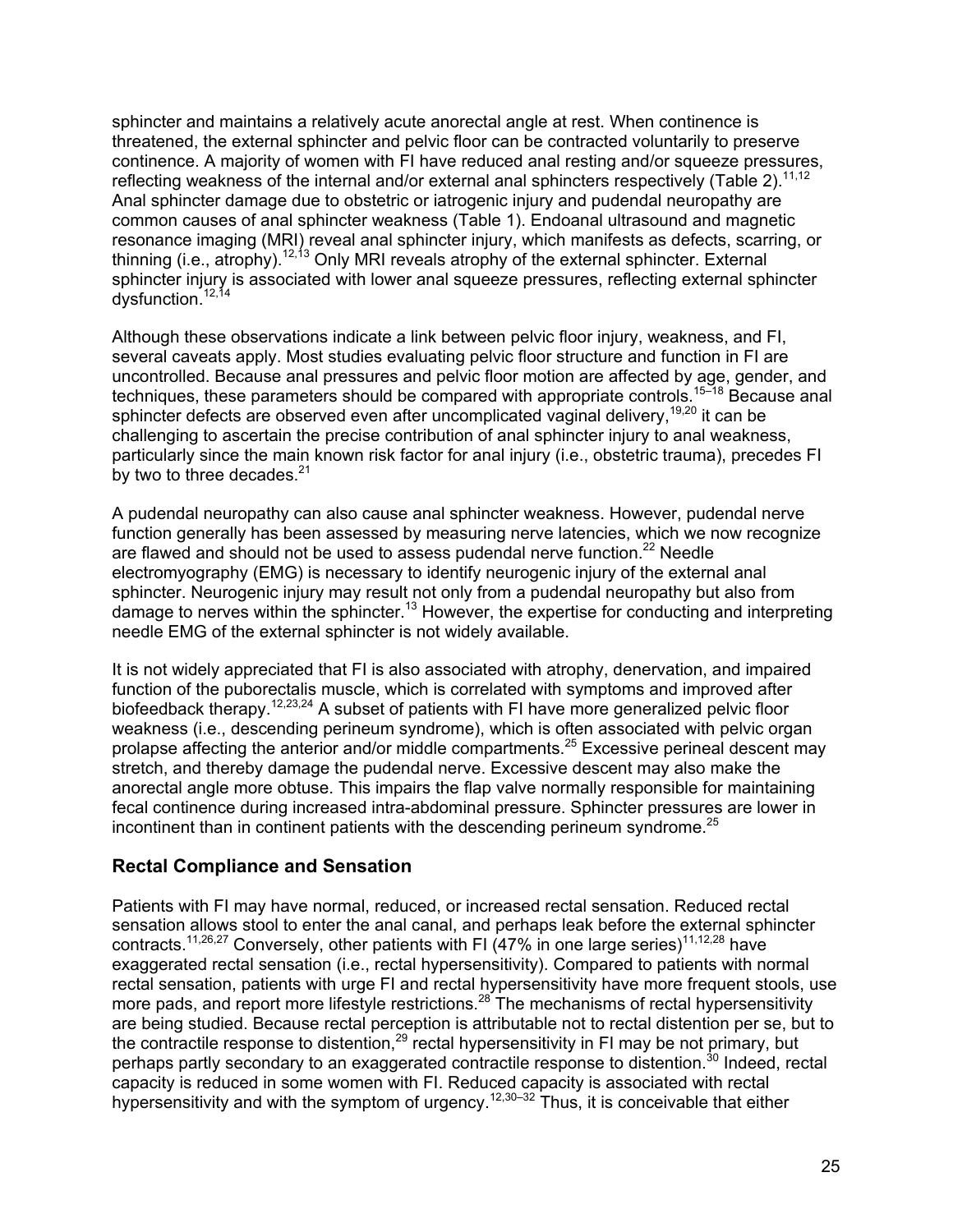increased tone (i.e., reduced capacity or compliance), and/or an exaggerated contractile response to distention, and/or an alteration in passive properties (e.g., fibrosis) may amplify the increase in rectal tension during distention, thereby contributing to rectal hypersensitivity in FI.

#### **Anal Sensation**

Anal sphincter relaxation may occur during or independent of rectal distention, enabling the anal lining to periodically "sample" and ascertain the nature of rectal contents (i.e., gas, liquid, or stool).<sup>33</sup> In health, lidocaine anesthetizes the anal canal but does not affect continence for saline, suggesting that anal sensation is not critical for continence.<sup>3</sup> However, anal sampling occurred less frequently and anal sensation was reduced in incontinent patients, perhaps depriving them of sensory information.<sup>33</sup> The contributions of normal and disordered anal sampling to FI in patients with anorectal sensorimotor dysfunctions has not been studied.

#### **Impaired Rectal Evacuation**

Impaired rectal evacuation with retention of feces may contribute to FI in women, in elderly patients, and in men with a hypertonic sphincter (i.e., a long, high-pressured anal sphincter entraps small particles of feces during defecation and subsequently expels them, causing perianal soiling and discomfort).12,34–36

#### **Other Factors**

In addition to normal anorectal functions and stool consistency, mental faculties and mobility are necessary to preserve continence. Clinical observations and epidemiological studies suggest that irritable bowel syndrome (IBS) is a risk factor for FI.37–38 IBS may be associated with accelerated small intestinal and/or colonic transit.39 Conceivably, rapid delivery of colonic contents to the rectum may predispose to FI, particularly in patients with a dysfunctional rectal reservoir. In a preliminary report, however, only 3 of 20 patients with urge FI had accelerated colonic transit, and rectal sensorimotor dysfunctions, rather than accelerated transit, explained rectal urgency.<sup>40</sup> Similarly, rectal urgency was the most important risk factor for FI among women in the community, being associated on average with an eightfold increased risk for FI, even after controlling for a history of obstetric anal sphincter injury and other bowel symptoms (e.g., constipation and diarrhea).<sup>38</sup> Taken together, these data are consistent with the concept that in FI, rectal urgency is a distinct symptom which reflects rectal overactivity and/or rectal hypersensitivity rather than loose stools. Indeed, rectal urgency is associated not only with liquid but also with formed stools in healthy subjects.<sup>41</sup>

#### **Pathophysiology of Fecal Incontinence in Men**

Although the prevalence of FI is comparable among men and women in the community,  $42,43$  only a few studies have evaluated the pathophysiology of FI in men.<sup>44</sup> Clinical observations suggest that FI in men is frequently attributable to local causes (e.g., hemorrhoids, fistula, iatrogenic anal sphincter injury, or proctitis after radiotherapy for prostate cancer) or a rectal evacuation disorder.<sup>35</sup>

#### **Summary and Gaps in Knowledge**

FI is caused by an imbalance between stool consistency and anorectal functions in maintaining continence. Anal weakness is a recognized risk factor for FI, but the contributions of other risk factors, (e.g., disordered rectoanal sensation, and/or rectal compliance), which often coexist, to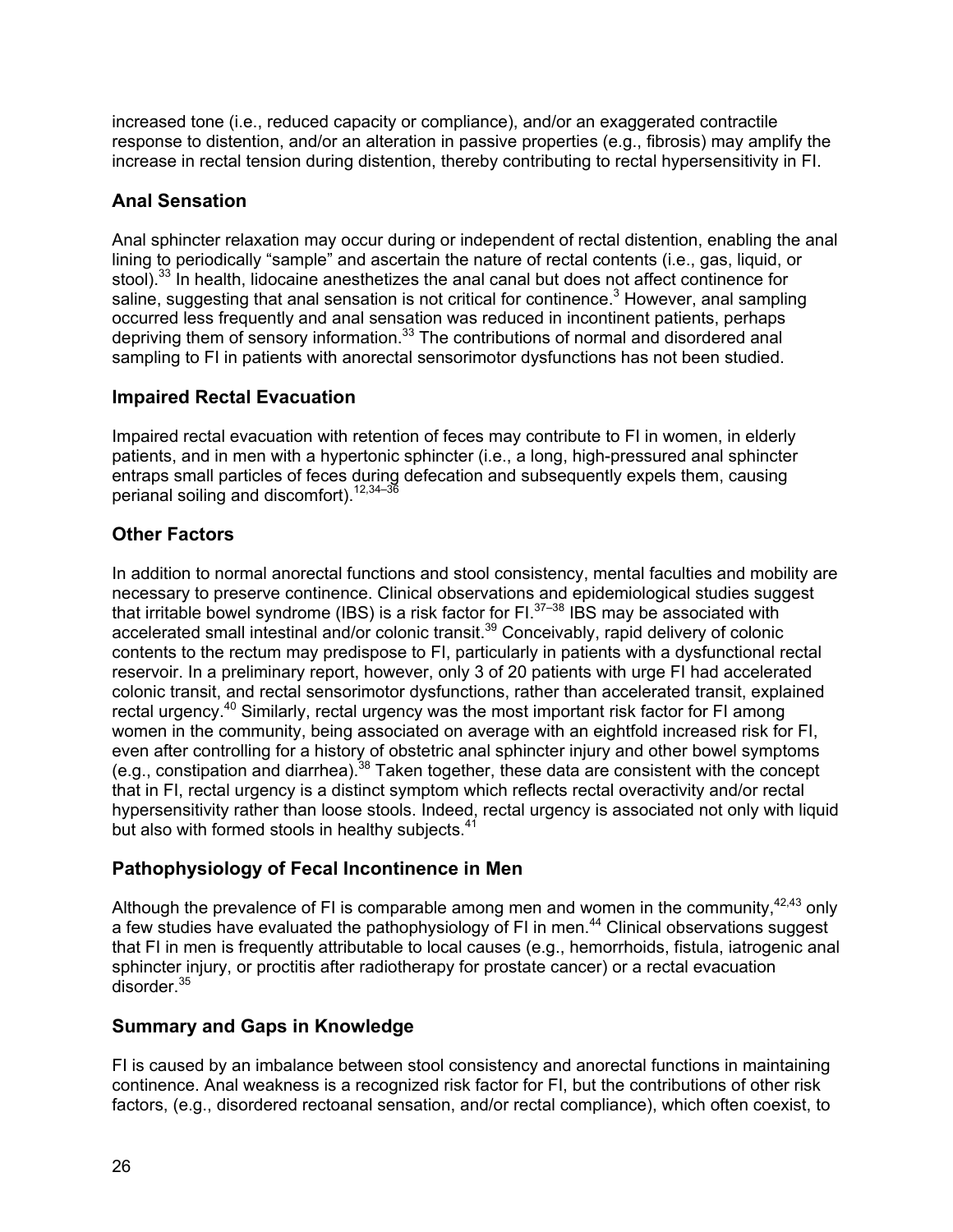FI are not. These mechanisms should be considered, particularly in incontinent patients with normal sphincter pressures.45

The critical questions about the pathophysiology of FI are:

- 1. What risk factors and pathophysiological mechanisms in women explain why FI generally presents several decades postpartum? Is the effect of age/menopause on anorectal functions modified by obstetric history?
- 2. What mechanisms are responsible for a smaller rectal reservoir in FI?
- 3. To what extent does neurogenic injury contribute to weakness of the pelvic barrier in FI?
- 4. Does disordered anal sensation contribute to FI?
- 5. What is the interaction between anorectal dysfunctions and disordered bowel habits in FI?

#### **References**

- 1. Bharucha AE. Pelvic floor: anatomy and function. *Neurogastroenterol Motility.*  2006;18:507–519.
- 2. Sun WM, Read NW, Miner PB. Relation between rectal sensation and anal function in normal subjects and patients with faecal incontinence. *Gut.* 1990;31:1056–1061.
- 3. Read MG, Read NW. Role of anorectal sensation in preserving continence. *Gut.*  1982;23:345–347.
- 4. Caruana BJ, Wald A, Hinds JP, Eidelman BH. Anorectal sensory and motor function in neurogenic fecal incontinence. Comparison between multiple sclerosis and diabetes mellitus. *Gastroenterology.* 1991;100:465–470.
- 5. Read NW, Abouzekry L. Why do patients with faecal impaction have faecal incontinence? *Gut.* 1986;27:283–287.
- 6. Yeoh EK, Russo A, Botten R, Fraser R, Roos D, Penniment M, Borg M, Sun WM. Acute effects of therapeutic irradiation for prostatic carcinoma on anorectal function. *Gut.*  1998;43:123–127.
- 7. Varma JS, Smith AN, Busuttil A. Correlation of clinical and manometric abnormalities of rectal function following chronic radiation injury. *Br J Surg.* 1985;72:875–878.
- 8. Rao SS, Read NW, Davison PA, Bannister JJ, Holdsworth CD. Anorectal sensitivity and responses to rectal distention in patients with ulcerative colitis. *Gastroenterology.*  1987;93:1270–1275.
- 9. Denis P, Colin R, Galmiche JP, Geffroy Y, Hecketsweiler P, Lefrancois R, Pasquis P. Elastic properties of the rectal wall in normal adults and in the patients with ulcerative colitis. *Gastroenterology.* 1979;77:45–48.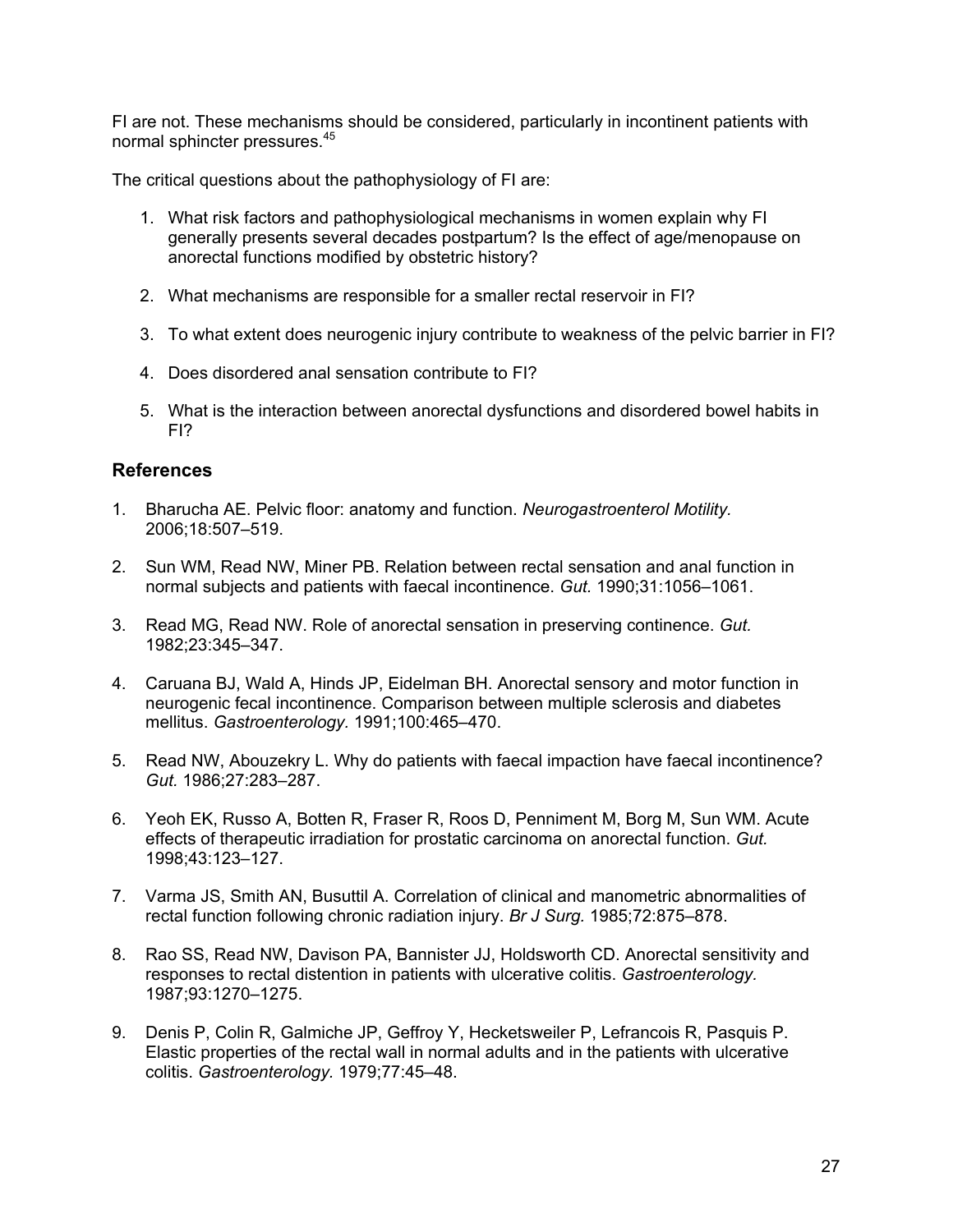- 10. Sun WM, Read NW, Donnelly TC. Anorectal function in incontinent patients with cerebrospinal disease. *Gastroenterology.* 1990;99:1372–1379.
- 11. Sun WM, Donnelly TC, Read NW. Utility of a combined test of anorectal manometry, electromyography, and sensation in determining the mechanism of 'idiopathic' faecal incontinence. *Gut.* 1992;33:807–813.
- 12. Bharucha AE, Fletcher JG, Harper CM, Hough D, Daube JR, Stevens C, Seide B, Riederer SJ, Zinsmeister AR. Relationship between symptoms and disordered continence mechanisms in women with idiopathic fecal incontinence. *Gut.* 2005;54:546–555.
- 13. Stoker J, Halligan S, Bartram CI. Pelvic floor imaging. *Radiology.* 2001;218:621–641.
- 14. Terra MP, Deutekom M, Beets-Tan RG, Engel AF, Janssen LW, Boeckxstaens GE, Dobben AC, Baeten CG, de Priester JA, Bossuyt PM, Stoker J. Relationship between external anal sphincter atrophy at endoanal magnetic resonance imaging and clinical, functional, and anatomic characteristics in patients with fecal incontinence. *Dis Colon Rectum.* 2006;49:668–778.
- 15. McHugh SM, Diamant NE. Effect of age, gender, and parity on anal canal pressures. Contribution of impaired anal sphincter function to fecal incontinence. *Digest Dis Sci.* 1987;32:726–736.
- 16. Bannister JJ, Abouzekry L, Read NW. Effect of aging on anorectal function. *Gut.*  1987;28:353–357.
- 17. Jameson JS, Chia YW, Kamm MA, Speakman CT, Chye YH, Henry MM. Effect of age, sex and parity on anorectal function. *Br J Surg.* 1994;81:1689–1692.
- 18. Fox JC, Fletcher JG, Zinsmeister AR, Seide B, Riederer SJ, Bharucha AE. Effect of aging on anorectal and pelvic floor functions in females. *Dis Colon Rectum.* 2006;49:1726–1735.
- 19. Sultan AH, Kamm MA, Hudson CN, Thomas JM, Bartram CI. Anal-sphincter disruption during vaginal delivery. *N Eng J Med.* 1993;329:1905–1911.
- 20. Williams AB, Bartram CI, Halligan S, Spencer JA, Nicholls RJ, Kmiot WA. Anal sphincter damage after vaginal delivery using three-dimensional endosonography. *Obstet Gynecol.*  2001;97:770–775.
- 21. Bharucha AE, Zinsmeister AR, Locke GR, Seide B, McKeon K, Schleck CD, Melton LJI. Prevalence and burden of fecal incontinence: a population based study in women. *Gastroenterology.* 2005;129:42–49.
- 22. Diamant NE, Kamm MA, Wald A, Whitehead WE. American Gastroenterological Association medical position statement on anorectal testing techniques. *Gastroenterology.*  1999;116:732–760.
- 23. Bartolo DC, Jarratt JA, Read MG, Donnelly TC, Read NW. The role of partial denervation of the puborectalis in idiopathic faecal incontinence. *Br J Surg.* 1983;70:664–667.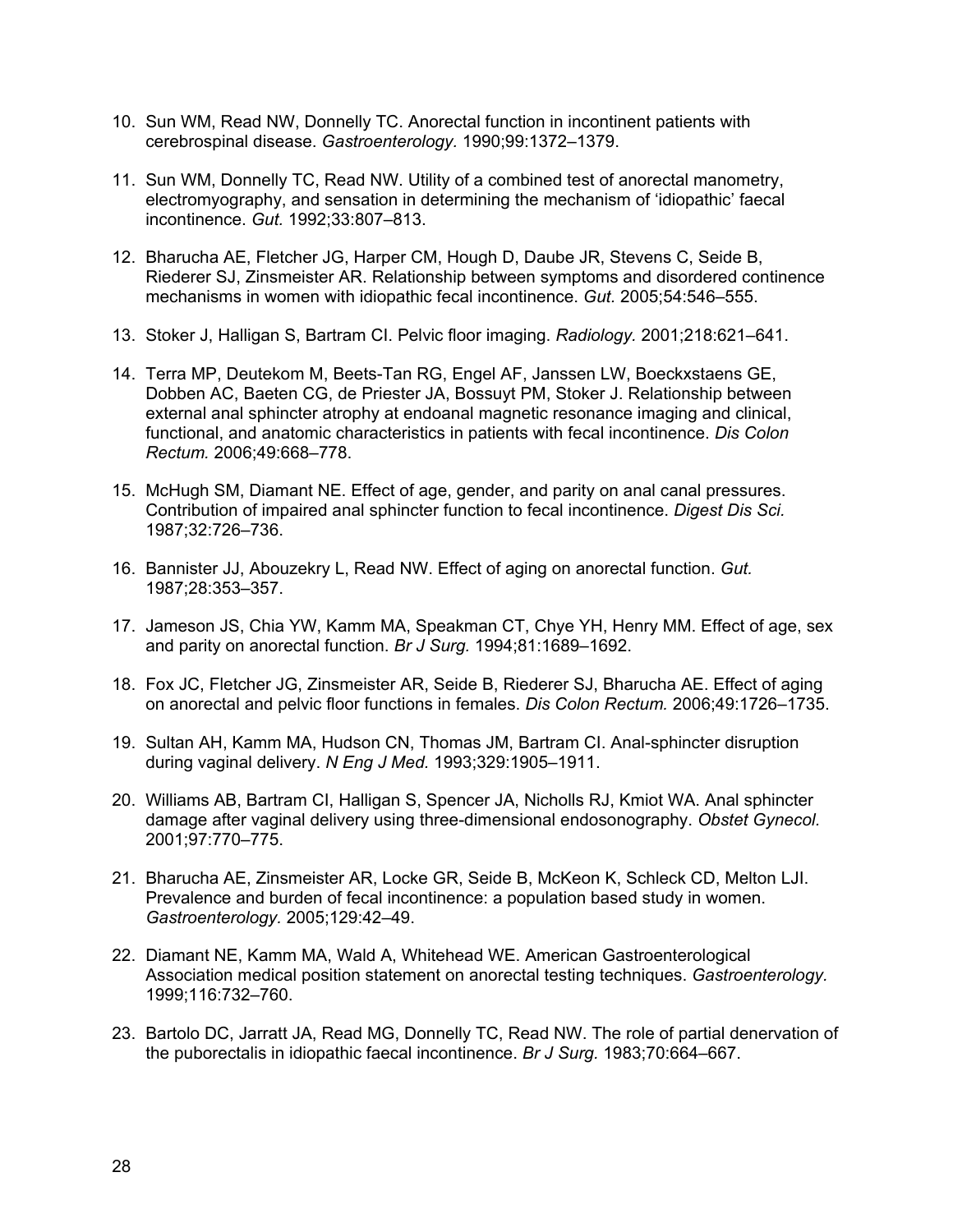- 24. Fernandez-Fraga X, Azpiroz F, Malagelada JR. Significance of pelvic floor muscles in anal incontinence. *Gastroenterology.* 2002;123:1441–1450.
- 25. Bartolo DC, Read NW, Jarratt JA, Read MG, Donnelly TC, Johnson AG. Differences in anal sphincter function and clinical presentation in patients with pelvic floor descent. *Gastroenterology.* 1983;85:68–75.
- 26. Allen ML, Orr WC, Robinson MG. Anorectal functioning in fecal incontinence. *Digest Dis Sci.* 1988;33:36–40.
- 27. Buser WD, Miner PB Jr. Delayed rectal sensation with fecal incontinence. Successful treatment using anorectal manometry. *Gastroenterology.* 1986;91:1186–1191.
- 28. Chan CL, Scott SM, Williams NS, Lunniss PJ. Rectal hypersensitivity worsens stool frequency, urgency, and lifestyle in patients with urge fecal incontinence. *Dis Colon Rectum.* 2005;48:134–140.
- 29. Corsetti M, Cesana B, Bhoori S, Basilisco G. Rectal hypersensitivity to distention in patients with irritable bowel syndrome: role of distention rate. *Clinical Gastroenterol Hepatol.* 2004;2:49–56.
- 30. Andrews CN, Bharucha AE, Seide B, Zinsmeister AR. Rectal sensorimotor dysfunction in women with fecal incontinence. *Am J Physiology; Gastrointest Liver Physiol.* 2007;292:G282–G289.
- 31. Siproudhis L, El Abkari M, El Alaoui M, Juguet F, Bretagne JF. Low rectal volumes in patients suffering from fecal incontinence: what does it mean? *Alimentary Pharmacol Thera.* 2005;22:989–996.
- 32. Deutekom M, Dobben AC, Terra MP, Engel AF, Stoker J, Bossuyt PM, Boeckxstaens GE. Clinical presentation of fecal incontinence and anorectal function: what is the relationship? *Am J Gastroenterol.* 2007;102:351–361.
- 33. Miller R, Bartolo DC, Cervero F, Mortensen NJ. Anorectal sampling: a comparison of normal and incontinent patients. *Br J Surg.* 1988;75:44–47.
- 34. Read NW, Abouzekry L, Read MG, Howell P, Ottewell D, Donnelly TC. Anorectal function in elderly patients with fecal impaction. *Gastroenterology.* 1985;89:959–966.
- 35. Parellada CM, Miller AS, Williamson ME, Johnston D. Paradoxical high anal resting pressures in men with idiopathic fecal seepage. *Dis Colon Rectum.* 1998;41:593–597.
- 36. Rao SS, Ozturk R, Stessman M. Investigation of the pathophysiology of fecal seepage. *Am J Gastroenterol.* 2004;99:2204–2209.
- 37. Kalantar JS, Howell S, Talley NJ. Prevalence of faecal incontinence and associated risk factors: an underdiagnosed problem in the Australian community? *Med J Austr.* 2002;176:54–57.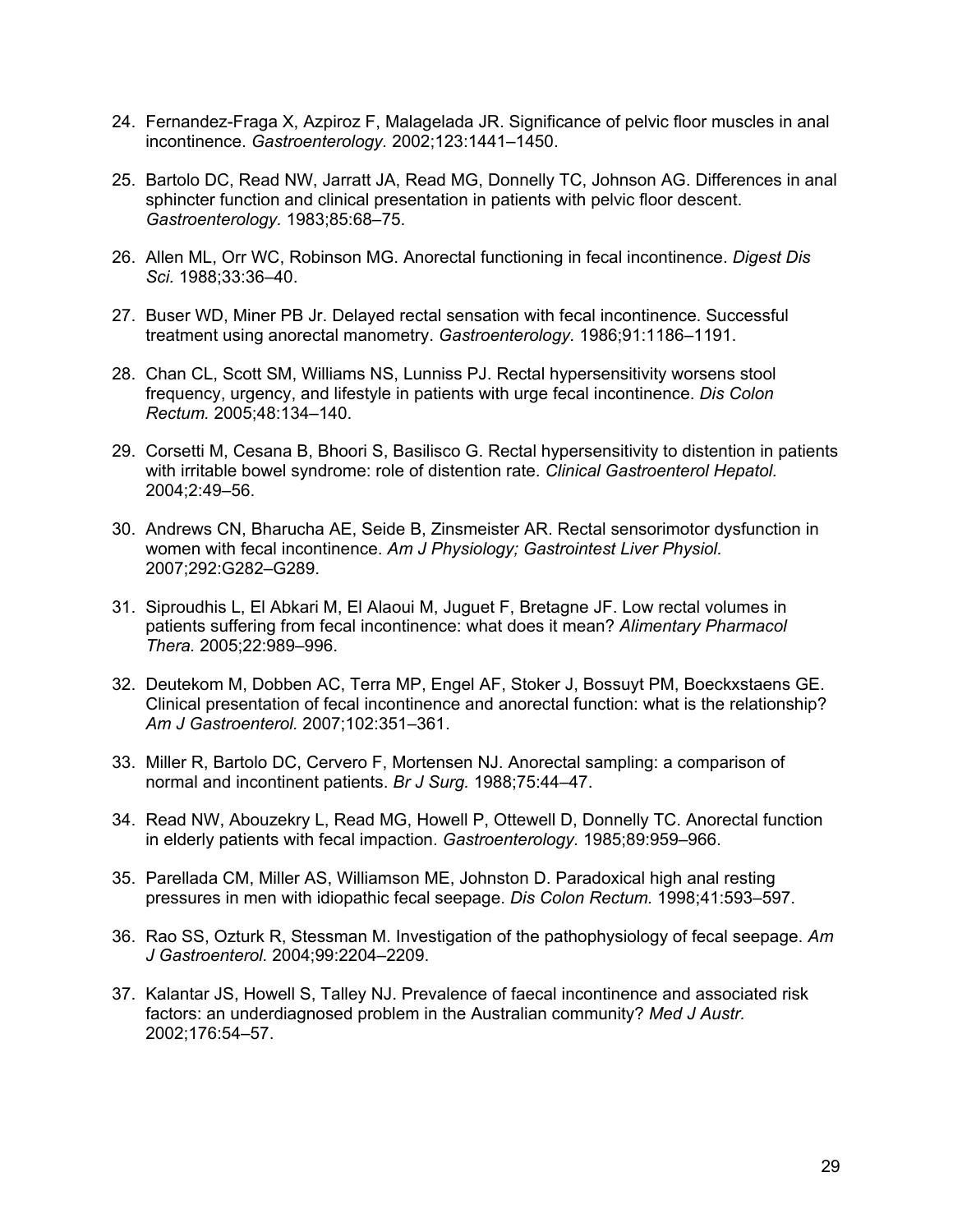- 38. Bharucha AE, Zinsmeister AR, Locke GR, Seide B, McKeon K, Schleck CD, Melton LJI. Risk factors for fecal incontinence: a population based study in women. *Am J Gastroenterol.* 2006;101:1305–1312.
- 39. Vassallo M, Camilleri M, Phillips SF, Brown ML, Chapman NJ, Thomforde GM. Transit through the proximal colon influences stool weight in the irritable bowel syndrome. *Gastroenterology.* 1992;102:102–108.
- 40. Murphy J, Chan CL, Pearce E, Newell M, Williams NS, Lunniss PJ, Garvie NW, Scott SM. The relationship between intestinal transit and rectal sensorimotor function in patients with urge fecal incontinence. *Neurogastroenterol Motil.* 2006;18:693. [Abstract]
- 41. Heaton KW, Ghosh S, Braddon FE. How bad are the symptoms and bowel dysfunction of patients with the irritable bowel syndrome? A prospective, controlled study with emphasis on stool form. *Gut.* 1991;32:73–79.
- 42. Perry S, Shaw C, McGrother C, Matthews RJ, Assassa RP, Dallosso H, Williams K, Brittain KR, Azam U, Clarke M, Jagger C, Mayne C, Castleden CM, Leicestershire M. Prevalence of faecal incontinence in adults aged 40 years or more living in the community. *Gut.* 2002;50:480–484.
- 43. Quander CR, Morris MC, Melson J, Bienias JL, Evans DA. Prevalence of and factors associated with fecal incontinence in a large community study of older individuals. *Am J Gastroenterol.* 2005;100:905–909.
- 44. Chen H, Humphreys MS, Kettlewell MG, Bulkley GB, Mortensen N, George BD. Anal ultrasound predicts the response to nonoperative treatment of fecal incontinence in men. *Ann Surg.* 1999;229:739–743; discussion 743–734.
- 45. Siproudhis L, Bellissant E, Pagenault M, Mendler MH, Allain H, Bretagne JF, Gosselin M. Fecal incontinence with normal anal canal pressures: where is the pitfall? *Am J Gastroenterol.* 1999;94:1556–1563.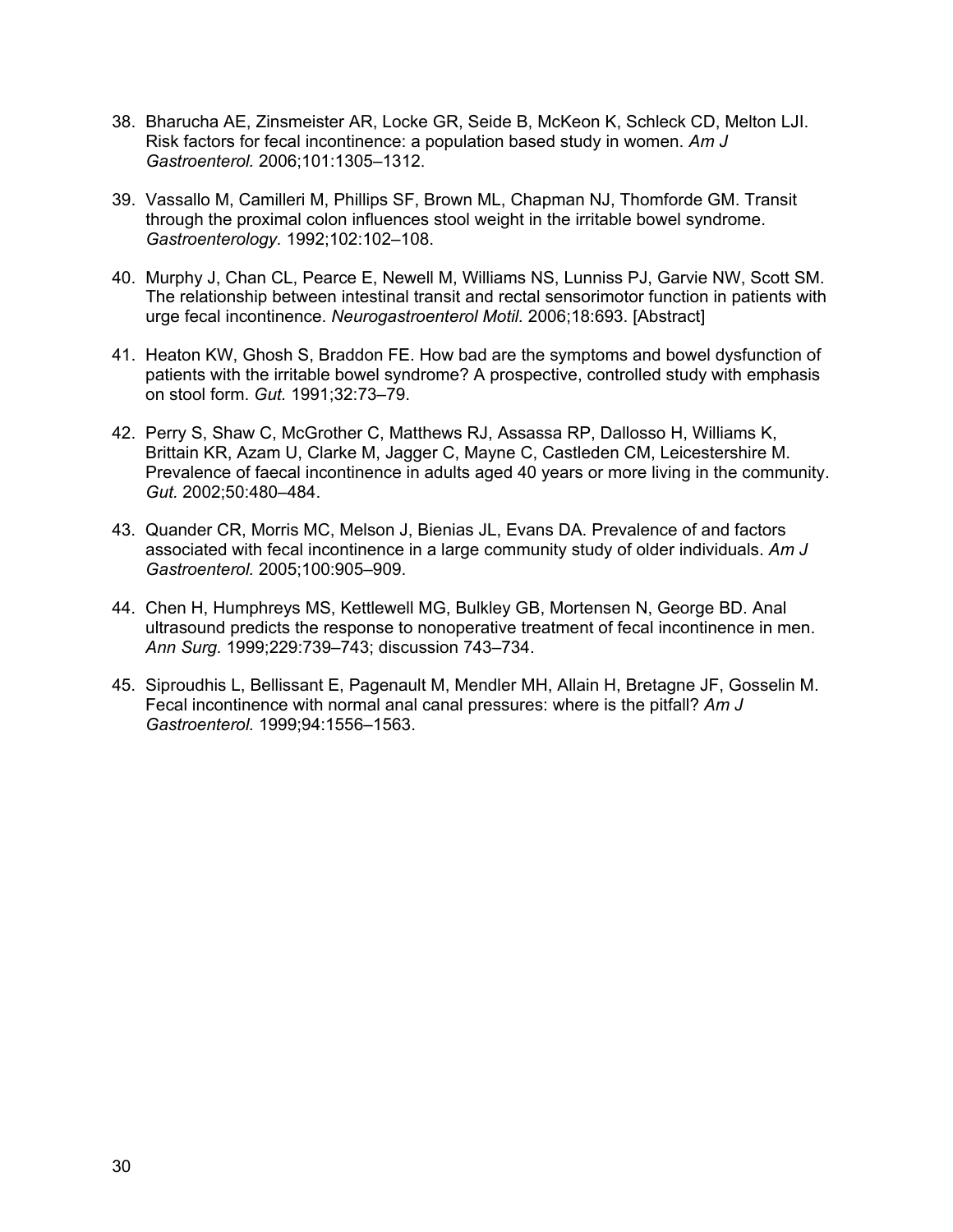# **Pathophysiology of Urinary Incontinence**

# **Alan J. Wein, M.D., Ph.D. (Hon.)**

The lower urinary tract (LUT) functions as a group of interrelated structures with a joint function in the adult to bring about efficient and low-pressure bladder filling, low-pressure urine storage with perfect continence, and periodic complete voluntary urinary expulsion, again at low pressure.

Urinary incontinence (UI) is defined as the involuntary loss of urine. The term is used in various ways. It may denote a symptom, a sign, or a condition. The pathophysiology of failure of the LUT to fill with or store urine adequately or to empty adequately must logically be secondary to reasons related to the bladder, the outlet, or both. A simple classification of the various subtypes of UI is seen in Table 1.

**Table 1.** Classification of Incontinence

- I. Extraurethral
	- A. Fistula (vesicovaginal, ureterovaginal, urethrovaginal)
	- B. Ectopic Ureter
- II. Urethral
	- A. Functional
		- 1. Due to physical disability
		- 2. Due to lack of awareness or concern
	- B. Post-void dribbling
		- 1. Urethral diverticulum
		- 2. Vaginal pooling of urine
	- C. Bladder overactivity
		- 1. Involuntary contractions
			- a. Neurologic disease or injury
			- b. Bladder outlet obstruction
			- c. Afferent activation (includes inflammation or infection)
			- d. Idiopathic
		- 2. Decreased compliance
			- a. Neurologic disease or injury
			- b. Fibrosis
			- c. Idiopathic
		- 3. Combination
	- D. Outlet underactivity
		- 1. "Genuine" stress urinary incontinence (GSI)
			- a. Lack of urethral support
			- b. Hypermobility, deficient "hammock"
		- 2. Intrinsic sphincter deficiency (ISD)
			- a. Neurologic disease or injury
			- b. Fibrosis
		- 3. Urethral instability
	- E. "Overflow" incontinence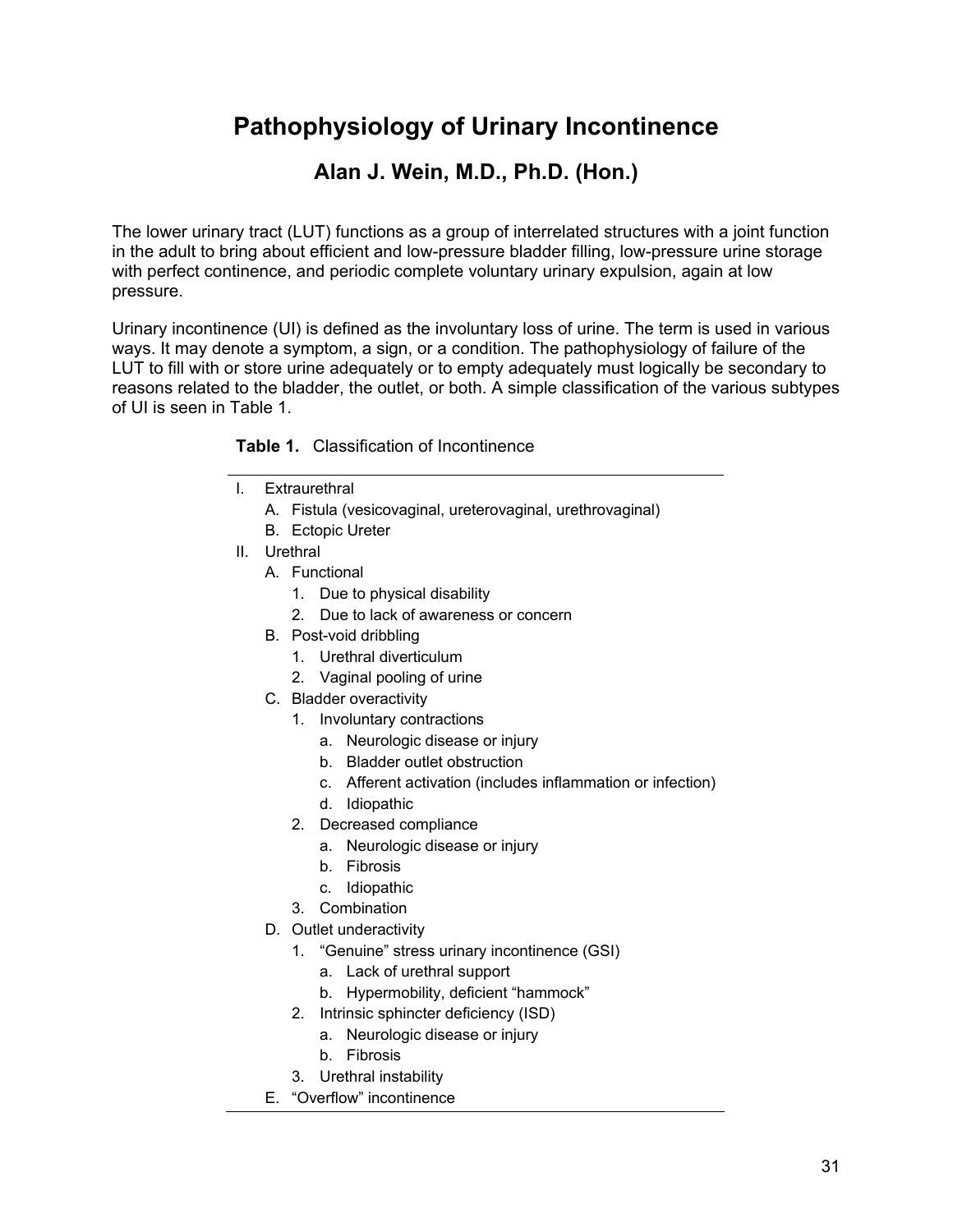There are situations in which urethral incontinence cannot be considered merely as an isolated abnormality of either bladder contractility or sphincter resistance. These situations, listed in Table 2 are more complicated to deal with, first, because they are more difficult to diagnose, and second, because one entity may adversely affect or compromise treatment of the other.

#### **Table 2.** Combined Problems Associated With Incontinence

Detrusor overactivity with outlet obstruction Detrusor overactivity with impaired bladder contractility Sphincteric incontinence with detrusor overactivity Sphincteric incontinence with impaired bladder contractility

Absolute or relative failure to fill with and store urine adequately results from bladder overactivity (involuntary contraction or decreased compliance), decreased outlet resistance, heightened or altered sensation, or a combination.

## **Bladder Overactivity**

Overactivity of the bladder during filling or storage can be expressed as phasic involuntary contractions (detrusor overactivity), as low compliance, or as a combination. Detrusor overactivity is most commonly seen in association with neurologic disease or injury; however, it may be associated with increased afferent input due to inflammation or irritation of the bladder or urethral wall, bladder outlet obstruction, stress urinary incontinence (perhaps due to sudden entry of urine into the proximal urethra), aging (probably related to neural degeneration), or may be idiopathic. Some hypothesize that decreased stimulation from the pelvic floor can contribute to phasic overactivity. Decreased compliance during filling or storage may be secondary to neurologic injury or disease, usually at a sacral or infrasacral level, but may result from any process that destroys the viscoelastic or elastic properties of the bladder wall.

## **Outlet Underactivity**

Decreased outlet resistance may result from any process that damages the innervation or structural elements of the smooth and/or striated sphincter or support of the bladder outlet in the female. This may occur with neurologic disease or injury, surgical or other mechanical trauma, or aging. Classically, sphincteric incontinence in the female was categorized into relatively discrete entities: (1) so-called genuine stress incontinence (GSI) and (2) intrinsic sphincter deficiency (ISD), originally described as "type III stress incontinence." GSI in the female was described as associated with hypermobility of the bladder outlet because of poor pelvic support and with an outlet that was competent at test but lost its competence only during increases in intra-abdominal pressure. ISD described a nonfunctional or very poorly functional bladder neck and proximal urethra at rest. The original implication of classical ISD was that a surgical procedure designed to correct only urethral hypermobility would have a relatively high failure rate, as opposed to one designed to improve urethral coaptation and compression. The contemporary view is that the majority of cases of effort-related incontinence in the female involve varying proportions of support-related factors and ISD. It is possible to have outlet-related incontinence due only to ISD but not due solely to hypermobility or poor support—some ISD must exist.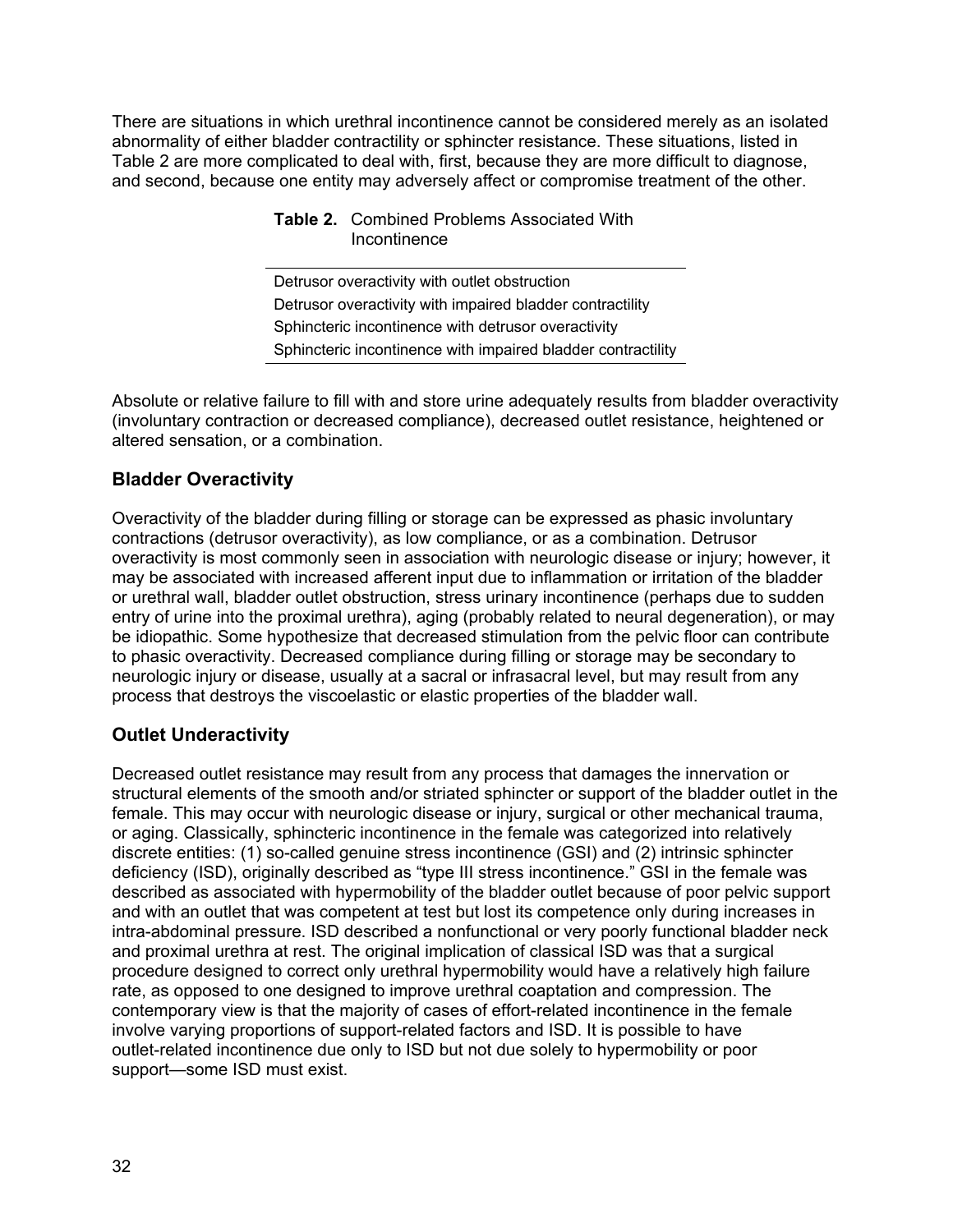**Stress- or effort-related UI** is a symptom that arises primarily from damage to muscles and/or nerves and/or connective tissue within the pelvic floor. The urethra is normally supported by the action of the levator ani muscles through their connection to the endopelvic fascia of the anterior vaginal wall. Damage to this connection, or to the nerve supply, or direct muscle damage can, therefore, influence continence. Bladder neck function is likewise important, and loss of normal bladder neck closure can result in UI despite normal urethral support. In older writings, the urethra was sometimes ignored as a factor contributing to continence in the female, and the site of continence was thought to be exclusively the bladder neck. However, in approximately 50% of continent women, urine enters the urethra during increases in abdominal pressure. The continence point in these women (highest point of pressure transmission) is at the mid urethra.

Urethral hypermobility implies weakness of the pelvic floor-supporting structures. During increases in intra-abdominal pressure, there is descent of the bladder neck and proximal urethra. If the outlet opens concomitantly, stress UI ensues. In the classic form of urethral hypermobility, there is rotational descent of the bladder neck and urethra. However, the urethra may also descend without rotation (it shortens and widens), or the posterior wall of the urethra may be pulled (sheared) open while the anterior wall remains fixed. However, urethral hypermobility is often present in women who are not incontinent; thus, the mere presence of urethral hypermobility is not sufficient to make a diagnosis of a sphincter abnormality unless UI is also demonstrated. The "hammock hypothesis" of John DeLancey proposes that for stress incontinence to occur with hypermobility, there must be a lack of stability of the suburethral supportive layer: the effect of abdominal pressure increases on the normal bladder outlet, if the suburethral supportive layer is firm, is to compress the urethra rapidly and effectively. If the supportive suburethral layer is lax and/or movable, compression is not as effective. Intrinsic sphincter dysfunction denotes an intrinsic malfunction of the urethral sphincter mechanism itself. In its most overt form, it is characterized by a bladder neck and proximal urethra which are open at rest and is usually the result of prior surgery, trauma with scarring, or a neurologic lesion.

Urethral instability refers to the rare phenomenon of episodic decreases in outlet pressure unrelated to increases in bladder or abdominal pressure. The term urethral instability is probably a misnomer, because many believe that the drop in urethral pressure represents simply the urethral component of a normal voiding reflex in an individual whose bladder does not measurably contract, because of either myogenic or neurogenic reasons.

In theory at least, categories of outlet-related incontinence in the male are similar to those in the female. Sphincteric incontinence in the male is not, however, associated with intrinsic hypermobility of the bladder neck and proximal urethra but is similar to what is termed sphincter dysfunction in the female. It is generally due to prostatectomy, pelvic trauma, or neurologic disease or injury.

#### **Overflow Incontinence**

This descriptive term denotes leakage of urine associated with urinary retention. This is more common in the male than female. The primary pathophysiology is actually a failure of emptying, leading to urinary retention with "overflow" UI, resulting from either continuous or episodic elevation of intravesical pressure over urethral pressure. This generally results from outlet obstruction or detrusor inactivity, either neurologic or pharmacologic in origin, or may be secondary to inadvertent overdistention of the bladder.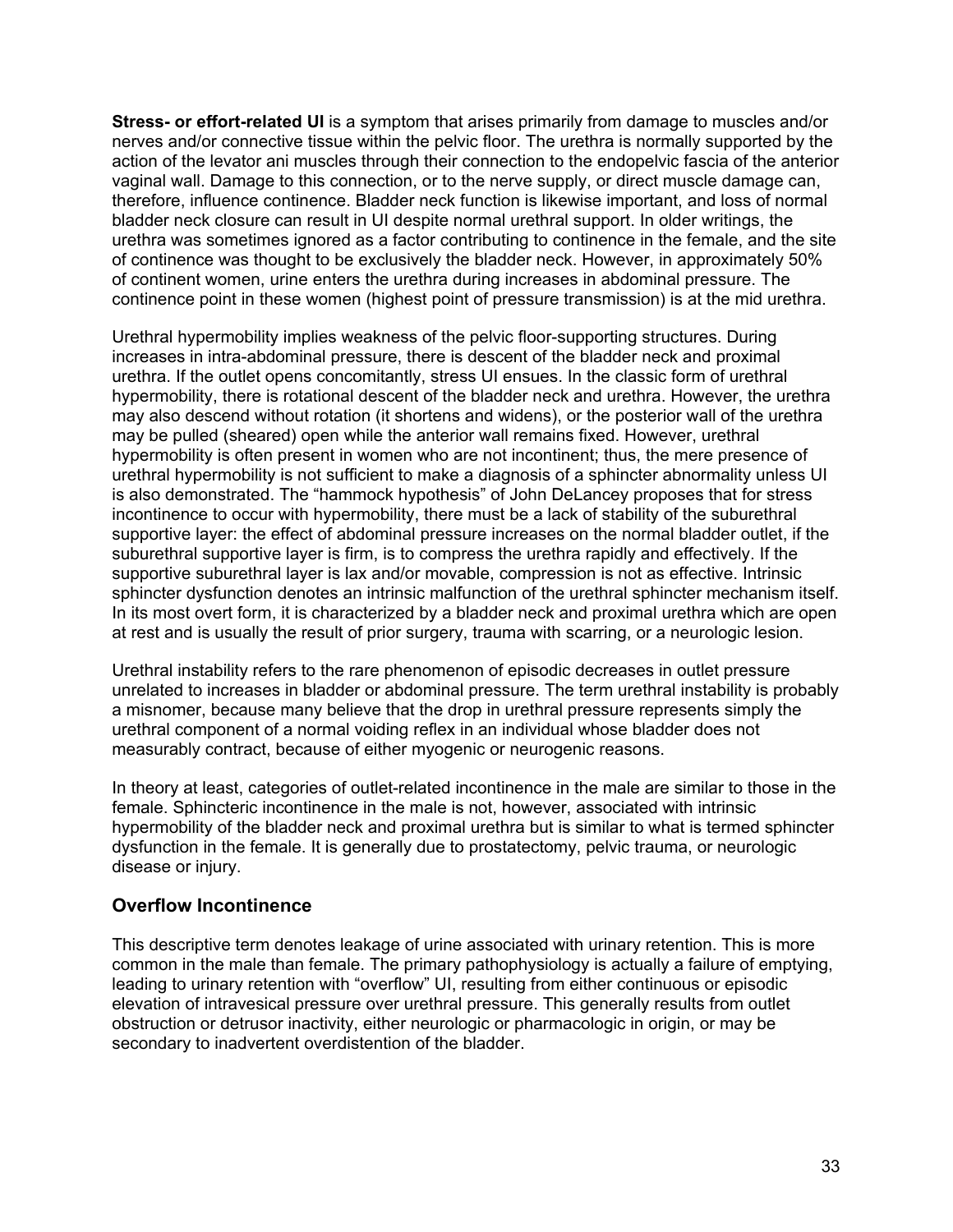#### **General References**

- 1. Wein AJ. Pathophysiology and classification of voiding dysfunction; In: Wein AJ, Kavoussi LR, Novick AC, Partin AW, Peters CA, eds. *Campbell-Walsh Urology. 9th ed.*  Philadelphia, PA: Saunders/Elsevier; 2007:1973–1985.
- 2. Wein AJ, Moy ML. Voiding function and dysfunction: urinary incontinence. In: Hanno PM, Malkowicz SB, Wein AJ, eds. *Penn Clinical Manual of Urology.* Philadelphia, PA: Saunders/Elsevier; 2007:341–478.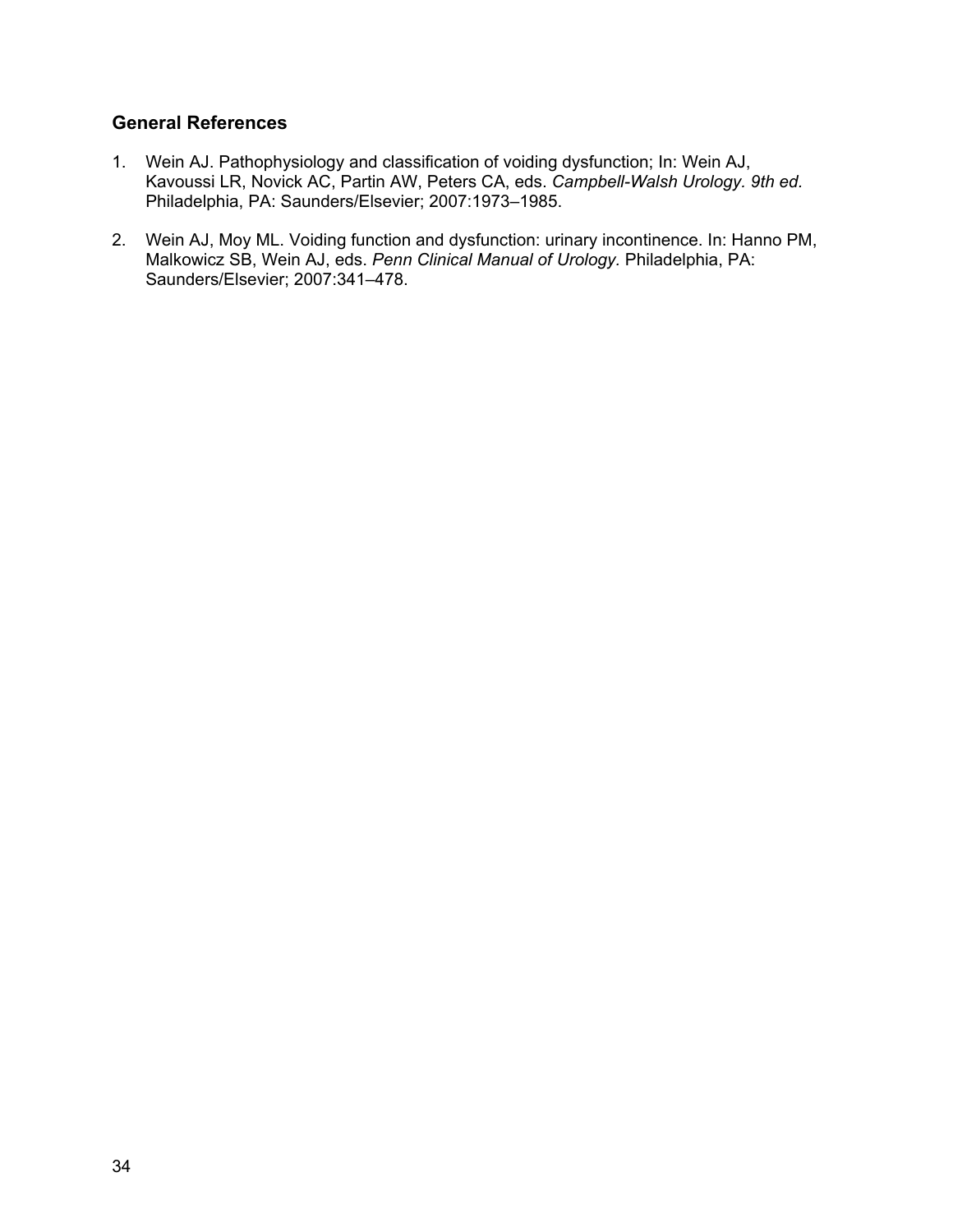# **Economic Impact of Fecal and Urinary Incontinence on the Individual and Society—Direct and Indirect Costs**

**Philip B. Miner, Jr., M.D.** 

### **Introduction**

Failure to control the elimination of urine or stool causes psychological stress, complicates medical illnesses and management, and has major economic consequences. Urinary incontinence (UI) is a common problem with a great variation in the amount of incontinence and a complex differential diagnosis. Recent research related to fecal incontinence (FI) has unraveled much of the complexity of the pathophysiology. There are problems related to muscular failure of the pelvic floor due to surgical or accidental disruption of the muscular anal canal, neurologic dysfunction of the pelvic floor from suprasacral spinal cord injury, sacral nerve root injury, injury to the pelvic and rectal intramural nerves, and disorders of colonic and rectal function related to endocrine disorders, mucosal immune activation or inflammation. Complaints of incontinence cover a wide spectrum from involuntary, but recognized, passage of gas, liquid, or solid stool (urge incontinence) to unrecognized anal leakage of mucus, fluid, or stool (passive incontinence). The intensity of sensation related to defecation and the volume of stool involuntarily passed helps delineate the etiology of constipation, but the wide variety of etiologies and difficulty in defining the cause of FI with precision makes treatment solutions difficult to assess and interpretation of economic consequences complex. Personal impact is profound, as many individuals withdraw from all social contact while they remain tethered to their toilet in an attempt to minimize the episodes of incontinence. Minimal published data is available to help understand the personal and economic impact of incontinence.

Published studies on the social, personal, and economic impact of incontinence generally focus on a narrow part of the problem that cannot be extrapolated to the whole population—for example, FI in patients with diabetes which has a complex pathophysiology that includes sensory changes, primary anal canal abnormalities, and issues of small intestinal and colonic function that do not occur in other illnesses. In addition, the broad range of medical issues associated with diabetes is so complex that the incontinence issue becomes buried amongst the numerous other personal and economic costs of the disease. Although an economic cost analysis is feasible, the application of the information is limited to a narrow part of the population, and the patient's psychological issues are often dominated by underlying medical illness. When reviewing this topic, the patients for whom the economic cost is the greatest have other medical issues that overpower the cost of the incontinence (for example, spinal cord injury). Conversely, in the patients who pay the highest psychological price, the direct economic costs can be relatively small (for example, the patient with irritable bowel syndrome who is confined to home because of sudden explosive episodes of diarrhea that prohibit traveling as far as the shopping mall). The broad spectrum of incontinence and the limited information available makes this a difficult topic for generalized analysis.

### **Economic Impact**

Diagnostic tests are not expensive. Evaluation is focused on obtaining assurance that the gross structure appearance of the anal canal, rectum, and colon is normal, and microscopic mucosal changes do not indicate inflammation that needs to be treated. Often, when abnormalities are found, successful intervention can be instituted. A variety of tests are available to assess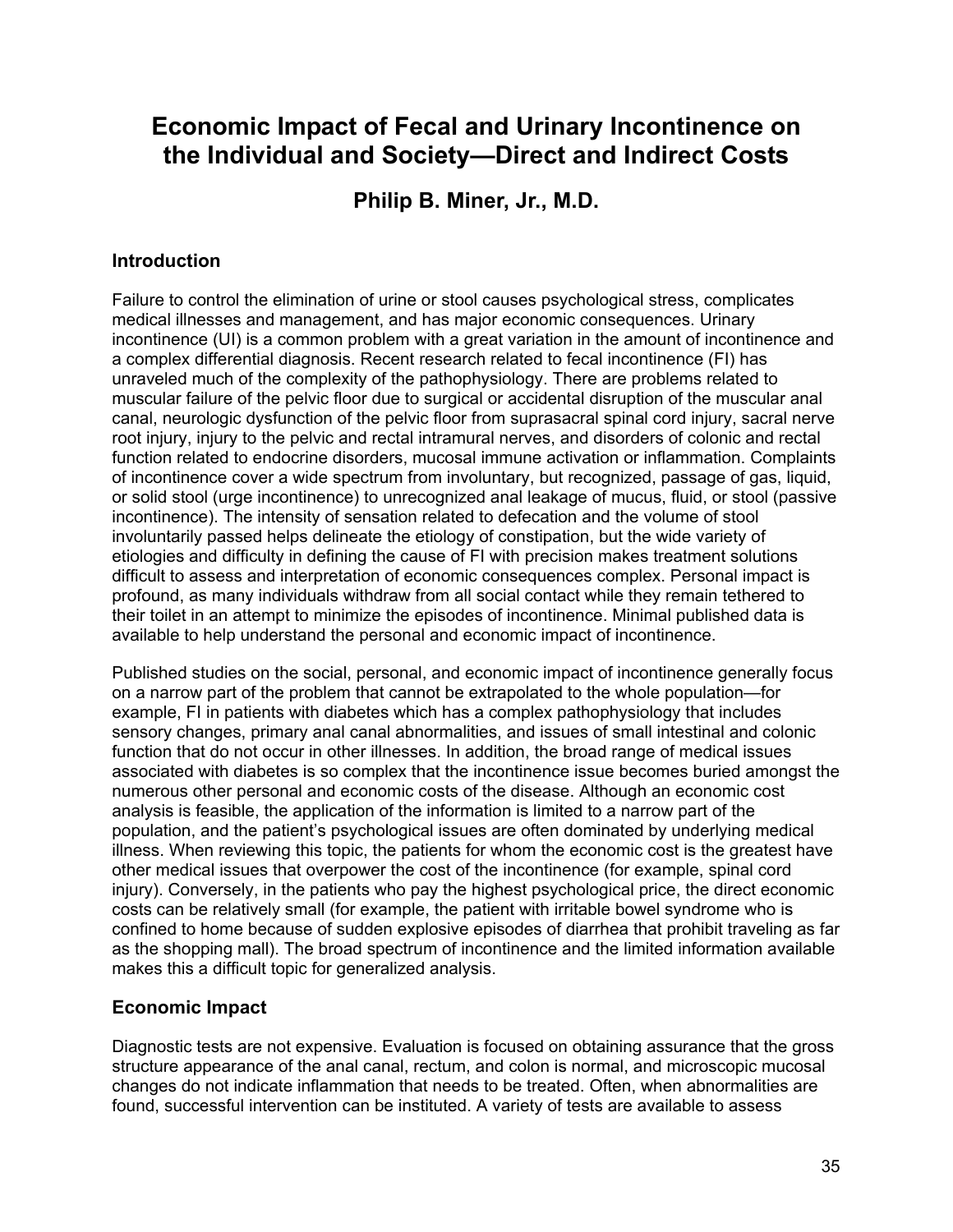neurological or muscular function of the pelvic floor; the most common is anorectal manometry (ARM). The Medicare reimbursement for ARM is  $$299.<sup>1</sup>$  Unfortunately, although ARM is available in most cities with gastrointestinal motility equipment, true expertise in diagnosis and management is not readily available. ARM comprises a minuscule part of the curriculum for postgraduate education in gastroenterology and colorectal surgery. Correcting this deficit in training is pivotal if the treatment of incontinence is to progress.

Medical or surgical intervention costs are identifiable, but Malouf and colleagues grasped the problem accurately when they concluded that economic assessment is very difficult because of the lack of uniform study populations, variation in surgical techniques, and regional costs. $2$ Often, the studied option for management is so unique to the institution or surgeon performing the study that application to other institutions or less skilled surgeons is impossible. Outcome measurements are not standard, follow-up periods are often brief, and procedure failures are difficult to integrate into the cost of surgery and the subsequent cost of care. Although continence scoring systems provide an index of clinical success, they do not measure a meaningful outcome (e.g., continence is often controlled by limiting activity in order to be close to a toilet).

An indirect measure of the extent and cost of incontinence is the marketing information on protective garments. Direct costs for the items that clearly represent protection for patients with incontinence (e.g., pads, diapers) was \$255,000,000 for the institutional market and an additional \$150,000,000 in the retail market. The total UI market for 1999 was estimated to be \$2.607 billion. Other less obvious expenses in the incontinence market are more difficult to assess. Costs for ostomy supplies is an example, as it is difficult to know how much of the market is for ostomies created to manage incontinence and what portion of the market is for ostomies created for other purposes (for example, colon cancer).

The economic impact of incontinence, beyond the direct costs includes the payment of disability claims for patients with incontinence who are no longer able to work, is also in lost wages related to quitting work or retiring prematurely due to incontinence. The principal issue focuses on the patient who has incontinence and the disability or lost wages due to the inability to work. In the total economic assessment, families or friends who must leave their jobs to help the patient with incontinence must also be considered. Estimation of the cost in this sector is elusive, but it must be in the hundreds of millions of dollars a year.

In summary, the economic cost of incontinence is enormous and obvious, but the exact economic toll on the country's resources and on individual families is difficult to determine with precision. Economic models focusing on these issues should be developed to help garner resources into research on improving incontinence.

#### **Personal Impact**

The personal impact of incontinence is obvious to any reasonable person. Applying science has proven more difficult. Quality of life (QOL) instruments have been developed for a variety of illnesses to determine the impact of a variety of diseases. $3-8$  No QOL instrument is necessary to communicate the suffering patients with FI and UI endure. Since all diseases, and often specific medical or surgical treatment, may decrease the QOL, the only reasonable QOL issues are related to a change in QOL with specific treatment programs. The development of QOL instruments for incontinence, with appropriate validation, is important for the assessment of different treatment protocols.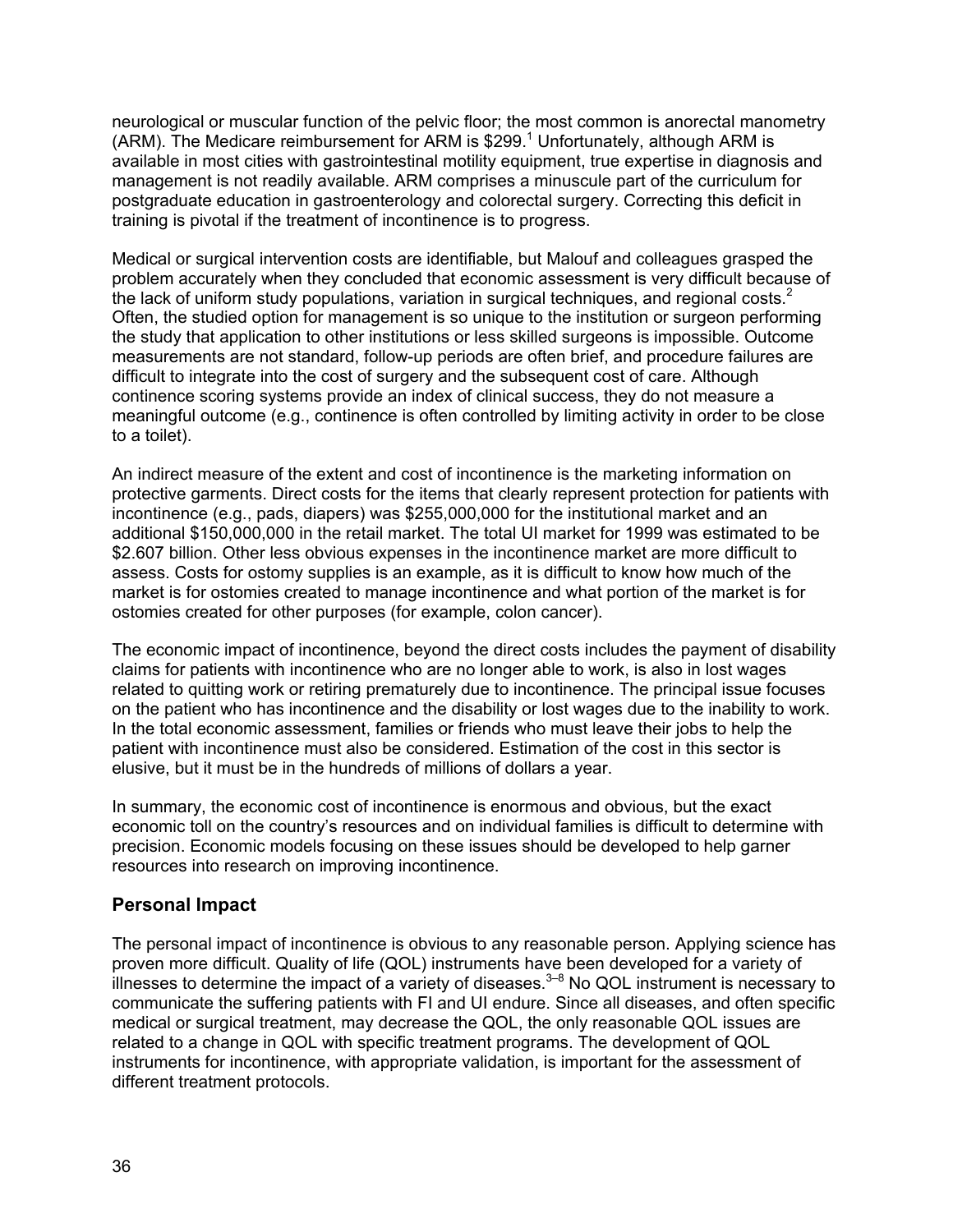Social interaction is difficult to assess, as it is accompanied by isolation from depression and anxiety.<sup>4,5,9–13</sup> In our control trial of retraining techniques for FI, we were surprised by the common patient response that, after training, they were much better even though the diary of their incontinence episodes recorded the same number of incontinence episodes prior to the study and after retraining.<sup>14</sup> Their expression of improvement was related to an increase in activity level following FI managed by retraining.

### **Concluding Concepts**

Our intuitive concepts are sufficient to understand the dimensions of the personal and economic impact of incontinence for the patient, but the ambiguity of data needs to be addressed to marshal the resources to help improve the lives of patients with incontinence. Specific suggestions for developing and channeling the resources necessary for comprehensive understanding of this important topic in incontinence are:

- 1. Proper economic analysis directed toward isolating the cost of incontinence, including medical and surgical options.
- 2. Economic analysis can justify financial support for medical research.
- 3. Medical management algorithms should be developed.
- 4. Developing new resources and maximizing the utilization of available resources to keep patients out of medical facilities.
- 5. Improved inpatient management algorithms for acute and chronic care.

- 1. Practice Management Information Corporation. *Medical Fees in the United States: Nationwide Charges for Medicine, Surgery, Laboratory, Radiology and Allied Health Services*. Los Angeles, CA: Author; 2003.
- 2. Malouf AJ, Chambers MG, and Kamm MA. Clinical and economic evaluation of surgical treatments for faecal incontinence. *Br J Surg.* 2001;88:1029–1036.
- 3. Edwards NI, Jones D. The prevalence of fecal incontinence in older people living at home. *Age Ageing.* 2001;30:503–507.
- 4. Stewart WF, Van Rooyen JB, Cundiff GW, Abrams P, Herzog AR, Corey R, Hunt TL, Wein AJ. Prevalence and burden of overactive bladder in the United States. *World J Urol.*  2003;20:327–336.
- 5. Melville JL, Walker E, Katon W, Lentz G, Miller J, Fenner D. Prevalence of comorbid psychiatric illness and its impact on symptom perception, quality of life and functional status in women with urinary incontinence. *Am J Obstet G.* 2002;187:80–87.
- 6. O'Keefe EA, Talley NJ, Zinsmeister AR, Jacobsen SJ. Bowel disorders impair functional status and quality of life in the elderly: a population-based study. *J Gerontol A Biol Sci Med Sci.* 1995;50:M184–M189.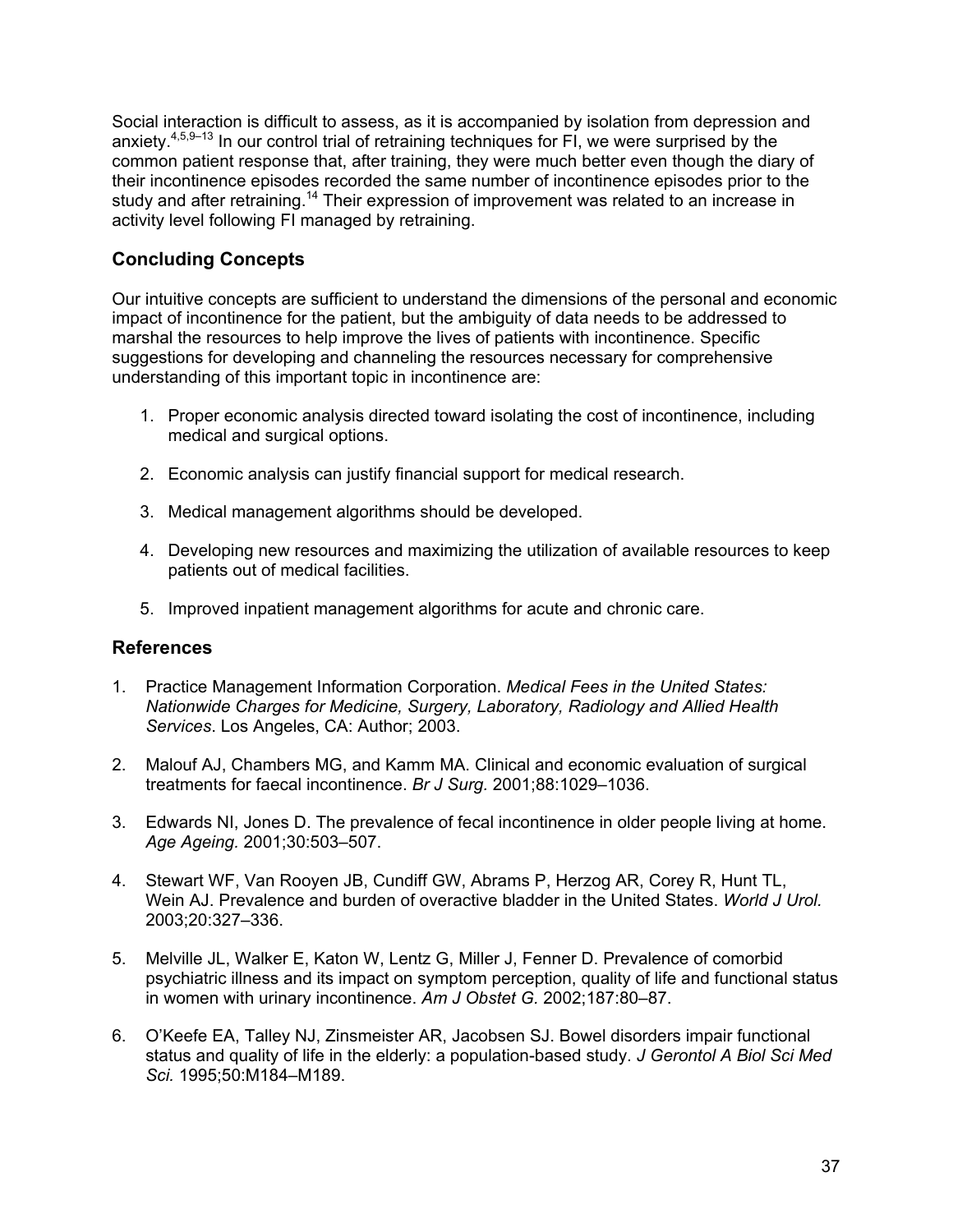- 7. Crowell MD, Schettler-Duncan A, Brookhart K, Barofsky I. Fecal incontinence: impact on psychosocial function and health-related quality of life (abstr). *Gastroenterology.*  1998;114:A729.
- 8. Fialkow MF, Melville JL, Lentz GM, Miller J, Fenner DE. The functional and psychosocial impact of fecal incontinence on women with urinary incontinence. *Am J Obstet Gynecol.*  2003;189:127–129.
- 9. Huppe D, Enck P, Kruskemper G, May B. Psychosocial aspects of fecal incontinence. *Leber Magen Darm.* 1992;22:138–142.
- 10. Nygaard I, Turvey C, Burns TL, Crischilles E, Wallace R. Urinary incontinence and depression in middle-aged United States women. *Obstet Gynecol.* 2003;101:149–156.
- 11. Mehta KM, Simonsick EM, Penninx BW, Schulz R, Rubin SM, Satterfield S, Yaffe K. Prevalence and correlates of anxiety symptoms in well-functioning older adults: findings from the health aging and body composition study. *J Am Geriatr Soc.* 2003;51:499–504.
- 12. Bogner HR, Gallo JJ, Swartz KL, Ford DE. Anxiety disorders and disability secondary to urinary incontinence among adults over 50. *Int J Psychiatry Med.* 2002;32:141–154.
- 13. Siracusano S, Pregazzi R, d'Aloia G, Sartore A, Di Benedetto P, Pecorari V, Gauschino S, Pappagallo G, Belgrano E. Prevalence of urinary incontinence in young and middle-aged women in an Italian urban area. *Eur J Obstet Gynecol Reprod Biol.* 2003;107:201–204.
- 14. Miner PB, Donnelly TC, Read NW. Investigation of mode of action of biofeedback in treatment of fecal incontinence. *Dig Dis Sci.* 1990;35:1291–1298.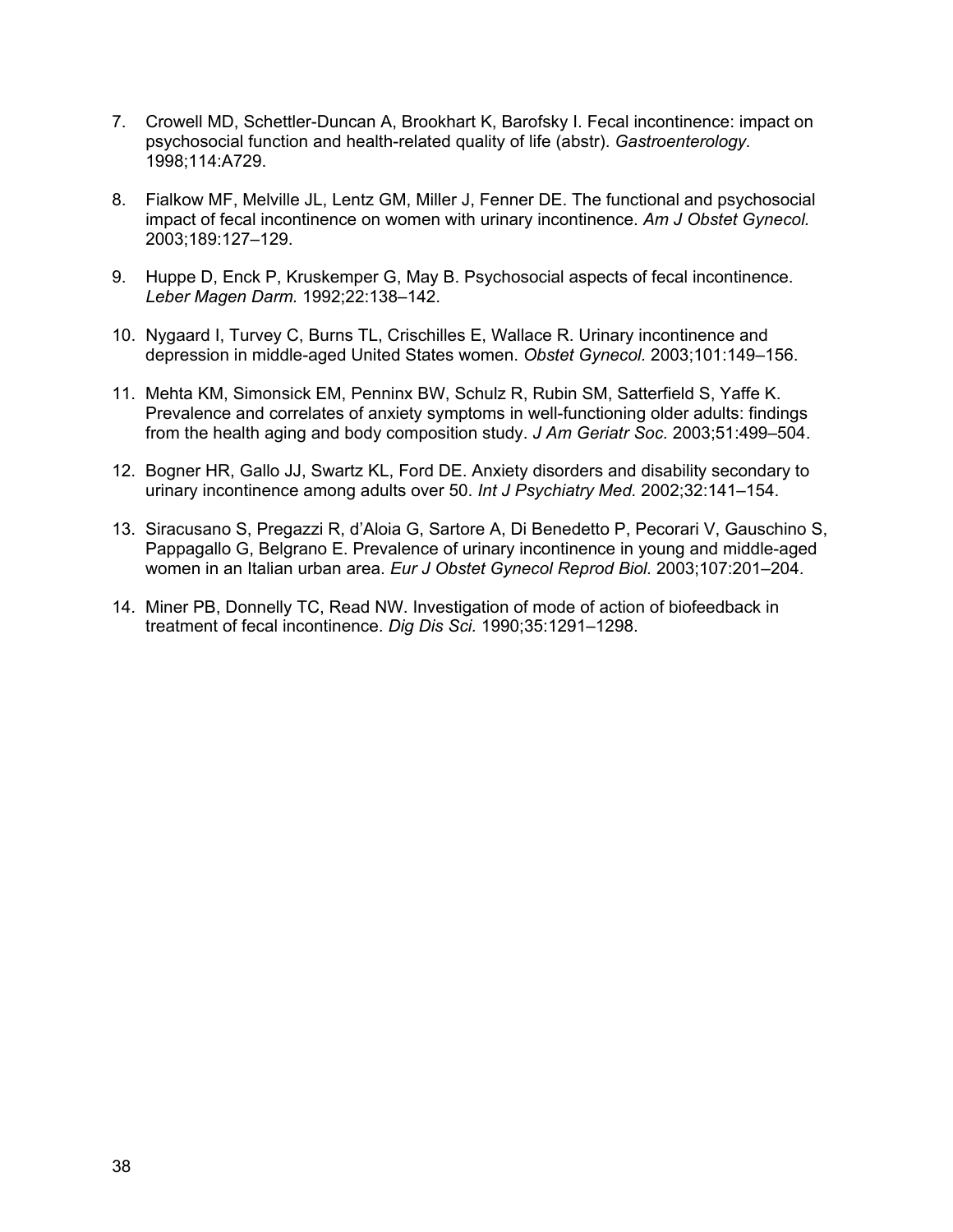# **Impact of Fecal and Urinary Incontinence on the Health Consumer: Barriers on Diagnosis and Treatment—A Patient Perspective**

# **Nancy J. Norton**

The impact of living as a person with urinary incontinence (UI) and/or fecal incontinence (FI) carries a significant burden. The nature of the condition presents unusual challenges. Incontinence is chronic, with often unpredictable symptom episodes that can be disabling. A social stigma is attached to incontinence and by attribution to the sufferer. Effective therapies are often elusive. Symptoms impair function and place demands on families as well as patients.<sup>1</sup>

Various factors influence whether or not a person will seek medical help and the individual's ability to adapt to their illness demands and benefit from treatment. Cultural, social, and psychological factors along with concepts of self-image and health expectations influence outcomes.<sup>2</sup>

UI or FI is a symptom of many different conditions. Establishing a diagnosis and assessing a therapeutic outcome of UI and FI has long been based on objective measurements such as quantity and frequency.<sup>3</sup> Objective measurements are not always practical, nor do they describe the true impact of incontinence on the patient. $2<sup>2</sup>$ 

#### **Illness Burden**

The person with incontinence is faced with a persistent challenge of overcoming social and cultural taboos. Loss of control over elimination and public humiliation represent major threats to self-esteem.<sup>4</sup> Individuals will go to great lengths to keep their incontinence a secret. Revelation of this secret can have a profound effect on their well-being. The elderly are at risk for institutionalization.<sup>5</sup> Incontinent patients have been reported to be less likely to marry and to hold a normal job.<sup>6</sup>

Incontinence is accompanied by what is called a "second illness"—the reactions of the social environment and the stigma associated with the disorder. Stigmatization has been found to lead to social isolation, limited life chances, and delayed help seeking.<sup>7</sup> Numerous studies report that incontinence has a strong, if not devastating, impact on quality of life. Yet 50%–70% of incontinent persons do not seek help for their condition.<sup>2-4,8,9</sup>

### **Barriers to Care and Treatment**

Barriers for seeking help include a lack of understanding of the condition, mistaken beliefs that symptoms are a normal part of aging or childbirth, and lack of knowledge about available treatments. Patients may not communicate their concerns to their physician or other healthcare providers because of embarrassment, fear of surgical interventions, or misconceptions of what constitutes a medical problem. $8,10$ 

In a study that found that primary care physicians ask few of their patients about incontinence, up to 70% of incontinent patients did not voluntarily report the problem, but more than 75% did report the condition when asked about it by their physician.<sup>2</sup> Physicians need to take the lead in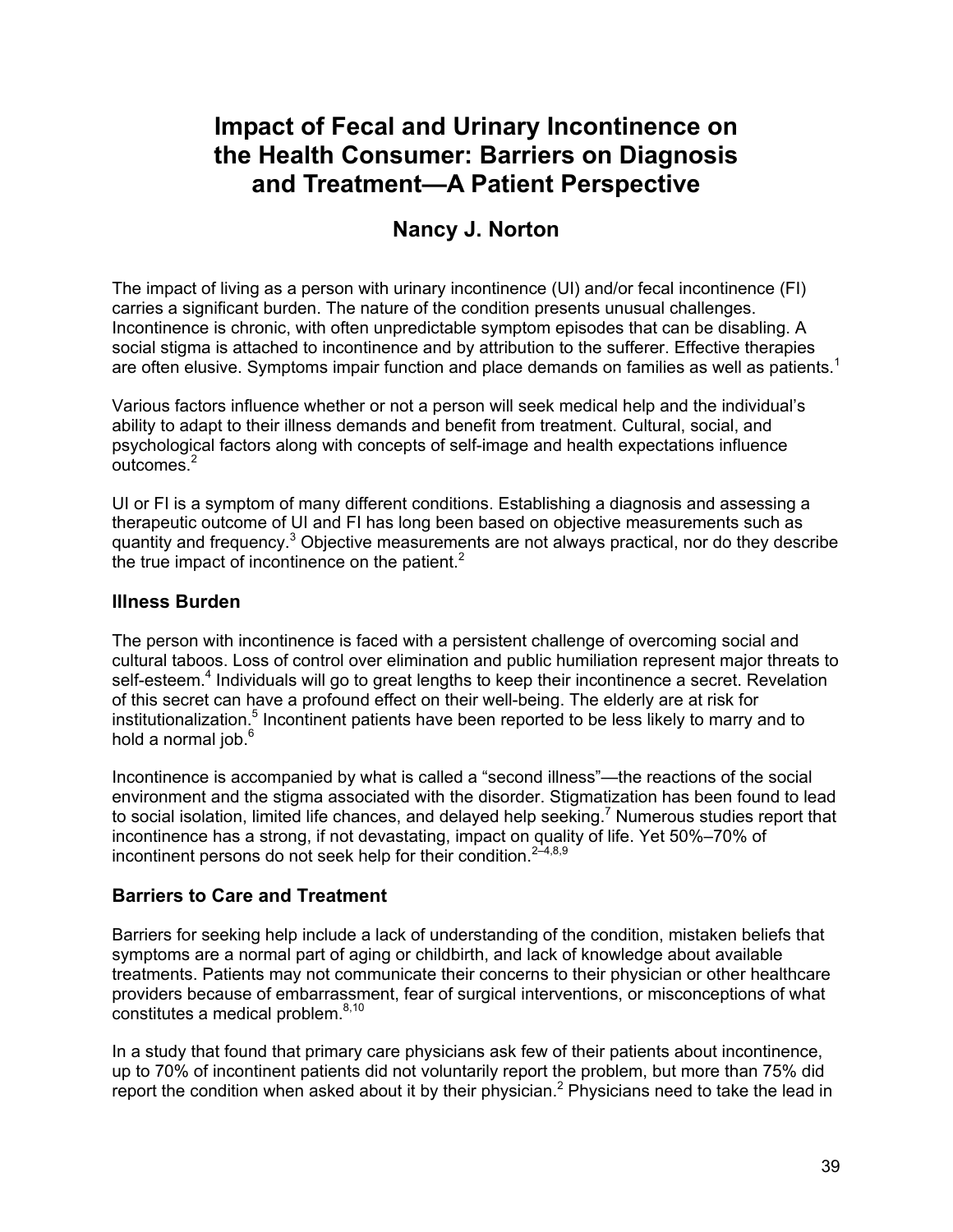talking about incontinence. They need to ask their patients about bowel and bladder function, about the patient's ability to control it, and whether it is resulting in changes in daily routine. Patients and practitioners often refer to things differently, attaching their own interpretations to the reported symptoms. A simple question or two may be all that is needed to reveal the presence of incontinence.

The impact of symptoms on quality of life appears to be the main trigger for seeking help for UI. Few studies have been done to evaluate this in FI. $6,8$ 

Many people who are incontinent begin a gradual process of adaptation and accommodation of symptoms; this gives the individual the illusion of coping. Severity of symptoms may be a driving factor that brings people to their physician because they are no longer able to cope with the symptoms. Incontinent people have a need to perceive the benefits of treatment in order to overcome the emotional costs they will expend in revealing their incontinence to a physician.<sup>8</sup>

#### **Changes Needed**

The magnitude of the prevalence and burden of incontinence has been masked in this country by *silence* for far too long. There is a need to raise the comfort level in our society to discuss bowel and bladder problems in the context of more visible health concerns and to meet the challenge of removing the stigma.

Primary prevention needs to be a goal of all healthcare professionals, requiring a high level of community awareness and public education as well as health professionals' education.<sup>11</sup> How this will translate into behavioral change and what triggers health-seeking behavior are not yet fully understood. Behavioral change needs to occur within the provider community as well as on the public side.

Prevention may lie in developing new and different standards of care for patients, including awareness of how surgical interventions may cause or create injury resulting in FI.<sup>12</sup> Risk factors must be better understood. In nursing homes, continence could be improved with more toileting opportunities for residents.<sup>13</sup> More can be done on all fronts, not only to aid in preventing incontinence but to also improve the awareness around it, to make it easier for people to seek help, and to find solutions to managing the condition if not resolving it.

- 1. Royer A. *Life With Chronic Illness: Social and Psychological Dimensions*. Westport, Conn: Praeger Publishers; 1998.
- 2. Hajjar RR. Psychosocial impact of urinary incontinence in the elderly population. *Clin Geriatr Med.* 2004;20:553–564, viii.
- 3. Bharucha AE, Zinsmeister AR, Locke GR, Seide BM, McKeon K, Schleck CD, Melton LJ. Prevalence and burden of fecal incontinence: a population-based study in women. *Gastroenterology.* 2005;129:42–49.
- 4. Garcia JA, Crocker J, Wyman JF, Krissovich M. Breaking the cycle of stigmatization: managing the stigma of incontinence in social interactions. *J Wound Ostomy Continence Nurs.* 2005;32:38–52.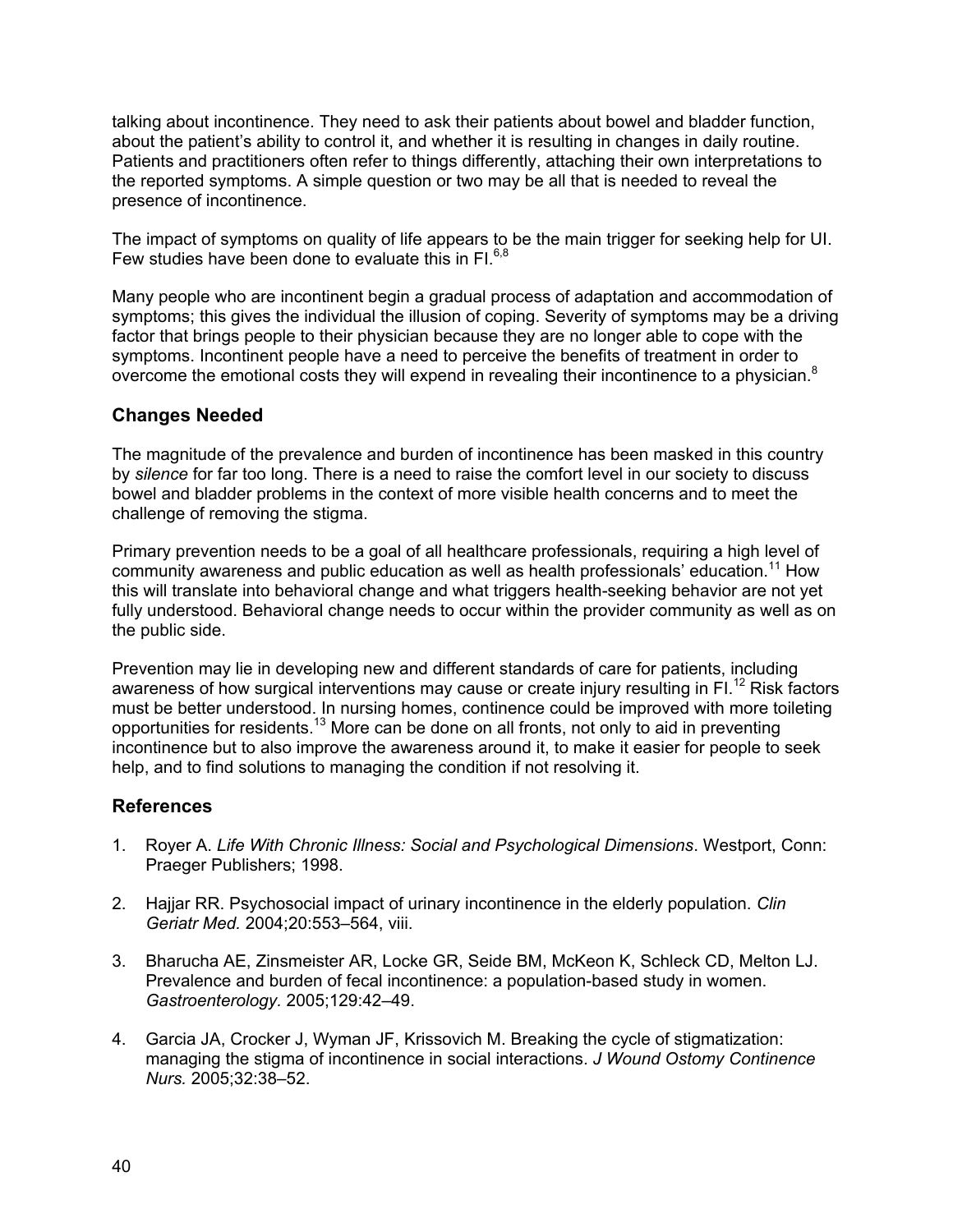- 5. Mittness LS. The management of urinary incontinence by community-living elderly. *Gerontologist.* 1987;27:185–193.
- 6. Crowell MD, Schettler VA, Lacy BE, Lunsford TN, Harris LA, DiBaise JK, Jones MP. Impact of anal incontinence on psychosocial function and health-related quality of life. *Dig Dis Sci.*  2007;52:1627–1631. Epub 2007 Jan 9.
- 7. Schulze B, Angermeyer MC. Subjective experiences of stigma. A focus group study of schizophrenic patients, their relatives and mental health professionals. *Soc Sci Med.*  2003;56:299–312.
- 8. Shaw C, Tansey R, Jackson C, Hyde C, Allan R. Barriers to help seeking in people with urinary symptoms. *Fam Pract.* 2001;18:48–52.
- 9. Melville JL, Fan M-Y, Newton K, Fenner D. Fecal incontinence in US women: a population-based study. *Am J Obstet Gynecol.* 2005;193:2071–2076.
- 10. Horrocks S, Somerset M, Stoddart H, Peters TJ. What prevents older people from seeking treatment for urinary incontinence? A qualitative exploration of barriers to the use of community continence services. *Fam Pract.* 2004;21:689–696.
- 11. Newman DK, Denis L, Gruenwald I, Ee CH, Millard R, Roberts R, Sampselle C, Williams K, Muller N, Norton N. Continence promotion: prevention, education and organisation. In: Abram P, Cardozo L, Khoury S, Wein A, eds. *Incontinence Basics and Evaluation,* Vol. 1. Paris, France: Health Publications, 2005.
- 12. Collings S, Norton C. Women's experiences of faecal incontinence: a study. *Br J Community Nurs.* 2004;9:520–523.
- 13. Schnelle JF, Leung FW. Urinary and fecal incontinence in nursing homes. *Gastroenterology.* 2004;126:S41–S47.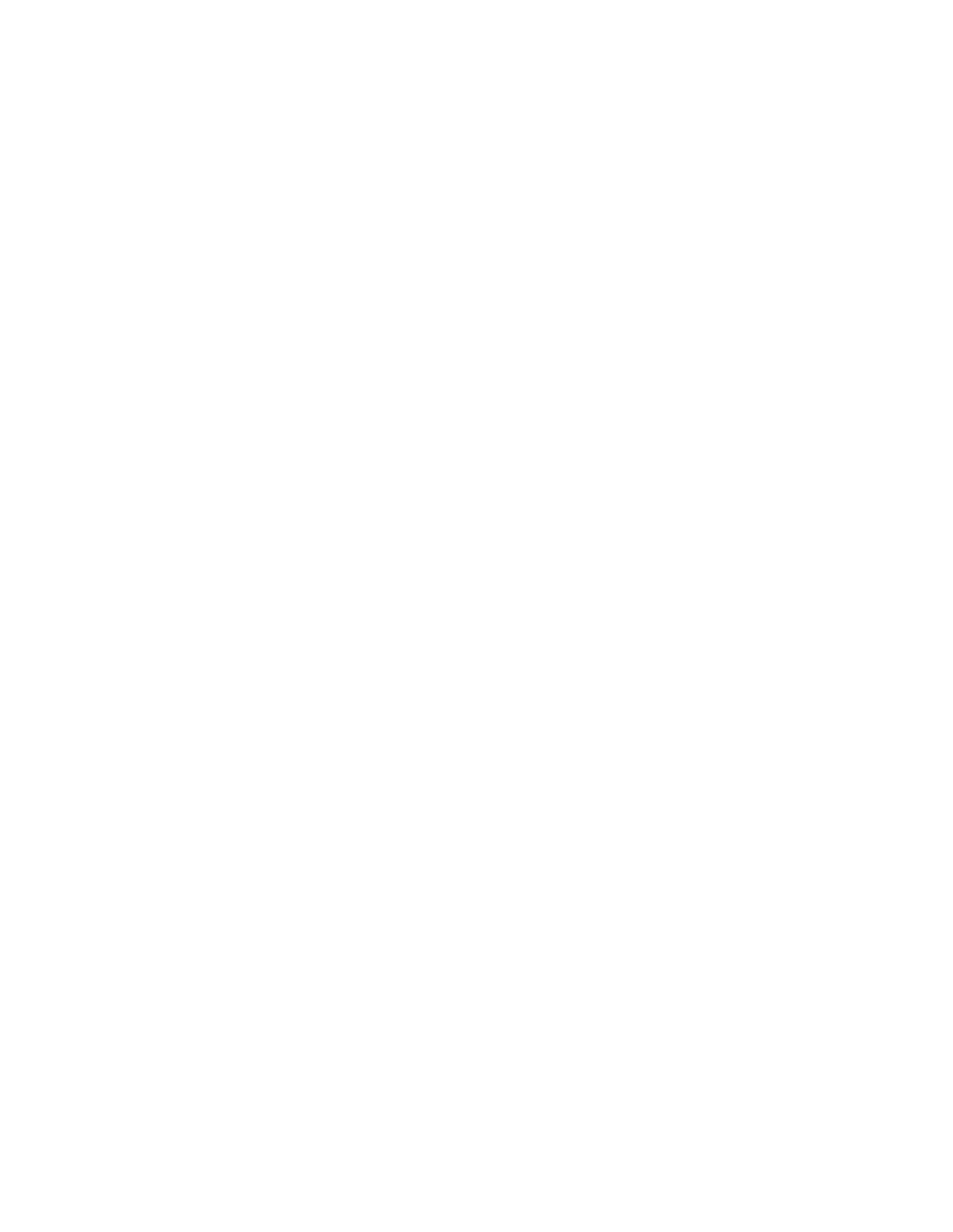# **Formal and Informal Caregiving Burden of Fecal and Urinary Incontinence**

## **Sandra Engberg, Ph.D., R.N., C.N.R.P.**

Caregiver burden is the strain or load borne by an individual caring for an older, chronically ill, or disabled family member or other person. It is a multidimensional response to the physical, psychological, emotional, social, and financial stressors associated with caring for another person.<sup>1</sup> For the purpose of this presentation, informal caregivers are persons who provide unpaid assistance to a family member or friend who needs help with one or more activities of daily living (ADLs). An estimated 44.4 million Americans are informal caregivers. The majority of those they care for are 50 years of age or older. Thirty percent of caregivers provide assistance with an average of eight or more ADLs and provide an average of 33 or more hours of care per week. Many of these caregivers report providing incontinence-related care (29%–53%) and/or toileting assistance (47%–68%).<sup>2</sup> Despite the high proportion of caregivers who report providing care related to managing or preventing incontinence, there is limited research examining the impact of incontinence on some aspect of caregiver burden (measuring burden, stress, fatigue, or hours of caregiving); $3-12$  nearly half of the studies have been conducted outside the United States. $9-12$  In most of these studies, all or the majority of the care recipients had dementia. There was considerable heterogeneity in the designs and methodologies used in these studies. Although findings varied, incontinence was generally associated with caregiver burden. Most of these studies examined the impact of urinary incontinence  $(UI)^{3,5-8,10-12}$  on caregivers, with fewer studies examining the impact of fecal incontinence (FI) or combined FI and UI.<sup>4,8</sup> Incontinence-related caregiving for frail elders, particularly those with dementia, generally involves multiple care-related activities. Only one study examined what aspects of continence care were burdensome.<sup>7</sup> There is a dearth of research examining the impact of incontinence on caregivers of individuals without dementia.

The decision to place a care recipient in a nursing home can be seen as a proxy measure of caregiver burden. A number of investigators have examined UI and/or FI as risk factors for placing care recipients in a long-term-care facility,  $3,9,13-21$  with most studies conducted outside of the United States. The findings of these studies are mixed in relation to whether UI, FI, or combined incontinence increases the risk of institutionalizing an older care recipient.

This presentation also examines the limited research exploring the impact of incontinence on formal (paid) caregivers. These studies were conducted in nursing homes. In 2004, there were an estimated 1.5 million nursing home residents. $^{22}$  In 1997, nursing home residents needed assistance with an average of 4.4 physical ADLs, and almost 65% had UI and/or FI.<sup>23</sup> Their formal caregivers are predominantly nursing assistants. No studies were found that directly examined the impact of incontinence on formal caregiver burden. Formal caregiver burden may be a risk factor for absenteeism and turnover in long-term-care settings as well as having a negative impact on resident care, and bladder and bowel care may contribute to the burden. There is limited evidence examining outcomes that could be interpreted as indirect measures of incontinence-related burden, including (1) workload seen as a barrier to continence care,  $24,25$ (2) greater hours of care required when residents are incontinent,  $26.27$  (3) increased risk of caregiver injuries,  $28,29$  and (4) caregiver psychological stress.  $30,31$ 

There is a lack of research on interventions to prevent UI and FI in caregiver-dependent individuals, including the impact of interventions on formal or informal caregiver burden. For the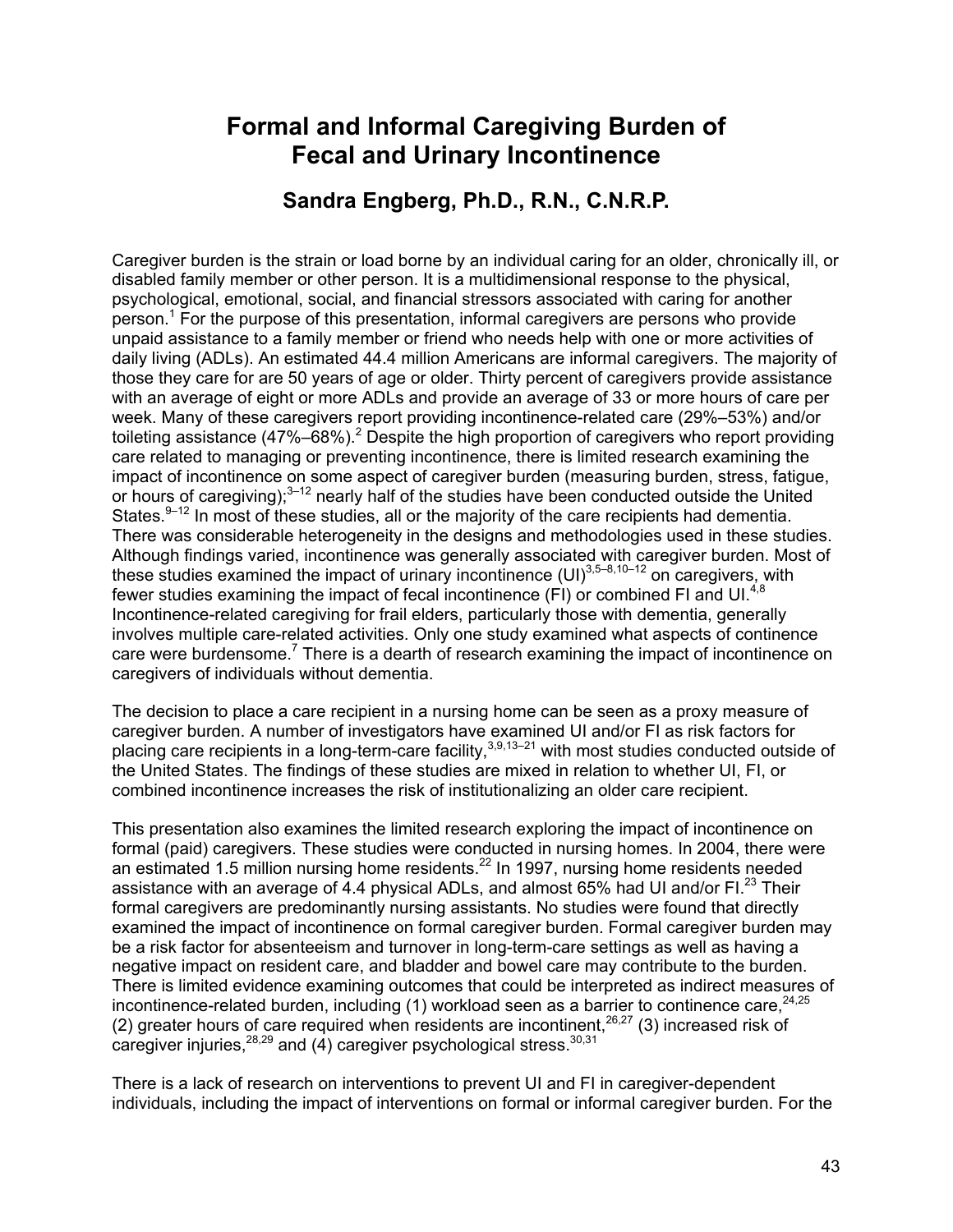majority of caregiver-dependent older individuals, interventions to prevent incontinence will include some type of toileting intervention. Evidence on the impact of toileting interventions on informal caregivers is very limited.<sup>6,7,32</sup> There is some research to suggest that toileting a caregiver-dependent older adult increases their workload,<sup>6,7</sup> but there is also evidence that a toileting program may reduce UI-related burden.<sup>32</sup> Jewart and colleagues examined the impact of anticholinergic medications on bladder function and caregiver burden in a small sample of 12 subjects. There were no significant differences in bladder function or caregiver burden prior to or after treating subjects with the anticholinergic medication (oxybutynin or tolterodine).<sup>3</sup> There is a need for research on measures to prevent FI and their impact on caregiver burden.

There is evidence that formal caregivers' adherence to toileting protocols is not adequate,  $34-38$  but the extent to which the noncompliance is related to the intervention's being a burden for staff is unknown. In addition, in all of these studies, the toileting program was implemented for residents with established UI. The use of regular toileting to prevent UI and FI has not been explored.

- 1. Kasuya RT, Polgar-Bailey P, Takeuchi R. Caregiver burden and burnout: a guide for primary care physicians*. Postgrad Med.* 2000;108:119–23.
- 2. National Alliance for Caregiving and AARP. Caregiving in the U.S. [National Alliance for Caregiving Web site]. Available at: http://www.caregiving.org/data/04finalreport.pdf. Accessed September 10, 2007.
- 3. Ouslander JG, Zarit SH, Orr NK, Muira SA. Incontinence among elderly community dwelling dementia patients: Characteristics, management, and impact on caregivers. *J Am Geriatr Soc.* 1990;38:440–445.
- 4. Noelker LS. Incontinence in elderly cared for by family. *Gerontologist.* 1987;27:194–200.
- 5. Langa KM, Fultz NH, Saint S, Kaberto MU, Herzog R. Informal caregiving time and costs of urinary incontinence in older individuals in the United States. *J Am Geriatr Soc.*  2002;50:733–737.
- 6. Flaherty JH, Miller DK, Coe RM. Impact of caregivers of supporting urinary function in noninstitutionalized chronically ill seniors. *Gerontologist.* 1992;32:541–545.
- 7. Engberg S, Sereika SM, McDowell BJ, Weber E, Brodak I. Effectiveness of prompted voiding in treating urinary incontinence in cognitively impaired homebound older adults. *J Wound Ostomy Continence Nurs.* 2002;29:252–265.
- 8. Grant J. Problems and associated feelings by family caregivers of stroke survivors during the second and third month of caregiving. *J Neurosci Nurs.* 2004;36:107–108.
- 9. Upton N, Reed V. The meaning of incontinence in dementia care. *Int J Psychiatr Nurs Res.*  2005;11:1200–1210.
- 10. Lim PPJ, Sahadevan S, Choo GK, Anthony P. Burden of caregiving in mild to moderate dementia: an Asian experience. *Int Psychogeriatr.* 1999;11:411–420.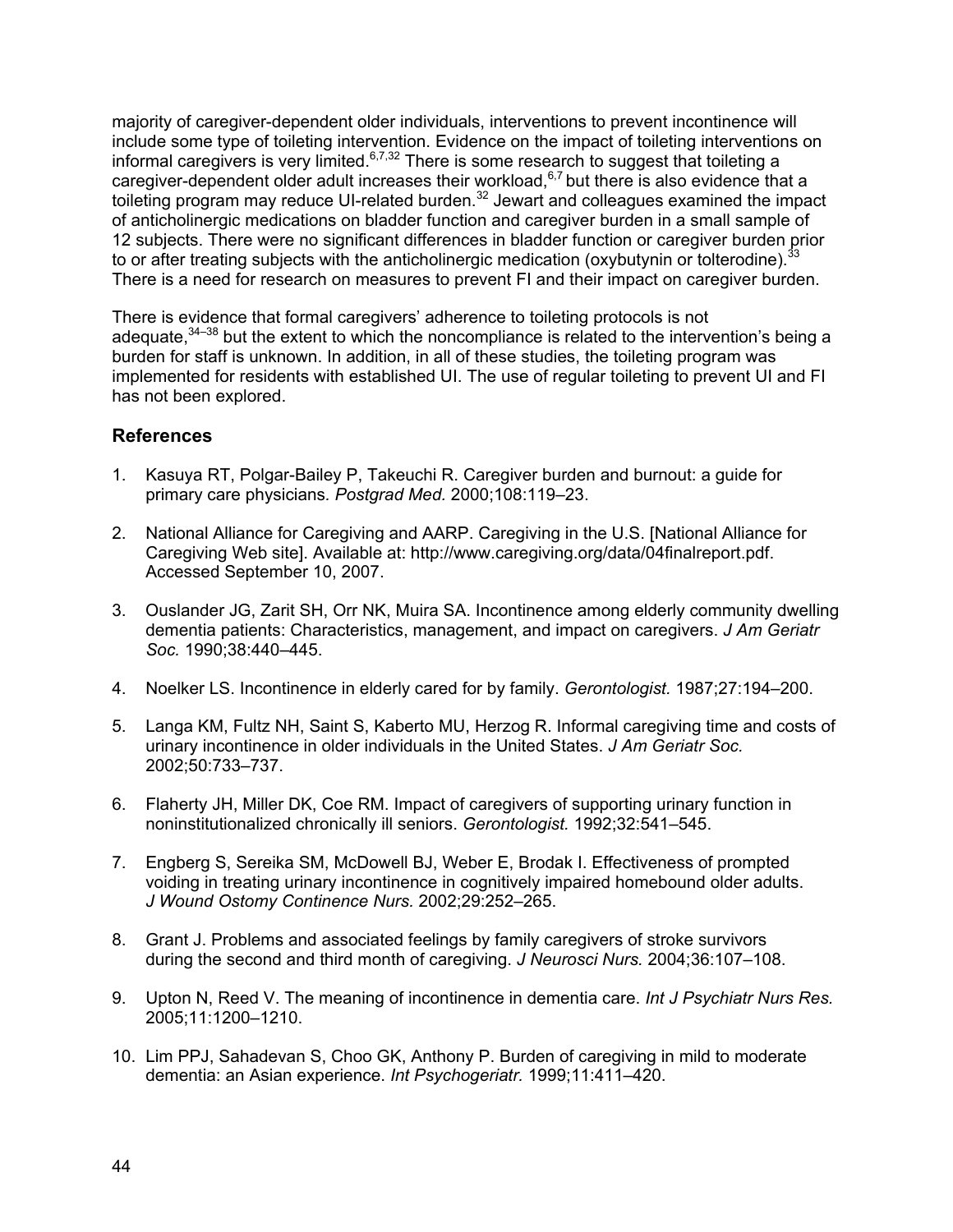- 11. Shinanoushi S, Kamei T, Hayashi M. Home care for the frail elderly based on urinary incontinence level. *Public Health Nurs.* 2000;17:468–473.
- 12. Onishi J, Suzuki Y, Umegaki H, Nakamura A, Endo H, Iguchi A. Influence of behavioral and psychological symptoms of dementia (BPSD) and environment of care on caregiver burden. *Arch Gerontol Geriatr.* 2005;41:159–168.
- 13. Tsuji I, Whalen S, Finucane TE. Predictors of nursing home placement in community-based long-term care. *J Am Geriatr Soc.* 1995;43:761–766.
- 14. Armstrong M. Factors affecting the decision to place a relative with dementia into residential care. *Nurs Stand.* 2000;14:33–37.
- 15. O'Donnell BF, Drachman DA, Barnes HJ, Peterson KE, Swearer JM, Lew RA. Incontinence and troublesome behaviors predict institutionalization in dementia. *J Geriatr Psychiatry Neurol.* 1992;5:45–51.
- 16. Tilvis RS, Hakala SM, Valvanne J, Erkinjuntt T. Urinary incontinence as a predictor of death and institutionalization in a general aged population. *Arch Gerontol Geriatr.*  1995;21:307–315.
- 17. Thom DH, Haan MN, VanDeen Eeden SK. Medically recognized urinary incontinence and risks of hospitalization, nursing home admission and mortality. *Age Ageing.*  1997;26:367–374.
- 18. Hope T, Keene J, Gelding K, Fairburn CG, Jacoby R. Predictors of institutionalization for people with dementia living at home with a carer. *Int J Geriatr Psychiatry.*  1998;13:682–690.
- 19. Thomas P, Ingrand P, Lalloue F, Hazif-Thomas C, Billon R, Vieban F, Clement JP. Reasons of informal caregivers for institutionalizing dementia patients previously living at home: The Pixel study. *Int J Geriatr Psychiatry.* 2004;19:127–135.
- 20. Bond MJ, Clark MS. Predictors of the decision to yield care of a person with dementia. *Australas J Ageing.* 2002;21:86–91.
- 21. Haupt M, Kurz A. Predictors of nursing home placement in patients with Alzheimer's disease. *Int J Geriatr Psychiatry.* 1993;8:741–746.
- 22. CDC/NCHS. Trends in nursing homes [National Center for Health Statistics Web site]. Available at: http://www.cdc.gov/nchs/data/nnhsd/nursinghomes1973-2004.pdf. Accessed October 5, 2007.
- 23. CDC. The changing profile of nursing home residents: 1985–1997 [Centers for Disease Control and Prevention Web site]. Available at: http://www.cdc.gov/nchs/data/ahcd/ agingtrends/04nursin.pdf. Accessed October 5, 2007.
- 24. Lekan-Rutledge D, Palmer MH, Belyea M. In their own words: nursing assistants' perceptions of barriers to implementation of prompted voiding in long-term care. *Gerontologist.* 1998;38:370–378.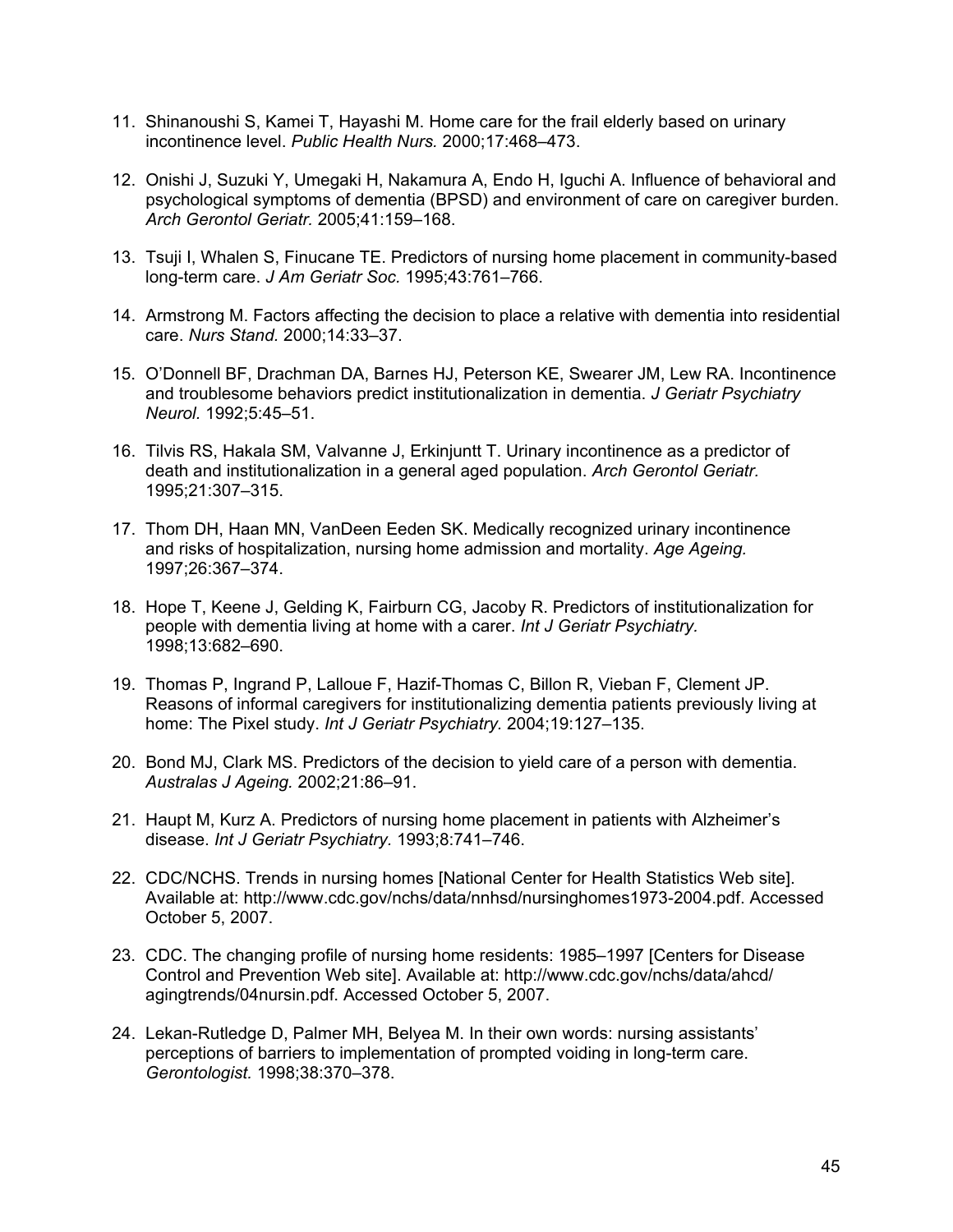- 25. Mather KF, Bakas T. Nursing assistants' perceptions of their ability to provide continence care. *Geriatr Nurs.* 2002;23:76–81.
- 26. Cella M. The nursing costs of urinary incontinence in a nursing home population. *Nurs Clin North Am.* 1988;23:159–168.
- 27. Shih YCT, Hartzema AG, Tolleson-Rinehart S. Labor costs associated with incontinence in long-term care facilities. *Urology.* 2003;62:442–446.
- 28. Collins JW, Gwen BD. NIOSH research initiatives to prevent back injuries to nursing assistants, aides, and orderlies in nursing homes. *Am J Ind Med.* 1995;29:421–424.
- 29. Engst C, Chhokar R, Robinson D, Earthy A, Yassi A. Implementation of a scheduled toileting program in a long term care facility. *AAOHN J.* 2004;52:427–435.
- 30. Yu LC, Kaltreider DL. Stressed nurses dealing with incontinence patients. *J Gerontol Nurs.*  1987;13:27–30.
- 31. Jervis LL. The pollution of incontinence and the dirty work of caregiving in a U.S. nursing home. *Med Anthropol Q.* 2001;15:84–99.
- 32. Colling J, Owen TR, McCreedy M, Newman D. The effects of a continence program on frail community-dwelling elderly persons. *Urol Nurs.* 2003;23:117–131.
- 33. Jewart RD, Green J, Lu C, Cellar J, Tune LE. Cognitive, behavioral, and physiological changes in Alzheimer disease patients as a function of incontinence medications. *Am J Geriatr Psychiatry.* 2005;13:324–328.
- 34. Palmer MH, Bennett RG, Marks J, McCormick KA, Engel BT. Urinary incontinence: a program that works. *J Long Term Care Adm.* 1994;22:19–25.
- 35. Remsburg RE, Palmer MH, Langford AM, Mendelson GF. Staff compliance with and rating of effectiveness of a prompted voiding program in a long-term care setting. *J Wound Ostomy Continence Nurs.* 1999;26:261–269.
- 36. Campbell EB, Knight M, Benson M, Colling J. Effect of an incontinence training program on nursing home staff's knowledge, attitudes and behavior. *Gerontologist.* 1991;31:788–794.
- 37. Harke JM, Richgels K. Barriers to implementing a continence program in nursing homes. *Clin Nurs Res.* 1992;1:158–168.
- 38. Schnelle JF, Newman DR, Fogarty T. Management of patient continence in long-term care facilities. *Gerontologist.* 1990;30:373–376.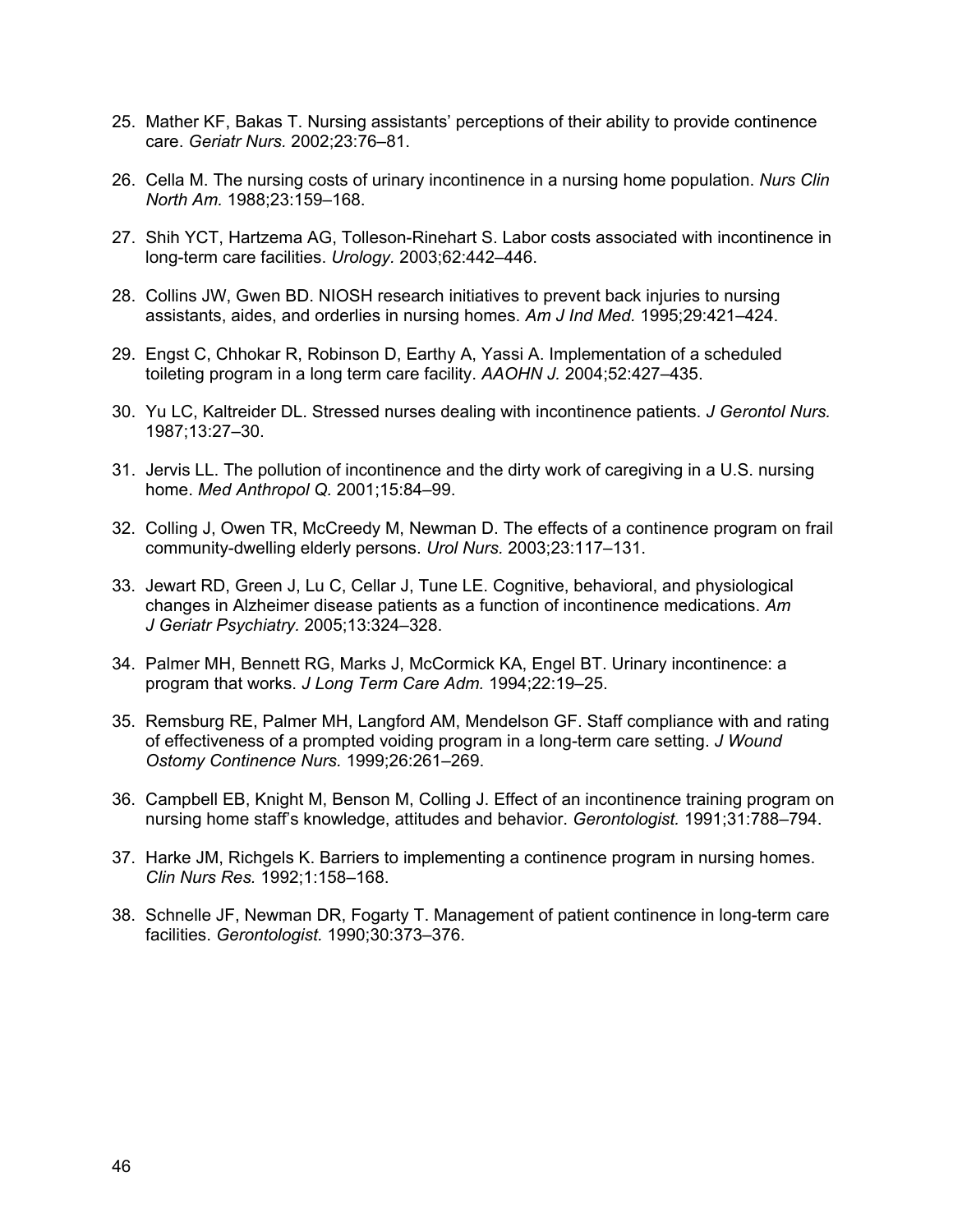# **Quality of Life for Patients With Fecal Incontinence**

## **Liliana Bordeianou, M.D.**

Fecal incontinence (FI) is a common disease; its frequency is underreported by patients because of its associated social stigma.<sup>1,2</sup> One study found that the overall prevalence of this condition in U.S. outpatients is 18.4%.<sup>3</sup> Another study found even higher rates, approaching 21%, in the population of women presenting with urinary incontinence (UI) or pelvic prolapse.<sup>4</sup> In nursing home patients, the rates of this condition approach 47 % (a percentage that may reflect the fact that some of these patients are institutionalized for reasons relating to their incontinence in the first place).<sup>5</sup> Stratified by frequency of episodes, FI occurs daily in 2.7% of patients, weekly in 4.5%, and monthly or less in 7.1%.<sup>4</sup>

Although is often underreported and untreated, FI may have profound effects on patients. FI can present significant financial burdens (diapers, home care, nursing home care).<sup>6</sup> It is associated with various medical morbidities, including decubitus ulcers and urinary tract infections.<sup>7</sup> However, its most frequent impact is on quality of life. $8-10$  Patients with FI often plan their life around easy and rapid access to toilet facilities. To accomplish this, they may curtail activities other members of society take for granted: shopping, going to the cinema, dining out, or having sexual intercourse.<sup>11</sup> They suffer from embarrassment, shame, and sometimes depression.<sup>9</sup> Not surprisingly, researchers using generic quality-of-life instruments, such as the Medical Outcomes Survey (SF-36), have found that patients with FI, on average, suffer a quality of life far below than that of the U.S. population as a whole, especially in the domains of vitality, social functioning, emotional role, and mental health.<sup>10</sup> Our review of published SF-36 studies in outpatients with various chronic diseases suggests that patients with incontinence have a qualify of life that is significantly lower than patients with, say, rheumatoid arthritis or diabetes, and equal to patients with inflammatory bowel disease.<sup>10</sup>

Fortunately, FI is not an "all or nothing" condition. Its severity may vary, from occasional (accidental) loss of gas control, to frank spillage of solid stool. Interestingly, while the severity of FI has an obvious impact on quality of life, it is not the only factor. In fact, in our study, the correlation between FI severity and quality of life, while present, was found to be rather weak.<sup>10</sup> Other factors that appear to affect an individual's quality of life include the individual's perception and experience of incontinence, as well as his or her age, medical comorbidities, financial status, and degree of adaptation to the condition.<sup>12,13</sup>

Because of this complex relationship between FI severity and quality of life, we suggest that at least two separate measurements be used to assess the burden of the disease and the impact of different treatment options targeting this condition. To assess severity of incontinence, one might consider utilizing, for example, the Fecal Incontinence Severity Index (FISI) developed by the American Society of Colon and Rectal Surgeons.<sup>14</sup> FISI addresses the leakage of gas, mucus, liquid or solid stool at varying frequencies. FISI assigns a cumulative subjective weighted score of 0–61 to each patient, where a value of 0 is no incontinence and 61 is incontinence to gas, liquid, mucus, and solid stool at least twice daily.

To assess quality of life, one might consider using, for example, the Fecal Incontinence Quality of Life Score (FIQL).<sup>15</sup> FIQL measures specific quality-of-life issues expected to affect patients with FI. The questions are grouped into four categories: lifestyle, coping/behavior,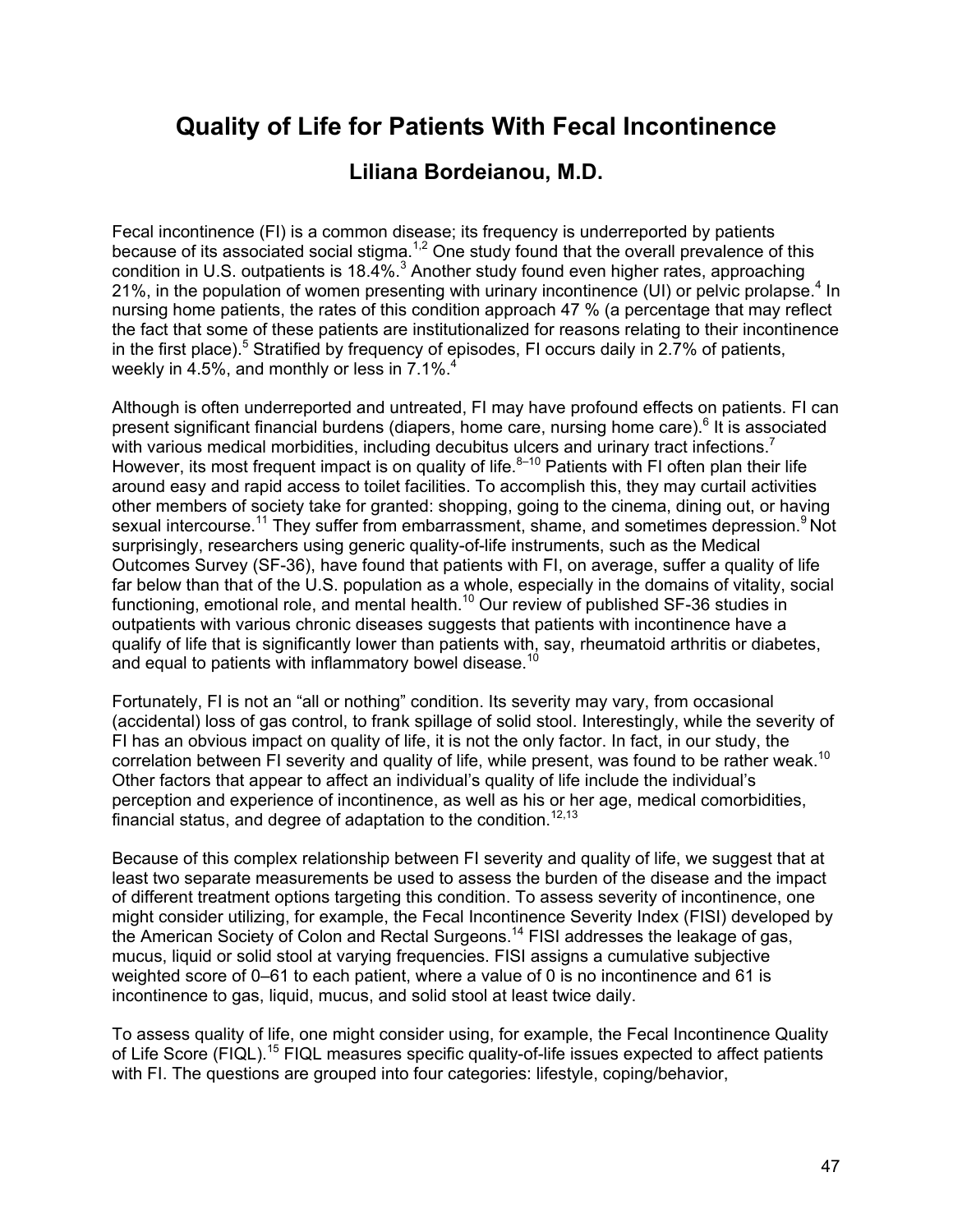depression/self perception, and embarrassment. Each category is scored 1–4 (1 = quality-of-life alteration present most of the time, 4 = none of the time).

FISI and FIQL are only two of a number of available scales, but they have been validated previously, and have become standard measurements in this area. In addition, their measurements have a relatively low degree of overlap.<sup>16</sup> However, whether these or other scales are used, the bottom line is the same: in assessing a particular treatment modality for the amelioration of FI, decisions should not be driven entirely by data suggesting incremental improvements in disease severity. Decisions also should be informed by an understanding of their potential impact on quality of life. Phrased another way: patients should not automatically be offered treatments that promise slight to moderate improvements in disease severity, unless these interventions also appear likely to produce some commensurate improvement in the patient's overall quality of life.

- 1. Whitehead WE, Wald A, Norton NJ. Priorities for treatment research from different professional perspectives. *Gastroenterology.* 2004;126:S180–S185.
- 2. Madoff RD, Parker SC, Varma MG, Lowry AC. Faecal incontinence in adults. *Lancet.*  2004;364(9434):621–632.
- 3. Johanson JF, Lafferty J. Epidemiology of fecal incontinence: the silent affliction. *Am J Gastroenterol.* 1996;91:33–36.
- 4. Faltin DL, Sangalli MR, Curtin F, Morabia A, Weil A. Prevalence of anal incontinence and other anorectal symptoms in women. *Int Urogynecol J Pelvic Floor Dysfunct.*  2001;12:117–120; discussion 121.
- 5. Nelson R, Furner S, Jesudason V. Fecal incontinence in Wisconsin nursing homes: prevalence and associations. *Dis Colon Rectum.* 1998;41:1226–1229.
- 6. Mellgren A, Jensen LL, Zetterstrom JP, Wong WD, Hofmeister JH, Lowry AC. Long-term cost of fecal incontinence secondary to obstetric injuries. *Dis Colon Rectum.*  1999;42:857–865; discussion 865–867.
- 7. Parker SC, Thorsen A. Fecal incontinence. *Surg Clin North Am.* 2002;82:1273–1290.
- 8. Deutekom M, Terra MP, Dobben AC, Dijkgraaf MG, Baeten CG, Stoker J, Bossuyt PM. Impact of faecal incontinence severity on health domains. *Colorectal Dis.* 2005;7:263–269.
- 9. Rothbarth J, Bemelman WA, Meijerink WJ, Meijerink WJ, Stiggelbout AM, Zwinderman AH, Buyze-Westerweel ME, Delemarre JB. What is the impact of fecal incontinence on quality of life? *Dis Colon Rectum.* 2001;44:67–71.
- 10. Bordeianou L, Rockwood T, Baxter N, Lowry A, Mellgren A, Parker S. Does incontinence severity correlate with quality of life? Prospective analysis of 502 consecutive patients. *Colorectal Dis.* 2007; e-pub ahead of print.
- 11. Damon H, Dumas P, Mion F. Impact of anal incontinence and chronic constipation on quality of life. *Gastroenterol Clin Biol.* 2004;28:16–20.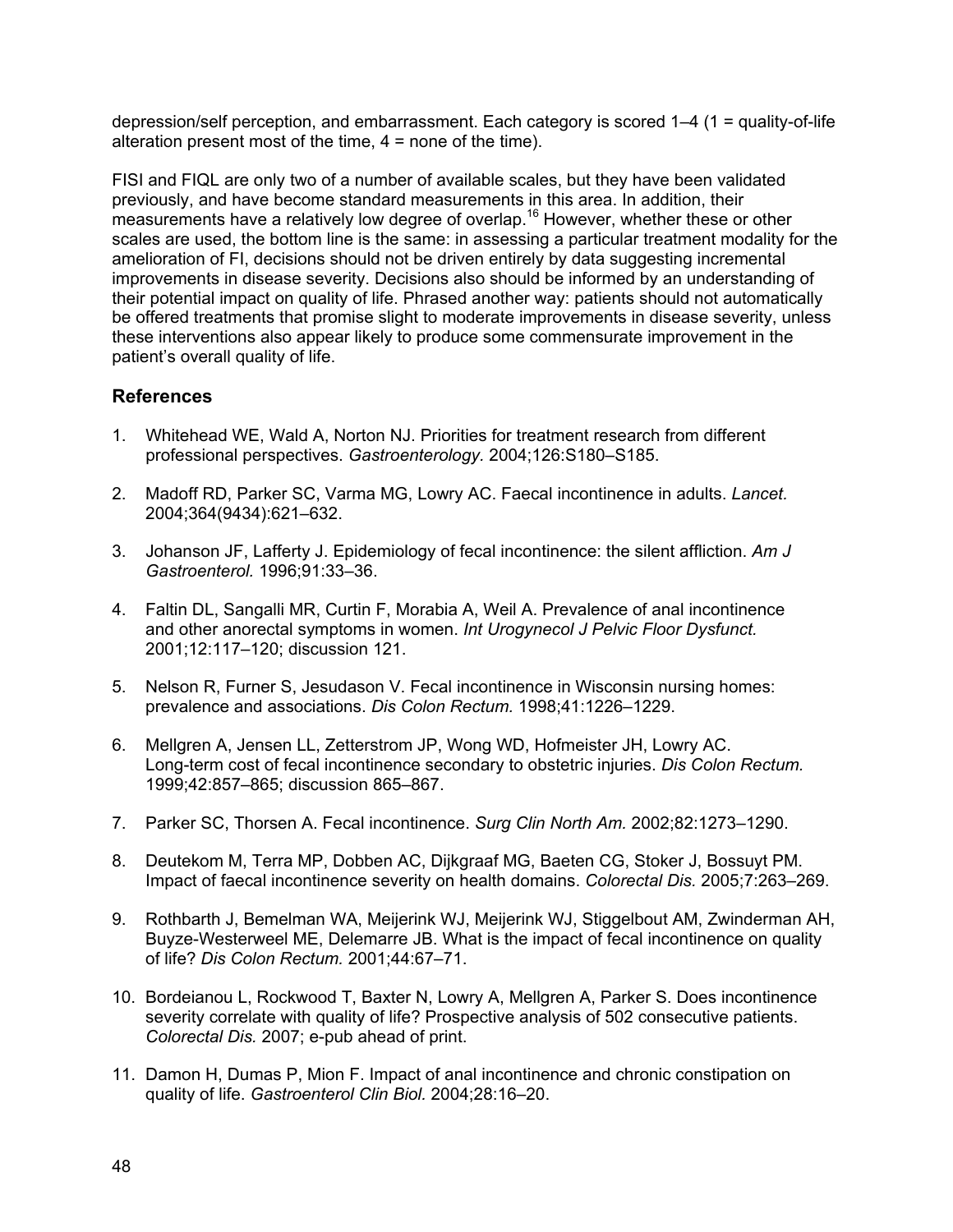- 12. Wilson M. The impact of faecal incontinence on the quality of life. *Br J Nurs.*  2007;16:204–207.
- 13. Varma MG, Brown JS, Creasman JM, et al. Fecal incontinence in females older than aged 40 years: who is at risk? *Dis Colon Rectum.* 2006;49:841–851.
- 14. Rockwood TH, Church JM, Fleshman JW, Kane RL, Mavrantonis C, Thorson AG, Wexner SD, Bliss D, Lowry AC. Patient and surgeon ranking of the severity of symptoms associated with fecal incontinence: the Fecal Incontinence Severity Index. *Dis Colon Rectum.* 1999;42:1525–1532.
- 15. Rockwood TH, Church JM, Fleshman JW, Kane RL, Mavrantonis C, Thorson AG, Wexner SD, Bliss D, Lowry AC. Fecal Incontinence Quality of Life Scale: quality of life instrument for patients with fecal incontinence. *Dis Colon Rectum.* 2000;43:9–16; discussion 16–17.
- 16. Baxter NN, Rothenberger DA, Lowry AC. Measuring fecal incontinence. *Dis Colon Rectum.*  2003;46:1591–1605.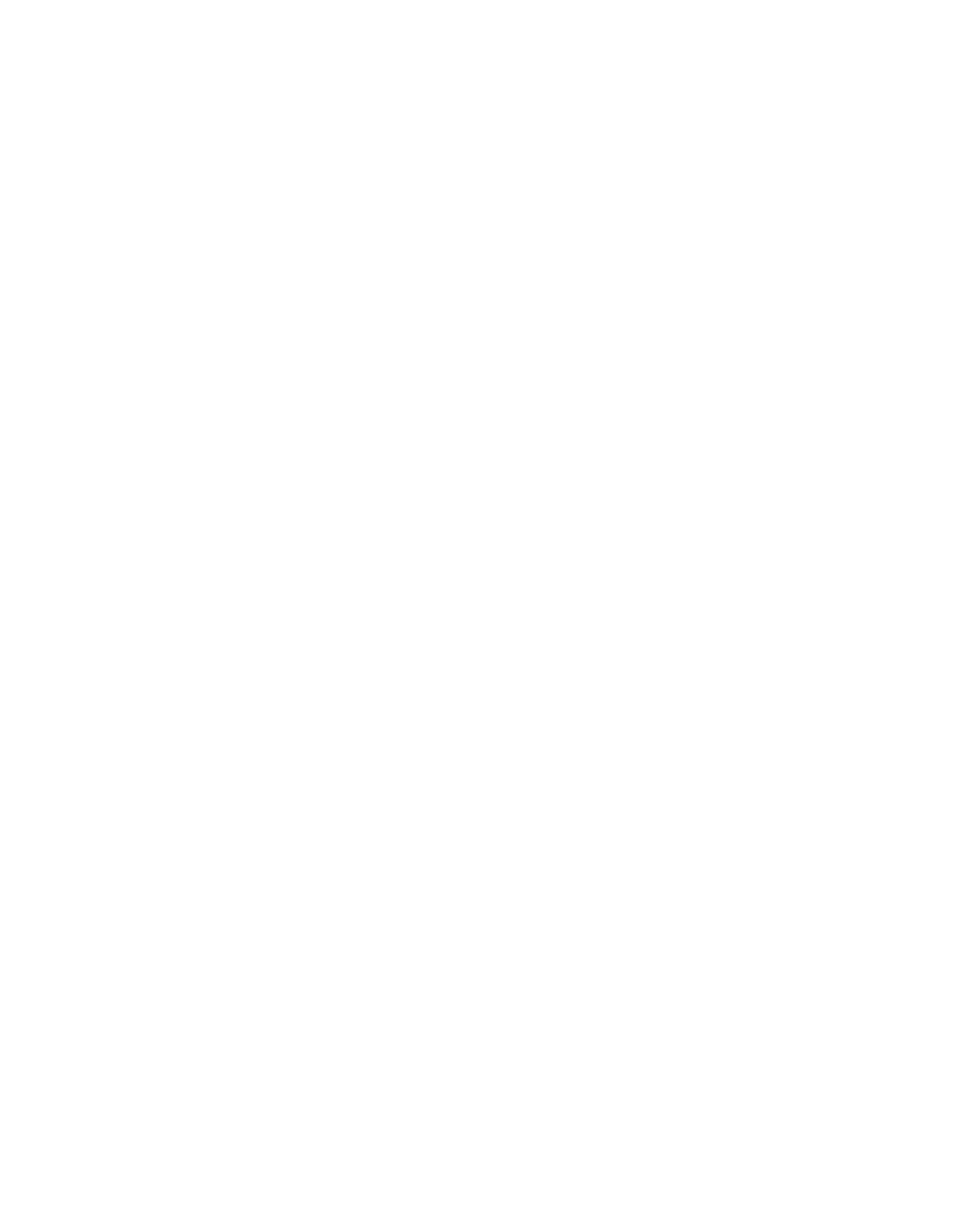# **Quality of Life for Patients With Urinary Incontinence**

## **Jennifer T. Anger, M.D., M.P.H.**

The goal of quality assurance in medicine is to preserve and improve patient care.<sup>1,2</sup> Quality-ofcare research evaluates "the degree to which health services for individuals and populations increase the likelihood of desired health outcomes and are consistent with current professional knowledge."3,4 Using the conceptual model established by Donabedian in 1966, medical quality comprises three components: structure, process, and outcome.<sup>5</sup>

Structure of care includes the equipment, resources, and provider experience necessary to provide care.<sup>6</sup> Structural measures for quality include characteristics such as physicians' board certification, volume of cases, and number of hospital beds available in a community. Process measures encompass the interactions between patients and practitioners and include interpersonal factors such as patient education, informed consent, and medical decisionmaking. Process of care also refers to the technical elements of care that transpire between doctor and patient, such as the extent of the history and physical examination, documentation of the work up, ordering of diagnostic and laboratory tests, as well as technical factors such as surgical technique. The recommendation and implementation of a treatment plan constitute an element of process of care and can serve as a measure of quality.

Outcome, in Donabedian's model, refers to a change in a patient's current or future health status that can be attributed to antecedent healthcare.<sup>6</sup> Outcomes consist of clinical variables such as survival rates, complications, health-related quality of life (HRQOL), satisfaction with care,<sup>7</sup> and health status.<sup>3,4</sup> Disease recurrence requiring a secondary treatment constitutes an element of outcomes and can also serve as a measure of quality. According to Donabedian, structural characteristics of the settings in which care takes place have a propensity to influence the process of care so that its quality is diminished or enhanced.<sup>6</sup> Similarly, changes in the process of care, including variations in its quality, will influence the effect of care on health status.<sup>5</sup>

Although a great deal of research on quality has been conducted in many areas of medicine and surgery, there is still a paucity of data on quality in the literature regarding the treatment of men and women with urinary incontinence (UI). Not only is there a need for the development of means to assess structure and process measures of quality of care for men and women with UI, but there is also a tremendous need to understand what specific outcomes a patient considers to be important. Pharmaceutical companies claim a high success rate with anticholinergic medications, the most commonly prescribed treatment for overactive bladder (OAB) symptoms and its associated urge UI. However, a large percentage of patients prescribed anticholinergic therapy actually stop taking their medication due to poor efficacy or problematic side effects including dry mouth, dry eyes, and constipation.<sup>8,9</sup>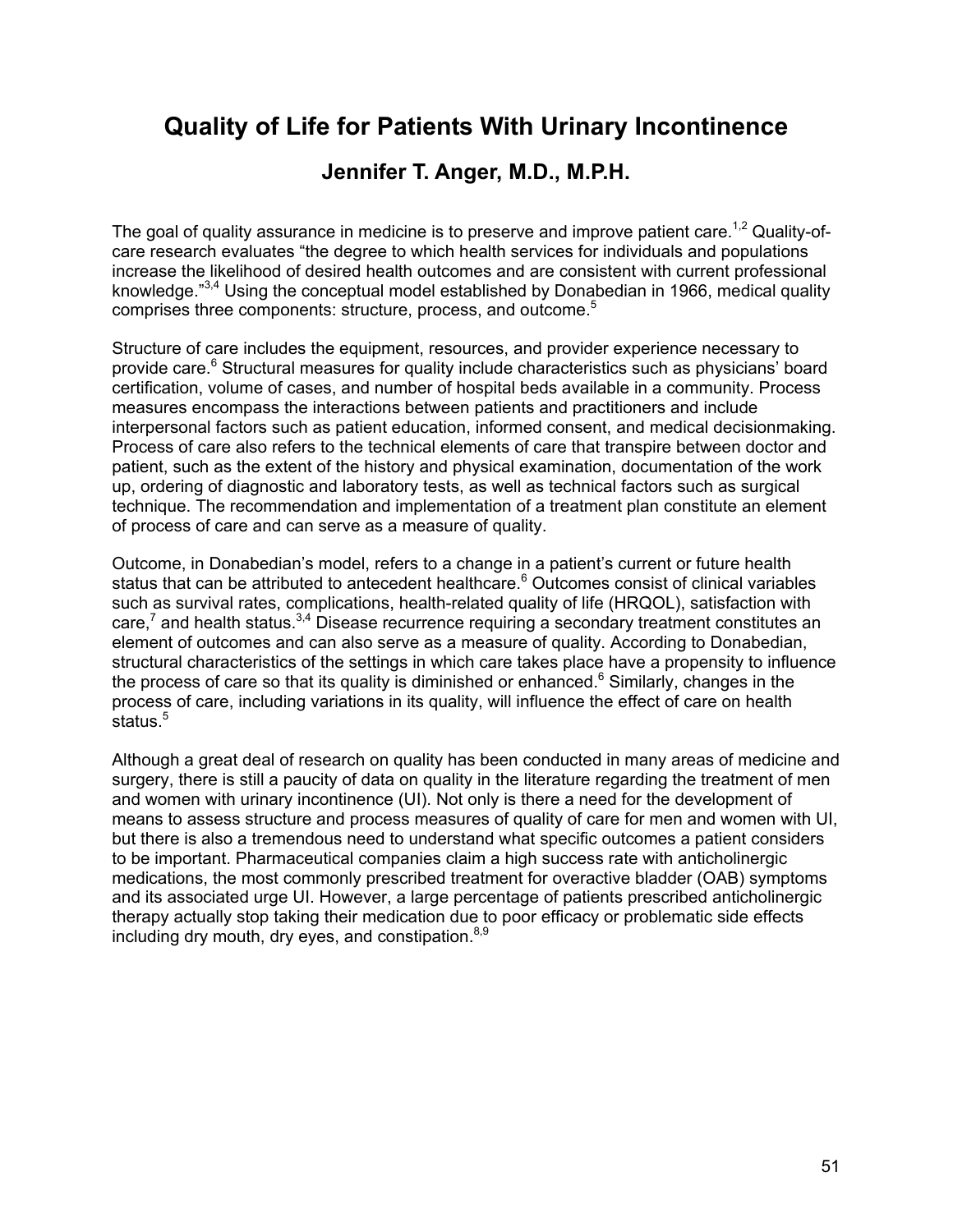Several variables are used to measure outcomes of care. These include mortality, complications, morbidity, objective clinical variables, and patient-centered outcomes, including HRQOL and patient satisfaction with care. Objective measurable clinical outcomes of UI treatment are multiple (Table 1). Outcomes measured are often a function of provider preference and practice patterns.

> **Table 1.** Examples of Objective Clinical Outcomes of Incontinence Treatment

| <b>Outcomes of Medical or Surgical Treatment</b>                         |  |  |  |  |  |  |  |
|--------------------------------------------------------------------------|--|--|--|--|--|--|--|
| Number of incontinence episodes per day or week                          |  |  |  |  |  |  |  |
| Number of voids per 24 hours                                             |  |  |  |  |  |  |  |
| Volume voided                                                            |  |  |  |  |  |  |  |
| Subjective patient assessments: cured/improved/failed                    |  |  |  |  |  |  |  |
| Pad number/pad weight/pad size                                           |  |  |  |  |  |  |  |
| Time to make it to toilet once urge starts                               |  |  |  |  |  |  |  |
| Percent urge versus percent stress incontinence episodes                 |  |  |  |  |  |  |  |
| <b>Outcomes Specific to Surgical Treatment of Stress</b><br>Incontinence |  |  |  |  |  |  |  |
| Surgical complications (bleeding, bladder injury)                        |  |  |  |  |  |  |  |
| Nonsurgical complications (pulmonary embolism,<br>myocardial infarction) |  |  |  |  |  |  |  |
| New symptoms or findings of pelvic prolapse                              |  |  |  |  |  |  |  |
| Outlet obstruction/voiding difficulty/urinary retention                  |  |  |  |  |  |  |  |
|                                                                          |  |  |  |  |  |  |  |
| Urinary tract infection                                                  |  |  |  |  |  |  |  |
| "De novo" urge incontinence                                              |  |  |  |  |  |  |  |
| Reoperation for incontinence                                             |  |  |  |  |  |  |  |

In 1948, the World Health Organization defined health as "a state of complete physical, mental, and social well-being and not merely the absence of disease."10 HRQOL is a multidimensional construct that includes overall well-being, emotional well-being, somatic symptoms, functional ability, and social functioning.11–13 HRQOL involves patients' perceptions of their health and their ability to function in life.14 Quality-of-life considerations are a critical factor in medical decisionmaking for UI.

Validated instruments are crucial in providing a comprehensive evaluation of how an illness and its treatment affect patients.<sup>14</sup> General HRQOL instruments include the RAND Medical Outcomes Study 36-Item Health Survey (SF-36),<sup>15</sup> the SF-12,<sup>16</sup> the Nottingham Health Profile,<sup>17</sup> and the Sickness Impact Profile,<sup>18</sup> to name a few. The many validated instruments used to assess general HRQOL encompass several domains, including physical, emotional, and social functioning. Unlike general HRQOL instruments, disease-specific quality-of-life instruments have been developed to measure the impact of a specific disease on HRQOL. Many such instruments for UI have been developed (Table 2) and are an important means of assessing the impact of UI on HRQOL.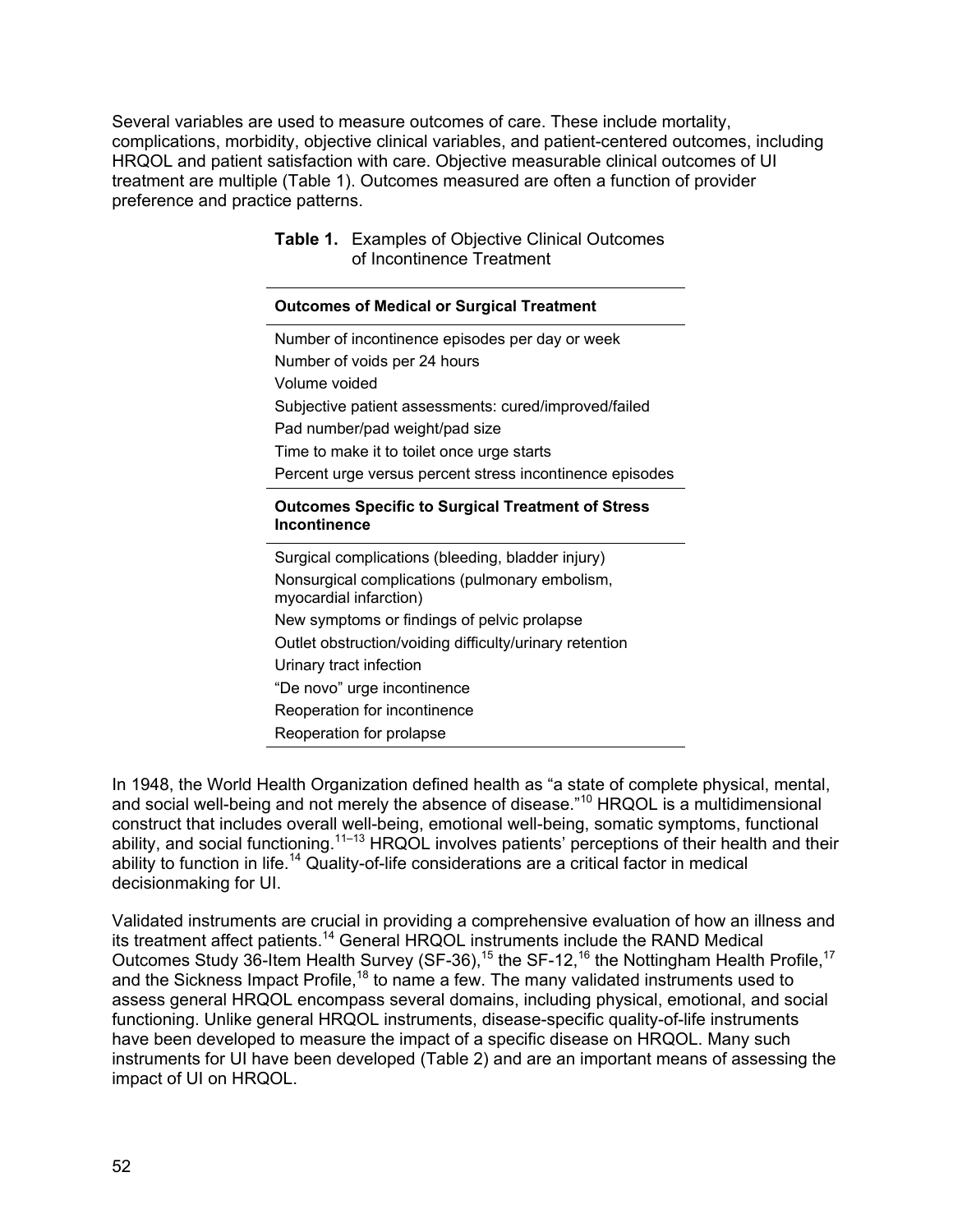| I. Symptoms of UI                                                            |                                                                                                                                     |  |  |  |  |  |  |
|------------------------------------------------------------------------------|-------------------------------------------------------------------------------------------------------------------------------------|--|--|--|--|--|--|
| A. Women                                                                     | Urogenital Distress Inventory (UDI) <sup>21</sup>                                                                                   |  |  |  |  |  |  |
|                                                                              | Urogenital Distress Inventory Short Form (UDI-6) <sup>22</sup>                                                                      |  |  |  |  |  |  |
|                                                                              | Incontinence Severity Index <sup>23</sup>                                                                                           |  |  |  |  |  |  |
|                                                                              | The Bristol Female Lower Urinary Tract Symptoms (BFLUTS) <sup>24</sup>                                                              |  |  |  |  |  |  |
| B. Men                                                                       | International Continence Society-male (ICSmale) <sup>25</sup>                                                                       |  |  |  |  |  |  |
|                                                                              | Danish Prostate Symptom Score (DAN-PSS) <sup>26</sup>                                                                               |  |  |  |  |  |  |
| II. Quality-of-Life Impact of UI                                             |                                                                                                                                     |  |  |  |  |  |  |
| A. Men and women                                                             | Incontinence-Quality of Life (I-QOL) <sup>27</sup>                                                                                  |  |  |  |  |  |  |
|                                                                              | Stress-Related Leak, Emptying Ability, Anatomy, Protection, Inhibition,<br>Quality of Life, Mobility, and Mental Status (SEAPI-QMM) |  |  |  |  |  |  |
| B. Women                                                                     | King's Health Questionnaire <sup>28</sup>                                                                                           |  |  |  |  |  |  |
|                                                                              | Incontinence Impact Questionnaire (IIQ) <sup>29</sup>                                                                               |  |  |  |  |  |  |
|                                                                              | Incontinence Impact Questionnaire Short Form $(IIQ-7)^{22}$                                                                         |  |  |  |  |  |  |
|                                                                              | Urinary Incontinence Severity Score (UISS) <sup>30</sup>                                                                            |  |  |  |  |  |  |
|                                                                              | CONTILIFE <sup>31</sup>                                                                                                             |  |  |  |  |  |  |
| III. Combined Symptoms and Quality-of-Life Impact of UI                      |                                                                                                                                     |  |  |  |  |  |  |
| A. Men and women                                                             | International Consultation on Incontinence Questionnaire (ICIQ) <sup>32</sup>                                                       |  |  |  |  |  |  |
| B. Women                                                                     | Bristol Female Lower Urinary Tract Symptoms-Short Form (BFLUTS-SF) <sup>33</sup>                                                    |  |  |  |  |  |  |
|                                                                              | Stress and Urge Incontinence and Quality-of-Life Questionnaire (SUIQQ) <sup>34</sup>                                                |  |  |  |  |  |  |
| C. Men                                                                       | ICSmale Short Form (ICSmaleSF) <sup>25</sup>                                                                                        |  |  |  |  |  |  |
| IV. Combined Symptoms and Quality-of-Life Impact of Overactive Bladder (OAB) |                                                                                                                                     |  |  |  |  |  |  |
| A. Men and women                                                             | OAB- $q^{35}$                                                                                                                       |  |  |  |  |  |  |

#### **Table 2.** Validated Questionnaires Highly Recommended by the Third International Consultation on Incontinence<sup>19,20</sup>

Although some diseases affect both general and disease-specific quality of life, the effect of UI on general HRQOL is controversial. In a comparison of general HRQOL of 120 incontinent women and 313 age-matched controls, as measured by the Nottingham Health Profile, Grimby and colleagues found that women with stress or urge UI were much more likely to experience social isolation, emotional disturbances, and, in the case of women with OAB, sleep disturbances.<sup>36</sup> In contrast, Hunskaar and colleagues found that UI had a relatively low impact on general HRQOL among 70 self-referred incontinent women. However, they did find that women with urge UI demonstrated greater impairment in HRQOL than women with stress UI. Also, younger women were more affected in several domains, including mobility, sleep, emotional behavior, and social interactions.<sup>37</sup>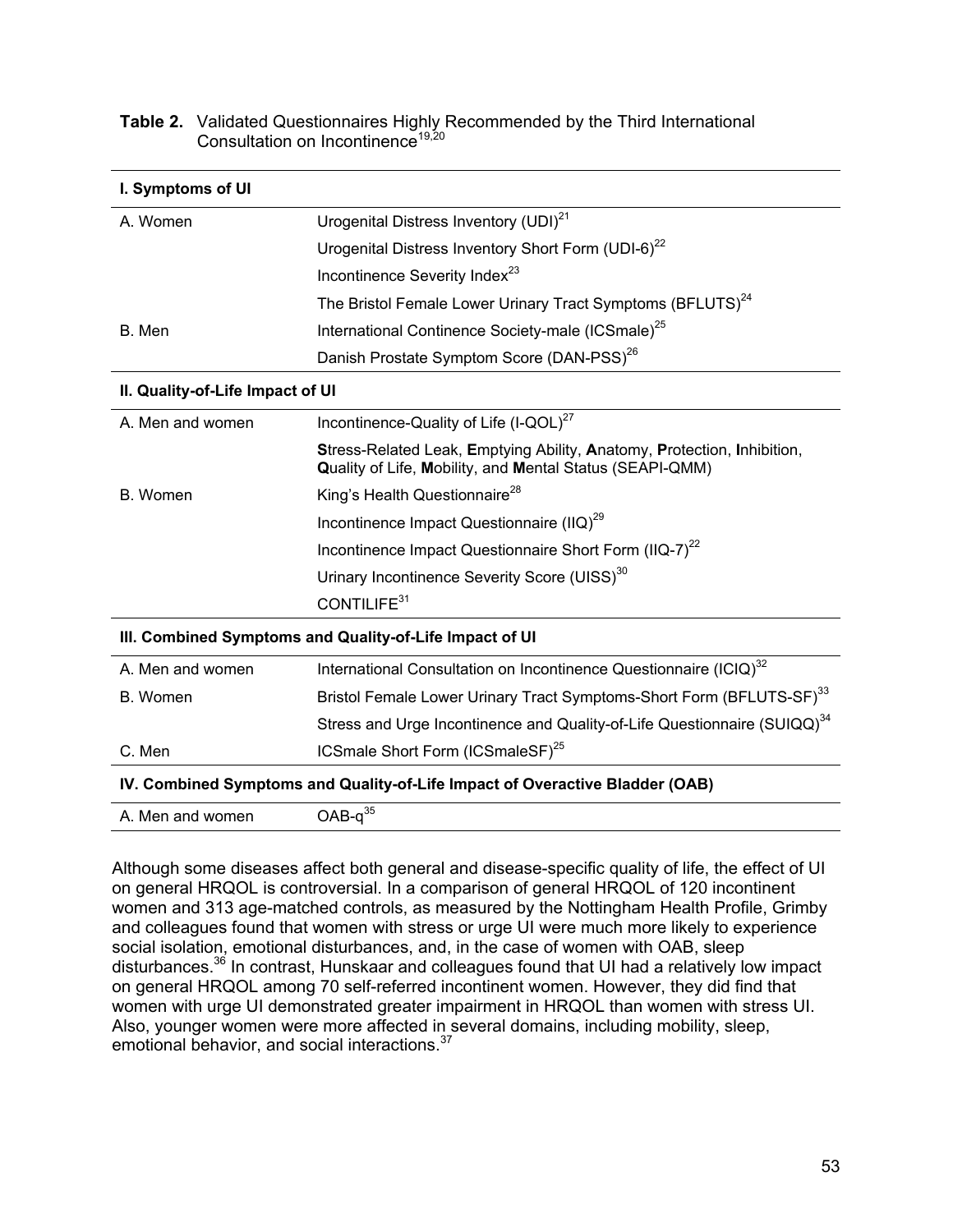Controversy exists about the relationship between UI severity and patient-perceived HRQOL. In a study of HRQOL among incontinent community-dwelling adults, Wyman and colleagues found that neither incontinence severity nor duration correlated well with HRQOL impairment.<sup>38</sup> In a second study by Wyman and colleagues, the IIQ was used to measure the psychosocial impact of UI in 69 community-dwelling women aged 55 and older. They found significantly greater QOL impairment in women with urge UI (with or without stress UI) compared with women with stress UI alone. There were only modest correlations between psychosocial impact and both the number of incontinence episodes and leakage volume.29 The unpredictability of leakage episodes, as occurs with OAB, may have a large impact on HRQOL for adults with UI.

A great deal of progress has been made in the area of UI-related health services research. The literature suggests that OAB/urge UI has a more profound impact on quality of life than stress UI. However, more research is needed to determine how much of the variation in overall HRQOL is explained by variation in UI-specific domains. In addition, outcomes of OAB treatment remain suboptimal. Despite the multitude of validated questionnaires available, one large problem still exists: It is not known what outcomes of treatment matter most to the patient.

- 1. Spencer BA, Steinberg M, McGlynn EA, Brumberger E, Litwin MS. Quality of care indicators for conventional and conformal external-beam radiation therapy in the treatment of early stage prostate cancer. *Int J Radiat Oncol Biol Phys.* 2003;57:S420–S421.
- 2. Miller DC, Litwin MS, Sanda MG, Montie JE, Dunn RL, Resh J, Sandler H, Wei JT. Use of quality indicators to evaluate the care of patients with localized prostate carcinoma. *Cancer.*  2003;97:1428–1435.
- 3. Spencer BA, Steinberg M, Malin J, Adams J, Litwin MS. Quality-of-care indicators for early-stage prostate cancer. *J Clin Oncol.* 2003;21:1928–1936.
- 4. Lohr K. *Medicare: A Strategy for Quality Assurance.* Washington, DC. National Academy Press, 1990.
- 5. Donabedian A. Evaluating the quality of medical care. *Milbank Mem Fund Q.*  1966;44(Suppl):166.
- 6. Donabedian A. Basic approach to assessment: structure, process, and outcome. In: *Explorations in Quality Assessment and Monitoring. Vol. 1.* Ann Arbor, MI: Health Administration Press; 1980;3:77–128.
- 7. Institute of Medicine Committee on Quality of Health Care in America. *Crossing the Quality Chasm: A New Health System for the 21st Century.* Washington, DC: National Academy Press; 2001:1–22.
- 8. Dmochowski, R. Improving the tolerability of anticholinergic agents in the treatment of overactive bladder. *Drug Saf.* 2005;28:583–600.
- 9. Dmochowski RR, Starkman JS, Davila GW. Transdermal drug delivery treatment for overactive bladder. *Int Braz J Urol.* 2006;32:513–520.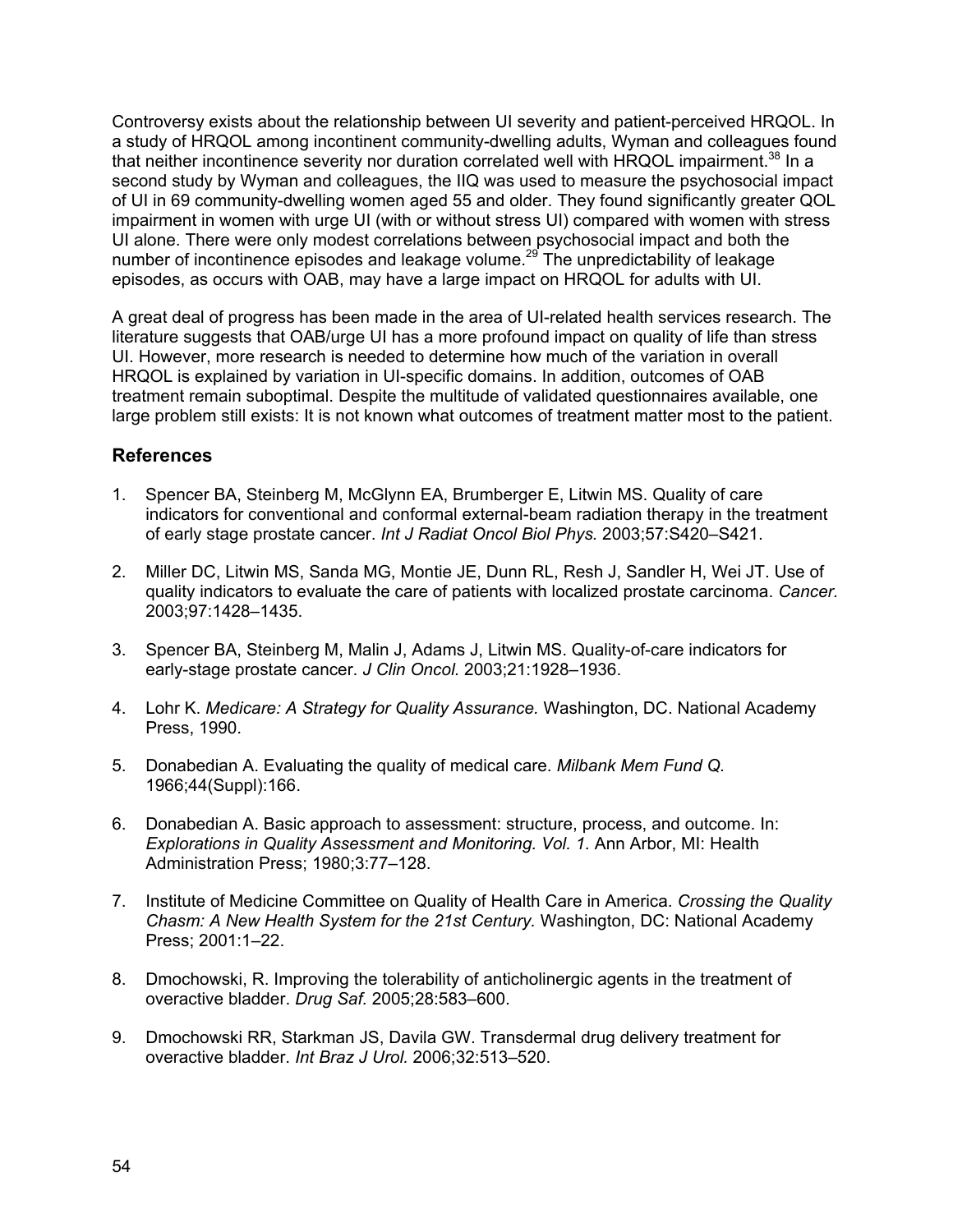- 10. WHO. *Constitution of the World Health Organization, Basic Documents.* Geneva: WHO, 1948.
- 11. Guyatt GH, Naylor CD, Juniper E, Heyland DK, Jaeschke R, Cook DJ. Users' guides to the medical literature. XII. How to use articles about health-related quality of life. Evidence-Based Medicine Working Group. *JAMA.* 1997;277:1232–1237.
- 12. Guyatt GH, Bombardier C, Tugwell PX. Measuring disease-specific quality of life in clinical trials. *CMAJ.* 1986;134:889–895.
- 13. Cella DF, Bonomi AE. Measuring quality of life: 1995 update. *Oncology (Williston Park).*  1995;9:47–60.
- 14. Litwin MS. Outcomes research. In: Campbell MF, Wein AJ, Kavoussi LR, eds. *Campbell-Walsh Urology.* 9th ed. Philadelphia: W.B. Saunders; 2007:144–157.
- 15. Ware JE Jr, Sherbourne CD. The MOS 36-item short-form health survey (SF-36). I. Conceptual framework and item selection. *Med Care.* 1992;30:473–483.
- 16. Ware J Jr, Kosinski M, Keller SD. A 12-Item Short-Form Health Survey: construction of scales and preliminary tests of reliability and validity. *Med Care.* 1996;34:220–233.
- 17. Hunt SM, McEwen J, McKenna SP. Social inequalities and perceived health. *Eff Health Care.* 1985;2:151–160.
- 18. Bergner M, Bobbitt RA, Carter WB, Gilson BS. The Sickness Impact Profile: development and final revision of a health status measure. *Med Care.* 1981;19:787–805.
- 19. Nitti VW, Blaivas JG. Urinary incontinence: epidemiology, pathophysiology, evaluation, and management overview. In: Campbell MF, Wein AJ, Kavoussi LR, eds. *Campbell-Walsh Urology.* 9th ed. Philadelphia: W.B. Saunders; 2007:2046–2078.
- 20. Donovan J, Bosch R, Gotoh M, et al. Symptom and quality of life assessment. In: Abrams P, Cardozo L, Khoury S, Wein A, eds. *Incontinence: Third International Consultation on Incontinence.* UK: Health Publications; 2005:519–584.
- 21. Shumaker SA, Wyman JF, Uebersax JS, McClish D, Fantl JA. Health-related quality of life measures for women with urinary incontinence: the Incontinence Impact Questionnaire and the Urogenital Distress Inventory. Continence Program in Women Research Group. *Qual Life Res.* 1994;3:291–306.
- 22. Uebersax JS, Wyman JF, Shumaker SA, McClish DK, Fantl JA. Short forms to assess life quality and symptom distress for urinary incontinence in women: the Incontinence Impact Questionnaire and the Urogenital Distress Inventory. Continence Program for Women Research Group. *Neurourol Urodyn.* 1995;14:131–139.
- 23. Sandvik H, Hunskaar S, Seim A, Hermstad R, Vanvik A, Bratt H. Validation of a severity index in female urinary incontinence and its implementation in an epidemiological survey. *J Epidemiol Community Health.* 1993;47:497–499.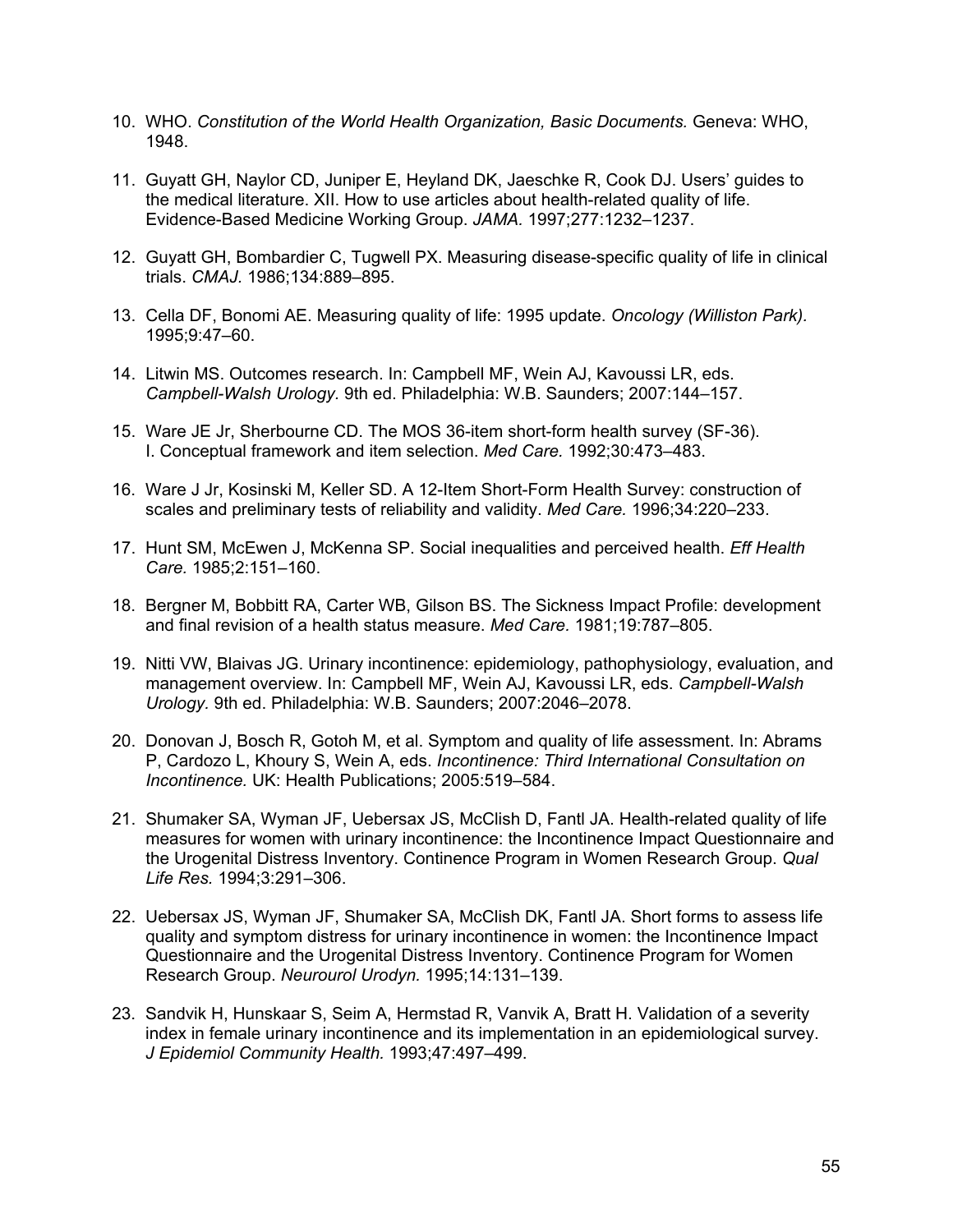- 24. Jackson S, Donovan J, Brookes S, Eckford S, Swithinbank L, Abrams P. The Bristol Female Lower Urinary Tract Symptoms questionnaire: development and psychometric testing. *Br J Urol.* 1996;77:805–812.
- 25. Donovan JL, Abrams P, Peters TJ, Kay HE, Reynard J, Chapple C, De La Rosette JJ, Kondo A. The ICS-'BPH' Study: the psychometric validity and reliability of the ICSmale questionnaire. *Br J Urol.* 1996;77:554–562.
- 26. Hald T, Nordling J, Andersen JT, Bilde T, Meyhoff HH, Walter S. A patient weighted symptom score system in the evaluation of uncomplicated benign prostatic hyperplasia. *Scand J Urol Nephrol Suppl.* 1997;138:59–62.
- 27. Wagner TH, Patrick DL, Bavendam TG, Martin ML, Buesching DP. Quality of life of persons with urinary incontinence: development of a new measure. *Urology.* 1996;47:67–71; discussion 71–72.
- 28. Kelleher CJ, Cardozo LD, Khullar V, Salvatore S. A new questionnaire to assess the quality of life of urinary incontinent women. *Br J Obstet Gynaecol.* 1997;104:1374–1379.
- 29. Wyman JF, Harkins SW, Choi SC, Taylor JR, Fantl JA. Psychosocial impact of urinary incontinence in women. *Obstet Gynecol.* 1987;70:378–381.
- 30. Stach-Lempinen B, Kirkinen P, Laippala P, Metsänoja R, Kujansuu E. Do objective urodynamic or clinical findings determine impact of urinary incontinence or its treatment on quality of life? *Urology.* 2004;63:67–71; discussion 71–72.
- 31. Amarenco G, Arnould B, Carita P, Haab F, Labat JJ, Richard F. European psychometric validation of the CONTILIFE: a Quality of Life questionnaire for urinary incontinence. *Eur Urol.* 2003;43:391–404.
- 32. Avery K, Donovan J, Peters TJ, Shaw C, Gotoh M, Abrams P. ICIQ: a brief and robust measure for evaluating the symptoms and impact of urinary incontinence. *Neurourol Urodyn.* 2004;23:322–330.
- 33. Brookes ST, Donovan JL, Wright M, Jackson S, Abrams P. A scored form of the Bristol Female Lower Urinary Tract Symptoms questionnaire: data from a randomized controlled trial of surgery for women with stress incontinence. *Am J Obstet Gynecol.* 2004;191:73–82.
- 34. Kulseng-Hanssen S, Borstad E. The development of a questionnaire to measure the severity of symptoms and the quality of life before and after surgery for stress incontinence. *BJOG.* 2003;110:983–988.
- 35. Coyne K, Revicki D, Hunt T, Corey R, Stewart W, Bentkover J., Kurth H, Abrams P. Psychometric validation of an overactive bladder symptom and health-related quality of life questionnaire: the OAB-q. *Qual Life Res.* 2002;11:563–574.
- 36. Grimby A, Milsom I, Molander U, Wiklund I, Ekelund P. The influence of urinary incontinence on the quality of life of elderly women. *Age Ageing.* 1993;22:82–89.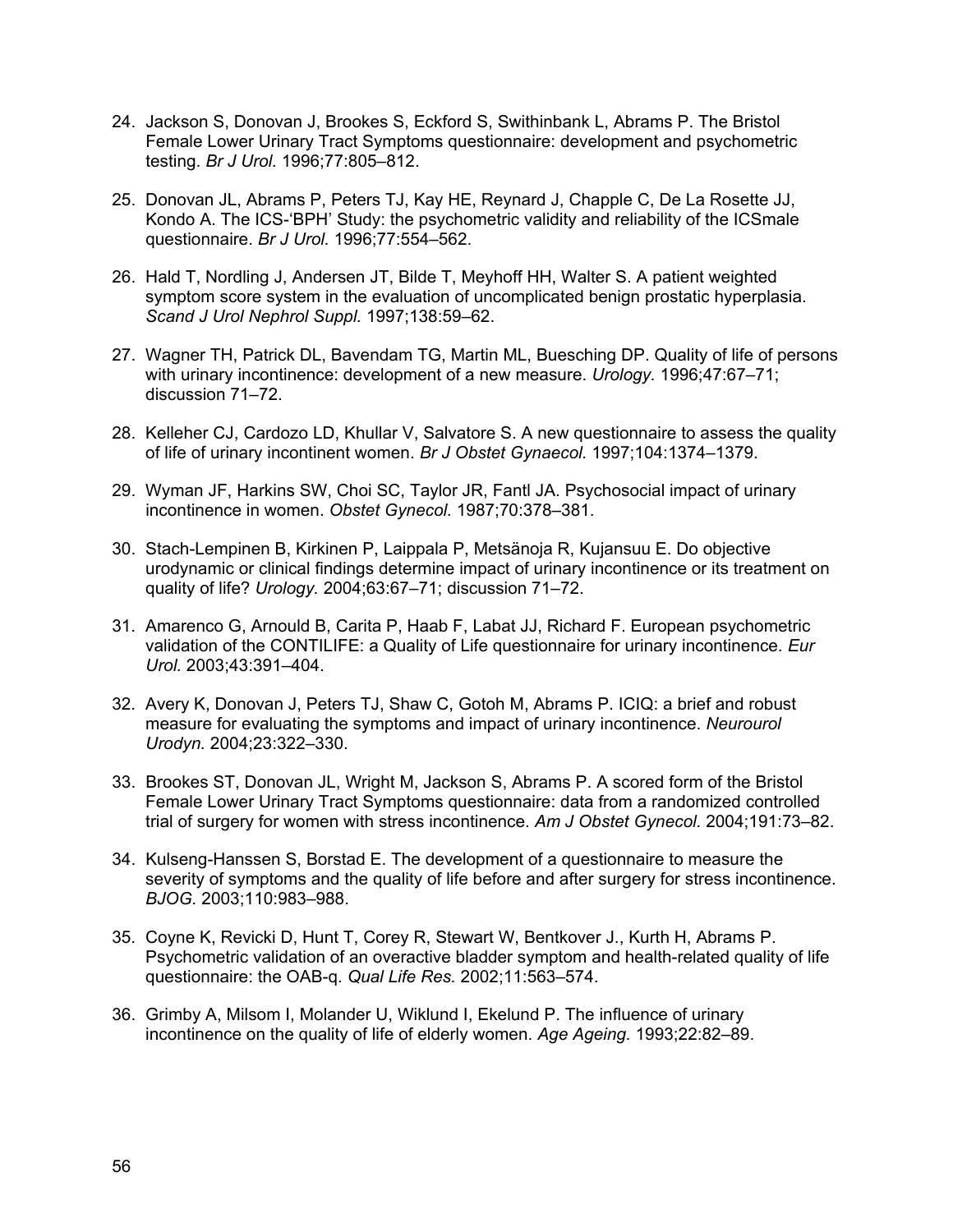- 37. Hunskaar S, Vinsnes A. The quality of life in women with urinary incontinence as measured by the Sickness Impact Profile. *J Am Geriatr Soc.* 1991;39:378–382; erratum in *J Am Geriatr Soc.* 1992;40:976–977.
- 38. Wyman JF, Harkins SW, Fantl JA. Psychosocial impact of urinary incontinence in the community-dwelling population. *J Am Geriatr Soc.* 1990;38:282–288.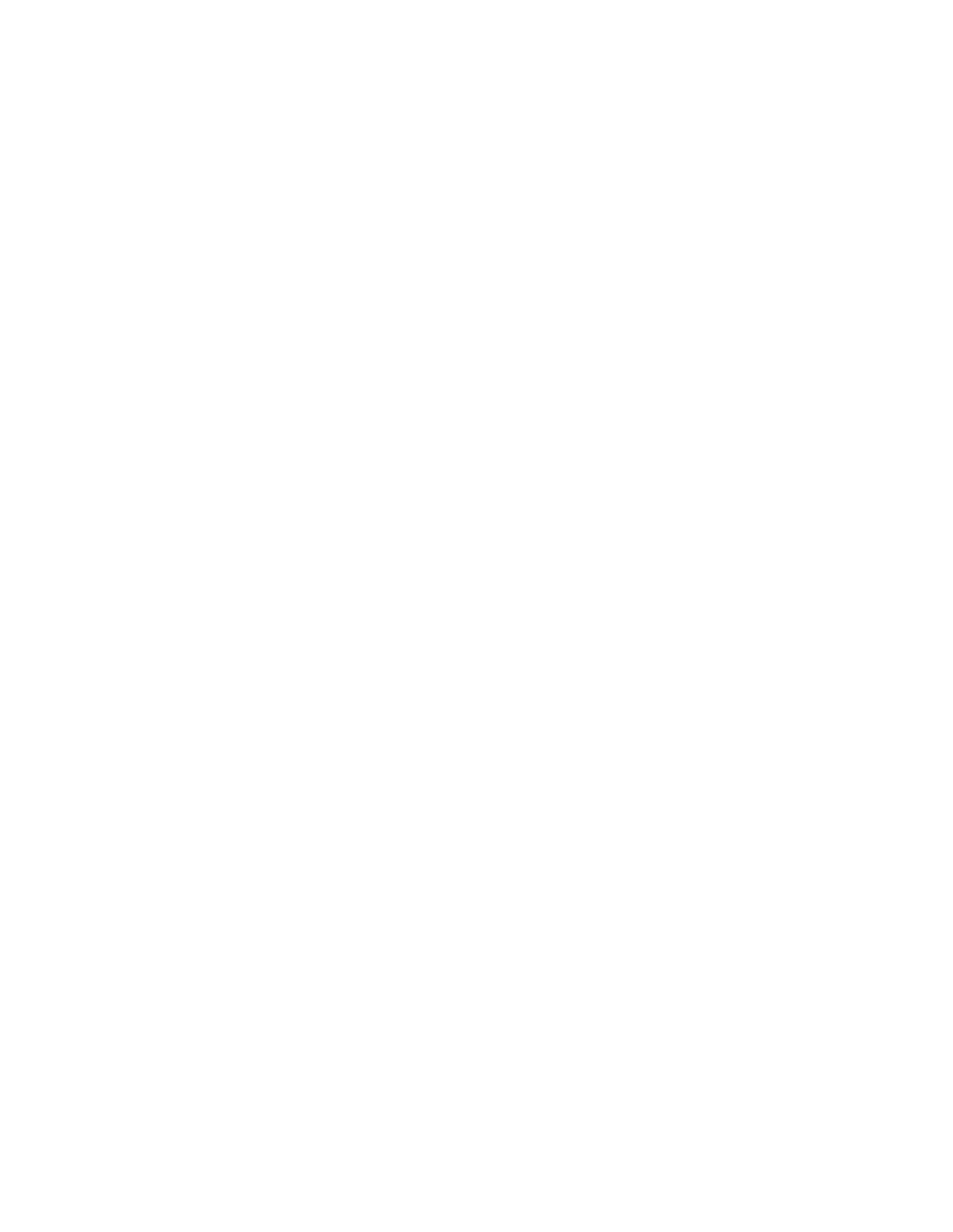# **Evidence-Based Practice Center Presentation I: Prevalence, Incidence, and Risk Factors for Fecal Incontinence**

## **Donna Z. Bliss, Ph.D., R.N., F.A.A.N., F.S.G.A., Tatyana Shamliyan, M.D.**

Research on the epidemiology of fecal incontinence (FI) and dual (both fecal and urinary) incontinence has lagged behind that of urinary incontinence (UI). The absence of a standard and accepted definition of FI has hampered drawing conclusions about the epidemiology of both fecal and dual incontinence. Definitions vary by the inclusion of flatus, severity characteristics of FI, and subjective significance (e.g., requiring FI to be a social or hygienic problem). There is often a lack of data to determine whether dual incontinence is actually present. In this review, prevalence and incidence are reported for any FI (i.e., with or without UI), any anal incontinence (i.e., FI and flatus incontinence), dual incontinence, and FI only (without UI) when data are available. Associated factors and risks are reported for "any FI" (referred to hence as FI) when adjustment for other factors occurred. Prevalence is the proportion of individuals in a population having a certain condition or disease at a given point in time. Incidence is the number of new occurrences of a condition (or disease) in a population over a period of time.

Studies reported from 1989 through May 2007 were reviewed from a MEDLINE via PubMed, CINAHL, Cochrane databases, and manual searches of reference lists from systematic reviews and the proceedings of the International Continence Society. Eligible studies were large crosssectional or cohort studies or case series of more than 100 subjects.

#### **Prevalence in the Community**

The prevalence of FI, anal, and dual incontinence could be pooled for men and women of different age groups living in the community (Table 1). The prevalence of FI and dual incontinence increased with age in both men and women. The prevalence of anal incontinence also increased with age in women, but this association could not be determined in men because of a lack of data. More women than men had FI at younger ages, but among the oldest, the prevalence between men and women was similar.

The prevalence of dual incontinence was similar between men and women under 65 years of age, higher in women 65+ years of age, and higher in men 80+ years of age. Although no study investigated FI vs. anal incontinence in the same sample, there was a consistent pattern of a higher prevalence (two- to four-fold) of anal incontinence than that of FI in women across age categories. This pattern suggests that combining incontinence of flatus and feces in the same definition may contribute to increased prevalence estimates. In a study in Japan, the ageadjusted prevalence of "FI only" was 2.1%.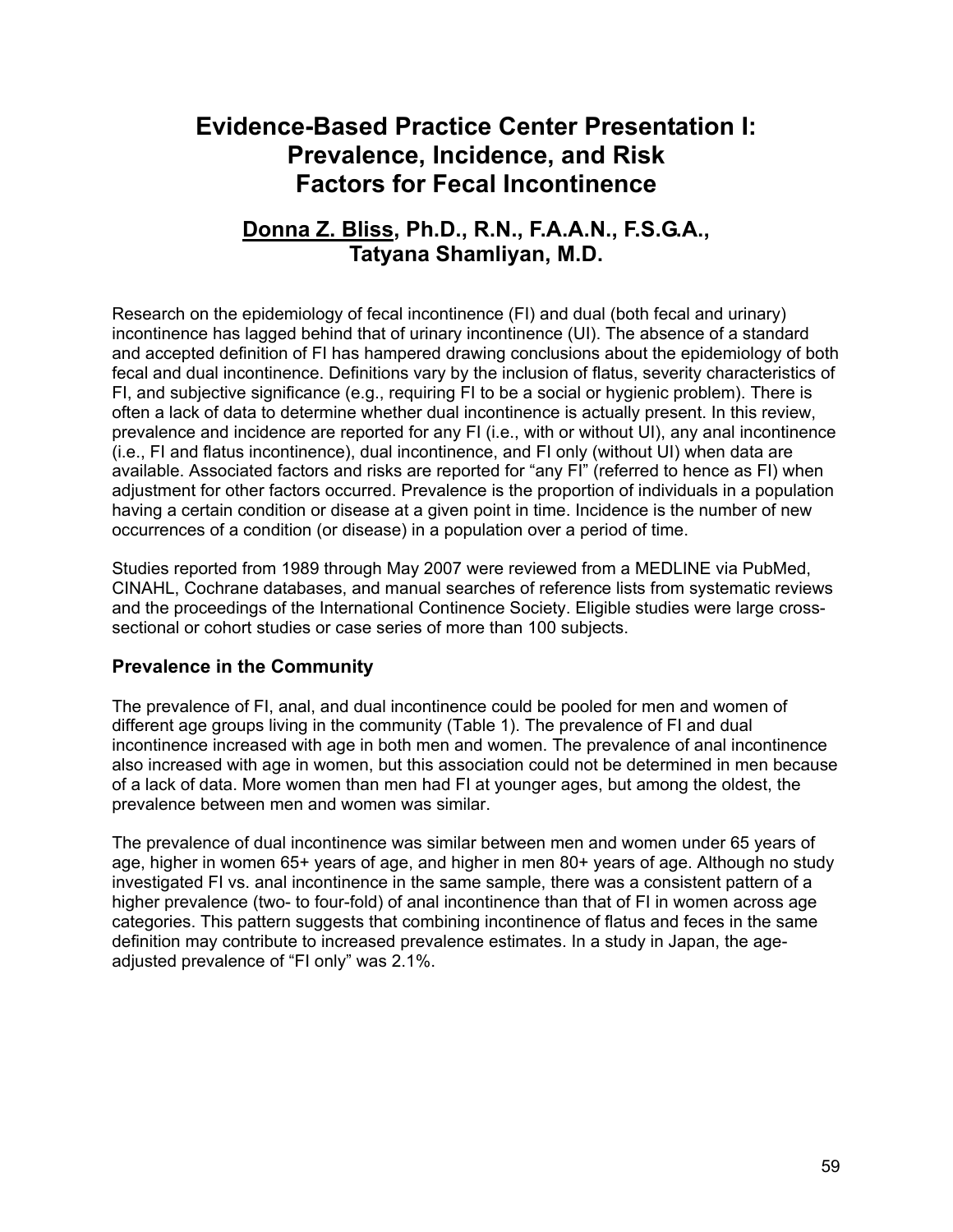|                    | Age in    | % Women        |      |             | % Men          |      |            |
|--------------------|-----------|----------------|------|-------------|----------------|------|------------|
| <b>Type</b>        | years     | (# of studies) |      | 95% CI      | (# of studies) |      | 95% CI     |
| Al                 | 19-44     | 22             | (3)  | $16 - 28$   |                |      |            |
| Al                 | $45 - 64$ | 17             | (3)  | $10 - 24$   | $\overline{2}$ | (2)  | $0.03 - 3$ |
| AI                 | $65+$     | 33             | (1)  | $27 - 39$   |                |      |            |
| AI                 | $80 +$    | 45             | (1)  | $45 - 45$   |                |      |            |
| F1                 | $45 - 64$ | 7              | (5)  | $5 - 9$     | 6              | (8)  | $5 - 8$    |
| FI                 | $65+$     | 9              | (3)  | $7 - 10$    | $\overline{7}$ | (12) | $5 - 9$    |
| FI                 | $80 +$    | 10             | (3)  | $7 - 12$    | 10             | (3)  | $4 - 15$   |
| FI+UI              | $45 - 64$ | 10             | (3)  | $2 - 21$    | 10             | (2)  | $5 - 14$   |
| $FI+UI$            | $65+$     | 10             | (2)  | $8 - 12$    | 8              | (2)  | $6 - 10$   |
| $FI+UI$            | $80 +$    | 12             | (2)  | $10 - 15$   | 16             | (2)  | $12 - 19$  |
| FI of liquid feces | $45 - 64$ | $\overline{7}$ | (12) | $5 - 8$     | 3              | (3)  | $2 - 5$    |
| FI of liquid feces | $80 +$    | 1.5            | (1)  | $1.5 - 1.5$ |                |      |            |
| FI of solid feces  | $45 - 64$ | 4              | (14) | $3 - 4$     | 1              | (3)  | $0.4 - 2$  |
| FI of solid feces  | $80 +$    | $\overline{2}$ | (1)  | $3 - 4$     | $\overline{2}$ | (1)  | $2 - 2$    |

**Table 1.** Community Prevalence of Fecal, Anal, and Dual Incontinence by Age and Sex

AI=anal incontinence, FI+UI=dual incontinence, CI=confidence interval

### **Prevalence in Nursing Homes**

In a large cross-sectional study of older nursing home (NH) residents in the United States, there was a 40% prevalence of dual incontinence. Almost one-half of the residents in Canadian long-term care hospitals had dual incontinence. The prevalence of dual incontinence was lower in NHs in the UK (4%) and in short-stay NHs (9%). The rate of FI ranged from 4% to 52%. Differences in FI prevalence were noted in subgroups of residents. Frail residents (16%), stroke survivors (25%), and those with dementia (45%) had the highest prevalence of frequent FI. In one study, the prevalence of "FI only" was 12.4%.

**Severity of FI:** The prevalence of incontinence of liquid feces as well as solid feces in middle-aged women was as least twice as high as in middle-aged men. The rate of incontinence of solid stool was similar in men and women aged 80+ years.

#### **Incidence of FI**

There were no studies of true incidence of FI or dual incontinence in adults living in the community or NHs. One study did report the cumulative incidence of FI in a cohort of old (65+ years of age) community-living adults. Overall, 7% of women developed FI after 5 years compared to 6% of men, but 27% of women had FI after 10 years compared to only 4% of men. The greatest difference between men and women occurred after 5 years in those 85+ years of age, in whom 34.4% of women compared to 13.3% of men had FI. More women than men in every age group had dual incontinence, with the greatest difference (2.4 times) occurring after 10 years in those 85+ years of age.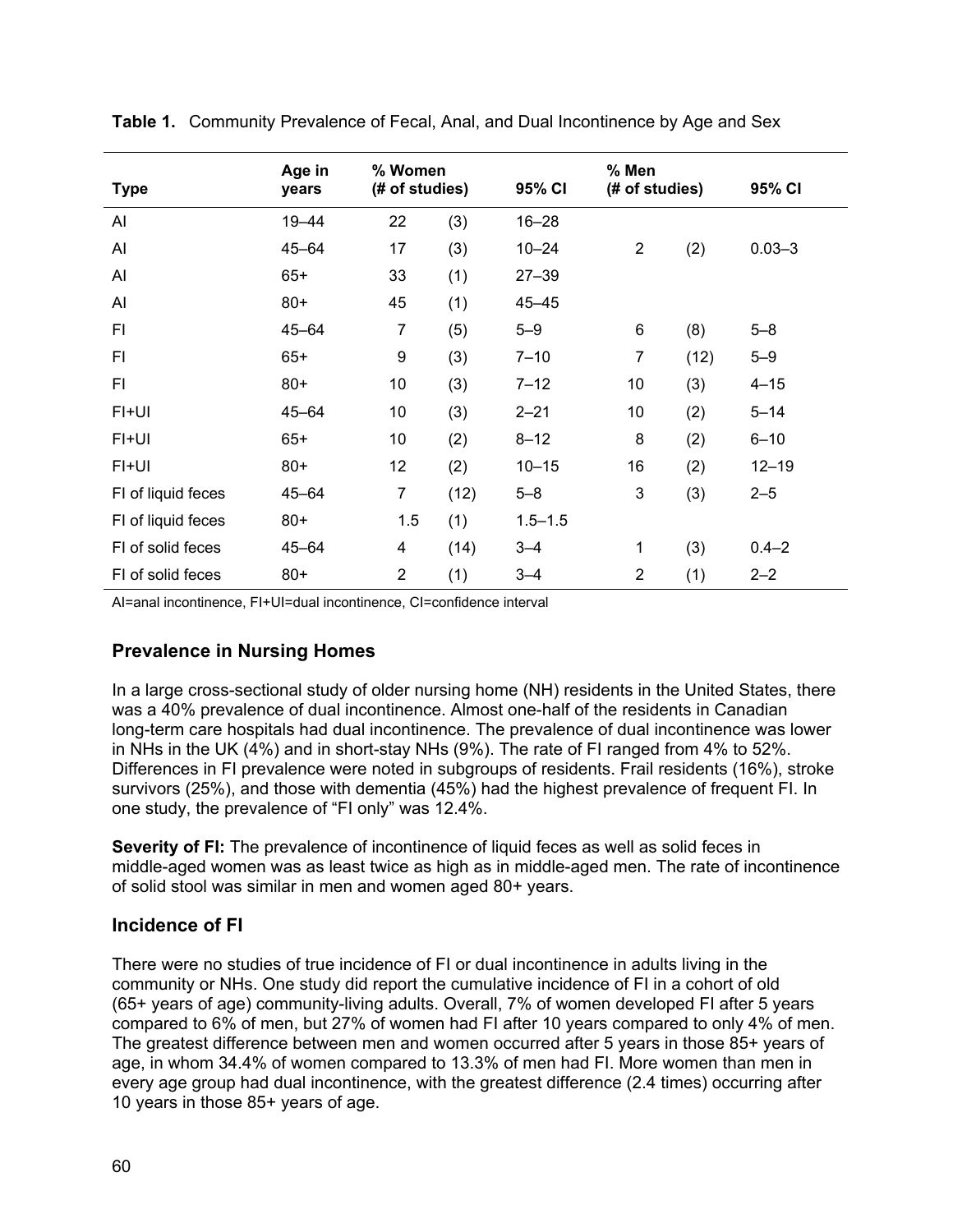#### **Factors Associated with FI**

**Inherent Factors (Age, Gender, and Race):** In adults in the community, six of eight studies reported a significant association of age and FI; the two studies that did not show a significant association were of women after high-risk delivery and stroke survivors. The association of age and FI was no longer significant in NH residents, most of whom are elderly. The odds ratio (OR) of FI increased 1.3 times per decade in women in the community. The odds ratio for FI in postpartum women aged 35 years or more was 1.75. Men aged 85+ years were 3.41 times more likely to have FI than men aged 65–74 years. Two studies showed that men in the community were more likely than women to have FI, but two other studies showed no association between gender and FI. One study showed that being male in a NH increased the OR of having FI 1.2 times. One study showed that the odds of Asian women having birth-related FI were about 3 times higher than non-Asian women. In NH residents, non-White residents were twice as likely as Whites to have FI or dual incontinence.

**Lifestyle Factors:** There were no significant associations between body mass index (BMI) and FI in women in the community or in adults in NHs. Smoking, coffee drinking, or exercise were not significantly associated with prevalent or the cumulative incidence of FI in women in the community. Men in the community who drank coffee, compared to non-coffee drinkers, were twice as likely to have prevalent FI, but there was no association of coffee drinking and the cumulative incidence of FI. Men who smoked less than one pack per day were less likely, compared to nonsmokers, to have prevalent FI, but no association with smoking was found in the cumulative incidence of FI.

**Bowel Pattern:** Having loose/liquid stool consistency or diarrhea, but not constipation, was significantly associated with FI in community adults. In a NH study, diarrhea (OR=2.4, 95% CI=1.9–3), constipation (OR=1.3, 95% CI=1.2–1.4), and fecal impaction (OR=2.4, 95% CI=1.3–3.3) were associated with FI. FI was five times as likely to occur when people in the community experienced defecation urgency.

**Functional and Cognitive Status:** Mobility problems and living alone increased the likelihood of having FI 1.5 to 2.4 times, respectively, in people in the community. For stroke survivors in the community, impaired vision, functional limitations, or dysphagia increased the odds of FI 2 to 3.5 times. In NH residents, trunk restraints, tube feeding, limitations in activities of daily living (ADL), impaired vision, and decreased mobility were all factors associated with FI. Dementia was associated with FI in all studies of NH residents and in two of three studies in people living in communities. The odds of FI increased with more severe cognitive impairment; persons with an MMSE score <15 had a 250% increase in FI rates.

**Obstetric Factors:** Neither vaginal delivery nor Caesarean section (C-section) was significantly associated with FI; C-section was not associated with a significantly lower odds of FI. Single studies showed that birthweight, parity, or vaginal delivery after sphincter tear did not significantly increase odds of FI. Additional studies of parity and birthweight used the definition of anal incontinence, and the studies' findings were inconsistent. Use of forceps was associated with FI in one of two studies. Obstetrical damage to the anal sphincter increased the odds of FI by 200% to 300%.

**Health and Comorbidities:** A higher comorbidity index or self-perception of poor health by people in the community was associated with FI. Women in the community who had UI were approximately two times as likely to have FI as those without UI. NH residents aged 65+ years with UI were three times as likely to have FI, while those aged 85+ years with UI were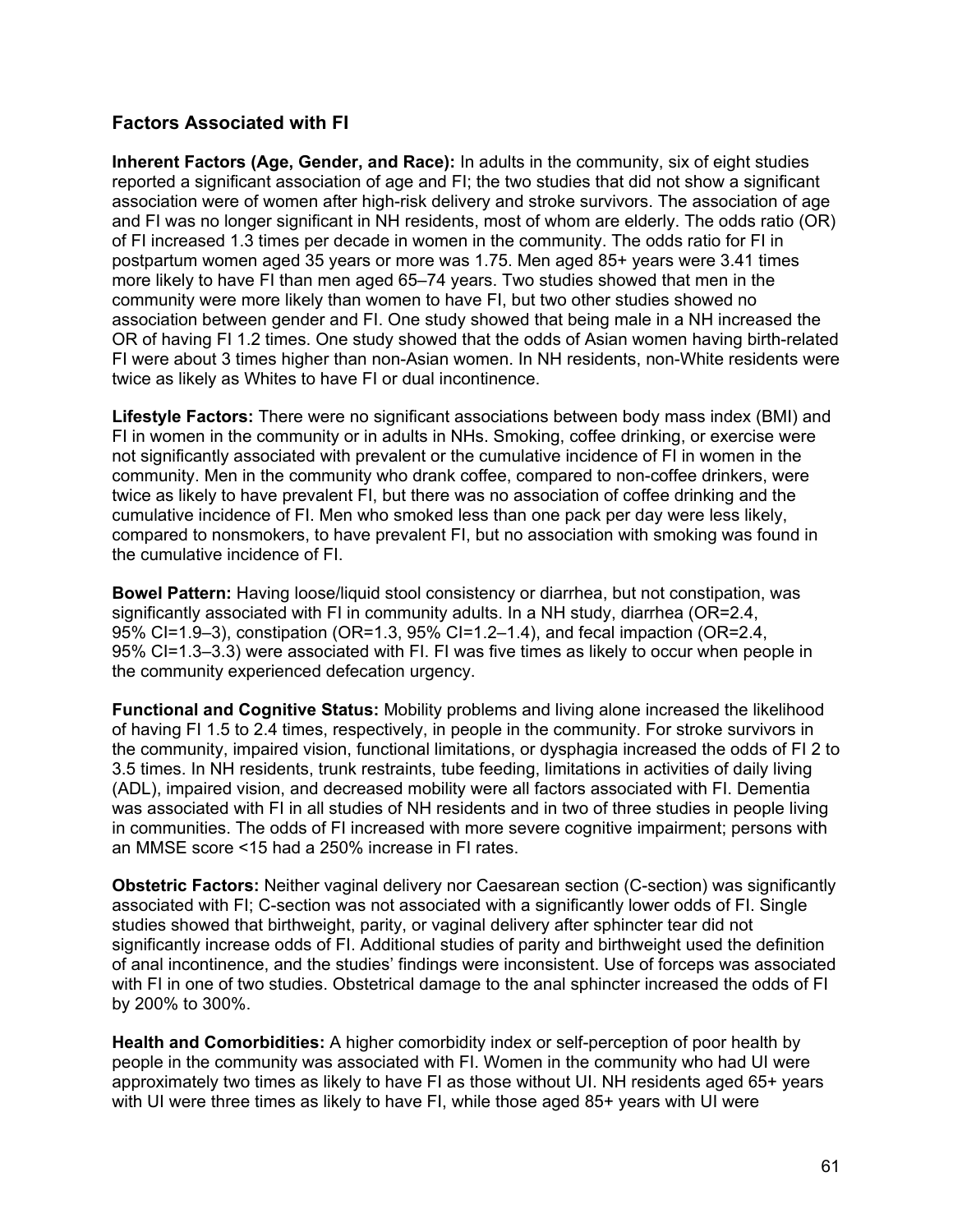11–12 times as likely to have FI. In one study of stroke survivors in the community, UI was associated with six times higher odds of FI. Another study showed UI was significantly associated with FI (OR=18, 95% CI=9–37) only in the acute phase after stroke (days 7–10) but not at 3 months. Single studies showed that women with irritable bowel syndrome (IBS) or after menopause or hysterectomy with oophorectomy were approximately twice as likely to have FI. The odds for FI were highest after prostatectomy for prostate cancer (5.3), followed by prostate cancer (3.1), then by prostate disease (2.3).

Three studies of older adults and one of stroke survivors showed that diabetes increased the likelihood of FI by 1.7 to 3.1 times. Diabetes was not significantly related to FI in a community population with a mean age of 53 years or in NH residents; it was not a risk for the cumulative incidence of FI in older people in the community. Major depression was associated with a 273% increase in the rate of FI in women in the community in one of two studies and with a 283% higher increase in the rate in older men in the community; no association of depression and FI was found in NH residents.

### **Factors Associated With Fecal Incontinence Severity**

Several factors related to bowel patterns were significantly associated with an increased prevalence of liquid feces: frequent diarrhea, loose/liquid stool consistency, and defecation urgency. Having UI, dementia, and surgery for hemorrhoids were other factors. Having defecation urgency always was the strongest factor associated with incontinence of solid stool (OR=20, 95% CI=3–11). Some factors associated with FI of solid feces were similar to those for liquid feces: having UI, dementia, and rectal surgery. Being male and having limited mobility were additional factors associated with FI of solid feces. Straining on defecation was protective for incontinence of both liquid and solid feces.

Greater frequency of FI was most strongly associated with defecation urgency all of the time (OR=11, 95% CI=5–26). However, any level of defecation urgency, loose/liquid feces, taking stool softeners for constipation, having hemorrhoids, a history of bowel resection, and UI were other factors. One study reported that a C-section lowered the odds of a greater frequency of FI, and use of forceps during delivery increased them.

The following bowel factors increased the odds of a greater amount of FI: defecation urgency some, most, or all of the time; loose/liquid feces; and history of a bowel resection. Other significant factors were having UI, mild or moderate memory problems, low back pain; and perceiving oneself as overweight.

#### **Limitations**

Variations in definitions of FI and its severity, few population-level studies with multivariate analyses, differences in samples, and inconsistency in factors adjusted in statistical modeling prevent firm conclusions. Pooled estimates and meta-analysis procedures could not be conducted in many instances. Data were inconsistently reported for FI severity characteristics (frequency, amount, consistency of leakage, and duration), and analyses of associated factors were few, so knowledge is limited. Use of a standard definition of FI that excludes flatus and determination of a minimum set of variables to be collected and used in multivariate analyses are recommended.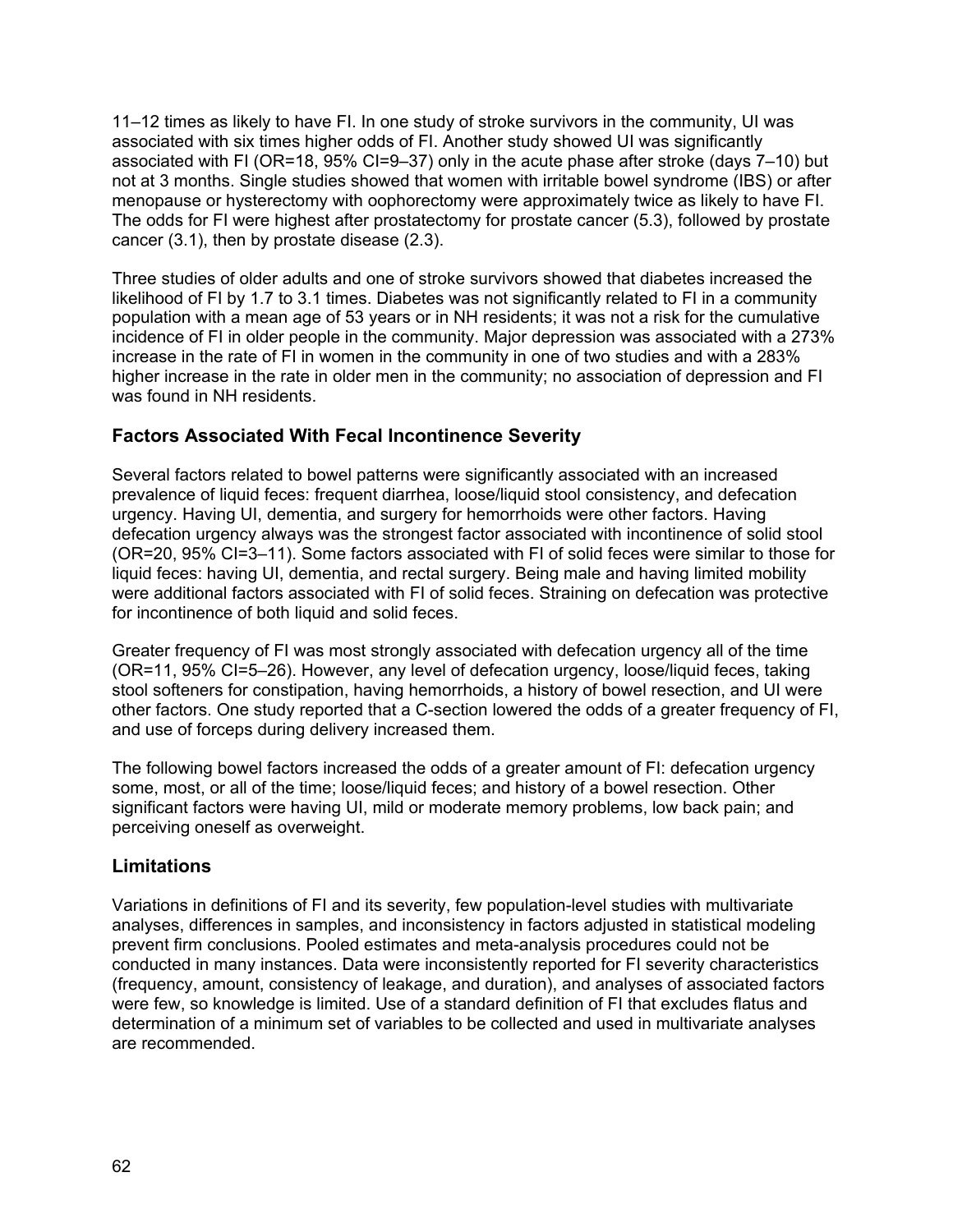### **Conclusions**

Age is strongly associated with FI in adults living in the community; other significantly associated factors include comorbidities, dementia, and stroke. Limited data suggest differences in factors associated with FI in men vs. women and in Asian women, but additional research is needed on the influence of gender and race on FI and its severity. Factors associated with FI that appear modifiable include functional and ADL limitations, restraint use, obstetrical anal sphincter damage, UI, diarrhea/loose stools, urgency and constipation/impaction in NH residents. Performing C-sections to prevent FI is not supported. Studies of FI incidence and risk factors are greatly needed.

#### **General References**

- 1. Bliss DZ, Fischer LR, Savik K, Avery M, Mark P. Severity of fecal incontinence in community-living elderly in a health maintenance organization. *Res Nurs Health.*  2004;27:162–173.
- 2. Harari D, Coshall C, Rudd AG, Wolfe CD. New-onset fecal incontinence after stroke: prevalence, natural history, risk factors, and impact. *Stroke.* 2003;34:144–150.
- 3. Macarthur C, Glazener C, Lancashire R, Herbison P, Wilson D, Grant A. Faecal incontinence and mode of first and subsequent delivery: a six-year longitudinal study. *BJOG.* 2005;112:1075–1082.
- 4. Nelson R, Furner S, Jesudason V. Fecal incontinence in Wisconsin nursing homes: prevalence and associations. *Dis Colon Rectum.* 1998;41:1226–1229.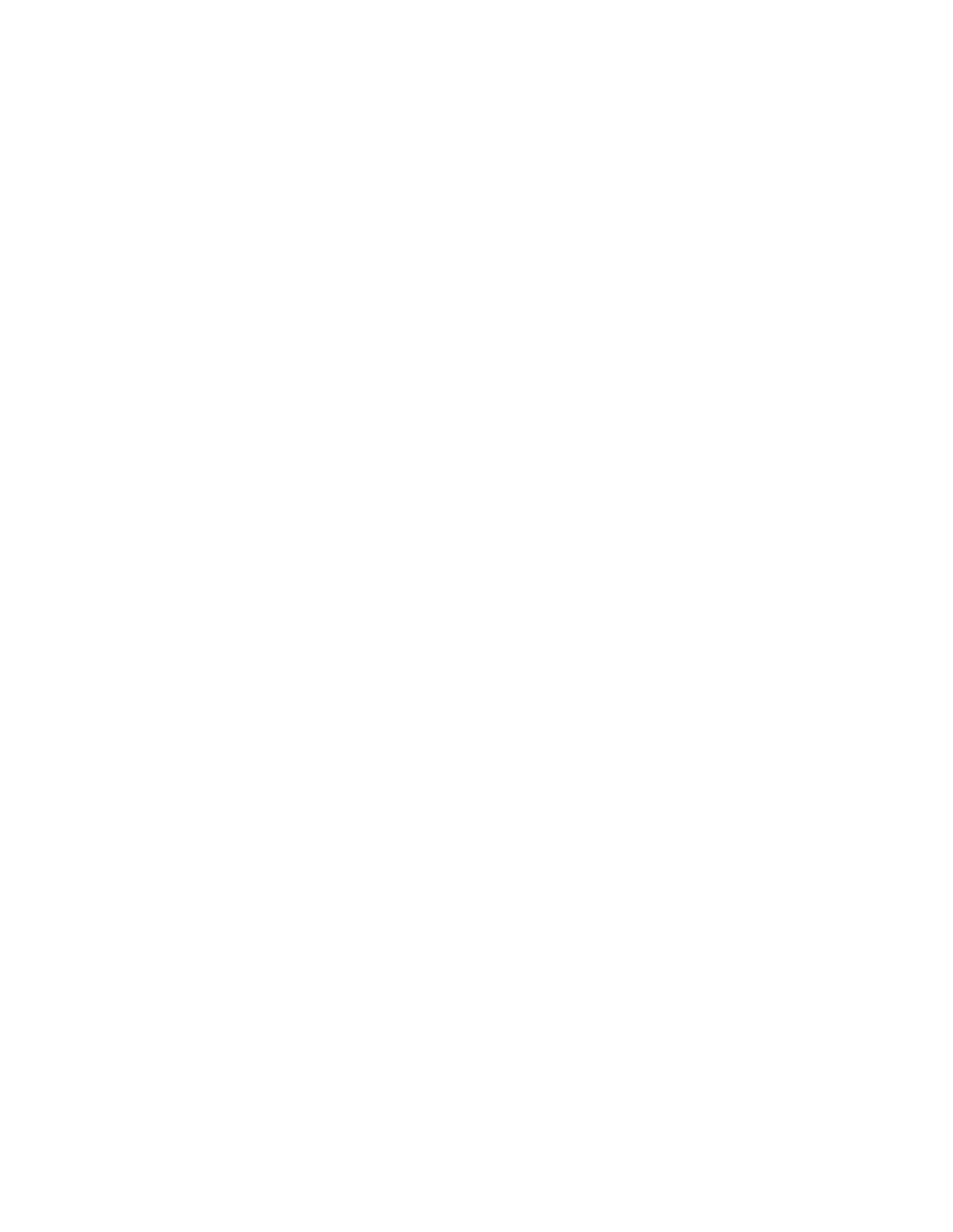# **Evidence-Based Practice Center Presentation II: Prevalence, Incidence, and Risk Factors for Urinary Incontinence**

## **Jean F. Wyman, Ph.D., R.N., F.A.A.N., F.S.G.A., Tatyana Shamliyan, M.D.**

Numerous epidemiological studies have led to advances in knowledge related to the prevalence and correlates of urinary incontinence (UI) in community-based and long-term-care adult populations. However, few studies have examined the development and natural history of UI, thus hampering understanding of how to best prevent its occurrence. Challenges in interpreting widely varying rates for UI, UI types, and UI severity, and in identifying potential risk factors can be attributed to differences in the definitions used for UI, study populations, sampling methods, measurement techniques, and the type of risk factors studied. Studies reported from 1990 through May 2007 were reviewed from MEDLINE via PubMed, CINAHL, Cochrane databases, and manual searches of reference lists from systematic reviews and the proceedings of the International Consultation on Incontinence. Eligible studies were large cross-sectional or longitudinal studies and case-control studies with more than 100 subjects.

#### **Prevalence, Incidence, Progression, and Remission of Urinary Incontinence in Community-Based Populations**

**Prevalence.** UI is a highly prevalent condition in the United States and worldwide. Prevalence rates for adult, community-based populations in the United States, Europe, and Asia range from 9% to 37% (combined men and women), with rates varying according to gender, age, and race/ethnicity. Women have higher rates than men, with estimates ranging from 8% to 44%. with daily UI reported by 7% to 32%, weekly UI by 11% to 36%, and monthly UI from 13% to 44%. UI in men is estimated at 3% to 39%, with 3% reporting daily UI, 3% to 8% weekly UI, and 15% monthly UI (one study only). In general, the prevalence of UI increases linearly with advancing age for both women and men, with adults aged 60 years and over or aged 80 and over having the highest rates as well as highest incontinence severity. The majority of population-based studies in the United States report a higher prevalence of UI in White women compared to Black, Hispanic, or Asian women. Similarly, non-Hispanic men were more likely than Hispanic men to have UI. There are inconsistent findings with respect to race in men. In one study, Black men had a higher rate of UI than White men, and in another study White men and American Indians had higher rates than Asians and Black men.

The prevalence of the different types of UI (stress, urge, mixed incontinence) also varies by age and gender. Stress and mixed UI are the most common types of incontinence in population-based samples of women. In incontinent women, rates for stress UI range from 14% to 63%, 6% to 66% for urge incontinence, and 20% to 62% for mixed incontinence. Most studies report higher rates of stress UI in young and middle-aged women, with higher rates of urge UI in older women. White women tend to have higher rates of UI and stress UI than Black, Hispanic, or Asian women. Black women are more likely to have higher rates of urge UI and mixed UI compared to Whites and Hispanics. In men, urge UI is the predominant type, followed by mixed UI and stress UI. In a large national survey of American men, rates for stress, urge, mixed, and other types of UI were 45%, 25%, 19%, and 12%, respectively, with older men more likely to report urge UI than younger men.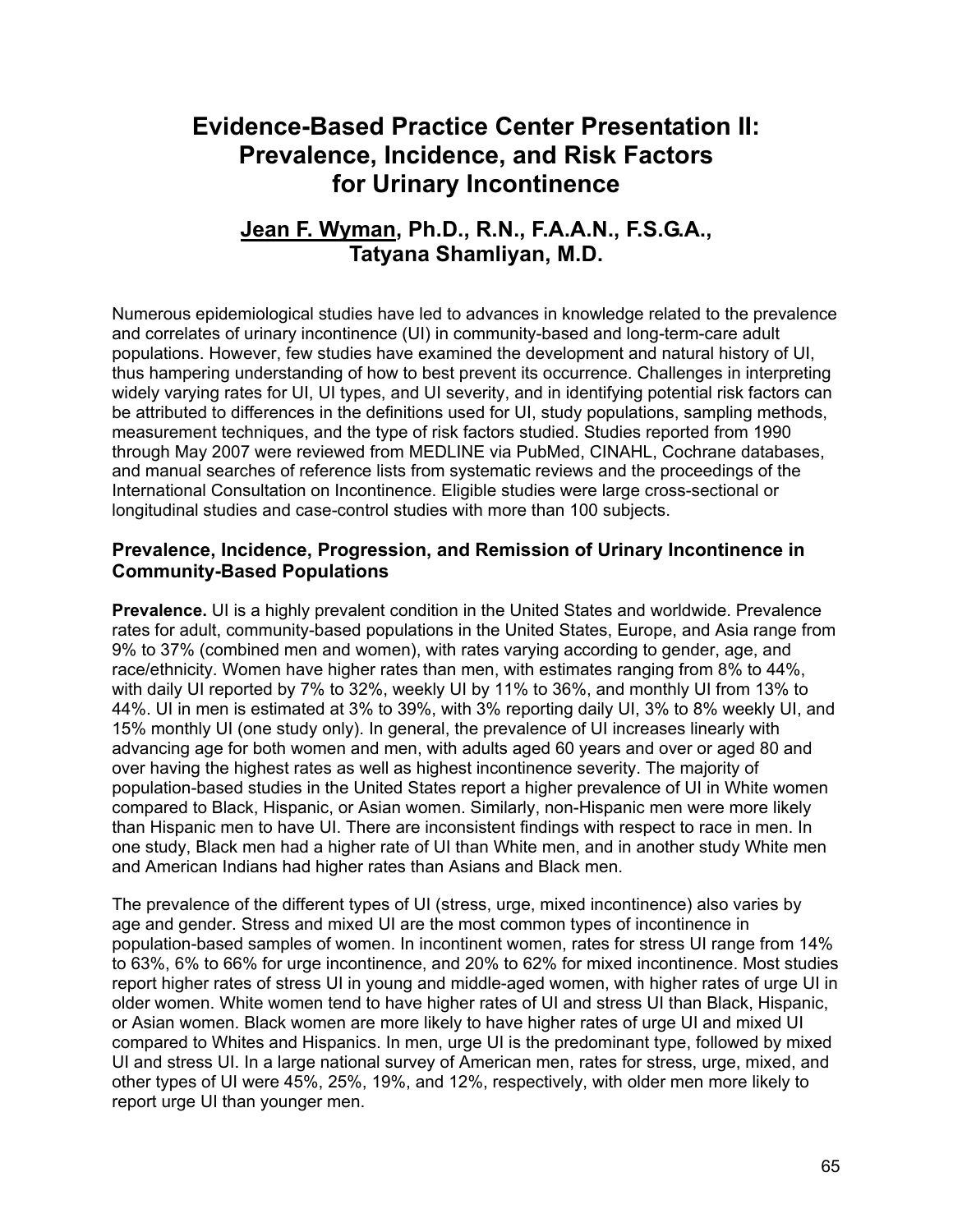**Incidence.** Incidence rates also vary by age, gender, and race/ethnicity, with incidence rates being significantly higher in women and those in older age groups. One-year incidence rates in the adult population aged 40 years and over were reported at 6%. In American adults aged 65 and over, the 2-year incidence rate was 20%. One-year incidence rates in women varied from less than 1% in Norwegian women aged 50–74 years to 26% in American women aged 20–84 years, and 4% in UK men aged 40 to more than 20% in American men aged 60 years and over. There tends to be a consistent pattern of annual cumulative incidence rates across studies, with women having rates averaging between 1% to 4% per year. In the limited data available, incidence rates were similar between White and Black women. In a survey of American women 40–55 years of age, the 5-year cumulative incidence rates were highest for stress UI, followed by urge UI, and mixed UI. In this same survey, Whites and Japanese-American women had the highest incidence of stress UI compared to Chinese, Hispanic, and Black women. White women also had the highest incidence of urge UI; however, Black women had a higher incidence than Chinese, Japanese, and Hispanic women, respectively. Black women also had the highest incidence of mixed UI, followed by White, Chinese, Hispanic, and Japanese women. Data on the incidence rates of the different types of UI or comparisons by race/ethnicity are not available for men.

**Progression and Remission.** Data available on progression/remission rates indicate that UI is a dynamic condition, although remission rates tend to be relatively low. Evidence in adults aged 60 and over suggests that changes in UI severity over a 2-year period progress from continence to mild UI and from mild to moderate UI; few people advanced to severe UI. In a Canadian study of adults aged 65 years and over, 5- and 10-year incidence rates were 18% and 32% in women and 7% and 21% in men, respectively. Women and men may have different progression patterns. In one study involving adults 60 years of age and over, with a 2-year follow-up, women tended to develop stress UI and mixed UI as a primary condition, with urge UI as a secondary condition, whereas men developed urge UI, with stress UI as a potential secondary condition.

UI remission rates vary by gender, with women having more stable incontinence (e.g., lower remission rates) than men. In a large survey of UK adults 40 years of age and over, remission rates for both men and women across all age groups was 29%. Women had lower remission rates than men, with rates averaging 25%, whereas men had remission rates averaging 40%. Remission rates tended to decrease with age in women and men.

#### **Prevalence, Incidence, Progression, and Remission of Urinary Incontinence in Long-Term-Care Populations**

**Prevalence.** Prevalence estimates of UI in the overall long-term-care population are reported at 30%–65%; rates increase with advancing age in both women and men. The rates in women long-term-care residents are 74%–85% and in men 23%–72%. No evidence is reported on the prevalence of the different UI types, and limited data are available on racial/ethnic differences. In one large study involving long-term-care facilities in eight States, prevalence of UI was higher in Blacks than in Whites at admission, but after admission the rate became similar.

**Incidence.** Evidence is limited on the incidence of UI in nursing homes. One study reported UI incidence to be 27% at 2 months after admission and 19%–20% at 1 year.

**Progression and Remission.** Few studies on progression and remission rates are available in long-term-care settings. A small study reported a remission rate at 1 year after nursing home admission to be 10%.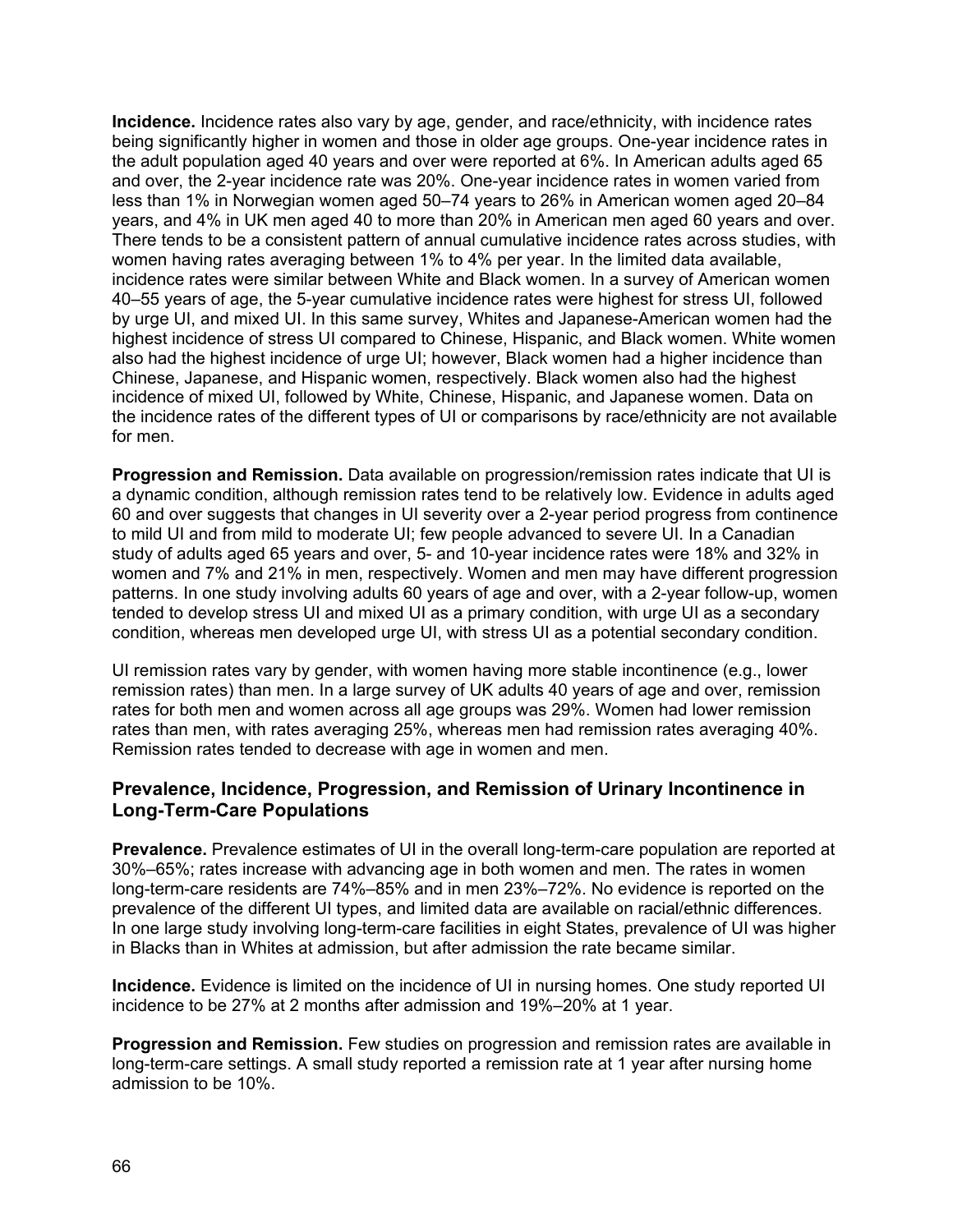### **Associated and Potential Risk Factors for Urinary Incontinence**

Most of the evidence on risk factors comes from cross-sectional studies analyzing the association of selected variables with UI prevalence; limited data are available from longitudinal studies documenting which risk factors predict UI.

**Genetic Factors.** Family history of UI is associated with prevalent UI in women, with genetic factors most associated with the risk of prevalent stress UI and mixed UI.

**Lifestyle Factors.** Coffee was not associated with prevalent or incident UI in women, whereas tea drinking was associated. In contrast, drinking two cups of coffee was protective to having prevalent UI in men, whereas three cups or more was not protective. Carbonated beverages increased the odds of incident stress UI by 62% in women. Alcohol consumption was not associated with incident or prevalent UI in women, although one to six beverages/day compared to no alcoholic beverages was associated with prevalent UI in men. Smoking was associated with UI in men, and current smoking was associated with moderate to severe UI in women.

**Occupational Status.** Studies examining the effect of occupations with heavy lifting or labor on prevalent UI have not reported an association. However, women who do work in production facilities had higher rates of UI than those in academic positions.

**Functional Status.** Activity of daily living (ADL) impairments, decreased physical function, and cognitive impairment are strong predictors of UI and UI severity in women in the community and in long-term-care populations. ADL living impairments, physical dependency, and cognitive impairment are highly predictive of UI in long-term-care populations. Poor social support was associated with prevalent and incident UI in women aged 40–55 years.

**Obesity.** A higher body mass index (BMI) was associated with prevalent and incident UI in women and with prevalent UI in men.

**Female Factors.** Parity is a strong predictor of UI in women who are under 60 years of age, with women who have given birth or have had a greater number of childbirths being at increased odds of having UI. This effect tends to decrease with aging. Parity tends to increase the risk of stress UI but not urge UI. Vaginal delivery is associated with higher rates of UI, but this effect also tends to diminish with time. Spontaneous vaginal delivery, compared to Csection, is strongly associated with UI, with increased odds for developing each UI type. However, this effect tends to diminish for women aged 50 and older. There is some evidence that oxytocin increased the odds of having prevalent UI. Episiotomy and epidural analgesia were not related to UI. Studies are conflicting on the role of menopause. Some studies reported that menopause raised the risk for prevalent UI by 15% to 27%, but other studies did not report an association.

**Urological Factors.** Childhood enuresis and daytime incontinence were associated with an increased risk of urge UI in women. There is conflicting information on the role of lower urinary tract symptoms on UI in adulthood in women. Urinary tract infections tend to increase the odds of UI in women 20 years of age and over. Less is known about urological factors as a risk factor for UI in men.

**Medical Comorbidities.** Stroke is associated with prevalent UI and predicts incident UI. Some studies report that arthritis also is a predictor of UI and UI type. In most studies, cardiovascular disorders are not associated with or do not predict UI, although there is some conflicting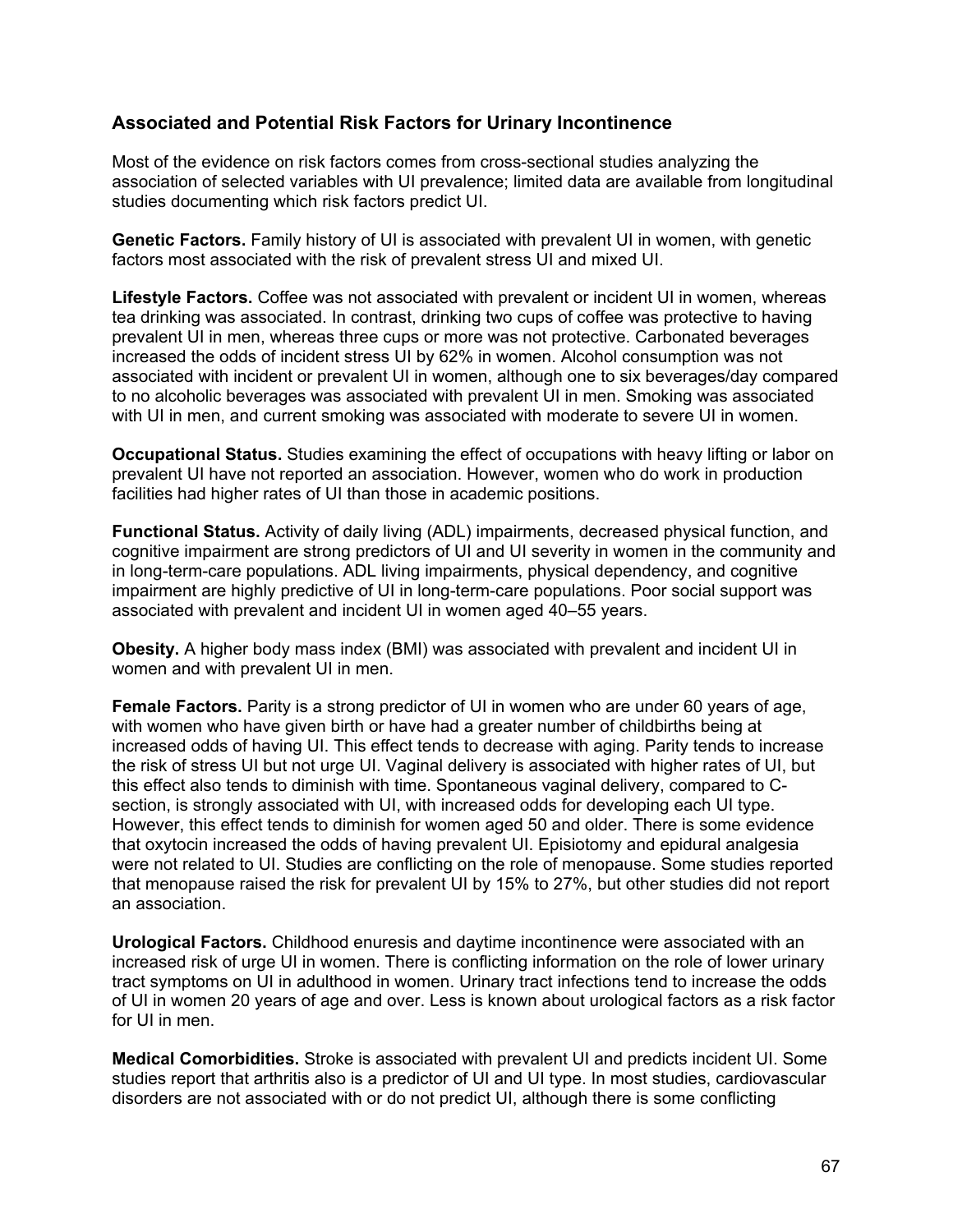evidence, particularly with hypertension. Diabetes appears to be associated with prevalent UI in most studies in women and men (including stress, urge, and mixed UI in women), but diabetes was not a risk factor for incident UI in one study. The severity of diabetes may also be a risk factor. Other neurological disorders, such as Parkinson's disease, multiple sclerosis, and epilepsy, significantly increase the risk of UI (either/or prevalent and incident in most studies) in community and long-term-care settings. Constipation increases the odds of prevalent UI in women and predicts UI at 1 year postpartum.

**Medications.** Diuretics, hormone replacement therapy, topical estrogen treatment, and antidepressant use increased the risk of prevalent UI in women. Other medications were not associated.

### **Conclusions**

Despite attempts by the International Consultation on Incontinence and the International Continence Society, there has been little consistency in the definitions and measurement of UI and other variables in epidemiological studies. Knowledge on risk factors that predict UI is limited by the lack of longitudinal designs and secondary data analyses of large populationbased studies in which UI was not a primary focus. Standardization of terminology, potential risk factors, outcomes measured, and reporting methods is greatly needed to increase understanding of the development and natural history of UI. Future research is still needed on the incidence, severity, progression/remission, and risk factors of UI in community and longterm-care settings. Multivariate analyses are needed that can help determine the influence of age, gender, race/ethnicity, genetics, childhood voiding patterns, lifestyle factors, medications, medical conditions, and obstetric/gynecological factors. Potential modifiable risk factors in women are obesity, physical limitations, obstetrical anal sphincter rupture, diabetes, and constipation. Potential modifiable factors in men are caffeine intake, alcohol, smoking, physical activity, and obesity. Some evidence suggests that early prevention studies might be indicated in women with childhood voiding dysfunctions and familial risk factors.

### **General References**

- 1. Boyington JE, Howard DL, Carter-Edwards L, Gooden KM, Erdem N, Jallah Y, Busby-Whitehead J. Differences in resident characteristics and prevalence of urinary incontinence in nursing homes in the Southeastern United States. *Nurs Res.*  2007;56:97–107.
- 2. Diokno AC, Estanol MV, Ibrahim IA, Balasubramaniam M. Prevalence of urinary incontinence in community dwelling men: a cross sectional nationwide epidemiological survey. *Int Urol Nephrol.* 2007;39:129–136.
- 3. Finkelstein MM. Medical conditions, medications, and urinary incontinence. Analysis of a population-based survey. *Can Fam Physician.* 2002;48:96–101.
- 4. Jackson RA, Vittinghoff E, Kanaya AM, Miles TP, Resnick HE, Kritchevsky SB, Simonsick EM, Brown JS; Health, Aging, and Body Composition Study. Urinary incontinence in elderly women: findings from the Health, Aging, and Body Composition Study. *Obstet Gynecol.* 2004;104:301–307.
- 5. Melville JL, Katon W, Delaney K, Newton K. Urinary incontinence in US women. A population-based study. *Arch Intern Med.* 2005;165:537–542.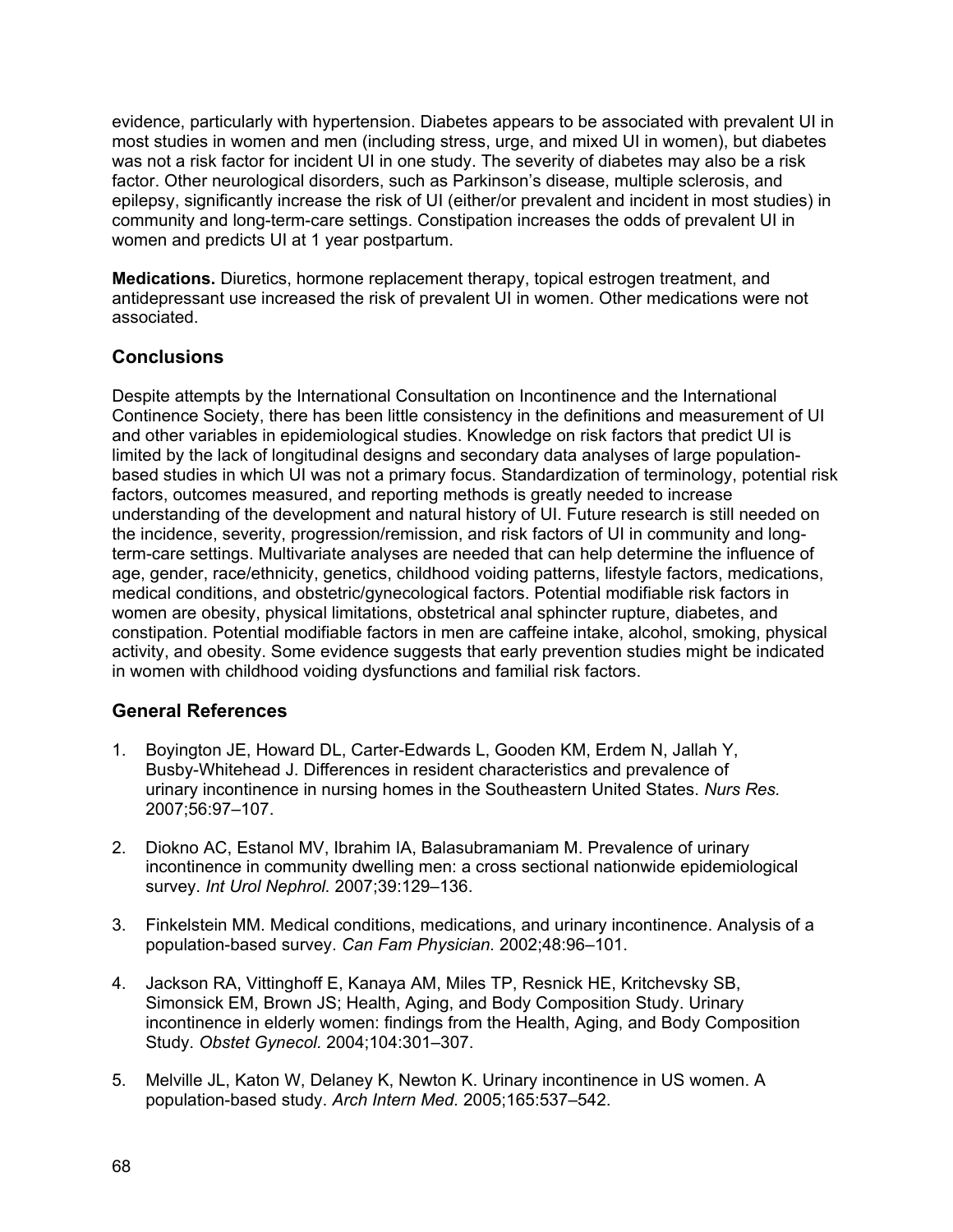- 6. Ouslander JG, Palmer MH, Rovner BW, German PS. Urinary incontinence in nursing homes: incidence, remission, and associated factors. *J Am Geriatr Soc.*  1993;41:1083–1089.
- 7. Waetjen LE, Liao S, Johnson WO, Sampselle CM, Sternfield B, Harlow SD, Gold EB. Factors associated with prevalent and incident urinary incontinence in a cohort of midlife women: a longitudinal analysis of data: study of women's health across the nation. *Am J Epidemiol.* 2007;165:309–318.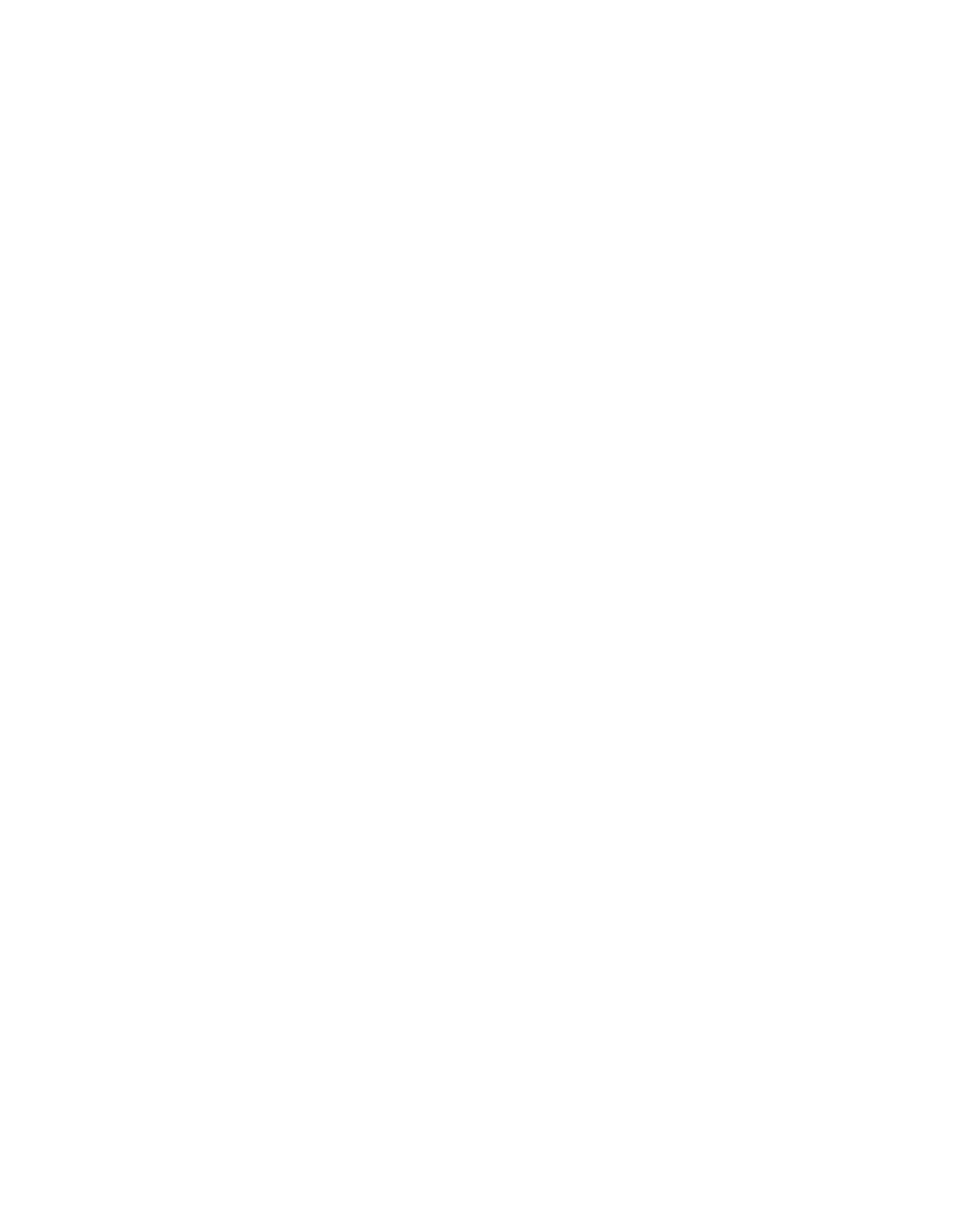## **Impact of Diabetes and Obesity on the Development of Fecal and Urinary Incontinence**

## **Leslee L. Subak, M.D.**

Obesity, type 2 diabetes and urinary incontinence (UI) are common and costly disorders. Over 50% of American women are overweight (body mass index (BMI) 25–29.9 kg/m<sup>2</sup>) or obese (BMI  $>$ 30 kg/m<sup>2</sup>), and type 2 diabetes is estimated to affect more than 12% of adults over age 40, including 19% of people over age 60. $1,2$  UI affects nearly 50% of middle aged and older women.<sup>3</sup> Obesity and diabetes each account for expenditures of more than \$100 billion per year, $4$  and the direct cost of UI is more than \$30 billion per year in the United States,<sup>5</sup> which is greater than the annual direct costs for all gynecological and breast cancers combined.<sup>6</sup>

**Obesity and UI.** In epidemiological studies, obesity is one of the strongest modifiable independent risk factors for UI.7–14 Incontinence is reported to be 50%–100% more prevalent among overweight women and two- to fourfold more prevalent among obese women compared to women of normal weight. Several studies have observed an independent association of BMI with stress and mixed types of UI, with these types being two- to fourfold more prevalent in obese women.7,8,14 Although data are limited, urge UI may also be associated with increasing BMI.<sup>14</sup> Waist circumference may be the specific aspect of obesity contributing to the prevalence and/or severity UI.<sup>10,14</sup>

Incident UI is also associated with increasing weight. Two recent population-based, prospective cohort studies demonstrated over 5–10 years of follow-up that the odds of incident weekly UI increased by 7%–12% for all types of UI (stress, urge, and mixed) for each 1 kg/m<sup>2</sup> increase in BMI.<sup>14,15</sup> Incident UI also increased with increasing adult weight gain.<sup>15</sup>

Weight reduction is an effective treatment for UI.<sup>16–19</sup> In two trials of overweight and obese women with UI randomized to either a low-calorie liquid-diet program or a lifestyle and behavior change program (Program to Reduce Incontinence by Diet and Exercise (PRIDE)) vs. a control condition, women in the intervention groups had significantly decreased weekly frequency of UI episodes.18,19 Even modest weight reduction of 3%–5% is a clinically feasible treatment option for incontinence that has comparable efficacy to other nonsurgical treatments for UI as well as the additional benefits of weight reduction.

Although the mechanism of the obesity–UI association is unknown, it is theorized that excess body weight increases abdominal pressure, which in turn increases bladder pressure and urethral mobility, leading to stress UI, and exacerbates detrusor instability.<sup>16,18</sup> Higher waist-to-hip ratio has also been shown to increase risk for UI independent of BMI.<sup>10,14</sup>

**Diabetes and UI.** Recent evidence strongly suggests that that prediabetes (impaired fasting glucose) and diabetes are independent risk factors for UI.<sup>7,10,11,13,14,20-22</sup> In population-based observational studies, there is similar prevalence of UI, both overall and by type, among prediabetic and diabetic women<sup>22</sup> and UI is reported to be 50%–200% more prevalent in women with type 2 diabetes than among women with normal glucose levels.

Two observational studies showed that over 4–5 years of follow-up, women with type 2 diabetes were at a twofold increased risk of developing very severe UI.<sup>14,21</sup> Diabetes duration of 5 or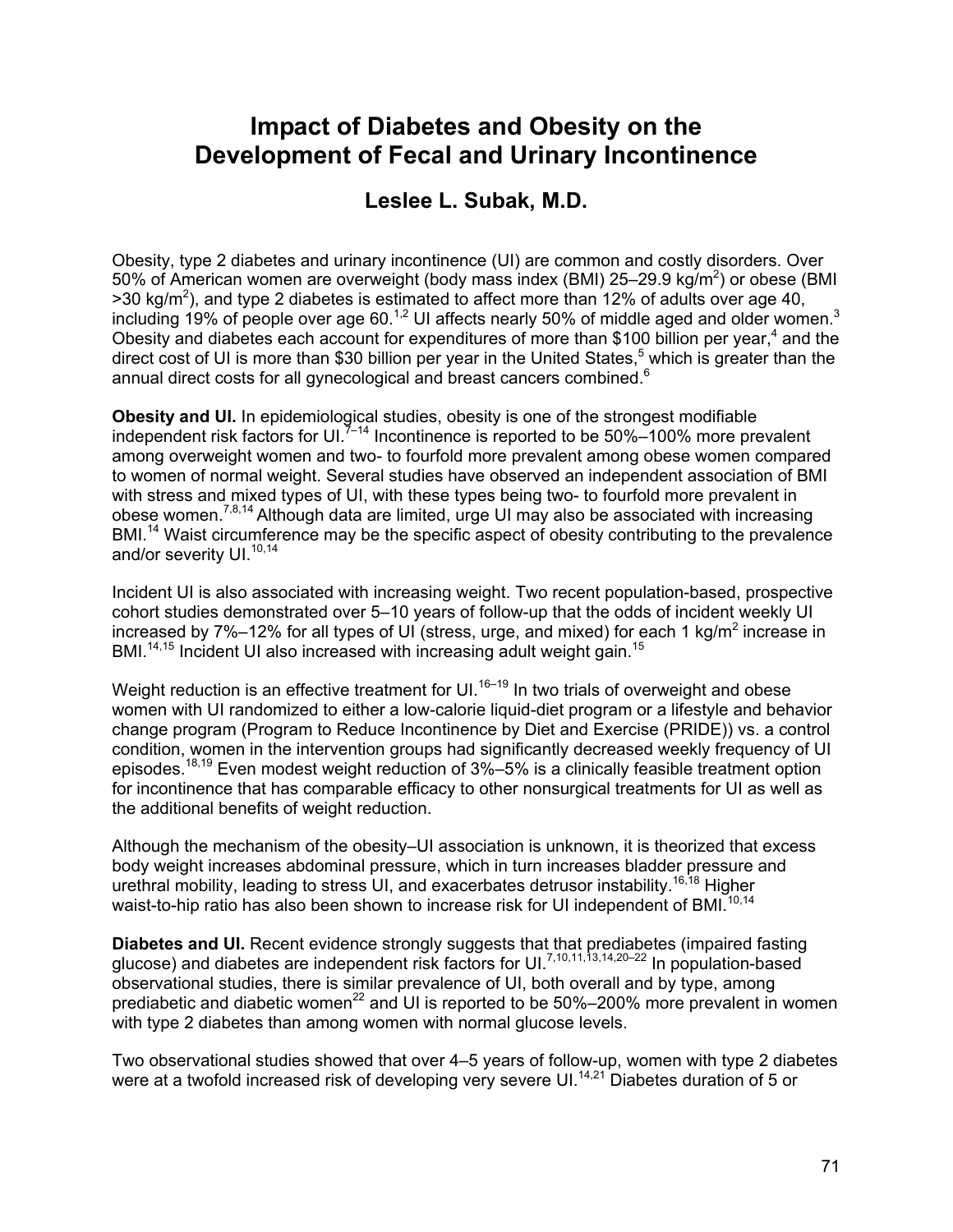more years, insulin treatment, and microvascular complications such as peripheral neuropathy and retinopathy may be important risk factors for developing UI.<sup>11,21-23</sup>

Prevention or effective treatment of diabetes may also be an effective intervention for UI. Among women with prediabetes enrolled in the Diabetes Prevention Program (DPP), the prevalence of total weekly UI was significantly lower at the end of the trial among women randomized to the intensive lifestyle (weight loss and exercise) group than those randomized to metformin or placebo groups.<sup>24</sup> Ongoing investigation in the Action for Health in Diabetes (Look AHEAD) randomized controlled trial of a behavioral weight loss program will investigate UI outcomes among overweight and obese individuals with type 2 diabetes. Therapies for microvascular complications of diabetes may be beneficial in the prevention or treatment of  $incontinence<sup>22</sup>$  and long-term follow-up in the DPP Outcomes Study and Look AHEAD will provide data on the effect of glycemic control and weight reduction on prevalent and incident UI among both prediabetic and diabetic populations.

Mechanisms by which type 2 diabetes may contribute to the development or severity of UI are not well understood.25 Hyperglycemia in diabetics may cause an increased volume of urine, polyuria, or detrusor instability. Microvascular injury associated with diabetes, similar to the disease process involved in development of retinopathy, nephropathy, and peripheral neuropathy, might damage the innervation of the bladder or alter detrusor muscle function.

**Fecal Incontinence.** Limited studies have evaluated risk factors for fecal incontinence (FI), but evidence suggests that both obesity and diabetes are independent risk factors for FI. In population-based observational studies, FI is reported to be approximately 50% more prevalent in obese compared to normal weight women. $26-29$ 

FI is reported to be 40%–200% more prevalent in women with type 2 diabetes than in women with normal glucose levels.<sup>27,29–32</sup> One study observed a significant dose-response relationship between self-reported glycemic control and the prevalence of FI, with higher prevalence associated with poorer level of glycemic control.<sup>32</sup>

Increasing frequency of FI has been observed to be independently and positively associated with both obesity and diabetes.<sup>27</sup> In addition, women with both diabetes and obesity have a 3.5-fold higher likelihood of reporting FI compared to those without these prevalent conditions.<sup>33</sup>

FI is believed to result from an imbalance of the propulsive forces of stool with the resistive mechanisms of the pelvis. Conditions that cause increased abdominal pressure (obesity), increased intestinal motility or loose stool (diabetes), and sphincter or pelvic floor weakness from an anatomic defect or nerve damage (diabetes) may all contribute to  $Fl<sup>27</sup>$ 

**Summary.** Obesity and diabetes are strong and independent risk factors for UI and FI. Since obesity and diabetes are preventable and modifiable conditions, the prospect of improved incontinence may help motivate people to undertake difficult lifestyle changes to reduce their more serious risks of obesity, diabetes, and their sequelae. For UI, future clinical trials of treatments among women with obesity and/or diabetes are critical. For FI, epidemiological studies are needed. Incontinence, obesity, and diabetes are common and costly: any treatment approach that can address these health problems simultaneously would be important for public health.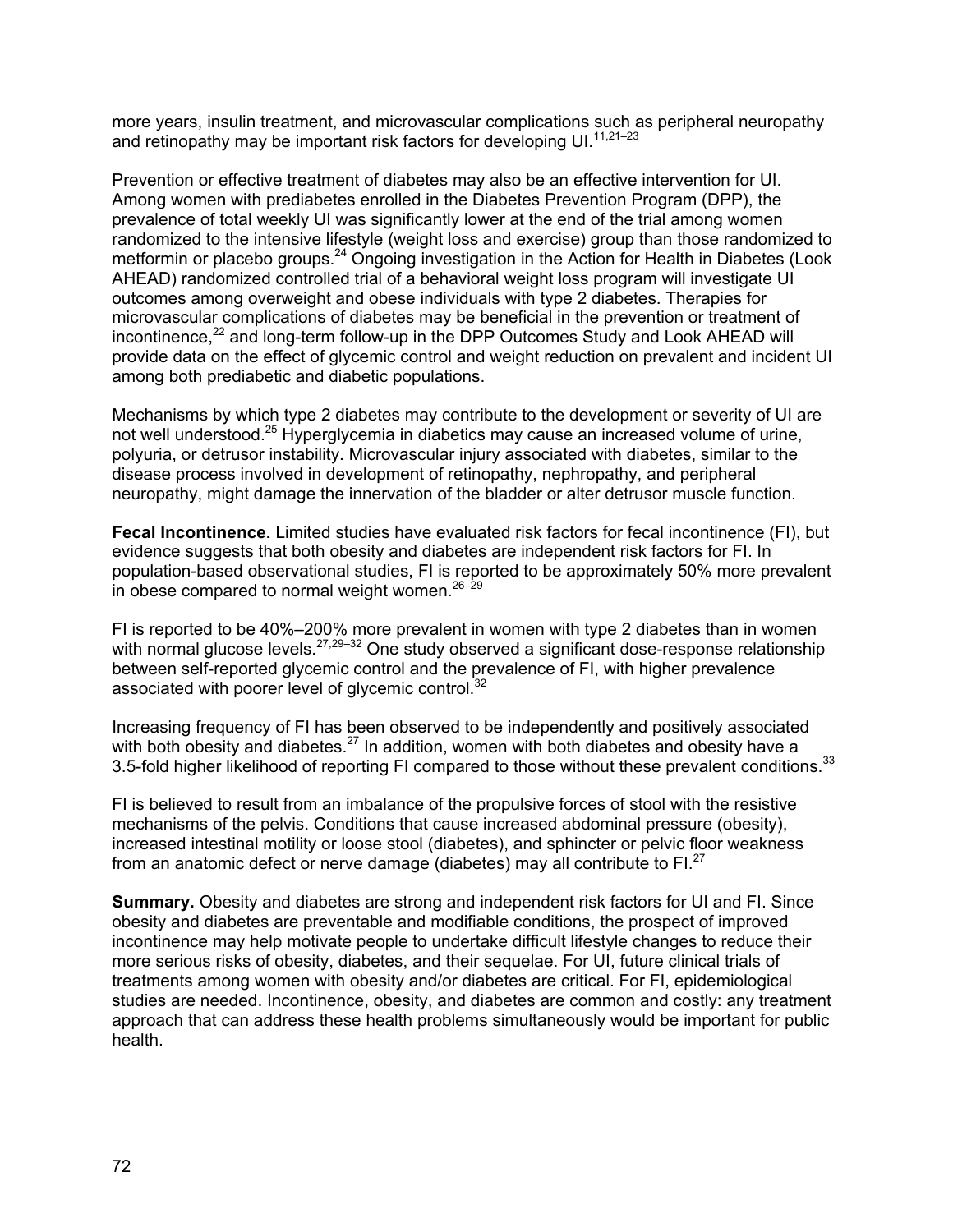- 1. Mokdad AH, Bowman BA, Ford ES, Vinicor F, Marks JS, Koplan JP. The continuing epidemics of obesity and diabetes in the United States. *JAMA.* 2001;286:1195–1200.
- 2. Harris MI, Flegal KM, Cowie CC, Eberhardt MS, Goldstein DE, Little RR, Wiedmeyer HM, Byrd-Holt DD. Prevalence of diabetes, impaired fasting glucose, and impaired glucose tolerance in U.S. adults. The Third National Health and Nutrition Examination Survey, 1988–1994. *Diabetes Care.* 1998;21:518–524.
- 3. Hunskaar S, Burgio K, Diokno AC, Herzog AR, Hjalmas K, Lapitan M. Epidemiology and natural history of urinary incontinence. In: *Incontinence,* Abrams P, Cardozo L, Khoury S, Wein A, eds. Plymouth, UK: Health Publication Ltd; 2002.
- 4. Wolf AM, Colditz GA. Current estimates of the economic cost of obesity in the United States. *Obes Res.* 1998;6:97–106.
- 5. Wilson L, Brown JS, Park GE, Luc KO, Subak LL. Annual costs of urinary incontinence. *Obstet Gynecol.* 2001;98:398–406.
- 6. Varmus H. *Disease-Specific Estimates of Direct and Indirect Costs of Illness and NIH Support.* Bethesda, MD: Department of Health and Human Services, National Institutes of Health, Office of the Director; September 1997.
- 7. Danforth KN, Townsend MK, Lifford K, Curhan GC, Resnick NM, Grodstein F. Risk factors for urinary incontinence among middle-aged women. *Am J Obstet Gynecol.*  2006;194:339–345.
- 8. Hannestad YS, Rortveit G, Daltveit AK, Hunskaar S. Are smoking and other lifestyle factors associated with female urinary incontinence? The Norwegian EPINCONT Study. *BJOG.*  2003;110:247–254.
- 9. Hannestad YS, Rortveit G, Sandvik H, Hunskaar S. A community-based epidemiological survey of female urinary incontinence: the Norwegian EPINCONT study. Epidemiology of Incontinence in the County of Nord-Trondelag. *J Clin Epidemiol.* 2000;53:1150–1157.
- 10. Brown J, Grady D, Ouslander J, Herzog A, Varner R, Posner S. Prevalence of urinary incontinence and associated risk factors in postmenopausal women. Heart & Estrogen/Progestin Replacement Study (HERS) Research Group. *Obstet Gynecol.*  1999;94:66–70.
- 11. Jackson RA, Vittinghoff E, Kanaya AM, Miles TP, Resnick HE, Kritchevsky SB, Simonsick EM, Brown JS; Health, Aging, and Body Composition Study. Urinary incontinence in elderly women: findings from the Health, Aging, and Body Composition Study. *Obstet Gynecol.* 2004;104:301–307.
- 12. Melville JL, Katon W, Delaney K, Newton K. Urinary incontinence in US women: a population-based study. *Arch Intern Med.* 2005;165:537–542.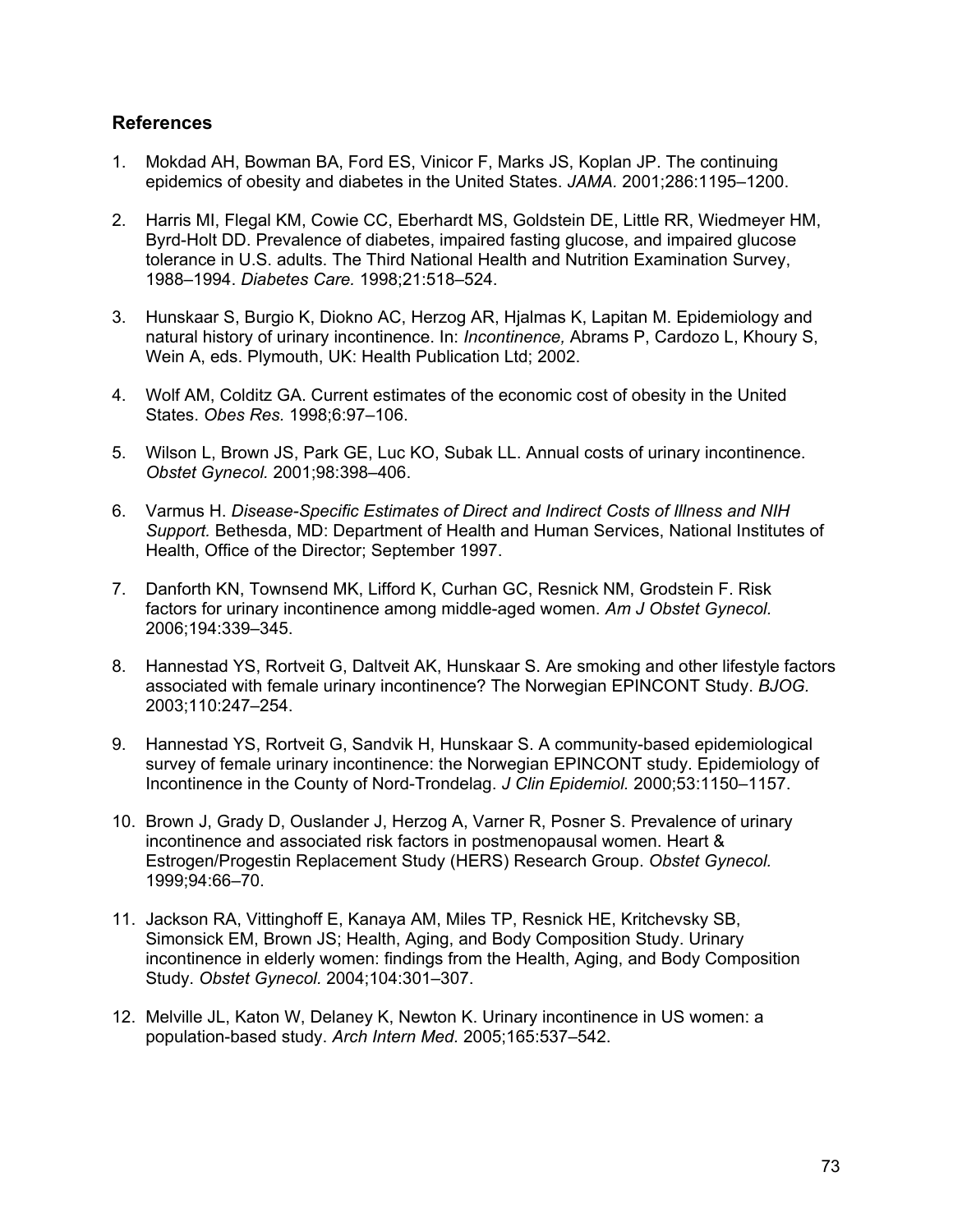- 13. Sampselle CM, Harlow SD, Skurnick J, Brubaker L, Bondarenko I. Urinary incontinence predictors and life impact in ethnically diverse perimenopausal women. *Obstet Gynecol.*  2002;100:1230–1238.
- 14. Waetjen LE, Liao S, Johnson WO, Sampselle CM, Sternfield B, Harlow SD, Gold EB. Factors associated with prevalent and incident urinary incontinence in a cohort of midlife women: a longitudinal analysis of data: study of women's health across the nation. *Am J Epidemiol.* 2007;165:309–318.
- 15. Townsend MK, Danforth KN, Rosner B, Curhan GC, Resnick NM, Grodstein F. Body mass index, weight gain, and incident urinary incontinence in middle-aged women. *Obstet Gynecol.* 2007;110:346–353.
- 16. Bump R, Sugerman H, Fantl J, McClish D. Obesity and lower urinary tract function in women: effect of surgically induced weight loss. *Am J Obstet Gynecol.* 1992;166:392–399.
- 17. Deitel M, Stone E, Kassam HA, Wilk EJ, Sutherland DJ. Gynecologic-obstetric changes after loss of massive excess weight following bariatric surgery. *J Am Coll Nutr.*  1988;7:147–153.
- 18. Subak LL, Whitcomb E, Shen H, Saxton J, Vittinghoff E, Brown JS. Weight loss: a novel and effective treatment for urinary incontinence. *J Urol.* 2005;174:190–195.
- 19. Subak LL, Smith WR, West D, Franklin F, Vittinghoff E, Creasman J, Richter HE, Burgio K, Gorin A, Macer J, Kusek JW, Grady D. A behavioral weight loss program significantly reduces urinary incontinence episodes in overweight and obese women. Paper presented at: Meeting of the American UroGynecological Society; September 2007; Hollywood, FL.
- 20. Ebbesen MH, Hannestad YS, Midthjell K, Hunskaar S. Diabetes and urinary incontinence—prevalence data from Norway. *Acta Obstet Gynecol Scand.* 2007:1–7. Epub ahead of print.
- 21. Lifford KL, Curhan GC, Hu FB, Barbieri RL, Grodstein F. Type 2 diabetes mellitus and risk of developing urinary incontinence. *J Am Geriatr Soc.* 2005;53:1851–1857.
- 22. Brown JS, Vittinghoff E, Lin F, Nyberg LM, Kusek JW, Kanaya AM. Prevalence and risk factors for urinary incontinence in women with type 2 diabetes and impaired fasting glucose: findings from the National Health and Nutrition Examination Survey (NHANES) 2001–2002. *Diabetes Care.* 2006;29:1307–1312.
- 23. Jackson SL, Scholes D, Boyko EJ, Abraham L, Fihn SD. Urinary incontinence and diabetes in postmenopausal women. *Diabetes Care.* 2005;28:1730–1738.
- 24. Brown JS, Wing R, Barrett-Connor E, Nyberg LM, Kusek JW, Orchard TJ, Ma Y, Vittinghoff E, Kanaya AM; Diabetes Prevention Program Research Group. Lifestyle intervention is associated with lower prevalence of urinary incontinence: the Diabetes Prevention Program. *Diabetes Care.* 2006;29:385–390.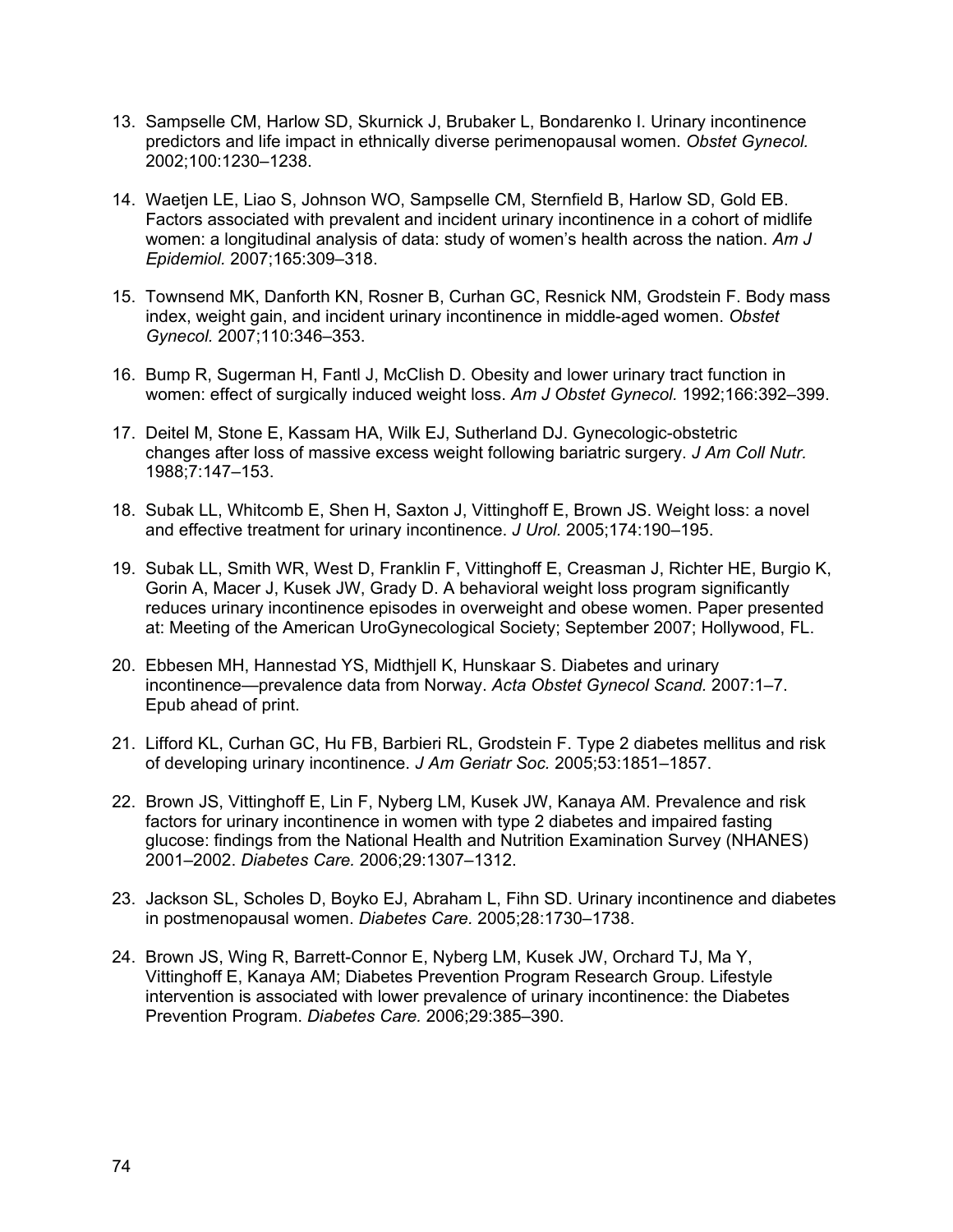- 25. Brown JS, Nyberg LM, Kusek JW, Burgio KL, Diokno AC, Foldspang A, Fultz NH, Herzog AR, Hunskaar S, Milsom I, Nygaard I, Subak LL, Thom DH; National Institute of Diabetes and Digestive Kidney Diseases International Research Working Group on Bladder Dysfunction. Proceedings of the National Institute of Diabetes and Digestive and Kidney Diseases International Symposium on Epidemiologic Issues in Urinary Incontinence in Women. *Am J Obstet Gynecol.* 2003;188:S77–S88.
- 26. Altman D, Falconer C, Rossner S, Melin I. The risk of anal incontinence in obese women. *Int Urogynecol J Pelvic Floor Dysfunct.* 2007;18:1283–1289.
- 27. Varma MG, Brown JS, Creasman JM, et al. Fecal incontinence in females older than aged 40 years: who is at risk? *Dis Colon Rectum.* 2006;49:841–851.
- 28. Melville JL, Fan M-Y, Newton K, Fenner D. Fecal Incontinence in US Women: a Population-Based Study. *Am J Obstet Gynecol.* 2005;193:2071–2076.
- 29. Uustal Fornell E, Wingren G, Kjolhede P. Factors associated with pelvic floor dysfunction with emphasis on urinary and fecal incontinence and genital prolapse: an epidemiological study. *Acta Obstet Gynecol Scand.* 2004;83:383–389.
- 30. Nakanishi N, Tatara K, Naramura H, Fujiwara H, Takashima Y, Fukuda H. Urinary and fecal incontinence in a community-residing older population in Japan. *J Am Geriatr Soc.*  1997;45:215–219.
- 31. Quander CR, Morris MC, Melson J, Bienias JL, Evans DA. Prevalence of and factors associated with fecal incontinence in a large community study of older individuals. *Am J Gastroenterol.* 2005;100:905–909.
- 32. Bytzer P, Talley NJ, Leemon M, Young LJ, Jones MP, Horowitz M. Prevalence of gastrointestinal symptoms associated with diabetes mellitus: a population-based survey of 15,000 adults. *Arch Intern Med.* 2001;161:1989–1996.
- 33. Lawrence JM, Lukacz ES, Liu IL, Nager CW, Luber KM. Pelvic floor disorders, diabetes, and obesity in women: findings from the Kaiser Permanente Continence Associated Risk Epidemiology Study. *Diabetes Care.* 2007;30:2536–2541.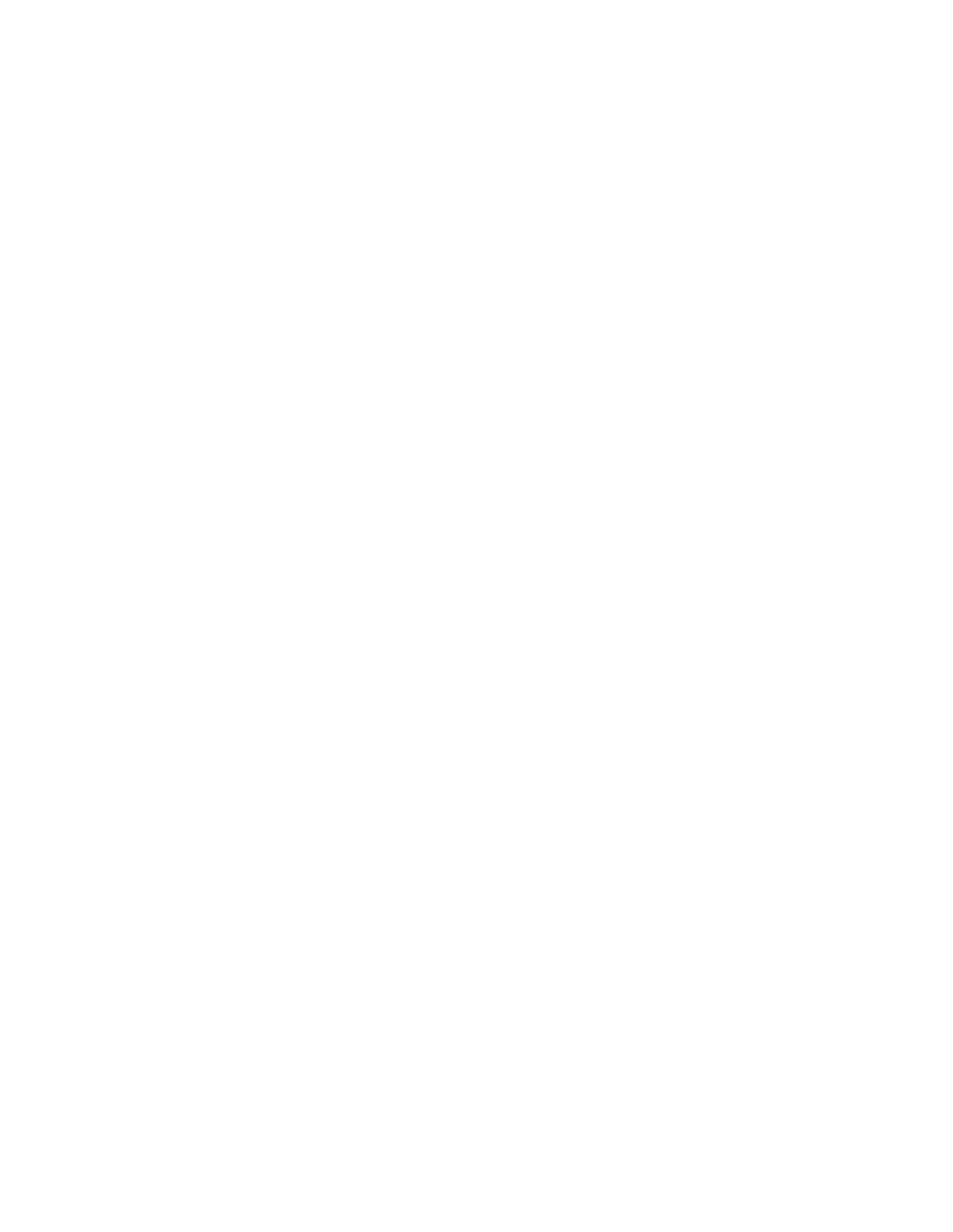# **Do Pregnancy, Type of Delivery, and Postpartum State Increase the Risk for Development of Fecal and Urinary Incontinence?**

## **Holly E. Richter, M.D., Ph.D.**

In March of 2006, the National Institutes of Child Health and Human Development and the Office of Medical Applications of Research of the National Institutes of Health convened a State-of-the-Science Conference to explore more fully the currently available data on cesarean delivery (CD) on maternal request.<sup>1</sup> A systematic review of the literature pertaining to both neonatal and maternal outcomes with CD on maternal request and vaginal delivery was presented both by an expert panel and by RTI-International–University of North Carolina Evidence-Based Practice Center through the Agency for Healthcare Research and Quality. Furthermore, presentations by clinical experts in the various areas of neonatal and maternal healthcare complemented the panel's presentations. For the maternal outcome of **urinary incontinence** (UI), level III (weak) data indicated that the rate of stress UI after elective CD was lower than after vaginal delivery; however, other covariates may influence these outcomes. For the outcome of anorectal dysfunction, including anal and **fecal incontinence** (FI), weak evidence suggested a reduced risk of anal incontinence in planned CD compared with unplanned CD or instrument-assisted vaginal deliveries. Existing evidence also demonstrated an association between sphincter disruption at the time of vaginal delivery and FI, especially when associated with midline episiotomy and instrument-assisted deliveries. This abstract provides an interim summary of an updated review of the literature on pregnancy and its effect on UI and FI.

UI has been attributed to pregnancy and childbirth, and its prevalence is common antenatally, with reported rates of 16%–65%.<sup>2–6</sup> UI during pregnancy may be a short-term condition for some women.<sup>4,5</sup> In a cohort of 523 women, Burgio and colleagues found a drop in the prevalence of UI from 60% to 11% by 6 weeks postpartum.<sup>5</sup> However, the presence of antenatal UI has also been found to be a predictor of longer term postpartum  $UI^{3,5,7}$  Other covariates should be considered when looking at the effect of pregnancy on the development of both short- and long-term UI, including primiparity versus multiparous patients (effect of prior deliveries),  $8,9$ vaginal delivery versus  $CD<sub>1</sub><sup>7,10</sup>$  and use of episiotomy and forceps<sup>5,10,11</sup> among other factors. More recently, a prospective multicenter cohort study, the Childbirth and Pelvic Symptoms (CAPS) study, comprising three cohorts of primiparous women: 407 vaginally delivered women, with clinically recognized anal sphincter tears (*n=*407); 390 vaginally delivered controls, without a clinically evident sphincter tear; and 124 CD controls who delivered prior to labor. All three cohorts were prospectively followed for symptoms of UI and FI. UI symptoms were assessed by using the Medical, Epidemiological, and Social Aspects of Aging questionnaire.<sup>12</sup> UI symptom prevalence did not differ between the sphincter tear and vaginal delivery control groups (at 6 weeks, 34.8% vs. 35.4%, *p=*0.76; at 6 months, 33.7% vs. 31.3%, *p=*0.66) or between the vaginal delivery control and CD cohorts at 6 weeks (35.4% vs. 25.0%, *p=*0.32) and 6 months (31.3% vs. 22.9%, *p=*0.44).

Curiously, as women age, the association of childbirth and UI appears to consistently decrease. In a large Norwegian study,<sup>9</sup> the relationship of UI with parity was significant in younger women and absent in older women (>65 years).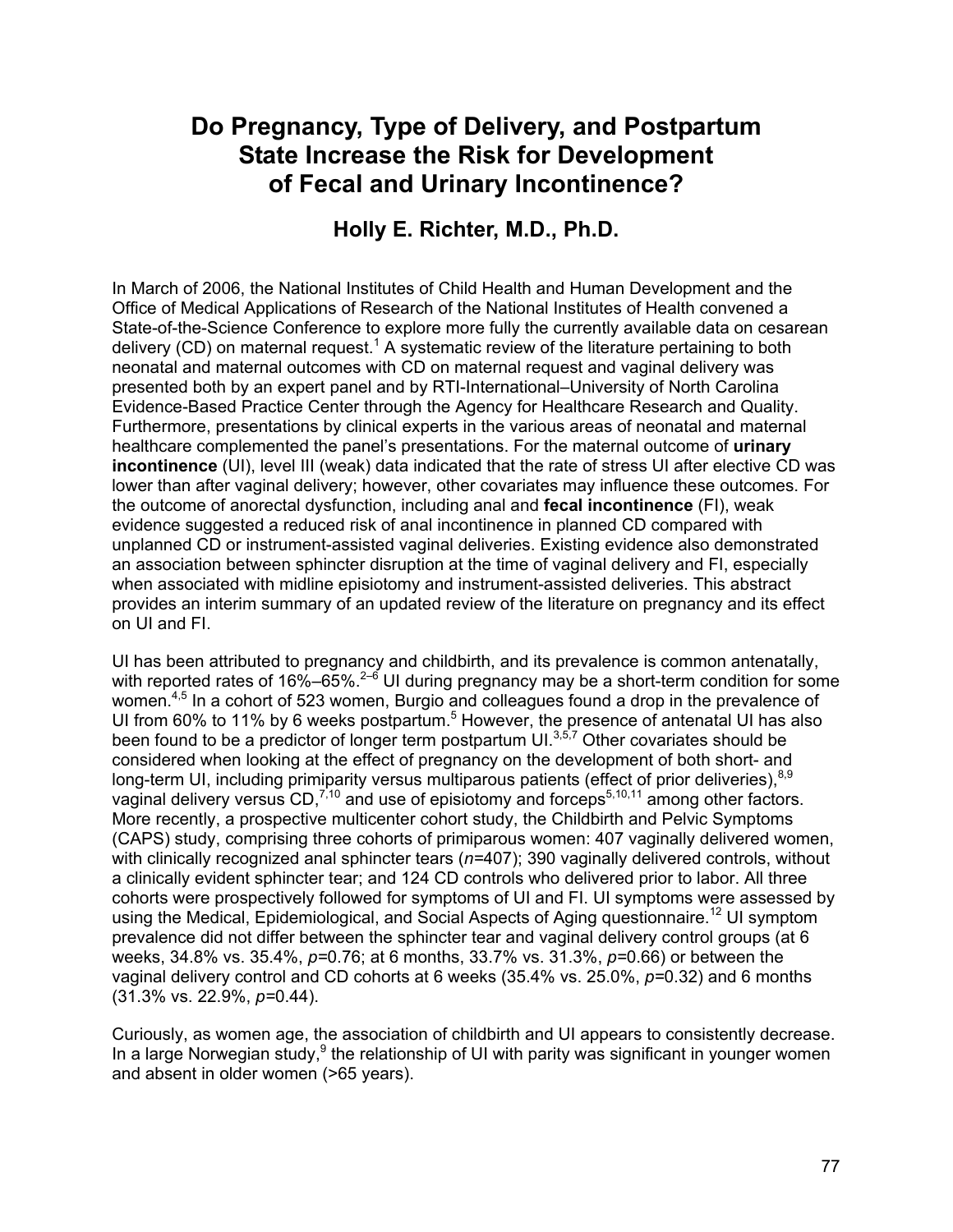To date, only one randomized trial has assessed the impact of planned vaginal delivery versus planned CD and its effect on UI.<sup>13</sup> In that study, 1,596 women from 110 centers worldwide completed questionnaires addressing UI symptoms at 3 months postpartum, and approximately one-half of the original subjects completed these questionnaires 2 years postpartum. Furthermore, the questions at the 3-month time addressed stress UI symptoms within the last 7 days, and at the 2-year time addressed symptoms within the last 3–6 months. At 3 months postpartum, women in the planned CD group had less UI than those in the planned vaginal delivery group (4.5% vs. 7.3%, RR=0.62, 95% CI=0.41–0.93). No difference was seen at 2 years, with UI noted in 17.8% in the planned CD group versus 21.8% for the planned vaginal delivery group.

FI, the involuntary loss of solid or liquid stool, can significantly affect quality of life.<sup>14</sup> Anal incontinence includes the involuntary loss of flatus. The prevalence of FI in community-dwelling women ranges from 0.4% to 18%, depending on the definition used and the population queried.<sup>15</sup> Among the many causes of FI, obstetric-related sphincter tears—one of the primary causes—have been the focus of research, treatment, and prevention. As the long-term results of primary sphincter repair have been reported to be as low as 44%,<sup>16</sup> research continues to investigate the relationship of obstetric delivery, sphincter tears, and the prevention of FI.

The Fecal Incontinence Postpartum Research Initiative undertook a population-based survey sent to women 3–6 months after delivery.<sup>17</sup> Fourteen percent (1,192/8,774) of respondents reported symptoms of FI. Body mass index (BMI) greater than 30, time pushing, forceps-assisted delivery, fourth-degree tear, and current smoking were associated with FI. The Kaiser Permanente Continence Associated Risks Epidemiologic Study was a cross-sectional sample of 12,200 women aged 25–84 years.<sup>18</sup> Using the validated Epidemiology of Prolapse and Incontinence Questionnaire, the overall prevalence of FI was 17%. Participants were then categorized into nulliparous, CD, or vaginally parous groups. The vaginally parous group had a higher prevalence of all pelvic floor disorder symptoms, including FI. Other recent studies have also continued to show an association between vaginal delivery and FI, especially with anal sphincter tear.<sup>19,20</sup>

The association of third- and fourth-degree sphincter tear and FI was first reported more than 10 years ago.<sup>21</sup> Sphincter tears may occur in up to 18% of deliveries<sup>22</sup> and may not be recognized at the time of delivery in 23%–35% of primiparous women.<sup>22,23</sup> As noted above, the prospective multicenter CAPS study consisted of three cohorts of primiparous women: 407 women delivered vaginally, with clinically recognized anal sphincter tears (*n=*407); 390 controls who delivered vaginally, without a clinically evident sphincter tear; and 124 CD controls who delivered prior to labor.<sup>12</sup> The presence of FI was measured with use of the Fecal Incontinence Severity Index, assessing symptoms at 6 weeks and 6 months postpartum. Women sustaining a sphincter tear compared to the controls who delivered vaginally reported more FI at 6 weeks (27% versus 11%, OR=2.8, CI=1.8–4.3, attributable risk 15%) and at 6 months (17% versus 8%, OR=1.9, 95% CI=1.2–3.2, attributable risk 9%). Severity of FI was significantly greater in those women with a sphincter tear. Risk factors for FI in the group with sphincter tears of the CAPS cohort included Caucasian race, antenatal UI, fourth- versus third-degree tear, older age at delivery, and higher BMI. $^{24}$ 

A subset of CAPS patients underwent endoanal ultrasound studies, and they were queried about FI symptoms 6-12 months postpartum.<sup>25</sup> In the group with tears, the finding of internal sphincter tears was associated with greater FI symptoms. Women with combined tears (internal and external anal sphincter tears) had the highest degree of symptoms. The association of especially internal anal sphincter gaps by ultrasound postpartum, has been associated with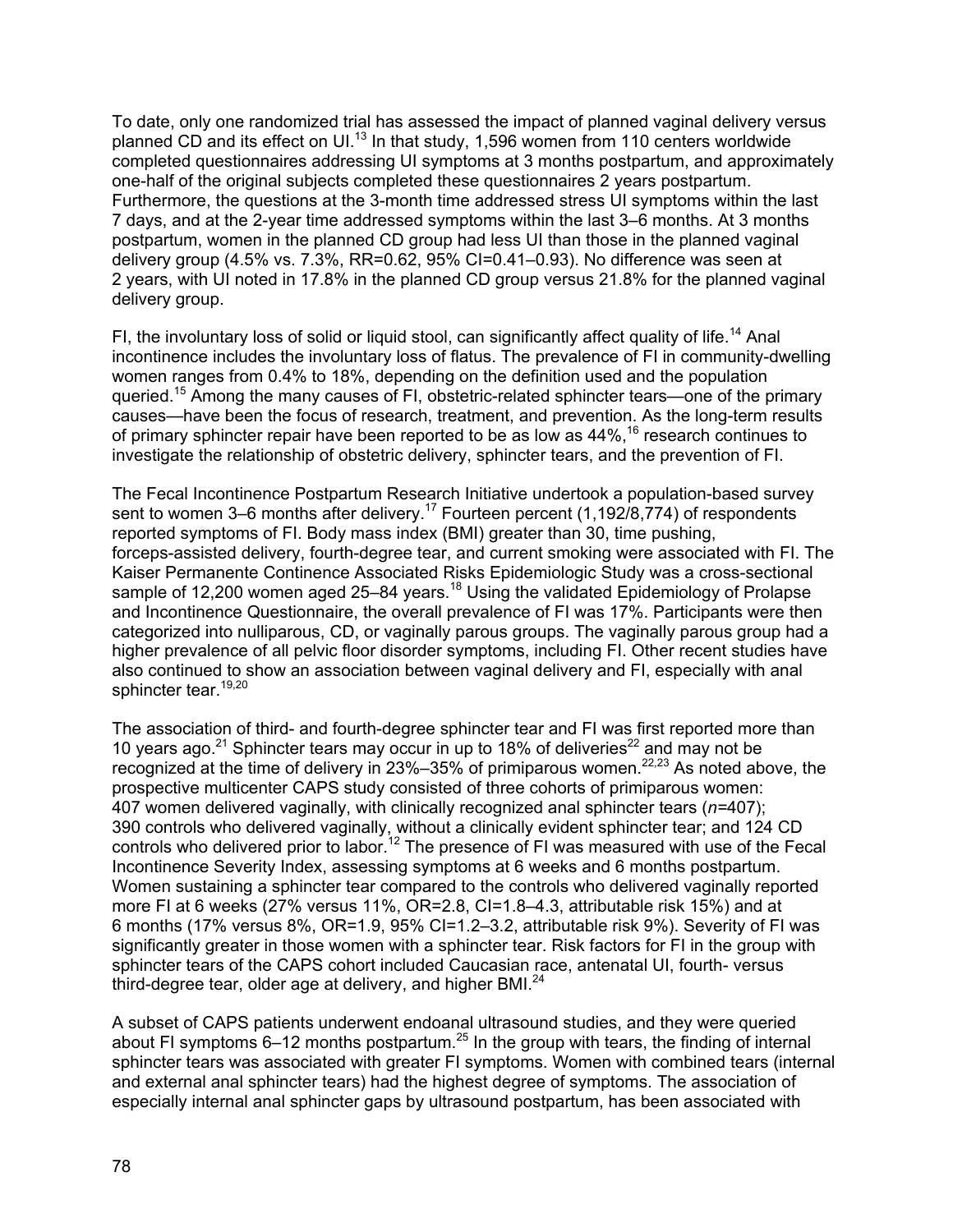greater FI symptoms in other studies as well<sup>26,27</sup> and has broadened the focus of anal sphincter repairs from just the external sphincter to include the internal sphincter.

Evidence regarding the use of mediolateral episiotomy to prevent sphincter tears is inconsistent, $^{28}$  and evidence on other interventions such as delivery posture<sup>29</sup> and perineal massage<sup>30</sup> was inconclusive. The prevention of FI with use of CD has also not been conclusively proved.12,31 The appropriate repair technique and association with FI has also been studied. A 2006 Cochrane review comparing overlapping and end-to-end repair did not find a difference in FI symptoms at 6 weeks and at 3, 6, and 12 months postpartum.<sup>32</sup> Recently, immediate postpartum ultrasonography has demonstrated missed sphincter tear rates as high as  $35\%$ ;<sup>33</sup> this finding has sparked interest in immediate postpartum ultrasound.

- 1. NIH State-of-the-Science Conference Statement on cesarean delivery on maternal request. *NIH Consens Sci Statements.* 2006;23:1–29.
- 2. Nygaard I. Urinary incontinence: is cesarean delivery protective? *Sem Perinatology.*  2006;30:267–271.
- 3. Hvidman L, Foldspang A, Mommsen S, Nielsen JB. Postpartum urinary incontinence. *Acta Obstet Gynecol Scand.* 2003;82:556–563.
- 4. Viktrup L, Lose G, Rolff M, Barfoed K. The symptom of stress incontinence caused by pregnancy or delivery in primiparas. *Obstet Gynecol.* 1992;79:945–949.
- 5. Burgio KL, Zyczynski H, Locher JL, Richter HE, Redden DT, Wright KC. Urinary incontinence in the 12-month postpartum period. *Obstet Gynecol.* 2003;102:1291–1298.
- 6. Eason E, Labrecque M, Marcoux S, Mondor M. Effects of carrying a pregnancy and of method of delivery on urinary incontinence: a prospective cohort study. *BMC Pregnancy Childbirth.* 2004;4:4.
- 7. Foldspang A, Hvidman L, Mommsen S, Nielsen JB. Risk of postpartum urinary incontinence associated with pregnancy and mode of delivery. *Acta Obstet Gynecol Scand.*  2004;83:923–927.
- 8. Burgio KL, Locher JL, Zyczynski H, Hardin JM, Singh K. Urinary incontinence during a pregnancy in a racially mixed sample: characteristics and predisposing factors. *Int Urogynecol J Pelvic Floor Dysfunct.* 1996;7:69–73.
- 9. Rortveit G, Hannestad YS, Daltveit AK, Hunskaar S. Age- and type-dependent effects of parity on urinary incontinence: the Norwegian EPINCONT study. *Obstet Gynecol.*  2001;98:1004–1010.
- 10. Chaliha C, Digesu A, Hutchings A, Soligo M, Khullar V. Cesarean section is protective against stress urinary incontinence: an analysis of women with multiple deliveries. *Br J Obstet Gynecol.* 2004;111:754–755.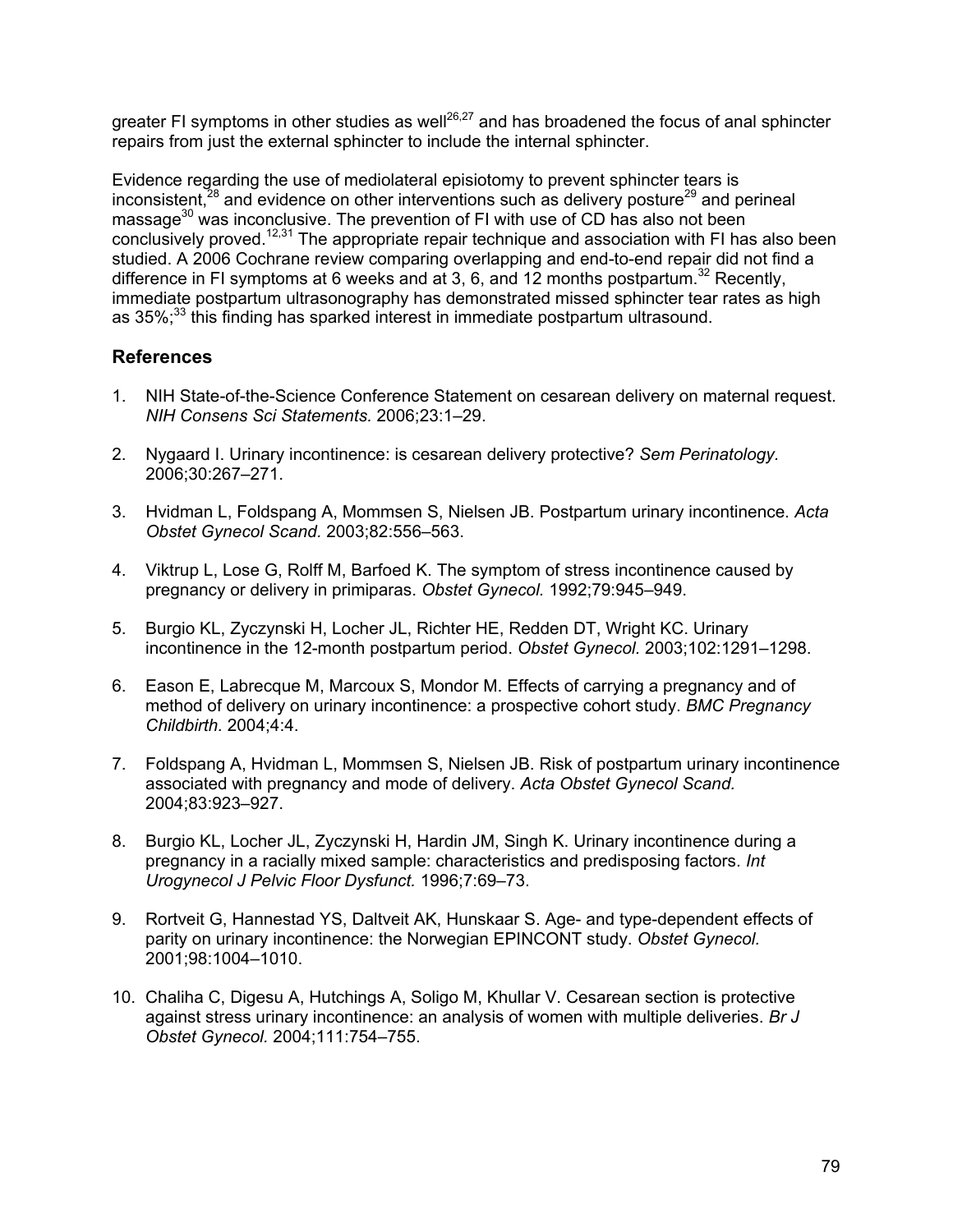- 11. Foldspang A, Mommsen S, Djurhuus JC. Prevalent urinary incontinence as a correlate of pregnancy, vaginal childbirth, and obstetric techniques. *Am J Public Health.*  1999;89:209–212.
- 12. Borello-France D, Burgio KL, Richter HE, Zyczynski H, Fitzgerald MP, Whitehead W, Fine P, Nygaard I, Handa VL, Visco AG, Weber AM, Brown MB; Pelvic Floor Disorders Network. Fecal and urinary incontinence in primiparous women. *Obstet Gynecol.*  2006;108:863–872.
- 13. Hannah ME, Hannah WJ, Hodnett ED, Chalmers B, Kung R, Willan A, Amankwah K, Cheng M, Helewa M, Hewson S, Saigal S, Whyte H, Gafni A; Term Breech Trial 3-Month Follow-up Collaborative Group. Outcomes at 3 months after planned cesarean vs planned vaginal birth for breech presentation at term: The International Randomized Term Breech Trial. *JAMA.* 2002;287:1822–1831.
- 14. Hunskaar S, Burgio K, Clark A, et al. Epidemiology of urinary (UI) and faecal (FI) incontinence and pelvic organ prolapse (POP). In: Abrams P, Cardozo L., Khoury S, Wein A, eds. *Incontinence.* 2005 ed. UK: Health Publications Ltd., 2005.
- 15. Macmillan AK, Merrie AE, Marshall RJ, Parry BR. The prevalence of fecal incontinence in community-dwelling adults: a systematic review of the literature. *Dis Colon Rectum.*  2004;47:1341–1349.
- 16. Williams A. Third-degree perineal tears: risk factors and outcome after primary repair. *J Obstet Gynaecol.* 2003;23:611–614.
- 17. Guise JM, Morris C, Osterweil P, Li H, Rosenberg D, Greenlick M. Incidence of fecal incontinence after childbirth. *Obstet Gynecol.* 2007;109:281–288.
- 18. Lukacz ES, Lawrence JM, Contreras R, Nager CW, Luber KM. Parity, mode of delivery, and pelvic floor disorders. *Obstet Gynecol.* 2006;107:1253–1260.
- 19. McKinnie V, Swift SE, Wang W, Woodman P, O'Boyle A, Kahn M, Valley M, Bland D, Schaffer J. The effect of pregnancy and mode of delivery on the prevalence of urinary and fecal incontinence. *Am J Obstet Gynecol.* 2005;193:512–17; discussion 7–8.
- 20. van Brummen HJ, Bruinse HW, van de Pol G, Heintz AP, van der Vaart CH. Defecatory symptoms during and after the first pregnancy: prevalences and associated factors. *Int Urogynecol J.* 2006;17:224–230.
- 21. Sultan AH, Kamm MA, Hudson CN, Thomas JM, Bartram CI. Anal-sphincter disruption during vaginal delivery. *N Engl J Med.* 1993:329:1905–1911.
- 22. Fenner DE, Genberg B, Brahma P, Marek L, DeLancey JO. Fecal and urinary incontinence after vaginal delivery with anal sphincter disruption in an obstetrics unit in the United States. *Am J Obstet Gynecol.* 2003;189:1543–1549; discussion 1549–1550.
- 23. Pinta TM, Kylanpaa ML, Teramo KA, Luukkonen PS. Sphincter rupture and anal incontinence after first delivery. *Acta Obstet Gynecol Scand.* 2004;83:917–922.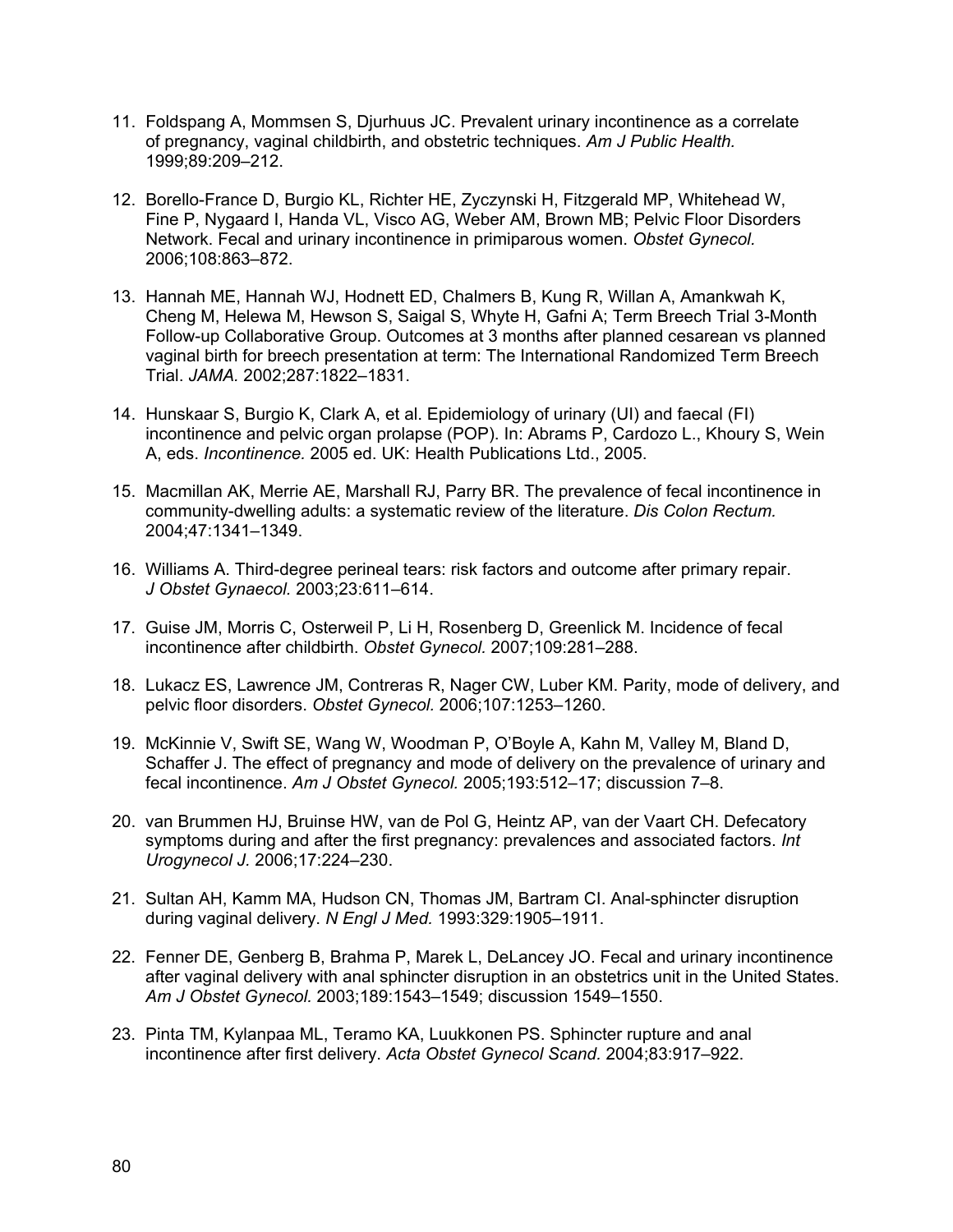- 24. Burgio KL, Borello-France D, Richter HE, Fitzgerald MP, Whitehead W, Handa VL, Nygaard I, Fine P, Zyczynski H, Visco AG, Brown MB, Weber AM; for The Pelvic Floor Disorders Network. Risk factors for fecal and urinary incontinence after childbirth: the Childbirth and Pelvic Symptoms Study. *Am J Gastroenterol.* 2007;102:1998–2004.
- 25. Richter HE, Fielding JR, Bradley CS, Handa VL, Fine P, FitzGerald MP, Visco A, Wald A, Hakim C, Wei JT, Weber AM; Pelvic Floor Disorders Network. Endoanal ultrasound findings and fecal incontinence symptoms in women with and without recognized anal sphincter tears. *Obstet Gynecol.* 2006;108:1394–1401.
- 26. Mahony R, Behan M, Daly L, Kirwan C, O'Herlihy C, O'Connell PR. Internal anal sphincter defect influences continence outcome following obstetric anal sphincter injury. *Am J Obstet Gynecol.* 2007;196:217e1–217e5.
- 27. Nichols CM, Nam M, Ramakrishnan V, Lamb EH, Currie N. Anal sphincter defects and bowel symptoms in women with and without recognized anal sphincter trauma. *Am J Obstet Gynecol.* 2006;194:1450–1454.
- 28. Carroli G, Belizan J. Episiotomy for vaginal birth. *Cochrane Database Syst Rev.*  2000;(2):CD000081.
- 29. Altman D, Ragnar I, Ekstrom A, Tyden T, Olsson SE. Anal sphincter lacerations and upright delivery postures—a risk analysis from a randomized controlled trial. *Int Urogynecol J.*  2007;18:141–146.
- 30. Beckmann MM, Garrett AJ. Antenatal perineal massage for reducing perineal trauma. *Cochrane Database Syst Rev.* 2006;(1):CD005123.
- 31. Nelson RL, Westercamp M, Furner SE. A systematic review of the efficacy of cesarean section in the preservation of anal continence. *Dis Colon Rectum.* 2006;49:1587–1595.
- 32. Fernando R, Sultan AH, Kettle C, Thakar R, Radley S. Methods of repair for obstetric anal sphincter injury. *Cochrane Database Syst Rev.* 2006;(3):CD002866.
- 33. Andrews V, Sultan AH, Thakar R, Jones PW. Occult anal sphincter injury—myth or reality? *BJOG.* 2006;113:195–200.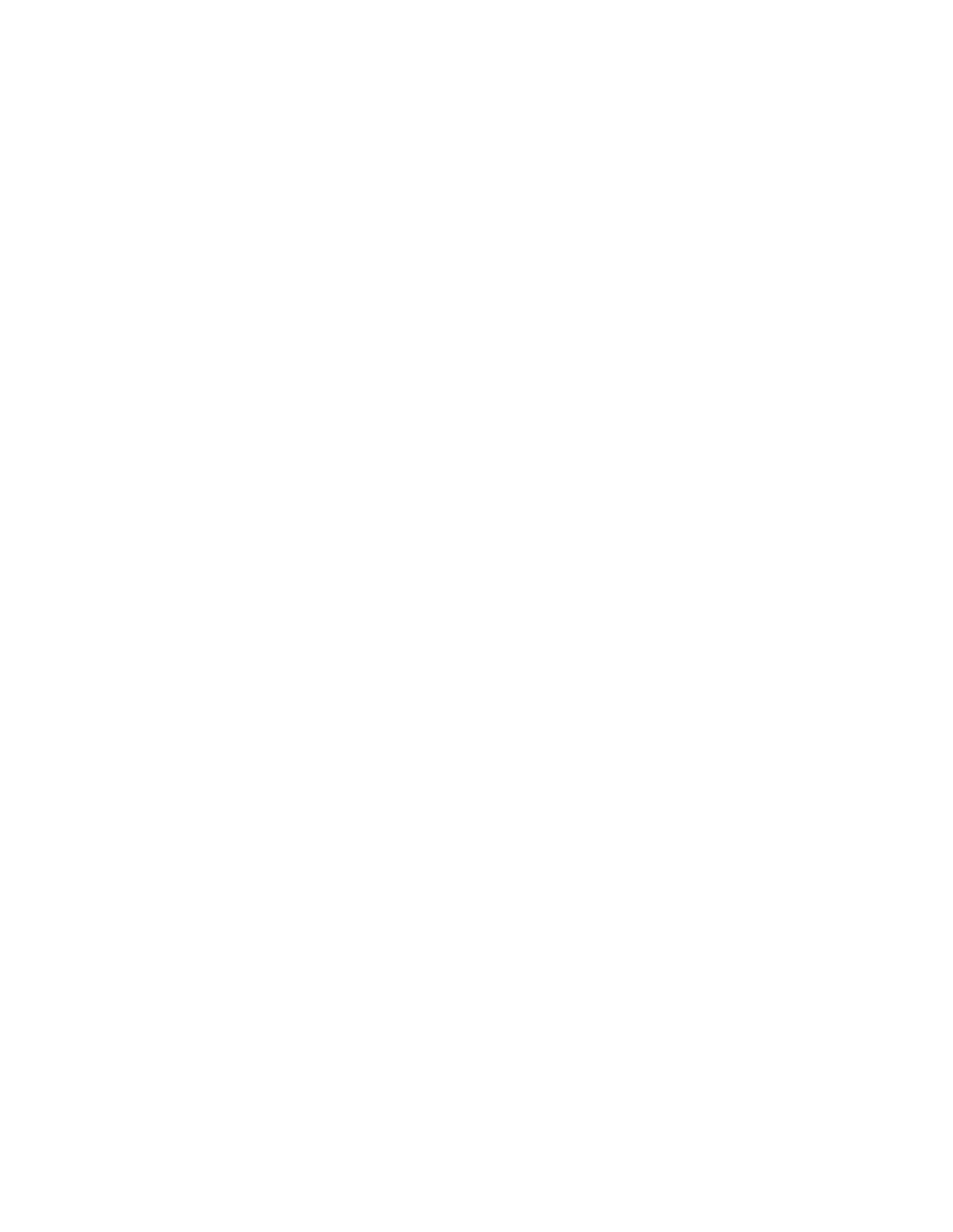# **Effect of Hormones on Fecal and Urinary Incontinence and Pelvic Organ Prolapse**

## **Ingrid Nygaard, M.D., M.S.**

Hormones mediate numerous effects in women. Because many women first notice urinary incontinence (UI) in their late 40s and early 50s, the same time period in which major hormonal changes occur, estrogens were proposed as a logical treatment for UI. Indeed, there is ample biologic plausibility for a link between estrogen depletion and UI.<sup>1</sup> The urethra, bladder, and pelvic connective tissue and muscles have a rich supply of estrogen receptors. Estrogen increases vaginal maturation, periurethral blood supply, alpha-adrenergic receptor sensitivity, and sympathetic nerve density in the pelvis and inhibits bladder contractions in animals.

Clinical findings also suggested that hormones play a role in pelvic floor function. One-third of women in one study reported worsening bladder symptoms before menstruation. In a large population-based study, self-reported UI was increased in women who had midcycle bleeding or who recently noted decreased bleeding duration.<sup>2</sup>

In concordance with this basic science evidence and with clinical anecdotes, several uncontrolled studies with subjective outcomes showed that estrogen therapy of various types decreased UI, urgency, and frequency.

However, the early promise of estrogen's role as a therapeutic agent was not borne out by subsequent studies. Larger cohort studies found that women on estrogen had more UI than those who did not take this hormone. $3$  In the 1980s and 1990s, many physicians prescribed estrogens to treat incontinence, however, such evidence cannot be used to conclude that estrogens caused the incontinence.

The most recent Cochrane review on this topic, last amended in 2003, concluded, based on 28 trials, with 2,926 women, available at the time, that about 50% of women treated with estrogen were cured or improved compared with about 25% of those on placebo.<sup>4</sup> Given the timing of this review, it necessarily did not include five large, randomized trials that collectively enrolled 30,914 women.<sup>5–9</sup> These carefully done randomized trials, that compared estrogen to placebo in a masked fashion, were strikingly consistent in their conclusions: at usual doses, estrogens, with or without progestins, increase UI severity and incidence, whereas low-dose transdermal estrogen has no effect.

Why might estrogen actually cause worsening of UI? Although estrogens are poorly studied to date, they appear to reduce collagen in the urethra and pelvic floor and increase collagen turnover.<sup>10,11</sup> In addition, women with stress urinary incontinence (SUI) may differ in important ways from continent women. For example, extracellular matrix protein expressions have been shown to be hormonally regulated in vaginal wall fibroblasts and also to differ between women with and without SUI.<sup>12</sup> In a study that found lower rates of estrogen-receptor staining in connective tissue, smooth muscle, and nerve fibers in women with SUI than in controls, the authors suggested that having fewer estrogen receptors in pelvic floor tissues might be related to SUI and also might explain why estrogen therapy is not effective in treating this condition.<sup>13</sup>

Selective Estrogen-Receptor Modulators (SERMs) impact pelvic floor function in different ways. Randomized trials comparing raloxifene to estrogen or placebo to date have shown no effect on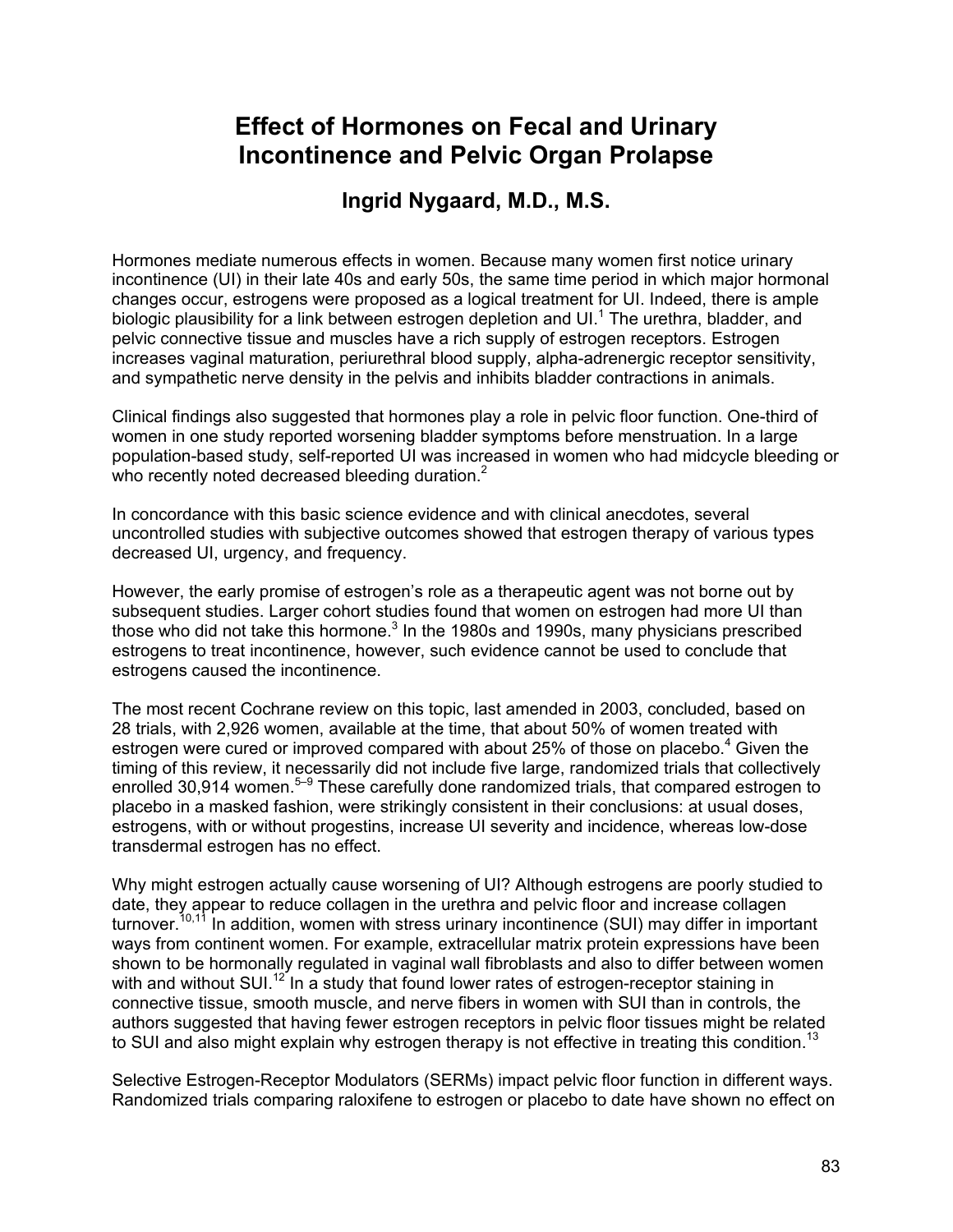either UI or pelvic organ prolapse.<sup>14</sup> In contrast, an investigational study of levormeloxifene was halted after 10 months because of a marked increase in both UI and uterovaginal prolapse in women receiving this SERM compared to placebo.<sup>15</sup>

Androgens have anabolic effects on skeletal muscle and theoretically might improve pelvic floor muscles.<sup>16</sup> Castrating rats and thus removing their androgen source produced the same degree of myofiber atrophy in levator ani muscles as denervation alone.17 Women also have androgen receptors in the levator ani muscles and cardinal ligaments. Whether androgens are useful for treating pelvic floor disorders has not been studied.

Other hormones, such as relaxin, may also play a role in maintaining continence, particularly during pregnancy.<sup>18</sup>

Very few studies have assessed the impact of hormones on either pelvic organ prolapse or fecal incontinence (FI). In an ancillary study of the Women's Health Initiative, women randomly assigned to estrogen plus progestin had similar prevalence and incidence rates of pelvic organ prolapse as those assigned to placebo.<sup>19</sup> In a small cohort study, after 6 months of estrogen therapy, anal resting and squeeze pressures improved in women with FI, but only one-fourth became asymptomatic. $20$ 

Future studies are needed to answer the following questions:

- Is the effect of hormones on UI mediated through the lower urinary tract or another route?
- What is the role of topical estrogens and androgens?
- Can SERMs or Selective Androgen-Receptor Modulators (SARMs) be developed to treat pelvic floor disorders?
- From an ultrastructural point of view, how do different hormones affect bladder, bowel, and pelvic function?
- Is there a critical window at which hormone therapy might have positive versus negative effects?
- Do xenoestrogens, present in many household and industrial products, affect bladder or bowel function?
- What role do other hormones, such as relaxin, play on pelvic floor function?
- Can we identify a subgroup of women who have UI who will respond to targeted hormonal therapy?

Understanding the answers to these questions through basic and clinical research has the potential to affect the lives of millions of women worldwide.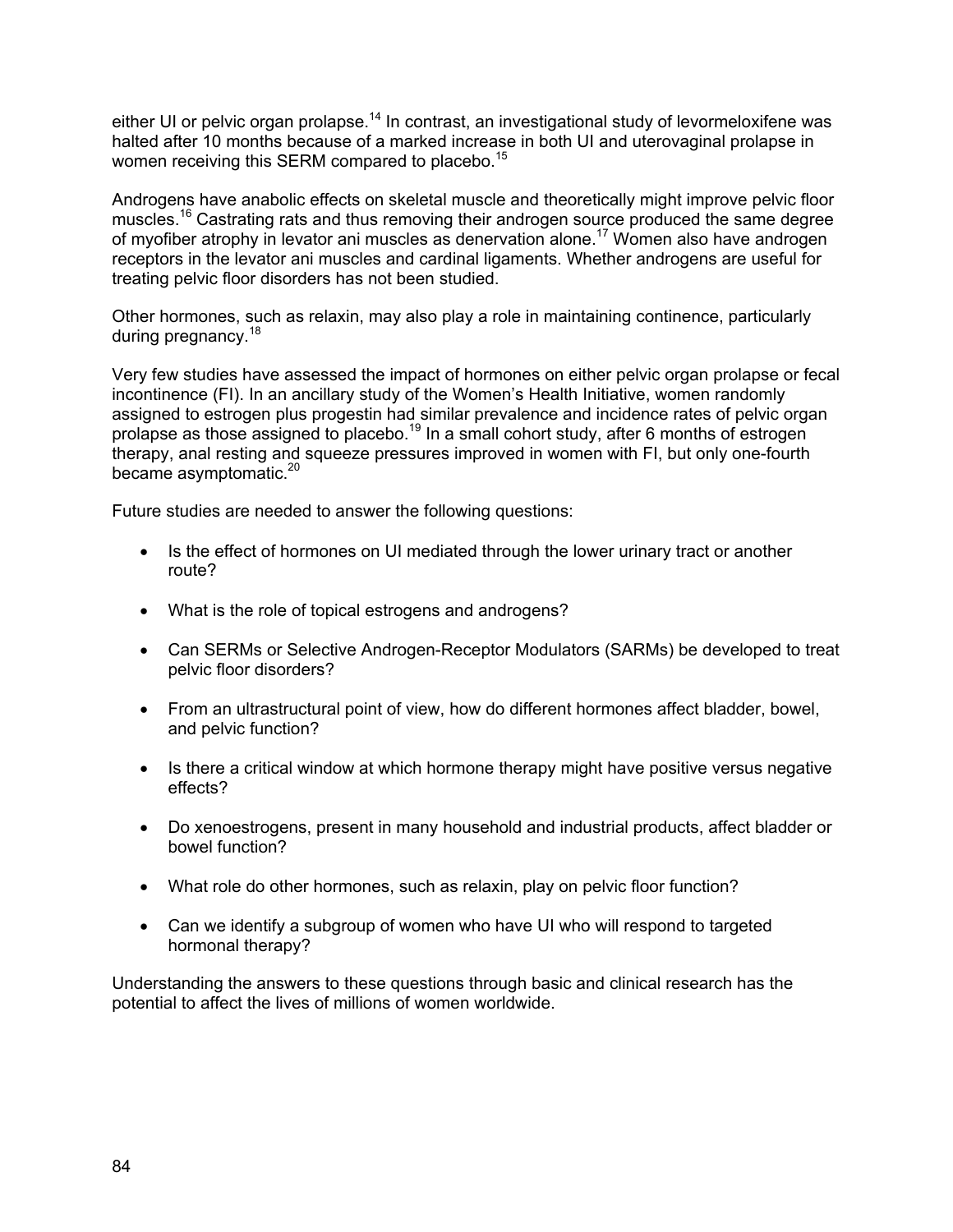- 1. Griebling TL, Nygaard IE. The role of estrogen replacement therapy in the management of urinary incontinence and urinary tract infection in postmenopausal women. *Endocrinol Metab Clin North Am.* 1997;26:347–360.
- 2. Hvidman L, Foldspang A, Mommsen S, Bugge Nielsen J. Menstural cycle, female hormone use and urinary incontinence in premenopausal women. *Int Urogynecol J Pelvic Floor Dysfunct.* 2003;14:56–61.
- 3. Grodstein F, Lifford K, Resnick NM, Curhan GC. Postmenopausal hormone therapy and risk of developing urinary incontinence. *Obstet Gynecol.* 2004;103:254–260.
- 4. Moeher B, Hextall A, Jackson S. Oestrogens for urinary incontinence in women. *Cochrane Database Syst Rev.* 2003;2:CD001405.
- 5. Hendrix SL, Cochrane BB, Nygaard IE. Effects of estrogen with and without progestin on urinary incontinence. *JAMA.* 2005;293:935–948.
- 6. Waetjen LE, Brown JS, Vittinghoff E, et al. The effect of ultralow-dose transdermal estradiol on urinary incontinence in postmenopausal women. *Obstet Gynecol.* 2005;106:946–952.
- 7. Steinauer JE, Waetjen LE, Vittinghoff E. Postmenopausal hormone therapy: does it cause incontinence? *Obstet Gynecol.* 2005;106:940–945.
- 8. Vestergaard P, Hermann AP, Stilgren L, et al. Effects of 5 years of hormonal replacement therapy on menopausal symptoms and blood pressure—a randomised controlled study. *Maturitas.* 2003:46;123–132.
- 9. Goldstein SR, Johnson S, Watts NB, Ciaccia AV, Elmerick D, Murram D. Incidence of urinary incontinence in postmenopausal women treated with raloxifene or estrogen. *Menopause.* 2005;12:160–164.
- 10. Edwall L, Carlstrom K, Jonasson AF. Endocrine status and markers of collagen synthesis and degradation in serum and urogenital tissue from women with and without stress urinary incontinence. *Neurourol Urodyn.* 2007;26:410–415.
- 11. Jackson S, James M, Abrams P. The effect of oestradiol on vaginal collagen metabolism in postmenopausal women with genuine stress incontinence. *BJOG.* 2002;109:339–342.
- 12. Wen Y, Polan ML, Chen B. Do extracellular matrix protein expressions change with cyclic reproductive hormones in pelvic connective tissue from women with stress urinary incontinence? *Hum Reprod.* 2006;21:1266–1273.
- 13. Zhu L, Lang J, Feng R, Chen J, Wong F. Estrogen receptor in pelvic floor tissues in patients with stress urinary incontinence. *Int Urogynecol J Pelvic Floor Dysfunct.* 2004;15:340–343.
- 14. Waetjen LE, Brown JS, Modelska K. Effect of raloxifene on urinary incontinence: a randomized controlled trial. *Obstet Gynecol.* 2004;103:261–266.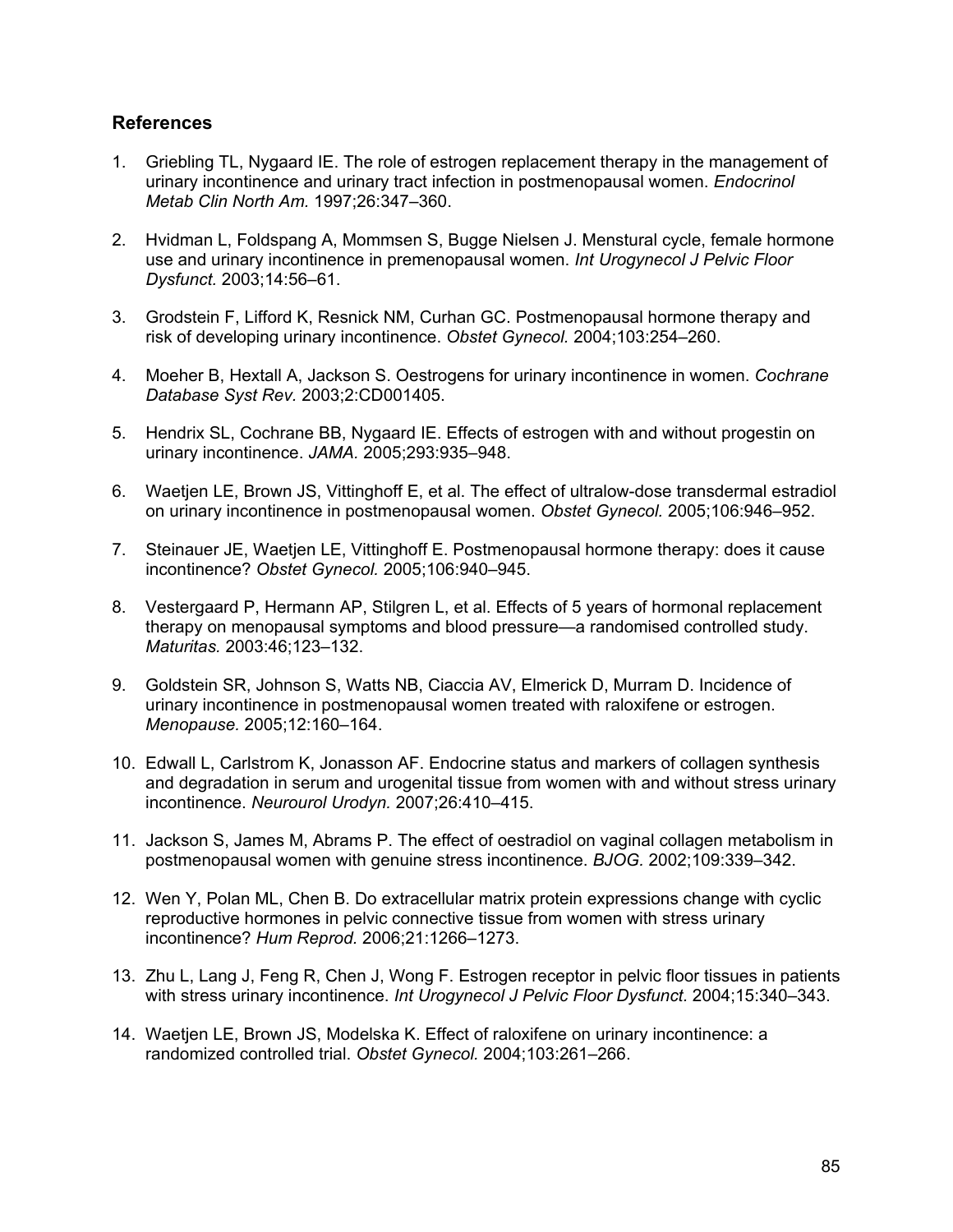- 15. Goldstein SR, Nanavati N. Adverse events that are associated with the selective estrogen receptor modulator levormeloxifene in an aborted phase III osteoporosis treatment study. *Am J Obstet Gynecol.* 2002;187:521–527.
- 16. Ho MH, Bhatia NN, Bhasin S. Anabolic effects of androgens on muscles of female pelvic floor and lower urinary tract. *Curr Opin Obstet Gynecol.* 2004;16:405–409.
- 17. Nnodim JO. Quantitative study of the effects of denervation and castration on the levator ani muscle of the rat. *Anat Rec.* 1999;255:324–333.
- 18. Kristiansson P, Samuelsson E, von Schoultz B, Svardsudd K. Reproductive hormones and stress urinary incontinence in pregnancy. *Acta Obstet Gynecol Scand.* 2001;80:1125–1130.
- 19. Nygaard I, Bradley C, Brandt D; Women's Health Initiative. Pelvic organ prolapse in older women: prevalence and risk factors. *Obstet Gynecol.* 2004;104:489–497.
- 20. Donnelly V, O'Connell PR, O'Herlihy C. The influence of oestrogen replacement on faecal incontinence in postmenopausal women. *Br J Obstet Gynaecol.* 1997;104:311–314.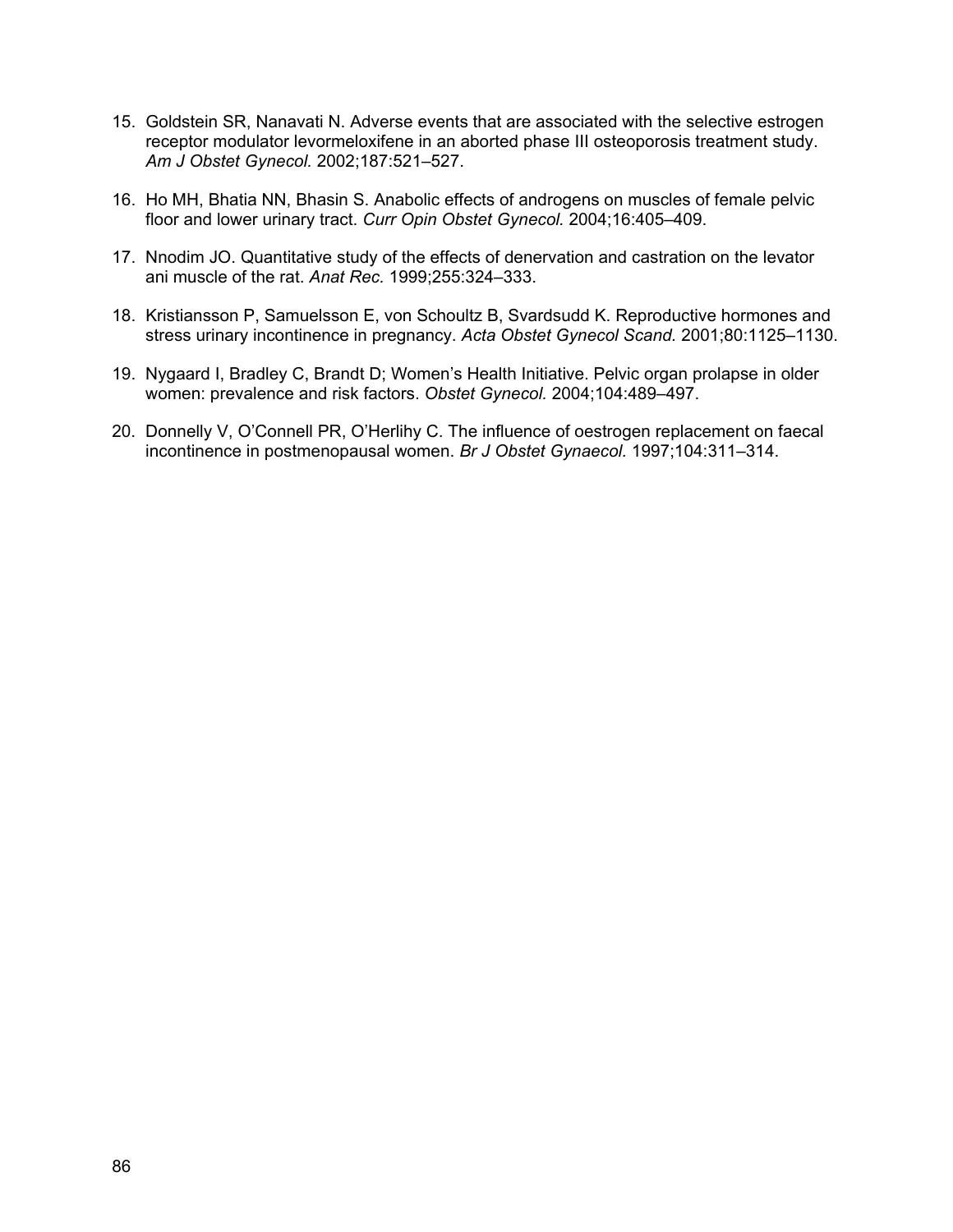# **Impact of Chronic Gastrointestinal Conditions, Such as Irritable Bowel Syndrome, Inflammatory Bowel Disease, and Constipation as Risk Factors for Fecal Incontinence**

## **William E. Whitehead, Ph.D.**

Chronic gastrointestinal symptoms and gastrointestinal disorders are among the strongest risk factors for fecal incontinence (FI) or anal incontinence (AI). (FI refers to involuntary loss of liquid or solid stool, whereas AI includes involuntary flatus as well. Soiling of underwear is sometimes distinguished from both.) The goals of this systematic review are to (1) estimate the relative risk for FI/AI associated with these symptoms and disorders, and (2) identify possible mechanisms.

**Diarrhea.** Population-based surveys in all age groups yielded odds ratios (ORs) of 2.5<sup>1</sup> to 4.89<sup>2</sup> for the relative risk of FI in subjects with diarrhea. A population-based study limited to men and women aged 75 or older<sup>3</sup> yielded a higher OR of 6.8 for FI alone and 7.7 for double incontinence (FI + urinary incontinence (UI)). Hypothesized mechanisms include (1) peristaltic motility that delivers high volumes of water or stool to the rectum, (2) reflex inhibition of the internal anal sphincter (IAS) secondary to peristaltic motility, and (3) decreased viscosity—liquid stool may require a stronger and more sustained contraction of the external anal sphincter and pelvic floor muscles to avoid leakage compared to formed stool.

**Urgency.** ORs of approximately 5 in population-based studies<sup>1,2</sup> suggest that urgency to defecate is a stronger predictor of FI than is diarrhea or other known risk factors. Although frequently associated with diarrhea, urgency is an independent risk factor.<sup>1</sup> The sensation of urgency is triggered by rectal distention, and physiological mechanisms for increased urgency include decreased compliance of the rectum and more rapid whole-gut transit.<sup>4</sup>

**Constipation.** Self-reported constipation (presumed to be mostly slow-transit type constipation) is not a risk factor for FI/AI. However, dyssynergic defecation and fecal impaction are significant risk factors.5,6 Hypothesized mechanisms for FI in the presence of fecal impaction include (1) dilation of the IAS, (2) seepage of soft or liquid stool around the fecal mass, and (3) decreased ability to perceive rectal filling.<sup>7</sup>

**Irritable Bowel Syndrome.** ORs for FI in irritable bowel syndrome (IBS) range from 2 to 8, and up to 45% of patients with IBS report episodes of  $FI.^8$  This association is consistently reported. The mechanisms mediating this association are presumed to be diarrhea and urgency—common symptoms of IBS. However, abdominal pain has been independently associated with FI.<sup>5</sup>

**Inflammatory Bowel Disease (Ulcerative Colitis and Crohn's Disease).** Estimates of the association between FI and inflammatory bowel disease (IBD) are variable because (1) only one population-based study is available, and (2) most patients described in the published literature have already undergone surgical and/or aggressive medical treatments which could affect the estimates. According to the only population-based study, $8$  41% of IBD patients have FI. Mechanisms for their FI include diarrhea and urgency, which are common symptoms of both ulcerative colitis and Crohn's disease. An additional mechanism specific to ulcerative colitis is reduced rectal compliance due to inflammation $9$  or surgical creation of an ileal pouch. Mechanisms for FI that are specific to Crohn's disease include perianal fistulae, which may leak stool, and abscesses; both may damage the sphincter muscles.<sup>10</sup>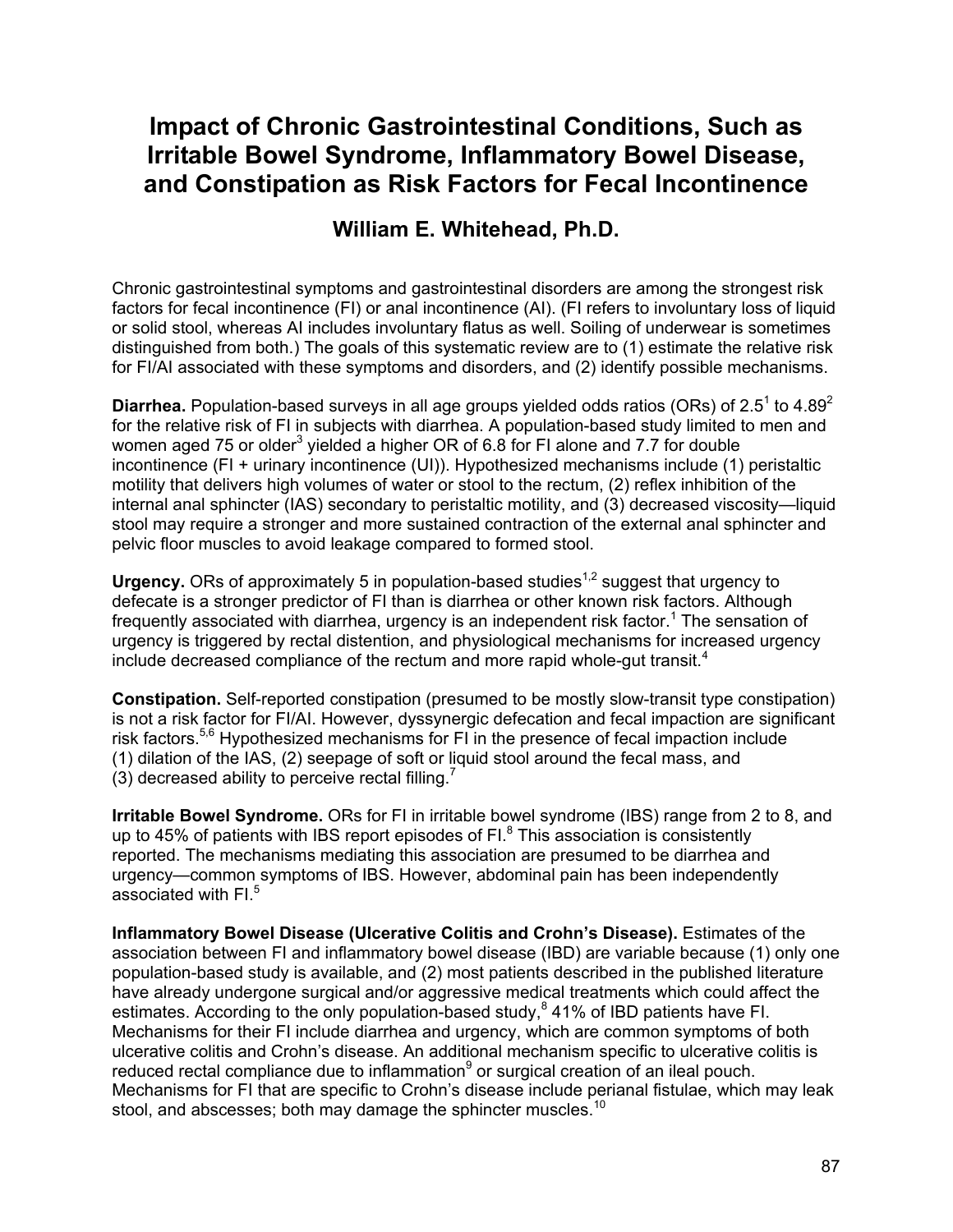Hemorrhoids. From 48%<sup>11</sup> to 63%<sup>12</sup> of patients with prolapsed hemorrhoids report fecal soiling. However, solid and liquid stool incontinence are relatively rare. Hemorrhoids are more common in women than in men, and onset is frequently linked to vaginal childbirth.<sup>13</sup> Hemorrhoids are also related to chronic diarrhea.<sup>11</sup> The hypothesized mechanisms for fecal soiling associated with hemorrhoids are mechanical obstruction to closure of the anal sphincters and bleeding from hemorrhoids.

**Rectal Prolapse.** Fecal soiling occurs in an estimated 30%<sup>14</sup> to 50%<sup>15</sup> of patients with rectal prolapse. The likely mechanism for this is secretion of mucus from exposed rectal mucosa. Solid and liquid stool FI is less common.

**Descent of the Perineum.** There is a possible association between descent of the perineum and FI $15$  although this has not been seen in all studies. The likely mechanism for any association is weakness of pelvic floor muscles and damage to the pudendal nerve.

**Rectocele.** Rectocele shows no consistent association with FI.<sup>15</sup> It is a frequent finding on defecograph or pelvic magnetic resonance (MR) in healthy subjects, and this may lead to an erroneous clinical impression that rectocele is associated with FI.

- 1. Bharucha AE, Zinsmeister AR, Locke GR, et al. Risk factors for fecal incontinence: a population-based study in women. *Am J Gastroenterol.* 2006;101:1305–1312.
- 2. Kalantar JS, Howell S, Talley NJ. Prevalence of faecal incontinence and associated risk factors; an underdiagnosed problem in the Australian community? *Med J Aust.*  2002;176:54–57.
- 3. Stenzelius K, Mattiasson A, Hallberg IR, Westergren A. Symptoms of urinary and faecal incontinence among men and women 75+ in relation to health complaints and quality of life. *Neurourol Urodyn.* 2004;23:211–222.
- 4. Basilisco G, De Marco E, Tomba C, Cesana BM. Bowel urgency in patients with irritable bowel syndrome. *Gastroenterol.* 2007;132:38–44.
- 5. Siproudhis L, Pigot F, Godeberge P, Damon H, Soudan D, Bigard MA. Defecation disorders: a French population survey. *Dis Colon Rectum.* 2006;49:219–227.
- 6. Chassagne P, Landrin I, Neveu C, et al. Fecal incontinence in the institutionalized elderly: incidence, risk factors, and prognosis. *Am J Med.* 1999;106:185–190.
- 7. Barrett JA, Brocklehurst JC, Kiff ES, Ferguson G, Faragher EB. Anal function in geriatric patients with faecal incontinence. *Gut.* 1989;30:1244–1251.
- 8. Varma MG, Brown JS, Creasman JM, et al. Fecal incontinence in females older than aged 40 years: who is at risk? *Dis Colon Rectum.* 2006;49:841–851.
- 9. Farthing MJ, Lennard-Jones JE. Sensibility of the rectum to distension and the anorectal distension reflex in ulcerative colitis. *Gut.* 1978;19:64–69.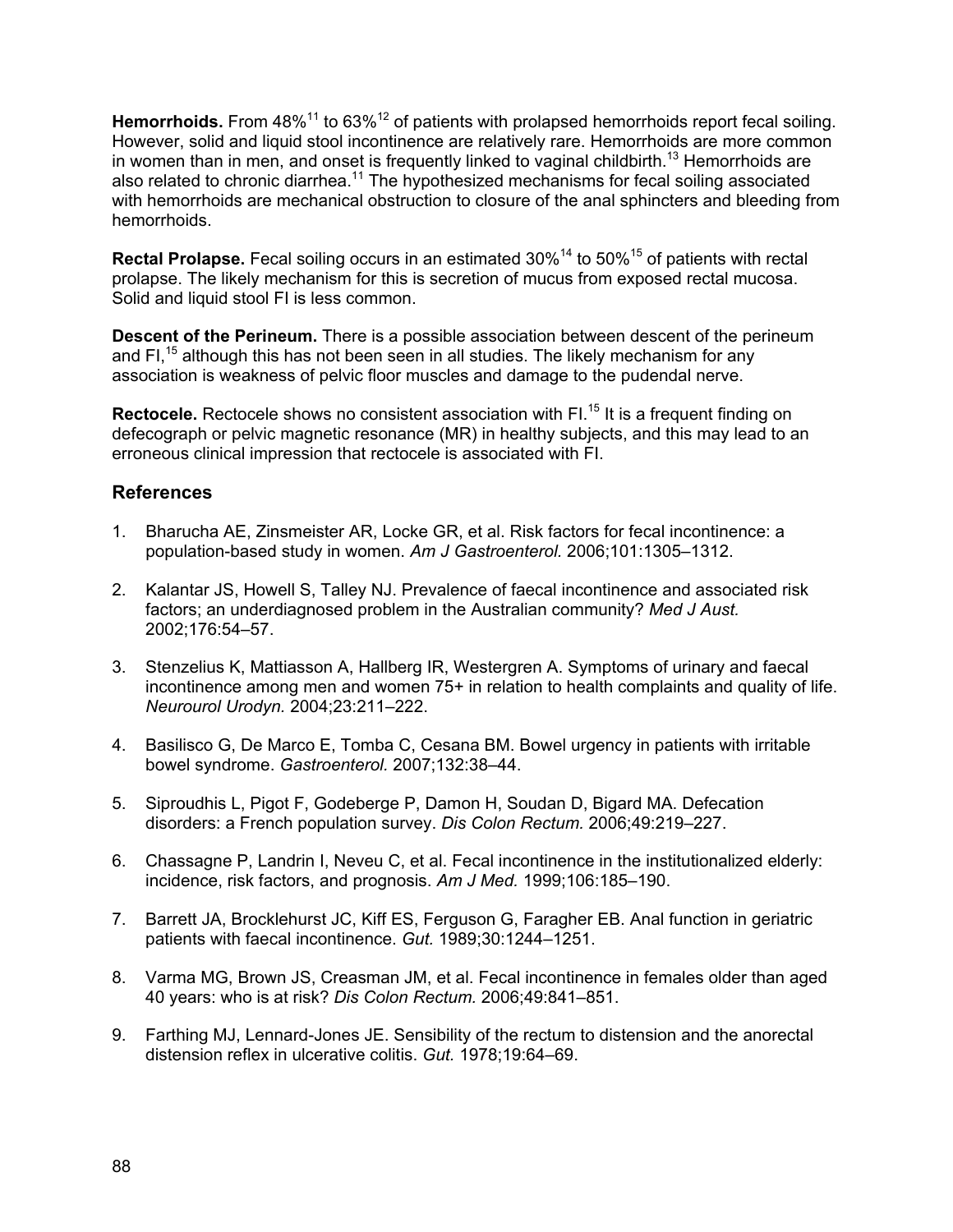- 10. Michelassi F, Melis M, Rubin M, Hurst RD. Surgical treatment of anorectal complications in Crohn's disease. *Surgery.* 2000;128:597–603.
- 11. Johannsson HO, Graf W, Pahlman L. Bowel habits in hemorrhoid patients and normal subjects. *Am J Gastroenterol.* 2005;100:401–406.
- 12. Murie JA, Sim AJ, Mackenzie I. The importance of pain, pruritus and soiling as symptoms of haemorrhoids and their response to haemorrhoidectomy or rubber band ligation. *Br J Surg.*  1981;68:247–249.
- 13. Borders N. After the afterbirth: a critical review of postpartum health relative to method of delivery. *J Midwifery Womens Health.* 2006;51:242–248.
- 14. Ho YH, Muller R, Veitch C, Rane A, Durrheim D. Faecal incontinence: an unrecognised epidemic in rural North Queensland? Results of a hospital-based outpatient study. *Aust J Rural Health.* 2005;13:28–34.
- 15. Parmentier H, Damon H, Henry L, Barth X, Mellier G, Mion F. Frequency of anal incontinence and results of pelvic viscerography in 291 women with pelvic organ prolapse. *Gastroenterol Clin Biol.* 2004;28:226–230.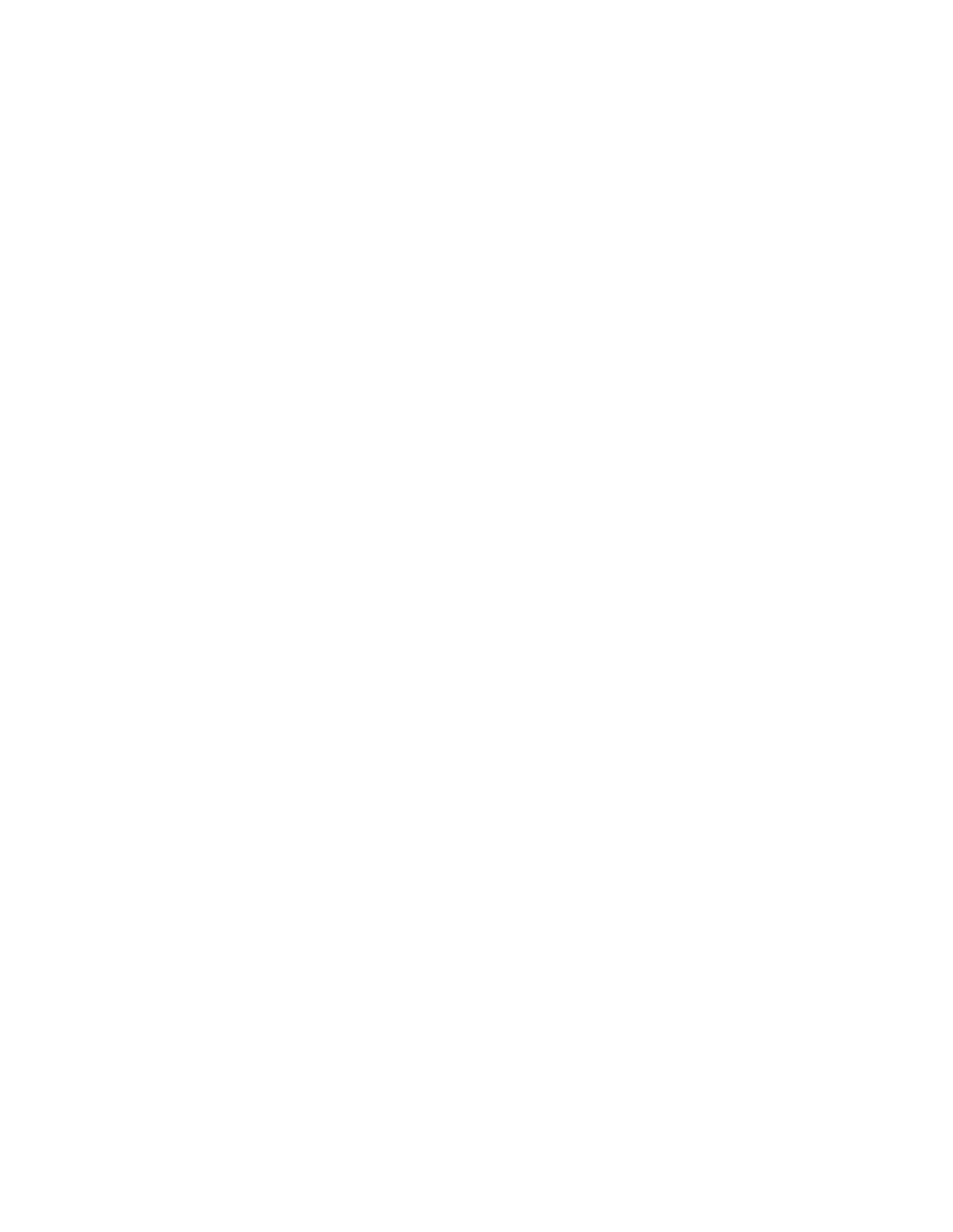# **Risk Factors for the Development of Fecal and Urinary Incontinence—Age, Frailty, Dementia, Functional Impairment, and Institutionalization**

## **John F. Schnelle, Ph.D.**

Urinary incontinence (UI) is reported for 50%–65 % of nursing home (NH) residents, and fecal incontinence (FI) is found in most of the same people.<sup>1</sup> Immobility and dementia are the two primary risk factors for UI and FI in residents in the NH. Three separate studies showed that residents with UI and FI had significant mobility problems and an average Mini mental status score of 8–14, indicating severe cognitive impairment.<sup>2–4</sup> These data support other studies identifying immobility and dementia as the primary risk factors for  $F1.5$ 

There is also ample evidence of lower urinary tract dysfunction among incontinent NH residents including reduced bladder capacity, high postvoid residuals and poor sphincter function.<sup>6</sup> However, these lower urinary tract disorders have not proven predictive of a resident's ability to regain continence through a behavioral program that addresses the risk factors of immobility and dementia. $6$  There is less evidence describing the physiology of FI. One recent study reported that most NH residents with FI showed severe impairment of rectal sensation. More importantly, 75% showed a dyssnergic pattern characterized by high intrarectal pressure while straining, in combination with elevation of anal sphincter pressure.<sup>7</sup>

### **Treatment and Prevention**

Most published treatments for UI and FI in NH residents have been directed to the risk factors of immobility and dementia. The logic is that immobility prevents people from getting to the bathroom and dementia reduces the motivation of both the resident to request assistance and of the caregiver to provide it. Furthermore, it is unlikely that any intervention directed to the medical risk factors for UI and FI (e.g., hyperactive bladder or poor rectal sensation) could be effective if residents are unaware of the need to toilet (dementia) or are unable to move to the toilet (mobility).

Treatments using prompted voiding have been evaluated most frequently in controlled trials and include three components relevant to immobility and dementia.<sup>2–4</sup> (1) Residents are approached every 2 hours and asked if they are wet or dry; (2) residents are prompted up to three times to request assistance; and (3) when residents ask for assistance, they are reinforced and provided assistance to the toilet. This simple intervention is labor intensive, does not involve treating abnormalities of the lower urinary tract, and is effective. In various clinical trials, 33%–60% of residents reduced the frequency of their incontinence to less than one episode per day or became continent after participating in a prompted-voiding program. $2-4$  Supplementing prompted voiding with pharmacologic treatment for urge incontinence did not result in further significant clinical improvement.<sup>4</sup>

Two studies have estimated the effectiveness of prompted voiding programs in reducing the frequency of FI, thereby assessing the extent to which immobility and dementia contribute to this condition. In one study, residents significantly increased the number of appropriate defecations and significantly decreased UI in an intervention that offered toileting assistance every 2 hours. Although this intervention did not decrease significantly the frequency of FI, there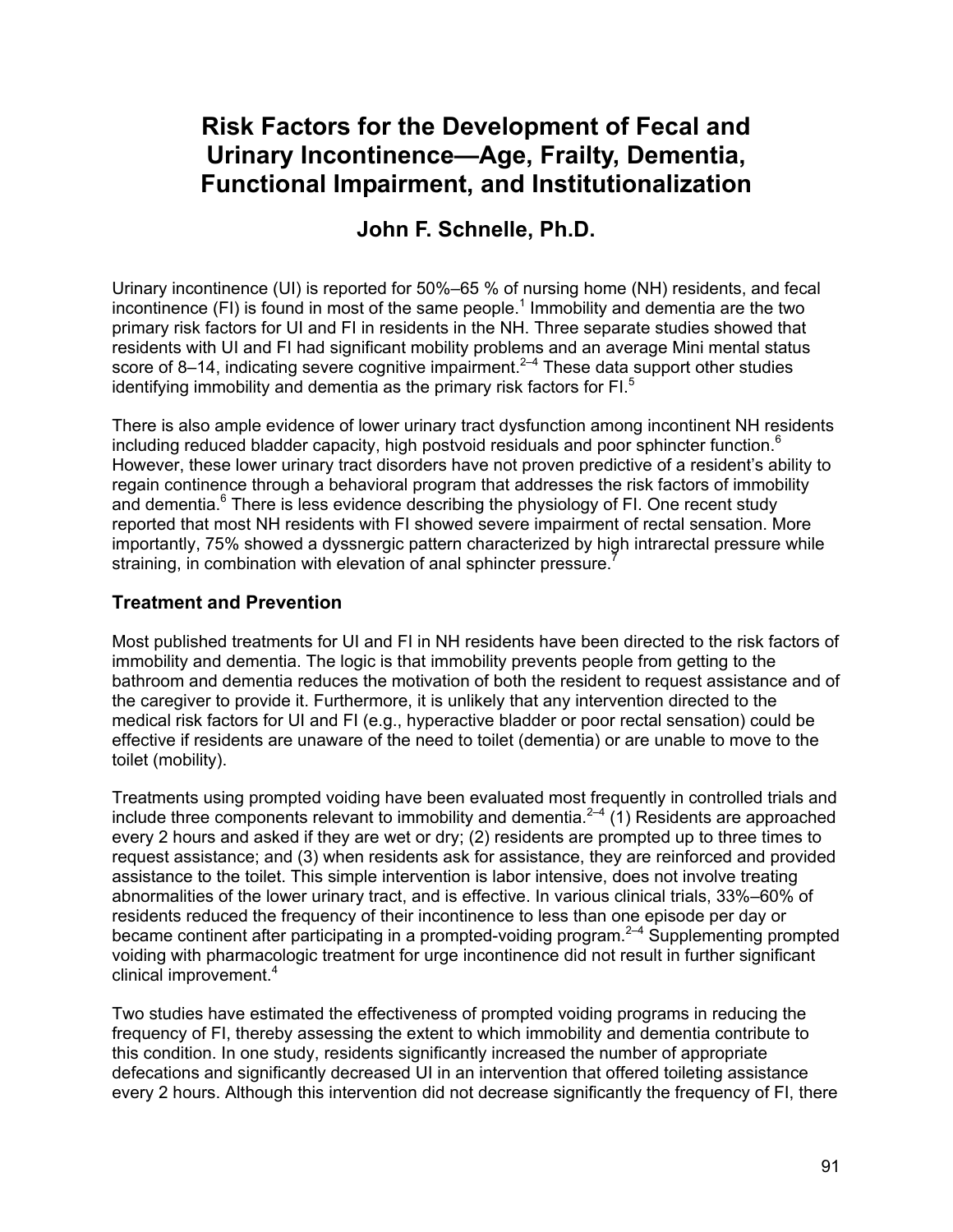was a trend in this direction.<sup>8</sup> The second trial involved a comprehensive intervention that integrated toileting assistance (prompted voiding), a fluid-prompting protocol, and mobility exercise. $3$  This program resulted in a significant decrease in FI episodes (from 0.6 to 0.3 episodes per day) and a significant increase in appropriate fecal voiding in the toilet. Residents also significantly increased fluid intake, decreased UI, and showed improvements in mobility endurance. However, constipation remained a significant problem, because 46% of the residents had no defecations (continent or incontinent) during a 2-day period when bowel movements were monitored. The lack of significant difference between the intervention and control groups in frequency of defecations during this period suggests that constipation was not alleviated by the intervention. Neither of these trials controlled for laxative use, medications with constipating side effects, or caloric intake, which was known to be very low. Anorectal function measures also were not available for the patients who participated in the above trials that measured FI.

In regard to prevention, it is important to note that residents who improved with prompted voiding did so within the first several days of the trial. This quick response suggests that prompted voiding was not effective because it taught residents new behaviors associated with continence. The more plausible explanation is that residents were primarily incontinent because of the failure of caregivers to provide care (prompting and assistance) that would have prevented incontinence or at least would have reduced its severity. If NH residents who could be responsive to toileting assistance were identified soon after admission and treated with prompted voiding, it is likely that most of the UI and FI in NHs could be prevented. Unfortunately, there are several reasons why such prevention programs are not implemented in NHs.

### **Preventing Incontinence in Nursing Home Residents**

Ample data indicate that NH physicians and care providers do not provide good incontinence care. In regard to physicians, a review of charts in 10 NHs revealed that the most basic assessments recommended in practice guidelines to identify reversible causes of incontinence were seldom done.<sup>9</sup> Most importantly, physicians did not write orders to evaluate a resident's potential preferences for and responsiveness to toileting assistance. <sup>9</sup> This is a particularly egregious error, since there is good evidence that a resident's responsiveness to toileting assistance can be predicted accurately with a brief trial of toileting assistance.<sup>6</sup>

As for other NH care providers, residents with good memory have reported that toileting assistance occurs at an average rate of 0–2 episodes per day, with many residents reporting long waits for assistance and that they are reluctant to ask for toileting assistance because of staff reactions.<sup>9</sup> Direct care staff report that they do not change or toilet people consistently because of lack of time. Furthermore, there is evidence that medical record documentation of incontinence care provision by nursing aides is erroneous.<sup>10,11</sup> In short, the labor and staff management dynamics of preventing UI and FI do not offer providers an incentive to implement programs known to prevent or at least improve UI and FI.

### **Summary and Future Directions**

It is clear that behavioral and caregiver management interventions must be a first line treatment for UI and FI. In the NH, both conditions are at least exacerbated and largely caused by the resident's inability to use the toilet. In FI, it is less clear if these behavioral interventions will be as effective as they are with UI due to the unknown role of constipation and dyssynergia.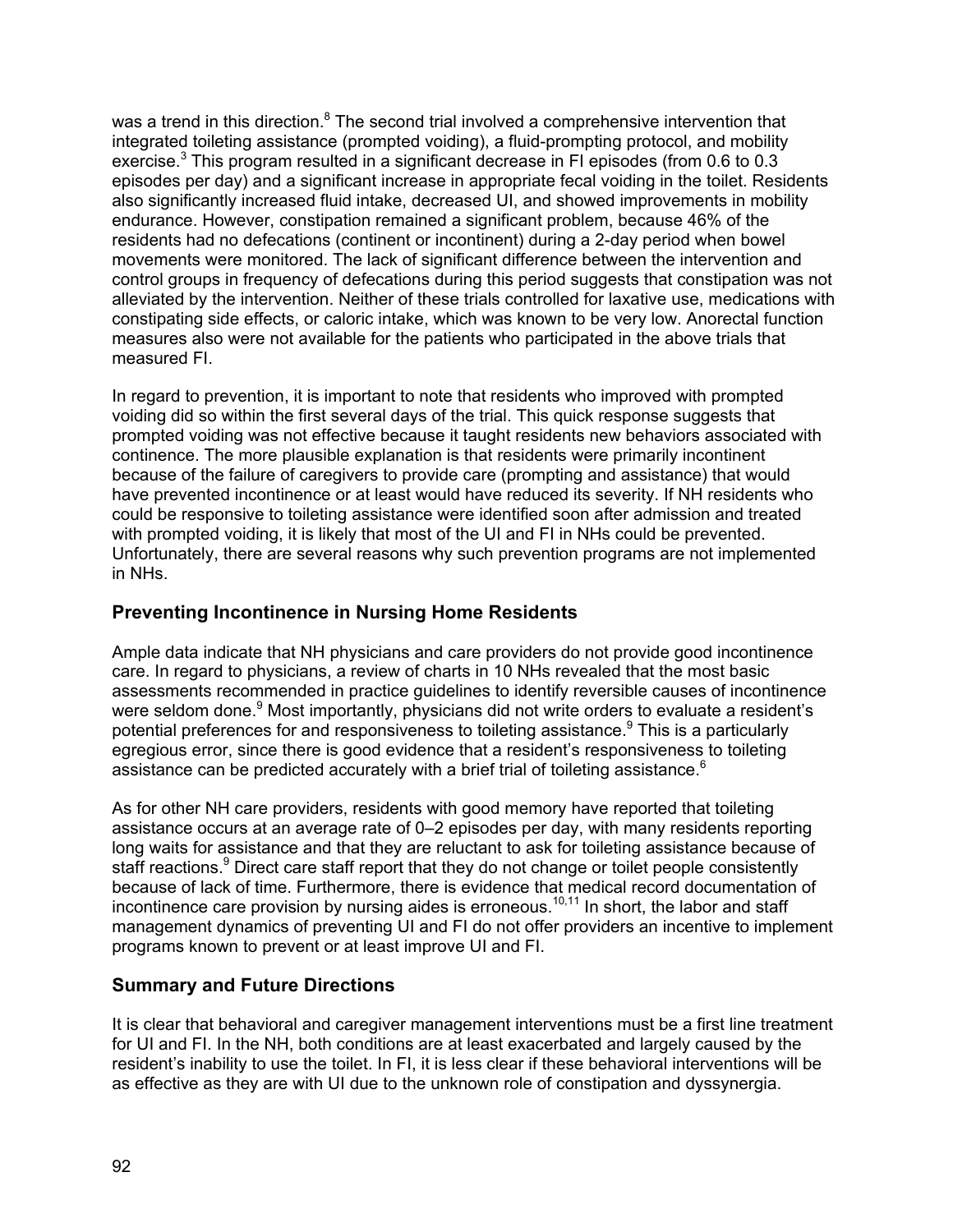Management and regulatory interventions at the organizational level will need to be implemented if UI and FI are to be prevented in the NH setting.

- 1. Chiang L, Ouslander J, Schnelle JF, Reuben DB. Dually incontinent nursing home residents: clinical characteristics and treatment differences. *J Am Geriatr Soc.*  2000;48:673–676.
- 2. Schnelle JF, MacRae PG, Ouslander JG, Simmons SF, Nitta M. Functional incidental training, mobility performance, and incontinence care with nursing home residents. *J Am Geriatr Soc.* 1995;43:1356–1362.
- 3. Schnelle JF, Alessi CA, Simmons SF, Al-Samarrai NR, Beck JC, Ouslander JG. Translating clinical research into practice: a randomized controlled trial of exercise and incontinence care with nursing home residents. *J Am Geriatr Soc.* 1995;43:1356–1362.
- 4. Ouslander JG., Schnelle JF, Uman G, Fingold S, Nigam JG, Tuico E. Does oxybutynin add to the effectiveness of prompted voiding for urinary incontinence among nursing home residents? *Am Geriatr Soc.* 1995;43:610–617.
- 5. Johanson JF, Irizarry F, Doughty A. Risk factors for fecal incontinence in a nursing home population. *J Clin Gastroenterol.* 1997;24:156–160.
- 6. Ouslander JG, Schnelle JF, Uman G, Fingold S, Nigam JG, Tucio C. Predictors of successful prompted voiding among incontinent nursing home residents. *JAMA.*  1995;273:1366–1370.
- 7. Leung WF, Beard MH, Grbic V, Habermann R, Rao SSC, Schnelle JF, Sepulveda ACC, VAGLAHS, UCLA; Center for Quality Aging, Vanderbilt VUMC, U Iowa. *Dyssynergia—key*  pathophysiologic mechanism for fecal incontinence (FI) in nursing home residents. Paper presented at the American College of Gastroenterology Annual Scientific Meeting; October 13, 2007; Philadelphia, PA.
- 8. Ouslander JG, Simmons S, Schnelle JF, Uman G, Fingold S. Effects of prompted voiding on fecal continence among nursing home residents. *J Am Geriatr Soc.* 1996;44:424–428.
- 9. Schnelle JF, Cadogan MP, Yoshii J, Al Samarrai NR, Osterweil D, Bates-Jensen BM, Simmons SF. The Minimum Data Set urinary incontinence quality indicators: do they reflect differences in care processes related to incontinence? *Med Care.* 2003;41:909–922.
- 10. Lekan-Rutledge D, Palmer MH, Belyea M. In their own words: nursing assistants' perception of barriers to implement of prompted voiding in long-term care. *Gerontologist.*  1998;38:370–378.
- 11. Schnelle JF, Bates-Jensen BM, Chu L, Simmons SF. Accuracy of nursing home medical record information about care process delivery: implications for staff management and improvement. *J Am Geriatr Soc.* 2004;52:1378–1383.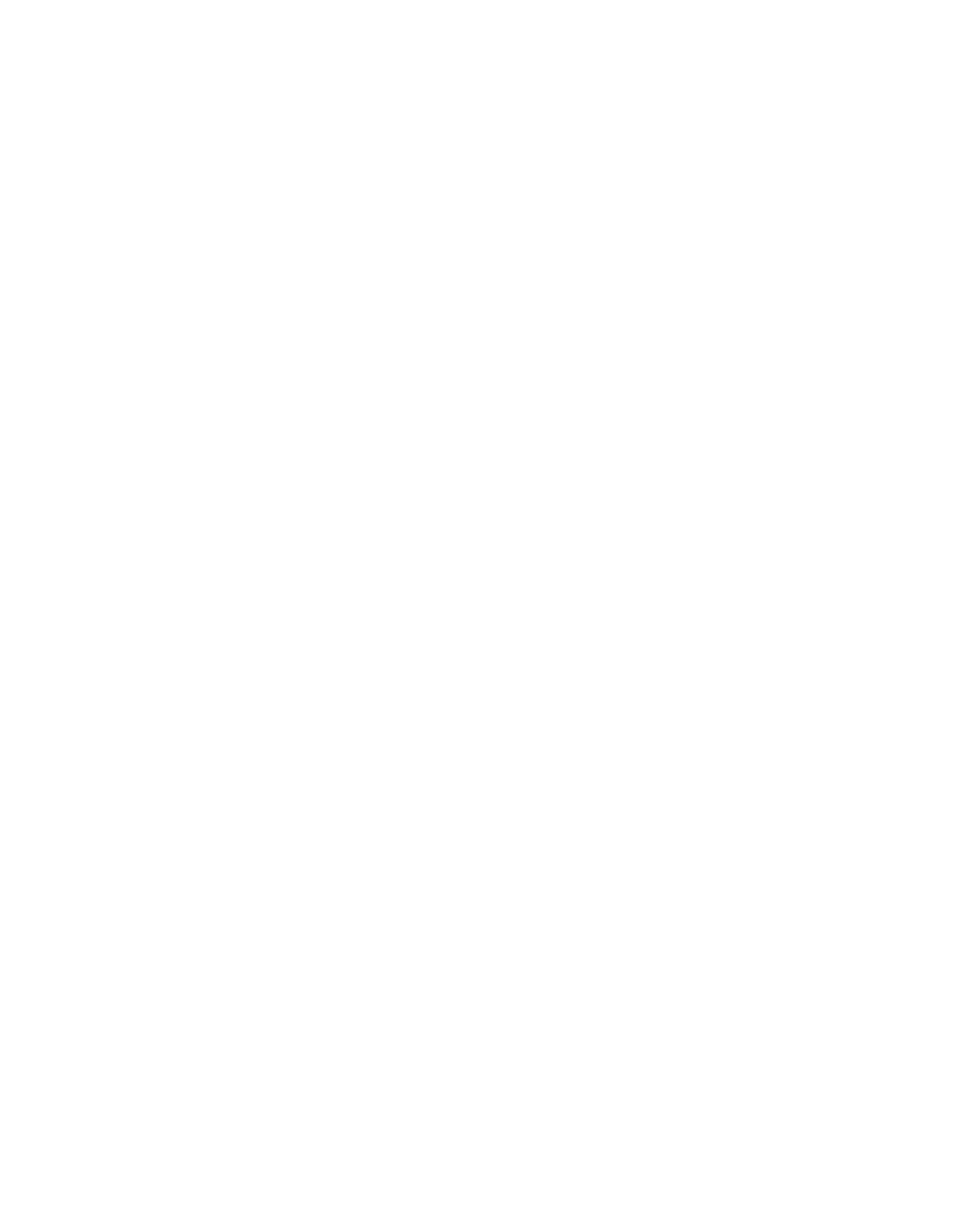# **Surgical Complications Including Prostatectomy and Other Urologic Procedures**

## **Patricia S. Goode, M.D., M.S.N.**

### **Prostatectomy for Cancer**

**Prevalence of urinary incontinence (UI).** Determining rates of incontinence, the basis of determining risk, is particularly difficult due to inconsistent and nonstandardized measures. The Prostate Cancer Outcomes Study, a population-based, longitudinal cohort study of 1,288 African-American, White, and Hispanic men after radical prostatectomy, found incontinence rates of 13% preoperatively, with 3% using pads. At 1 and 5 years postoperatively, 65% had any incontinence at both time points, with 31% and 26% respectively using absorbent pads.<sup>1</sup> Far fewer men had frequent incontinence, 13% at 1 year and 11% at 5 years postoperatively.

**Risk factors** for postprostatectomy UI include older age, preoperative UI, previous transurethral resection of the prostrate (TURP), lack of preservation of both neurovascular bundles, total length of the posterior urethra, length of the urethral stump, presence of anastomotic stricture, and periurethral fibrosis on magnetic resonance imaging  $(MRI).^{2-5}$ 

**Preventive interventions.** Introduction of the anatomical surgical technique described by Walsh resulted in a decrease in the median time to continence from 5.6 to 1.5 months, and the rate of continence at 24 months increased from 82% to 95%.<sup>2</sup> A randomized study of placement of two anastomotic urethral suspension stitches increased Valsalva leak point pressure and postoperative continence rates.<sup>6</sup> A similar study from Japan demonstrated that the placement of an endopelvic anterior urethral stitch shortened time to continence.<sup>7</sup> Robotic-assisted laparoscopic prostatectomy is thought to have the potential for reducing postoperative complications, but more evidence is needed.

Three randomized, controlled clinical trials of perioperative pelvic floor muscle training programs have shown a significant reduction in duration and severity of incontinence after prostatectomy. $8-10$  The studies varied in the intensity of the intervention, but produced continence rates of 88% vs. 56% at 3 months, $83.4\%$  vs. 47.5% at 12 months, $9$  and median time to continence of 3.5 months vs.  $>6$  months.<sup>10</sup> In the latter study, the number needed to treat to get one additional man out of pads by 6 months was 5, with a cost of \$150 per man treated.<sup>10</sup> This is extremely cost-effective.

**Prevalence of fecal incontinence (FI)** has been shown to increase slightly after radical prostatectomy. A study of 665 men treated with radical prostatectomy reported, after a median of 2.6 and 6.2 years: fecal urgency in 3% and 5% vs. 4% and 1% for controls, and FI in 1% and 2% vs. 0% and 0% for controls.<sup>11</sup> Another study showed 2% of men with new or worsened FI 2 years after radical prostatectomy.<sup>12</sup>

**Research priorities** in prevention of postprostatectomy incontinence include: (1) use of standardized measures of incontinence and quality of life, so that results can be compared across trials; (2) continued innovation in surgical techniques; (3) determination of optimal timing, content, and intensity for pelvic floor muscle training; (4) addition of FI outcomes to intervention trials to prevent and treat postprostatectomy UI, (5) exploration of mechanisms that lead to UI, e.g., periurethral fibrosis, to develop preventive interventions.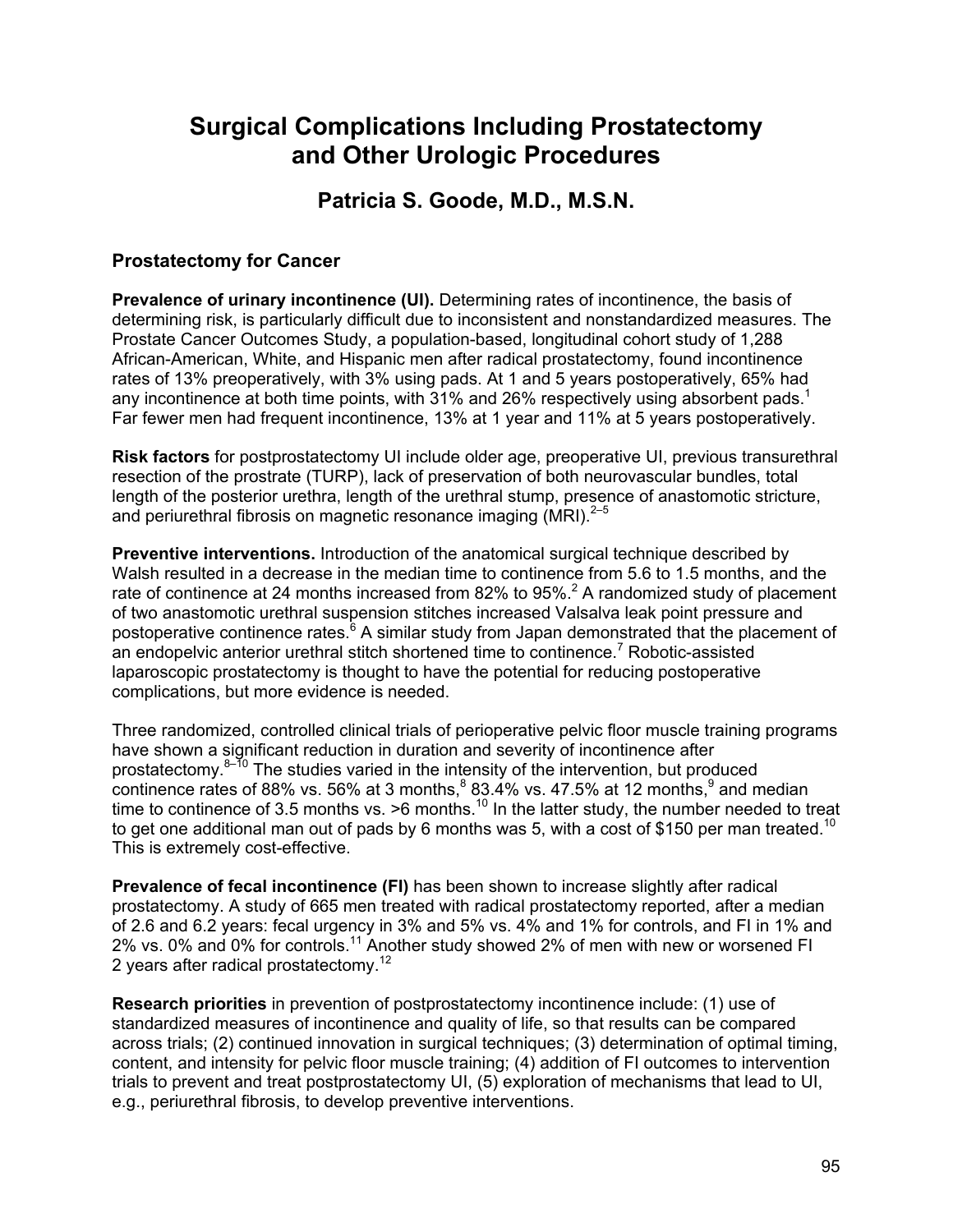### **Radiation Therapy for Prostate Cancer**

### *External Beam Radiation*

**Prevalence of UI.** The Late Effects Consensus Conference of 1995 established that the incidence of incontinence with pelvic external beam radiation therapy (RT) was 0%–10%, depending on the definition used.<sup>13</sup> In addition to UI, overactive bladder symptoms of urgency, frequency, and nocturia can be bothersome to patients and have considerable impact on quality of life. Dysuria, frequency, and urgency incidence was 23%–80% but usually subsided several weeks following RT.<sup>13</sup> The latency between RT and the onset of clinical symptoms can complicate the attribution of symptoms. The interval between RT and onset of bladder and urethral complications had a median time of  $13-28$  months.<sup>13</sup> In a series of 301 patients 2–3 years after RT, 35% reported incontinence, but only 6% required pads or other protective devices.<sup>14</sup>

**Incontinence risk factors** in a series of 1,192 prostate cancer patients treated with external beam RT 5 years previously included TURP before RT (10% vs. 6%, *p*=0.03), presence of Grade >2 acute genitourinary (GU) toxicity (11% vs. 5%, *p*=0.002), and TURP or dilatation after RT (8% vs. 1.5%,  $p=0.002$ ).<sup>15</sup> There are no studies on interventions to prevent incontinence during or following RT.

### *Brachytherapy*

**Prevalence of incontinence.** Brachytherapy (BT), the permanent implantation of interstitial radioactive seeds to treat prostate cancer, has been associated with incident overactive bladder symptoms and UI and FI. A French study of 308 men undergoing BT reported 63.9% of patients with urinary urgency, 66.0% diurnal frequency, and 62.8% nocturnal frequency at 2 months after seed implantation.<sup>12</sup> Although urinary symptoms reached a maximum at 2 months, they were still worse than baseline at 24 months including reports of urgency in 37.9%, diurnal frequency 36.8%, and nocturnal frequency in 30.8%. New or worsened UI was reported by 19.7% of men and FI in 8.9% at 24 months after seed implantation.<sup>12</sup>

**Risk factors.** Risk stratification for urinary tract morbidity, using the American Urological Association symptom score, flow rate, prostate volume, and postvoid residual volume, successfully separated a group at higher risk for GU morbidity (37% vs. 15%).<sup>16</sup>

### *Fecal Incontinence With External Beam Radiation and Brachytherapy*

Both RT and BT for prostate cancer seem to be risk factors for incident fecal urgency and FI. In a study of 147 men who had undergone RT and 84 who had undergone BT (44 of whom had received supplemental external-beam RT as part of their primary therapy) at a median of 2.6 and 6.2 years after primary therapy, bowel symptoms measured by the Expanded Prostate Cancer Index Composite (EPIC) were as follows: percent with fecal urgency at 2.6 and 6.2 years: 14% and 14% respectively with RT, 19% and 10% for BT, and 4% and 1% for controls; percent with FI at 2.6 and 6.2 years: 4% and 9% with RT, 8% and 3% for BT, and 0% and 0% for controls.<sup>11</sup> As in UI, men with bowel symptoms prior to RT were at higher risk after RT, with an odds ratio of 7.4.<sup>17</sup>

Research priorities for external beam RT and BT include: (1) more clearly defining the risks for overactive bladder and UI and FI related to RT/BT, both acutely and 2 or more years following RT/BT, (2) determining if risk factors for UI and FI are different for external beam RT vs. BT,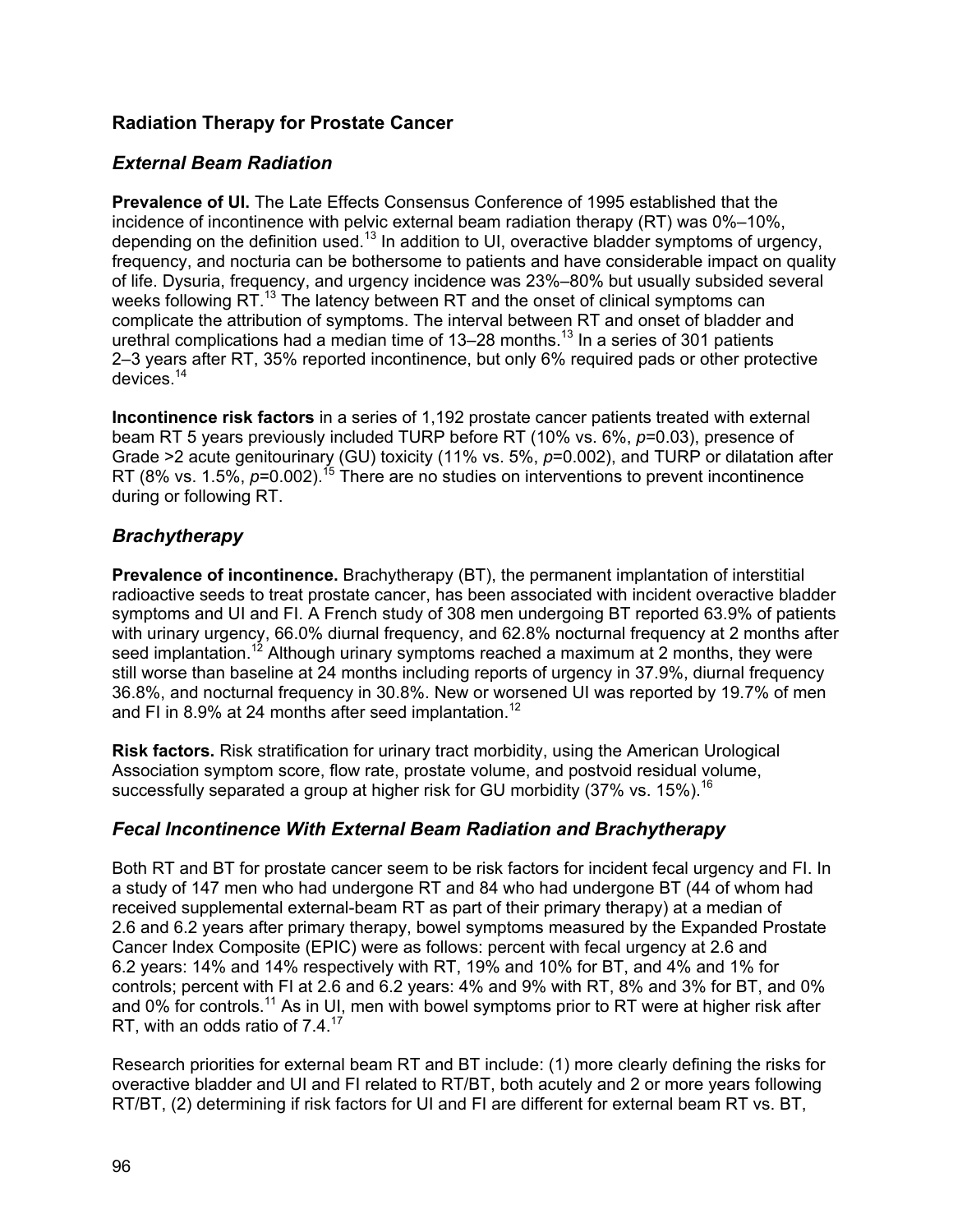(3) determining the optimal protocols for RT to achieve optimal cancer control and prevent overactive bladder and bowel symptoms as well as UI and FI, (4) determining if pelvic floor muscle training and multicomponent behavioral therapy programs can decrease the incidence of RT-associated overactive bladder, UI, and FI, and, if so, optimizing the protocols; (5) testing pharmacologic and dietary protocols to optimally decrease UI and FI, both alone and in combination with pelvic floor muscle training.

### **Transurethral Resection of the Prostate (TURP)**

**Prevalence.** Procedures for benign prostatic hypertrophy (BPH) very infrequently result in new UI and more frequently resolve or reduce incontinence. In a study of 151 men, UI prevalence was 12% for daily leakage preoperatively and 2.8% postoperatively.<sup>18</sup>

**Risk factors** for incident incontinence following TURP are (1) less compliant bladder and detrusor overactivity on preoperative urodynamics,<sup>19</sup> (2) prior RT (external beam, BT, or particularly both),<sup>20</sup> (3) advanced local prostate cancer,<sup>21</sup> (4) neurologic diseases such as Parkinson's.<sup>22</sup> The prevalence of FI has not been shown to be affected by TURP. Only one study examined pelvic floor muscle exercises before TURP and showed increased strength but no clinically relevant changes in storage or voiding symptoms.<sup>23</sup>

**Research priorities** are: (1) establish the true predictive value of preoperative urodynamics for post-TURP incontinence, particularly in older patients and in those with neurologic diseases, (2) develop alternative treatments or modification in TURP surgical procedures for obstructive voiding symptoms and urinary retention in men who have had prior RT, (3) further identification of other high-risk groups for post-TURP incontinence.

### **Surgery for Bladder Cancer**

**Prevalence.** Much less commonly performed than radical prostatectomy or TURP, radical cystectomy is indicated for muscle-invasive bladder carcinoma, recurrent T1 disease, or carcinoma in situ (CIS) unresponsive to intravesical chemotherapy or immunotherapy. Surgeons and patients may choose between ileal conduits and neobladders. One summary of the results of ileal neobladders reported total or good daytime continence rates in 88%–95% of patients, and some degree of nighttime leakage in most patients, but satisfactory nighttime continence rates of 66%–93%.<sup>24</sup> In 259 patients completing a Functional Assessment of Cancer Therapy instrument, quality of life did not differ between patients with bladder cancer having undergone radical cystectomy and those with an intact bladder or between continent and conduit urinary diversion groups.<sup>25</sup> Another study compared urinary and fecal symptoms in patients after RT for bladder cancer to symptoms in controls. UI occurring at least once a month was reported by 30% vs. 10% and FI at least monthly in 17% vs. 2%.<sup>26</sup>

**Risk factors** for urinary incontinence in orthotopic neobladder included maximum urethral closure pressure, maximum contraction amplitude, and baseline pressure at mid capacity.<sup>27</sup> In considering primary prevention, cigarette smoking is the most important risk factor for bladder cancer.

**Research priorities** include: Continuing to develop innovations in surgical, medical, and radiation therapy to optimally control bladder cancer and preserve continence.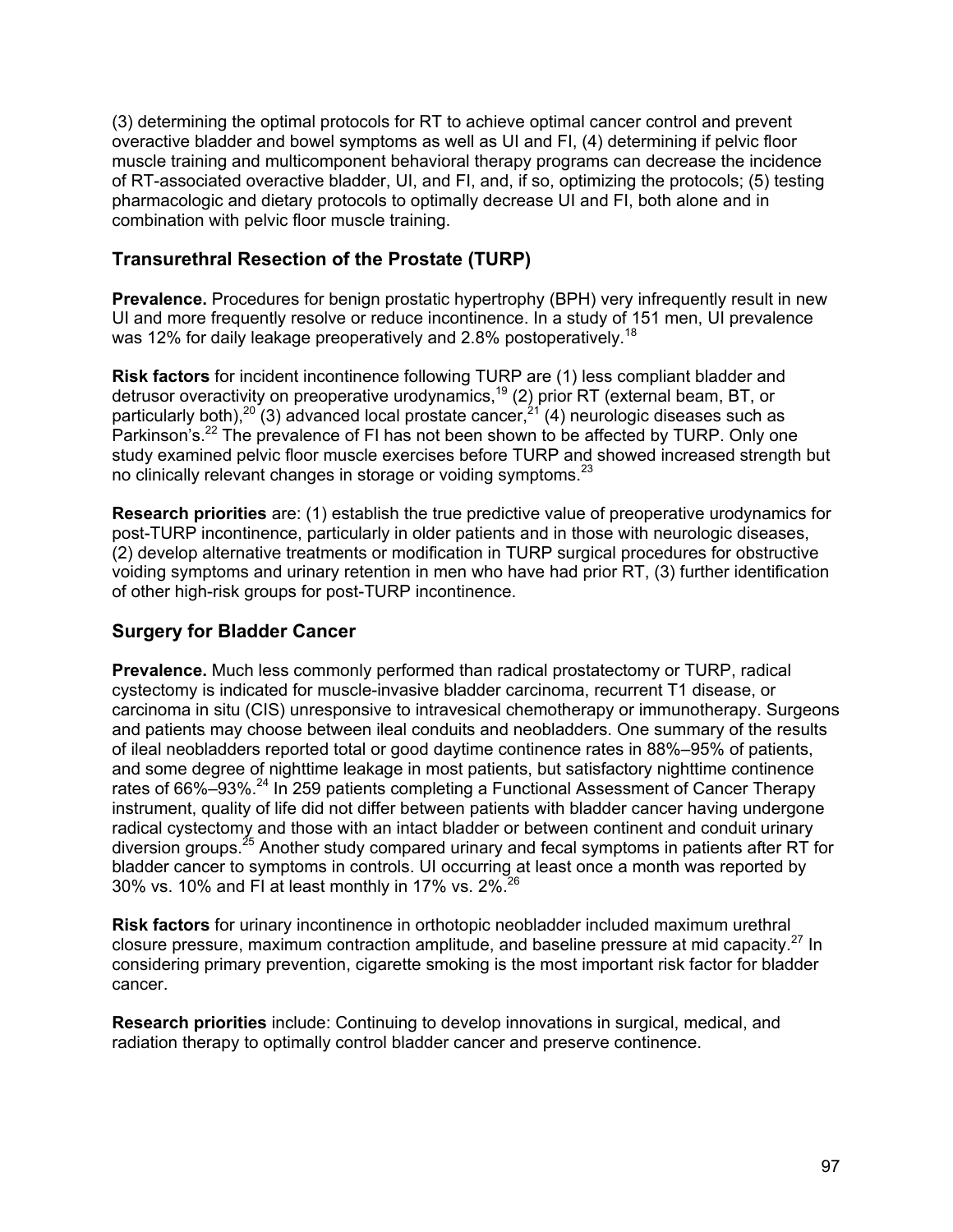- 1. Penson D, McLerran D, Feng Z, Li L, Albertsen P, Gilliland F, Hamilton A, Hoffman R, Stephenson R, Potosky A, Stanford J. 5-Year urinary and sexual outcomes after radical prostatectomy: results from the Prostate Cancer Outcomes Study. *J Urol.*  2005;173:1702–1705.
- 2. Eastham J, Kattan M, Rogers E, Goad J, Ohori M, Boone T, Scardino P. Risk factors for urinary incontinence after radical prostatectomy. *J Urol.* 1996;156:1707–1713.
- 3. Moore K, Truong V, Estey E, Voaklander D. Urinary incontinence after radical prostatectomy—can men at risk be identified preoperatively? *J Wound Ostomy Continence Nurs.* 2007;34:270–279.
- 4. Majoros A, Bach D, Keszthelyi A, Hamvas A, Mayer P, Riesz P, Seidl E, Romics I. Analysis of risk factors for urinary incontinence after radical prostatectomy. *Urol Int.*  2007;78:202–207.
- 5. Kordan Y, Alkibay T, Sozen S, Bozkurt Y, Acar C, Talu T, Bozkirli I. Is there an impact of postoperative urethral and periurethral anatomical features in post-radical retropubic prostatectomy incontinence. *Urol Int.* 2007;78:208–213.
- 6. Campenni M, Harmon J, Ginsberg P, Harkaway R. Improved continence after radical retro-pubic prostatectomy using two pubo-urethral suspension stitches. *Urol Int.*  2002;68:109–112.
- 7. Sugimura Y, Hioki T, Yamada Y, Fumino M, Inoue T. An anterior urethral stitch improves urinary incontinence following radical prostatectomy. *Int J Urol.* 2001;8:153–157.
- 8. Van Kampen M, De Weerdt W, Van Poppel H, De Ridder D, Feys H, Baert L. Effect of pelvic floor re-education on duration and degree of incontinence after radical prostatectomy: a randomized controlled trial. *Lancet.* 2000;355:98–102.
- 9. Manassero F, Traversi C, Ales V, Pistolesi D, Panicucci E, Valent F, Selli C. Contribution of early intensive prolonged pelvic floor exercises on urinary continence recovery after bladder neck-sparing radical prostatectomy: results of a prospective controlled randomized trial. *Neurourol Urodynam.* 2007 May 8; Epub ahead of print.
- 10. Burgio KL, Goode PS, Urban D, Umlauf M, Locher J, Bueschen A, Redden DT. Preoperative biofeedback assisted behavioral training to decrease post-prostatectomy incontinence: a randomized, controlled trial. *J Urol.* 2006;175:196–201.
- 11. Miller D, Sanda M, Dunn R, Montie J, Pimentel H, Sandler H, McLaughlin W, Wei J. Long-term outcomes among localized prostate cancer survivors: health-related quality-of-life changes after radical prostatectomy, external radiation, and brachytherapy. *J Clin Oncol.* 2005;23:2772–2780.
- 12. Buron C, Le Vu B, Cosset J, Pommier P, Peiffert D, Delannes M, Flam T, Guerif S, Salem N, Chauveinc L, Livartowski A. Brachytherapy versus prostatectomy in localized prostate cancer: results of a French multicenter prospective medico-economic study. *Int J Radiat Oncol Biol Phys.* 2007;67:812–822.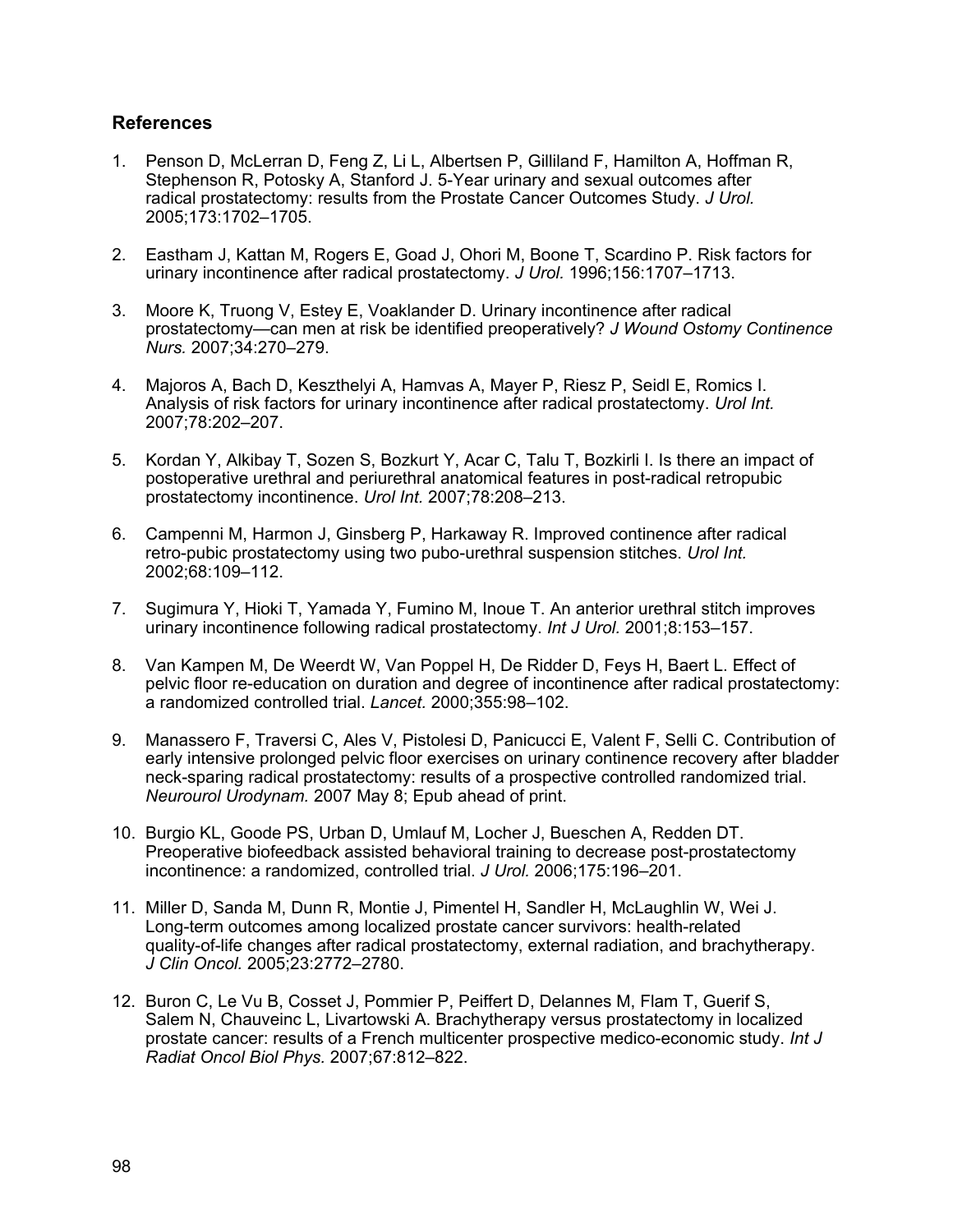- 13. Marks L, Carroll P, Dugan T, Anscher M. The response of the urinary bladder, urethra, and ureter to radiation and chemotherapy. *Int J Radiat Oncol Biol Phys.* 1995;31:1257–1280.
- 14. Little D, Kuban D, Levy L, Zagars G, Pollack A. Quality-of-life questionnaire results 2 and 3 years after radiotherapy for prostate cancer in a randomized dose-escalation study. *Urology.* 2003;62:707–713.
- 15. Liu M, Pickles T, Berthelet E, Agranovich A, Kwan W, Tyldesley S, McKenzie M, Keys M, Morris J, Pai H. Urinary incontinence in prostate cancer patients treated with external beam radiotherapy. *Radiother Oncol.* 2005;74:197–201.
- 16. Wehle M, Lisson S, Buskirk S, Broderick G, Young P, Igel T. Prediction of genitourinary tract morbidity after brachytherapy for prostate adenocarcinoma. *Mayo Clin Proc.*  2004;79:314–317.
- 17. Peeters S, Heemsbergen W, Van Putten W, Slot A, Tabak H, Mens J, Lebesque J, Koper P. Acute and late complications after radiotherapy for prostate cancer: results of a multicenter randomized trial comparing 68 Gy to 78 Gy. *Int J Radiat Oncol.*  2005;61:1019–1034.
- 18. Deliveliotis C, Liakouras C, Delis A, Skolarikos A, Varkarakis J, Protogerou V. Prostate operations: long-term effects on sexual and urinary function and quality of life. Comparison with an age-matched control population. *Urol Res.* 2004;32:283–289.
- 19. Ameda K, Koyanagi T, Nantani M, Taniguchi K, Matusno T. The relevance of preoperative cystometrography in patients with benign prostatic hyperplasia: correlating the findings with clinical features and outcome after prostatectomy. *J Urol.* 1994:152:443–447.
- 20. Kollmeier M, Stock R, Cesaretti J, Stone N. Urinary morbidity and incontinence following transurethral resection of the prostate after brachytherapy. *J Urol.* 2005;173:808–812.
- 21. Gnanapragasam V, Kumar V, Langton D, Packard R, Leung H. Outcome of transurethral prostatectomy for the palliative management of lower urinary tract symptoms in men with prostate cancer. *Int J Urol.* 2006;13:711–715.
- 22. Chandiramani V, Palace J, Fowler C. How to recognize patients with Parkinsonism who should not have urological surgery. *Br J Urol.* 1997;80:100–104.
- 23. Tibaek S, Klarskov P, Hansen B, Thomsen H, Andresen H, Jensen C, Olsen M. Pelvic floor muscle training before TURP: a randomized, controlled, blinded study. *Scand J Urol Nephrol.* 2007;41:329–334.
- 24. Hautmann R, Volkmer B, Schumacher M, Gschwend J, Studer U. Long-term results of standard procedures in urology: the ileal neobladder. *World J Urol.* 2006;24:305–314.
- 25. Allareddy V, Kennedy J, West M, Konety B. Quality of life in long-term survivors of bladder cancer. *Cancer.* 2006;106:2355–2362.
- 26. Henningsohn L, Wijkstrom H, Dickman P, Bergmark K, Steineck G. Distressful symptoms after radical radiotherapy for urinary bladder cancer. *Radiotherapy Oncol.*  2002;62:215–225.
- 27. Koraitim M, Atta M, Foda M. Orthotopic bladder substitution in men revisited: identification of continence predictors. *J Urol.* 2006;176:2081–2084.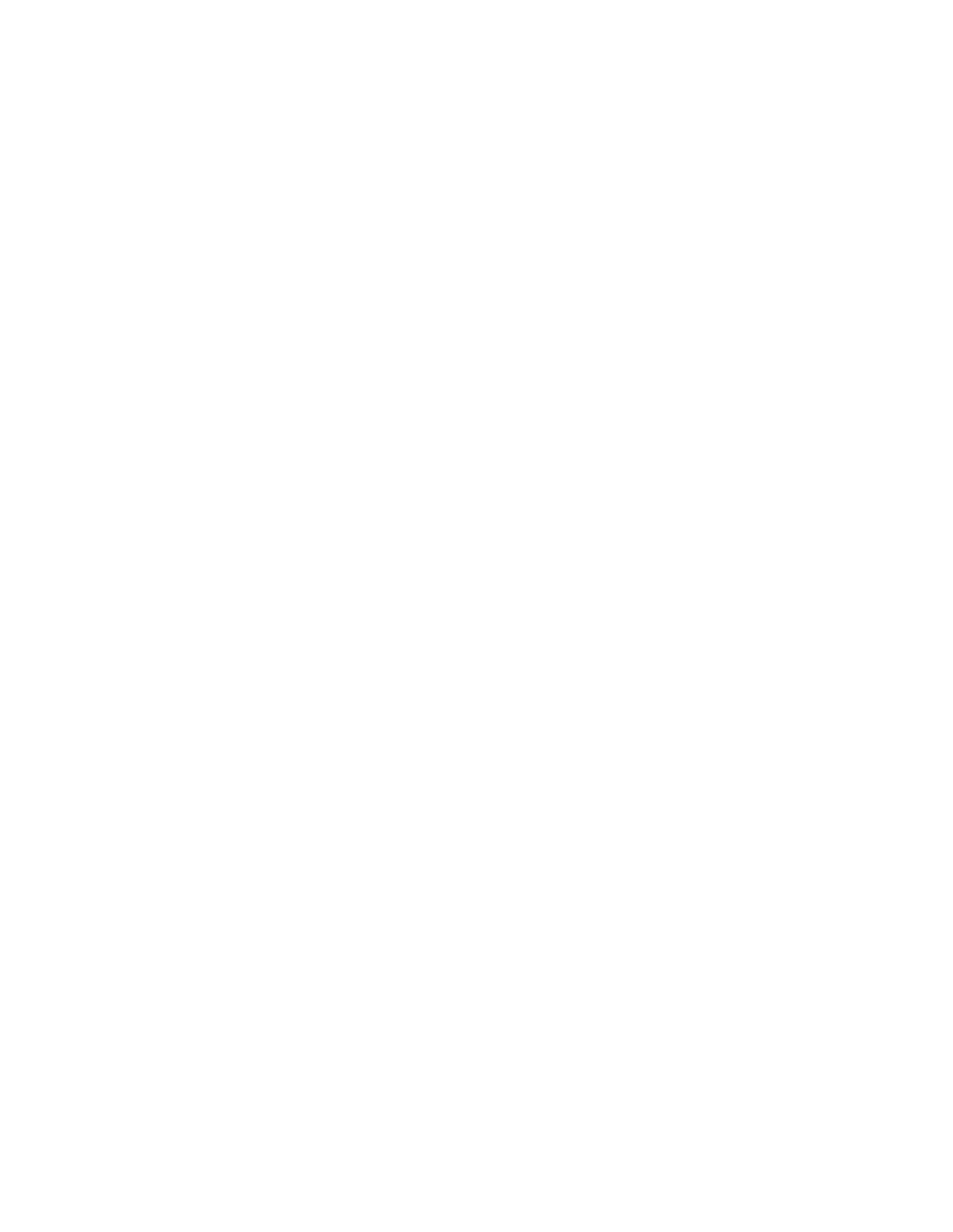# **Risk Factors for the Development of Fecal and Urinary Incontinence Following Anorectal Surgery, Colorectal Surgery, and Radiation Therapy for Colorectal Cancer**

# **Ann C. Lowry, M.D., F.A.C.S., FASCRS**

Fecal incontinence impacts between 2% and12% of the general population. Although the etiology is often complex and poorly understood, fecal incontinence may be an unintended consequence of the treatment of common anorectal conditions and colorectal cancer in some patients.

### **Anorectal Conditions**

In some anorectal diseases, incontinence is an element of the disease process (rectal prolapse, rectocele, sphincter injury) and may or may not improve after treatment of the condition. Incontinence is not generally associated with the common anorectal conditions of hemorrhoids, fissure, and fistulas but may occur after surgical treatment.

### **Hemorrhoids**

Hemorrhoids affect approximately 10–15 million people in the United States; 10%–20% of whom are estimated to require surgery. Surgical options include Lord's dilatation, conventional hemorrhoidectomy, and stapled hemorrhoidopexy. One randomized trial compared dilatation to conventional hemorrhoidectomy; in long-term follow-up, 52% of patients reported some incontinence after dilatation.<sup>1</sup> Using endoanal ultrasound before and after dilatation, investigators found new internal sphincter defects in 76% of patients and external sphincter defects in  $24\%$ <sup>2</sup>

In most case series of conventional hemorrhoidectomy, incontinence rates vary from 0.5%–20 %.<sup>1,3,4</sup> Stapled hemorrhoidopexy is a new technique in which a circumferential ring of excess rectal mucosa and submucosa is excised with a transanal stapler. Prospective data on postoperative incontinence comes primarily from randomized trials comparing stapled and conventional hemorrhoidectomy with short follow-up. In the studies reporting incontinence, the rate for both groups ranges between 0% and 3%.<sup>5</sup> It is unclear if the techniques differ in rates of incontinence. A Cochrane review found a nonsignificant trend toward increased soiling and incontinence with stapled hemorrhoidopexy.<sup>5</sup> Occult sphincter defects, use of retractors, and poor technique have been proposed as risk factors for incontinence. $6-8$ 

## **Anal Fissure**

Most anal fissures respond to medical management; however, 20%–50% of chronic fissures persist. The standard therapy is a lateral internal sphincterotomy in which a portion of the internal sphincter is divided to reduce the anal resting tone. Fecal incontinence occurs postoperatively in 0%–38%; incontinence of flatus and soiling are more common than accidental bowel movements.<sup>7,9,10</sup> New medical therapies and Botox injection into the anal sphincter aim to heal fissures without the risk of incontinence. Although these methods are more effective than placebo, the healing rates are lower than those of lateral internal sphincterotomy.<sup>11–13</sup> The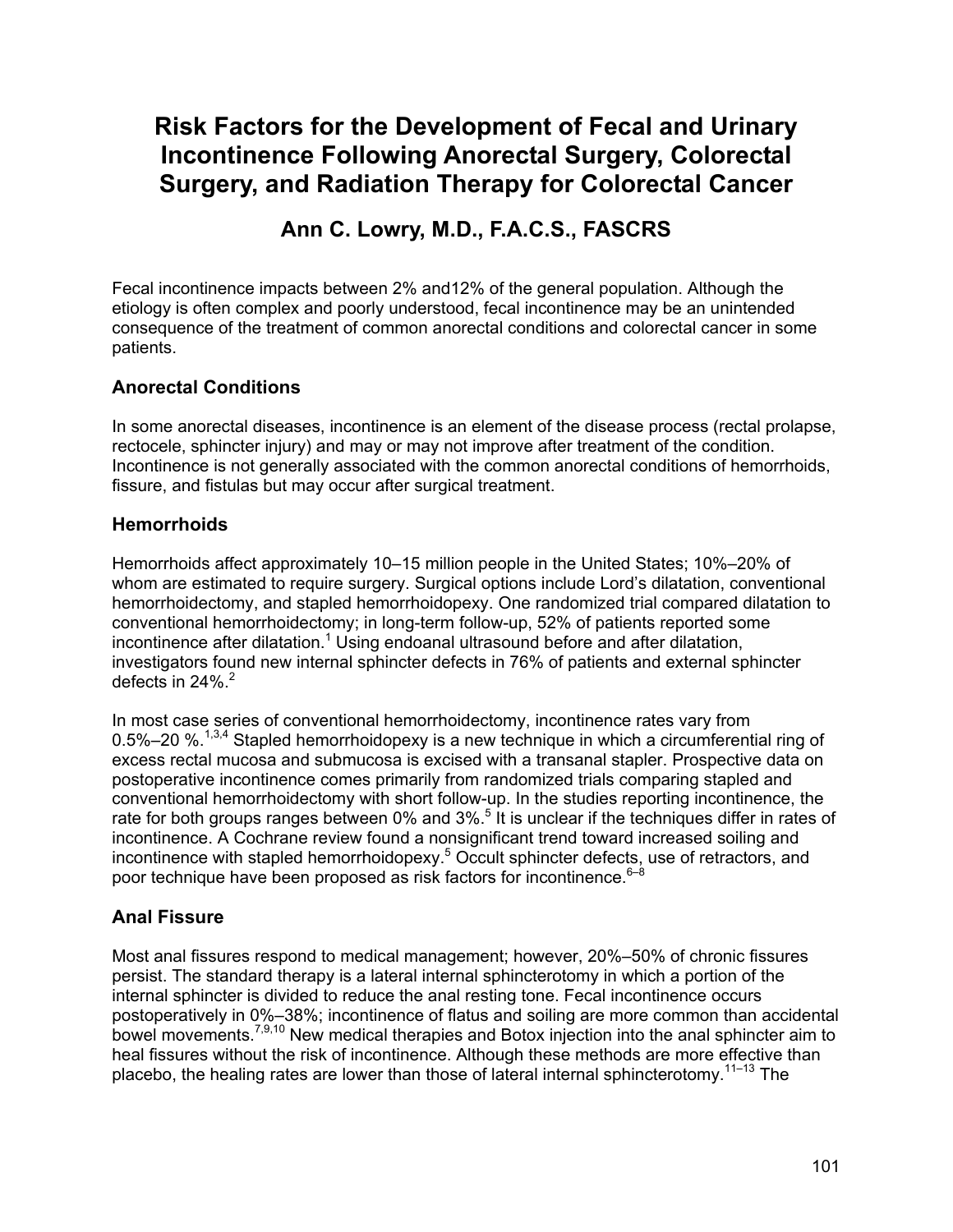technique of surgery (open versus closed), extent of sphincterotomy, and gender may influence rate of incontinence.<sup>10,14,15</sup>

### **Anal Fistulas**

Fistulotomy cures fistulas but, depending upon the anatomy, may result in incontinence in 0%–44%; staged fistulotomy does not change the rates significantly.<sup>16</sup> Alternative modalities such as insertion of fibrin glue, a fistula plug, and endorectal advancement flaps are less successful in resolving the fistula but less likely to cause incontinence.

| <b>Technique</b>  | <b>Success</b> | Incontinence                  |  |
|-------------------|----------------|-------------------------------|--|
| Fibrin glue       | 14%-60%        |                               |  |
| Fistula plug      | $41\% - 85\%$  | 0                             |  |
| Advancement flaps | $54\% - 93\%$  | $0\% - 35\%$ <sup>17-23</sup> |  |

The type of fistula, sphincter injury, occult defects, a short anal canal, age, and gender may affect the risk of incontinence.<sup>16,24</sup>

### **Rectal Cancer**

Incontinence after treatment of rectal cancer may result from surgical treatment, either anterior resection or local excision, or adjuvant therapy. Incontinence of some degree is reported in 28%–49% of patients after anterior resection.<sup>25,26</sup> Loss of reservoir function and damage to the sphincter muscles are causative factors. Construction of a "neo-reservoir," either a colonic J pouch or coloplasty, is designed to improve postoperative function. Randomized studies show better function at 6 months but no difference by 2 years.<sup>27</sup> A meta-analysis and multicenter randomized trial both report improved results with a J pouch.<sup>28,29</sup>

Local excision via either transanal excision or transanal endoscopic microsurgery (TEM) may be appropriate for early stage rectal cancer. Incontinence is reported in 20%–37% of patients and tends to improve with time.<sup>30–32</sup> At least for TEM, damage to the internal sphincter with a drop in resting pressure is noted.<sup>32</sup>

Local recurrence is lessened by adjuvant chemoradiation in regionally extensive rectal cancers. However, radiation increases the risk of incontinence posttreatment. In randomized studies of surgery with and without short-course radiation, the incidence of incontinence is approximately double in the group receiving radiation.33,34 Functional results of long-course radiation utilized most commonly in the United States have not been studied in a randomized trial. Whether improved radiation techniques decrease the frequency of incontinence remains to be seen.

### **Conclusion**

Treatments for common anorectal conditions and rectal cancer clearly have functional consequences. Prevention of the conditions is the most effective way of avoiding the problem; improved surgical or radiotherapy techniques and better identification of patients at risk may improve the results when treatment is required.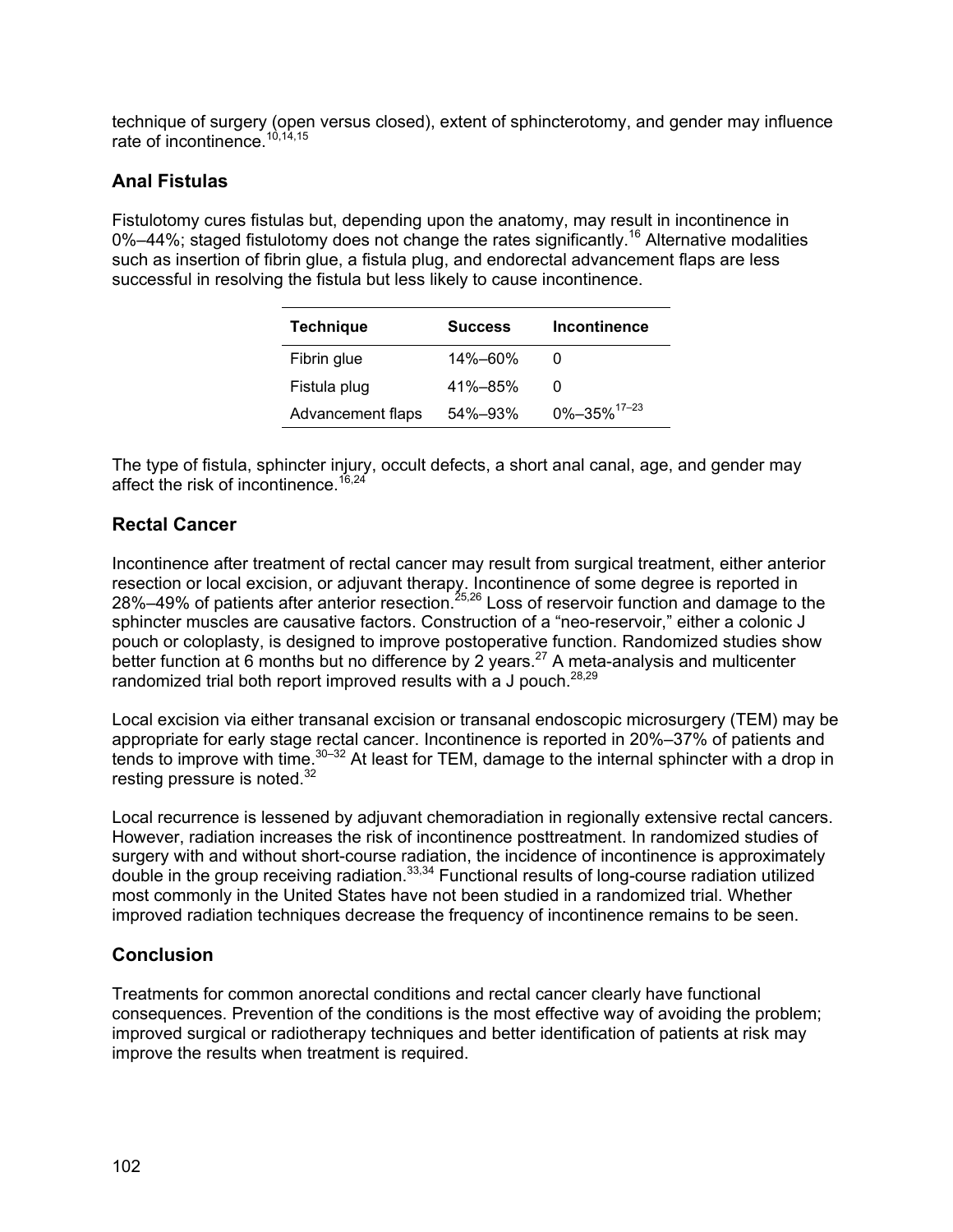- 1. Konsten J, Baeten CG. Hemorrhoidectomy vs. Lord's method: 17-year follow-up of a prospective, randomized trial. *Dis Colon Rectum.* 2000;43:503–506.
- 2. Stamatiadis A, Konstantinou E, Theodosopoulou E, Mamoura K. Frequency of operative trauma to anal sphincters: evaluation with endoanal ultrasound. *Gastroenterol Nurs.*  2002;25:55–59.
- 3. Johannsson HO, Graf W, Pahlman L. Long-term results of haemorrhoidectomy. *Eur J Surg.*  2002;168:485–489.
- 4. McConnell JC, Khubchandani IT. Long-term follow-up of closed hemorrhoidectomy. *Dis Colon Rectum.* 1983;26:797–799.
- 5. Jayaraman S, Colquhoun PH, Malthaner RA. Stapled versus conventional surgery for hemorrhoids. *Cochrane Database Syst Rev.* 2006:CD005393.
- 6. Felt-Bersma RJ, van Baren R, Koorevaar M, Strijers RL, Cuesta MA. Unsuspected sphincter defects shown by anal endosonography after anorectal surgery. A prospective study. *Dis Colon Rectum.* 1995;38:249–253.
- 7. Tjandra JJ, Han WR, Ooi BS, Nagesh A, Thorne M. Faecal incontinence after lateral internal sphincterotomy is often associated with coexisting occult sphincter defects: a study using endoanal ultrasonography. *Austr N Z J Surg.* 2001;71:598–602.
- 8. van Tets WF, Kuijpers JH, Tran K, Mollen R, van Goor H. Influence of Parks' anal retractor on anal sphincter pressures. *Dis Colon Rectum.* 1997;40:1042–1045.
- 9. Casillas S, Hull TL, Zutshi M, Trzcinski R, Bast JF, Xu M. Incontinence after a lateral internal sphincterotomy: are we underestimating it? *Dis Colon Rectum.*  2005;48:1193–1199.
- 10. Garcia-Aguilar J, Belmonte C, Wong WD, Lowry AC, Madoff RD. Open vs. closed sphincterotomy for chronic anal fissure: long-term results. *Dis Colon Rectum.*  1996;39:440–443.
- 11. Richard CS, Gregoire R, Plewes EA, et al. Internal sphincterotomy is superior to topical nitroglycerin in the treatment of chronic anal fissure: results of a randomized, controlled trial by the Canadian Colorectal Surgical Trials Group. *Dis Colon Rectum.* 2000;43:1048–1057; discussion 1057–1058.
- 12. Nelson R. Non surgical therapy for anal fissure. *Cochrane Database Syst Rev.*  2006:CD003431.
- 13. Brown CJ, Dubreuil D, Santoro L, Liu M, O'Connor BI, McLeod RS. Lateral internal sphincterotomy is superior to topical nitroglycerin for healing chronic anal fissure and does not compromise long-term fecal continence: six-year follow-up of a multi-center, randomized, controlled trial. *Dis Colon Rectum.* 2007;50:442–448.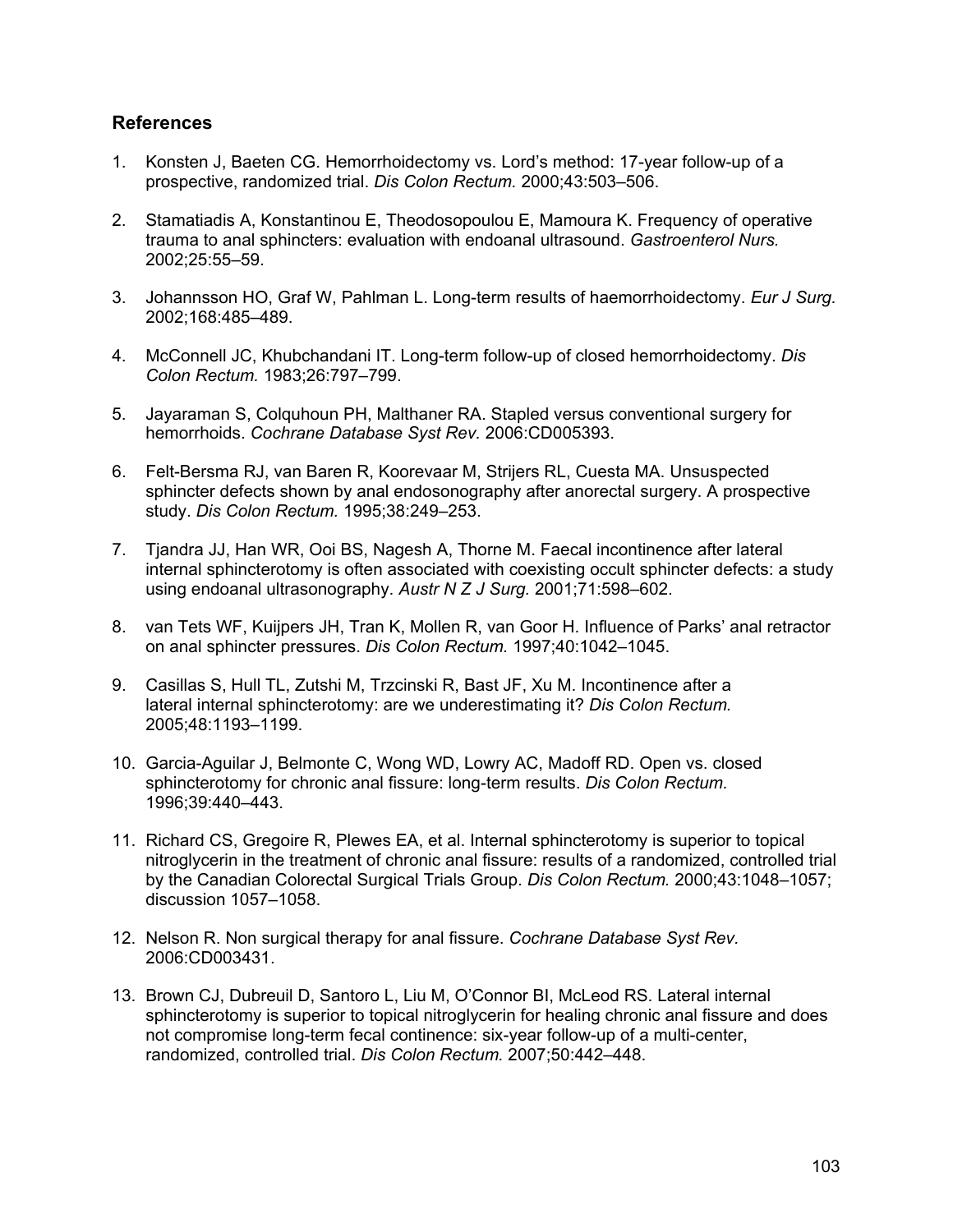- 14. Elsebae MM. A study of fecal incontinence in patients with chronic anal fissure: prospective, randomized, controlled trial of the extent of internal anal sphincter division during lateral sphincterotomy. *World J Surg.* 2007;31:2052–2057.
- 15. Wiley M, Day P, Rieger N, Stephens J, Moore J. Open vs. closed lateral internal sphincterotomy for idiopathic fissure-in-ano: a prospective, randomized, controlled trial. *Dis Colon Rectum.* 2004;47:847–852.
- 16. Vasilevsky CA, Gordon PH. Benign anorectal: abscess and fistula. In: Wolff BG. Fleshman JW, Beck DE, Pemberton JH, Wexner SD, eds. *The ASCRS Textbook of Colon and Rectal Surgery.* New York: Springer, 2007;192–214.
- 17. Ortiz H, Marzo J. Endorectal flap advancement repair and fistulectomy for high trans-sphincteric and suprasphincteric fistulas. *Br J Surg.* 2000;87:1680–1683.
- 18. Champagne BJ, O'Connor LM, Ferguson M, Orangio GR, Schertzer ME, Armstrong DN. Efficacy of anal fistula plug in closure of cryptoglandular fistulas: long-term follow-up. *Dis Colon Rectum.* 2006;49:1817–1821.
- 19. Chew SS, Adams WJ. Anal sphincter advancement flap for low transsphincteric anal fistula. *Dis Colon Rectum.* 2007;50:1090–1093.
- 20. Golub RW, Wise WE, Jr., Kerner BA, Khanduja KS, Aguilar PS. Endorectal mucosal advancement flap: the preferred method for complex cryptoglandular fistula-in-ano. *J Gastrointest Surg.* 1997;1:487–491.
- 21. Johnson EK, Gaw JU, Armstrong DN. Efficacy of anal fistula plug vs. fibrin glue in closure of anorectal fistulas. *Dis Colon Rectum.* 2006;49:371–376.
- 22. van Koperen PJ, D'Hoore A, Wolthuis AM, Bemelman WA, Slors JF. Anal fistula plug for closure of difficult anorectal fistula: a prospective study. *Dis Colon Rectum.* 2007;August, E-pub ahead of print.
- 23. Zmora O, Mizrahi N, Rotholtz N, et al. Fibrin glue sealing in the treatment of perineal fistulas. *Dis Colon Rectum.* 2003;46:584–589.
- 24. Zbar AP, Beer-Gabel M, Chiappa AC, Aslam M. Fecal incontinence after minor anorectal surgery. *Dis Colon Rectum.* 2001;44:1610–1619; discussion 1619–1623.
- 25. Ho P, Law WL, Chan SC, Lam CK, Chu KW. Functional outcome following low anterior resection with total mesorectal excision in the elderly. *Int J Colorectal Dis.*  2003;18:230–233.
- 26. Rasmussen OO, Petersen IK, Christiansen J. Anorectal function following low anterior resection. *Colorectal Dis.* 2003;5:258–261.
- 27. Ho YH, Brown S, Heah SM, et al. Comparison of J-pouch and coloplasty pouch for low rectal cancers: a randomized, controlled trial investigating functional results and comparative anastomotic leak rates. *Ann Surg.* 2002;236:49–55.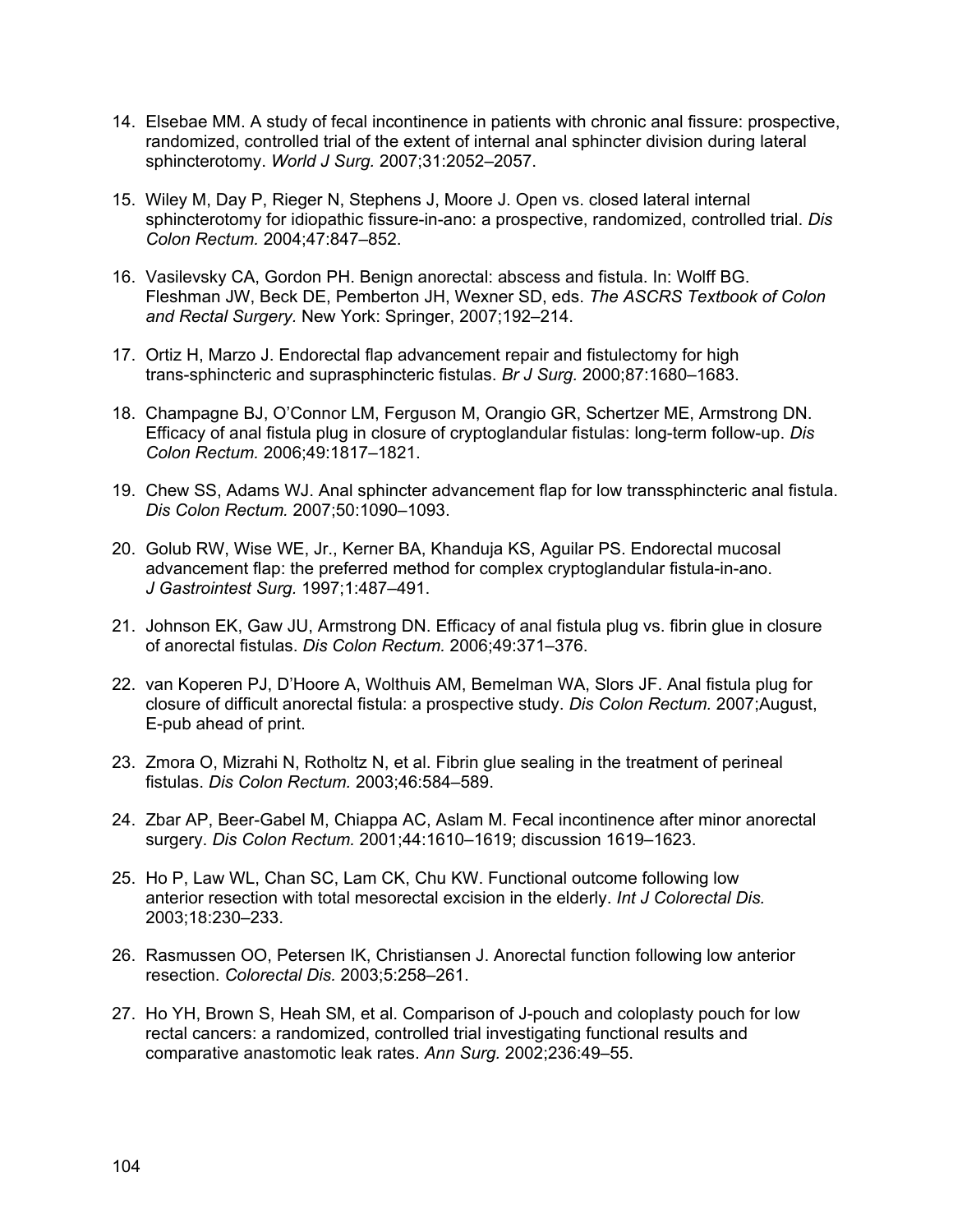- 28. Heriot AG, Tekkis PP, Constantinides V, et al. Meta-analysis of colonic reservoirs versus straight coloanal anastomosis after anterior resection. *Br J Surg. 2*006;93:19–32.
- 29. Fazio VW, Zutshi M, Remzi FH, et al. A randomized multi-center trial to compare long-term functional outcome, quality of life, and complications of surgical procedures for low rectal cancers. *Ann Surg.* 2007;246:481–488; discussion 488–490.
- 30. Dafnis G, Pahlman L, Raab Y, Gustafsson UM, Graf W. Transanal endoscopic microsurgery: clinical and functional results. *Colorectal Dis. 2*004;6:336–42.
- 31. Fenech DS, Takahashi T, Liu M, et al. Function and quality of life after transanal excision of rectal polyps and cancers. *Dis Colon Rectum.* 2007;50:598–603.
- 32. Herman RM, Richter P, Walega P, Popiela T. Anorectal sphincter function and rectal barostat study in patients following transanal endoscopic microsurgery. *Int J Colorectal Dis*  2001;16:370–376.
- 33. Peeters KC, van de Velde CJ, Leer JW, et al. Late side effects of short-course preoperative radiotherapy combined with total mesorectal excision for rectal cancer: increased bowel dysfunction in irradiated patients—a Dutch colorectal cancer group study. *J Clin Oncol.*  2005;23:6199–6206.
- 34. Pollack J, Holm T, Cedermark B, et al. Late adverse effects of short-course preoperative radiotherapy in rectal cancer. *Br J Surg. 2*006;93:1519–1525.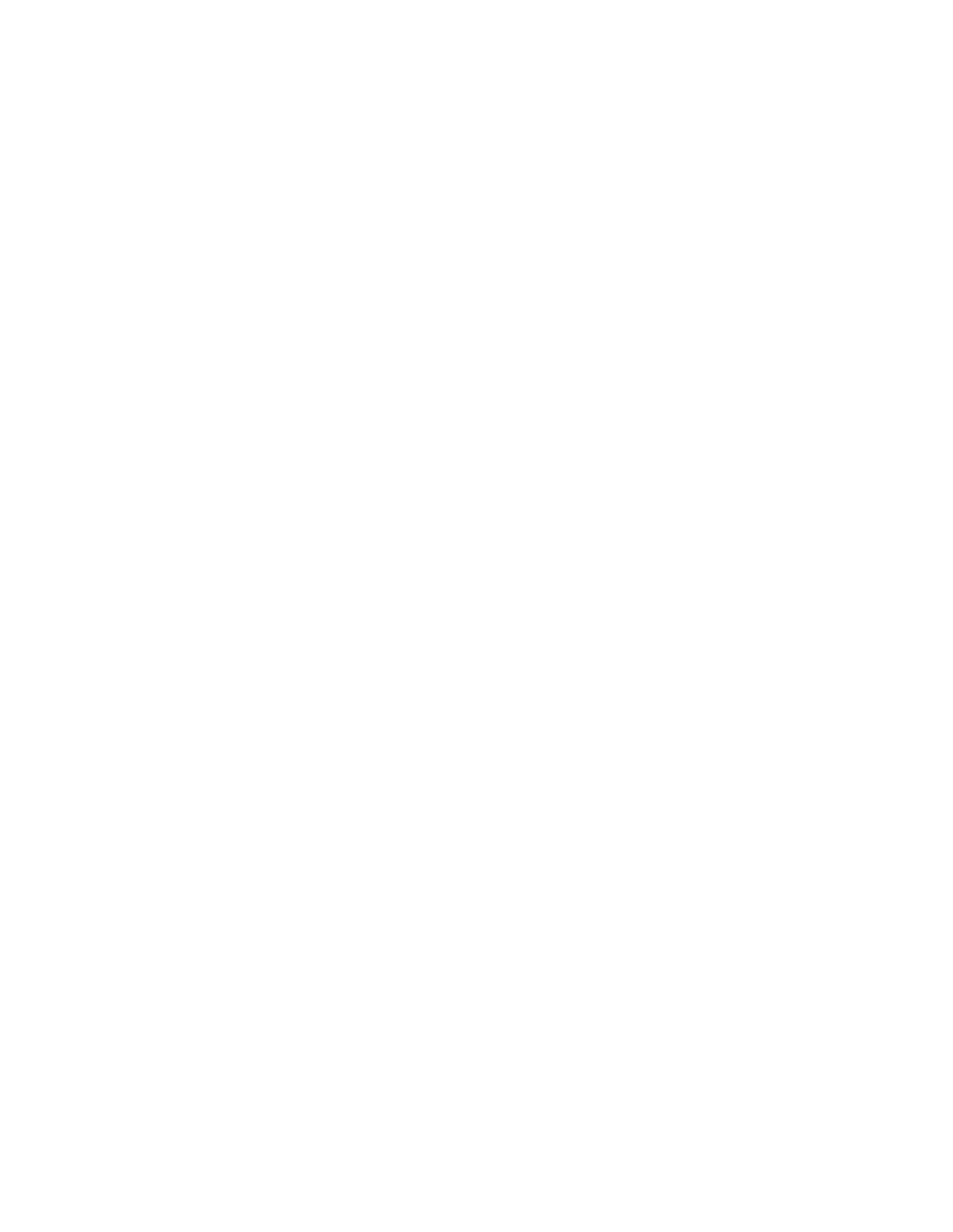# **Iatrogenic Disorders, Drug Side Effects, and the Development of Urinary and Fecal Incontinence**

## **Alan J. Wein, M.D., Ph.D. (Hon.)**

More often than not, especially in the elderly or frail elderly patient, comorbidities, rather than a single discrete cause, contribute to the development or aggravation/worsening of both urinary incontinence (UI) and fecal incontinence (FI). These factors may be anatomic, physiologic, or pharmacologic. An iatrogenic contribution may result from the pharmacologic "side effects" of well-intentioned therapy. Pharmacokinetic (absorption, distribution, metabolism, clearance) issues, including drug–drug interactions, may significantly affect the unintended effects of drug therapy—again, especially in the elderly, who often retaking multiple medications. In considering the associations to be described, it should be noted that there is essentially no levels 1 or 2 evidence (Oxford guidelines) and opinions are based primarily on levels 4 and 3 evidence.

### **Urinary Incontinence**

Drugs can contribute to stress (effort related) UI (SUI), urgency UI (UUI), overflow incontinence (OI), and functional incontinence (see Table 1 in abstract on "Pathophysiology of Urinary Incontinence," page 35). Any drug that depresses cognitive function and sensorium can contribute to **functional incontinence**. Agents which depress bladder contractility or increase outlet resistance may cause or worsen urinary retention and consequent **OI**. Agents which promote an increase in bladder tone or contractility can effectively decrease the volume threshold for detrusor overactivity, seemingly worsening **(UUI)**. The functional bladder capacity at which detrusor overactivity occurs can also be reduced by increasing the residual urine volume. Rapidly acting diuretics may aggravate UUI by increasing the rate of bladder filling and the frequency and intensity of afferent stimulation. Finally, any therapy which decreases outlet resistance can cause or aggravate **SUI**. A simple list is seen in Table 1.

### **Fecal Incontinence**

At lease in the frail elderly, constipation is said to be the most important cause of FI and is cited as being prevalent, treatable, preventable, and frequently overlooked. The mechanism is hypothesized to be that a mass of hard stool decreases the ability to perceive the movement of new stool into the sigmoid or rectum, and reflexology dilates the internal anal sphincter, allowing liquid to escape. Agents which depress motility or increase stool consistency may act as offenders in this regard, causing so-called "overflow" FI. Loose stools (diarrhea) are hypothesized to be a risk factor for FI, especially in the elderly, by overwhelming an age-compromised sphincter mechanism. Table 2 lists pharmacologic possibilities for causing or contributing to FI.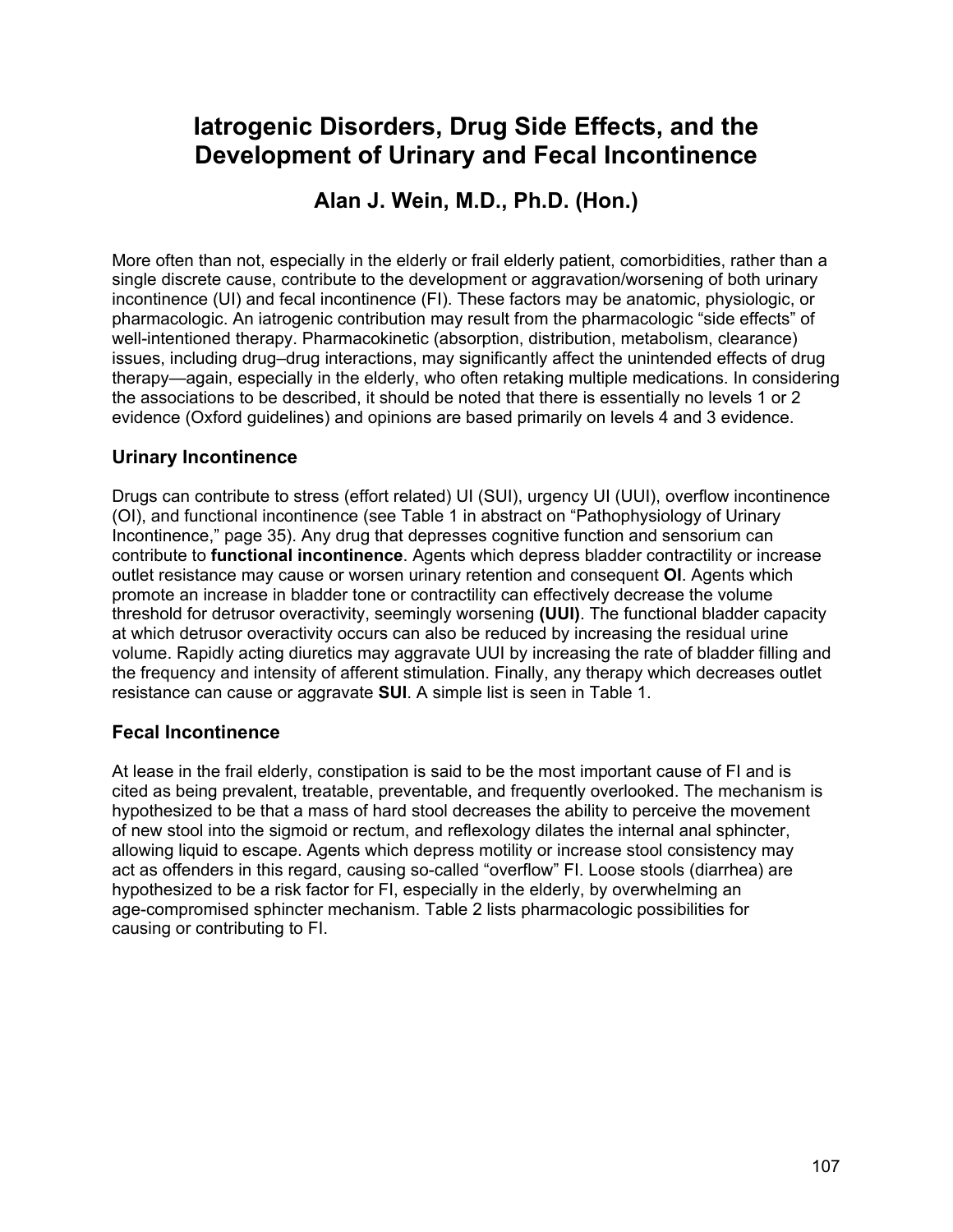| Alpha-adrenergic antagonists              | SUI*                                   |
|-------------------------------------------|----------------------------------------|
| Skeletal muscle relaxants                 | SUI                                    |
| <b>ACE</b> inhibitors                     | SUI                                    |
| Estrogen                                  | SUI                                    |
| Antipsychotic agents                      | SUI, UUI, <sup>†</sup> FI <sup>‡</sup> |
| Parasympathomimetic agents                | UUI                                    |
| Cholinesterase antagonists                | UUI                                    |
| Diuretics (short acting)                  | UUI                                    |
| Agents causing constipation               | uui, Oi <sup>§</sup>                   |
| Calcium channel blockers                  | OI, UUI                                |
| Antimuscarinic agents                     | ΩI                                     |
| Alpha-adrenergic agonists                 | ΩI                                     |
| Opioid analgesics                         | ΩI                                     |
| Psychotropic drugs (sedatives, hypnotics) | OI. FI                                 |

#### **Table 1.** Agents Reported or Suspected To Cause or Contribute to New Onset or Worsening of Urinary Incontinence

\*SUI, stress urinary incontinence

† UUI, urgency urinary incontinence

‡ OI, overflow incontinence

§ FI, functional incontinence

#### **Table 2.** Agents Reported or Suspected To Cause or Contribute to New Onset or Worsening of Fecal Incontinence

| Drugs causing diarrhea                              |
|-----------------------------------------------------|
| Antibiotics                                         |
| 5HT4 agonists                                       |
| Serotonin reuptake inhibitors (SRIs)                |
| Protein pump inhibitors                             |
| Magnesium-containing antacids                       |
| Digoxin                                             |
| Laxatives                                           |
| Dietary ingredients or supplements causing diarrhea |
| <b>Excess fiber</b>                                 |
| Lactose (in lactose intolerance)                    |
| Drugs causing constipation                          |
| Anticholinergic agents                              |
| Opiates                                             |
| Iron supplements                                    |
| Calcium channel antagonists                         |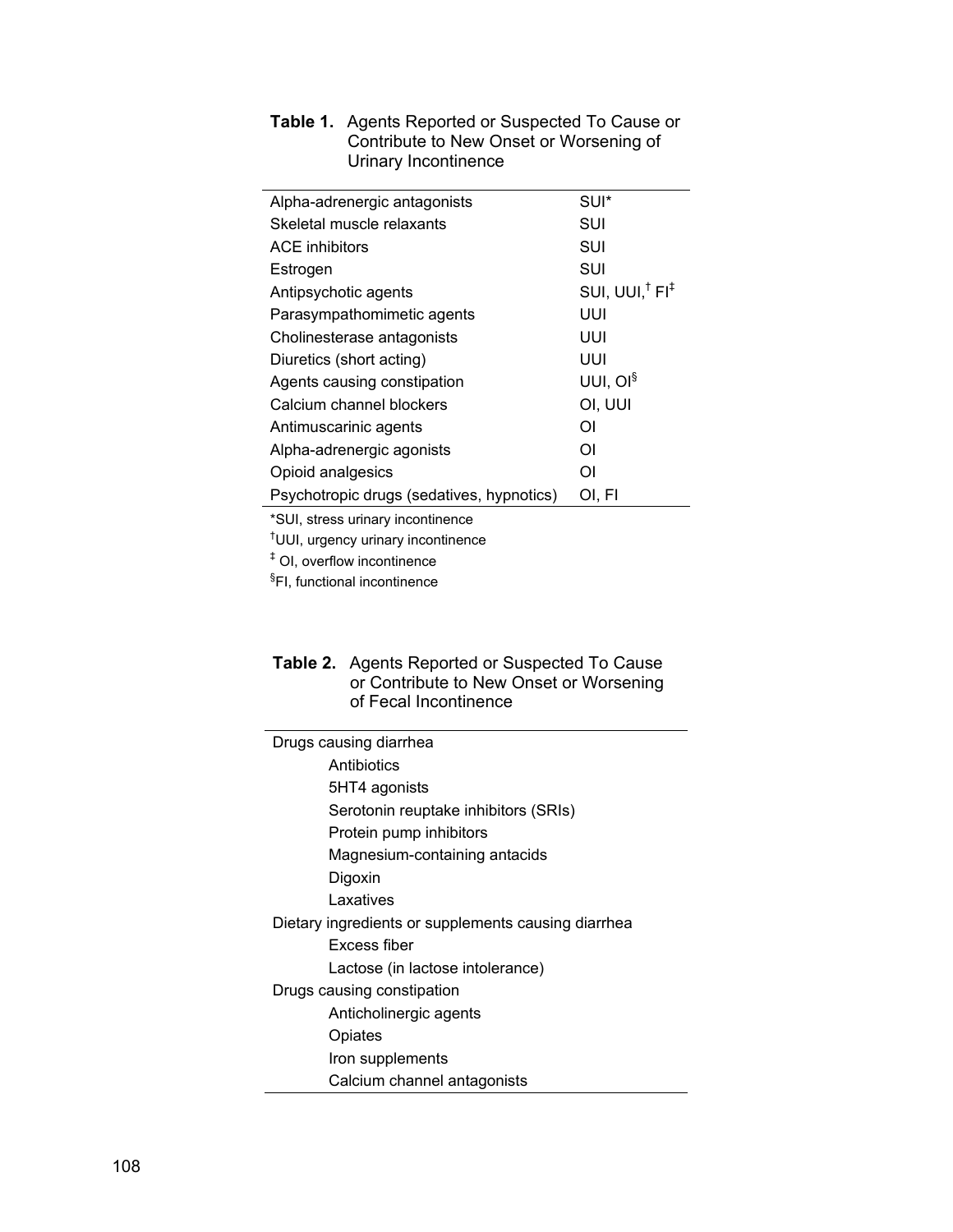### **General References**

- 1. Andersson K-E, Appel R, Cardozo L, Chapple C, Drutz H, Fourcroy J, Nishazawa O, Vela Navarette R, Wein AJ. Pharmacologic management of urinary incontinence. In: Abrams P, Cardozo L, Khoury S, Wein A, eds. *Incontinence.* Paris, France: Health Publication Ltd.; 2005:809–854.
- 2. Fonda D, DeBeau CE, Harari D, Ouslandler JG, Palmer M, Roe B. Incontinence in the frail elderly. In: Abrams P, Cardozo L, Khoury S, Wein A, eds. *Incontinence.* Paris, France: Health Publication Ltd.; 2005:1163–1240.
- 3. Norton C, Whitehead WE, Bliss DZ, Metsola P, Tries J. Conservative and pharmacological management of faecal incontinence in adults. In: Abrams P, Cardozo L, Khoury S, Wein A, eds. *Incontinence.* Paris, France: Health Publication Ltd.; 2005:1521–1564.
- 4. Thomas A, Woodard C, Rovner ES, Wein AJ. Urologic complications of nonurologic medications. In: Bewick C, Resnick MI, Seftel AD, eds. *Urologic Clinics North America.*  Philadelphia, PA. Saunders/Elsevier; 2003:123–131.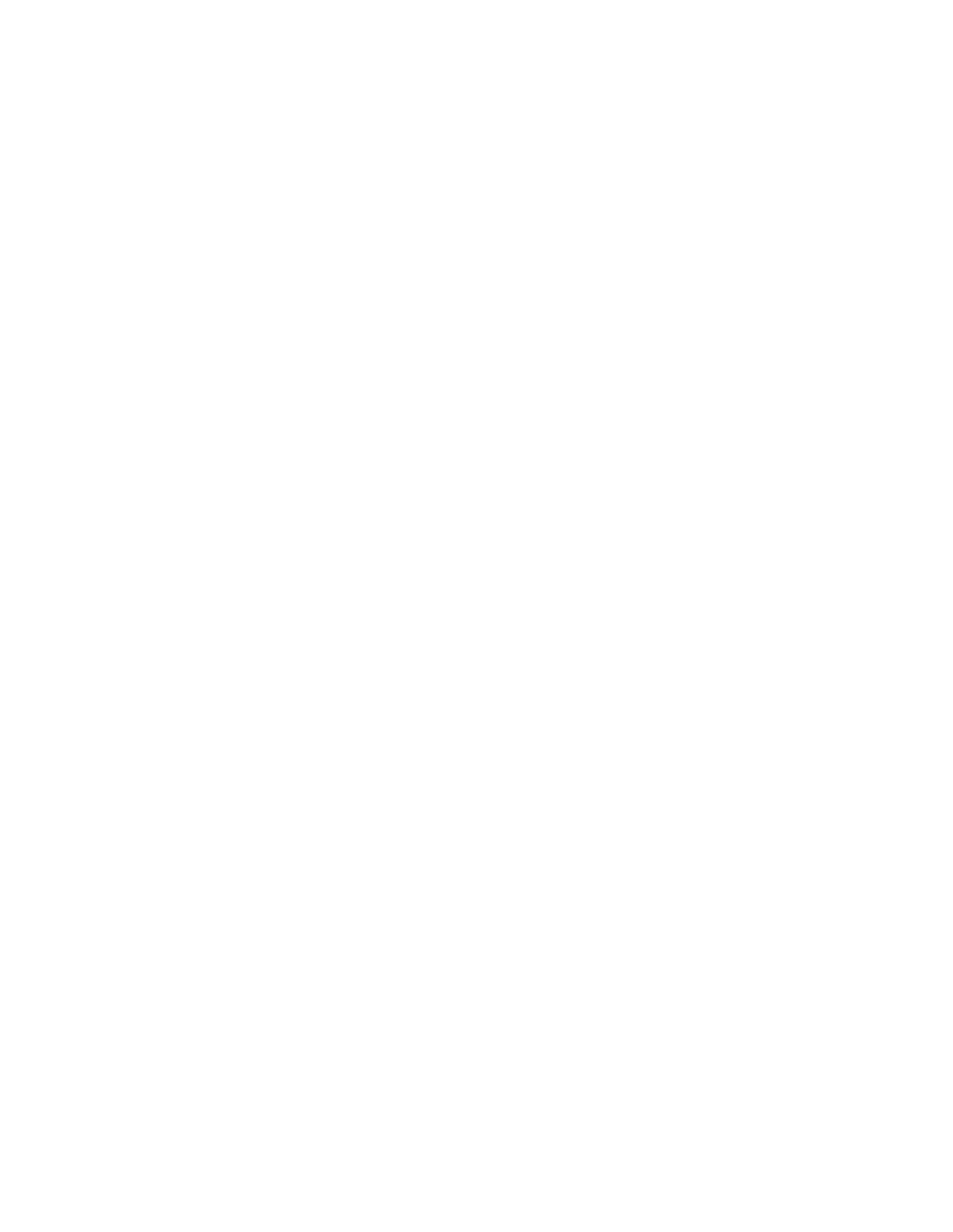# **Impact of Neurologic Disorders, Such as Stroke, Spinal Cord Injuries, and Other Neurological Conditions on the Development of Fecal and Urinary Incontinence**

# **Arnold Wald, M.D.**

Loss of voluntary control over bowel and bladder function frequently occurs in central nervous system (CNS) disorders. Fear of urinary incontinence (UI) and or fecal incontinence (FI) often results in social withdrawal and isolation. The issue of incontinence and its management has a significant impact on family members, caregivers, and community health services.

CNS disorders affect bowel function in a variety of ways, depending on the location and severity of damage, often resulting in variable loss of sensory and voluntary motor functions of the anorectum and urinary bladder. Whereas the enteric nervous system usually remains intact, lack of CNS modulation of the gastrointestinal tract may result in dysmotility, delayed colonic transit time, constipation, and anorectal dysfunction including FI.

The prevalence of bowel dysfunction in persons with CNS diseases is much higher than in the general population. It has been reported in as many as 70% of people with multiple sclerosis (MS), up to 75% of individuals with spinal cord injury (SCI), up to 68% of people with spina bifida, and up to 23% of persons after stroke.<sup>1</sup> These dysfunctions include both incontinence and constipation.

Despite the high prevalence and impact of FI and constipation in CNS disorders, evidence to support neurogenic bowel management is scanty, and programs for this patient group continue to rely on ritual, anecdote, and trial and error.

## **Bowel Dysfunction in Stroke**

Prevalence estimates of FI in stroke survivors are somewhat lower than for UI but remain significant. Between 31% and 40% experience FI on hospital admission, 18% have FI upon discharge and between 7% and 9 % continue to have FI 6 months after their stroke.<sup>2</sup> Studies suggest that functional limitations are an important factor. FI is often more severe in stroke survivors than FI in age- and gender-matched populations without stroke. FI is often associated with increased morbidity and more social isolation for stroke survivors and their caregivers.

## **Urinary Dysfunction in Stroke**

Prevalence estimates for UI in stroke survivors range from 32% to 79% upon hospital admission, decreasing to 25% to 28% at discharge and from 12% to 19% 6 months after the stroke.<sup>2</sup> Many stroke survivors have double incontinence, which is 4 times as high as in the population without stroke. UI falls into two categories: Urge UI and UI with reduced or no awareness of bladder filling before indication (IA-UI). IA-UI may be the strongest predictor of mortality and the need for institutional care at 3 months poststroke, in contrast to urge UI.<sup>3</sup> Poststroke UI is associated with decreased attentiveness, and those with IA-UI perform the poorest. In stroke survivors who recognize UI, one hypothesis is that primary treatment should aim to improve attentiveness, and improving processing speed as well as incorporating prompted voiding or perhaps pelvic floor muscle training.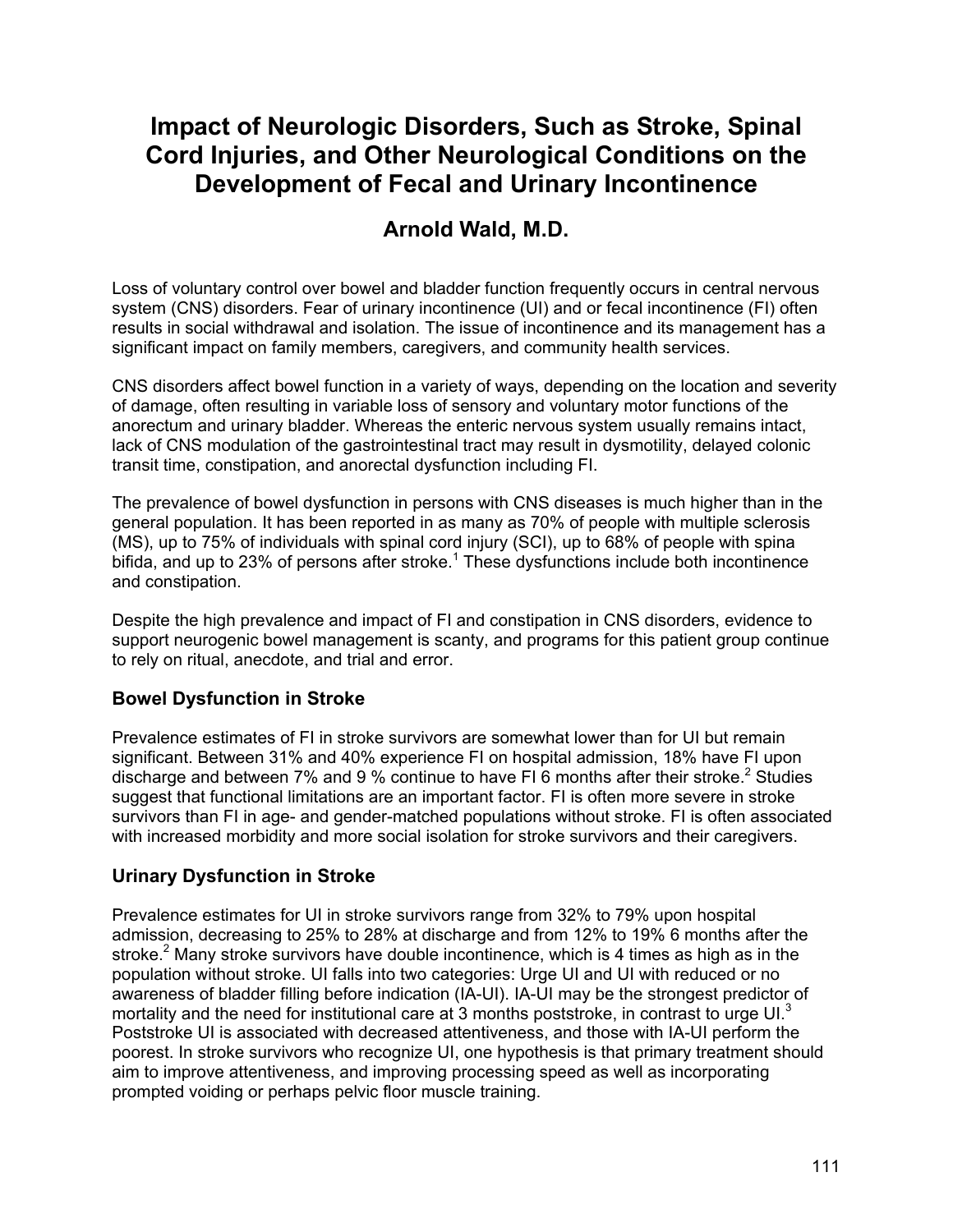### **Bowel Dysfunction in SCI**

The number of persons with SCI in the United States has been estimated to be about 200,000; many are young and have an increasing life expectancy.<sup>4</sup> More than one-third of surveyed individuals with SCI rate bowel and bladder dysfunction as having the most important effect on their lives after injury, and many rank neurogenic bowel dysfunction as one of their major lifelimiting problems.<sup>5</sup> Recent studies have defined three different neuropathophysiologic patterns associated with bowel dysfunction:<sup>4</sup> (1) present in >T7 injuries, is characterized by very high prevalence of constipation, substantial defecatory difficulty, and mild FI (Wexner score 4.5); (2) present in <T7, with preserved spinal reflexes, is characterized by some constipation, very substantial defecation difficulty, and mild FI (Wexner score 4.8); (3) present in <T7, with absent sacral reflexes, is characterized by modest constipation, less defecatory difficulty, and greater severity of FI (Wexner score 7.2). Identification of these patterns may be of help when designing therapeutic strategies. Many physicians who care for these patients, including gastroenterologists who are asked to consult for bowel dysfunctions, are poorly trained in this area and therefore lack the expertise to provide useful management advice to this population.

## **Urinary Dysfunction in SCI**

Bladder dysfunction is common in patients with SCI as it is with suprapontine and subsacral disorders. Not only do these patients suffer from embarrassment, inconvenience, increased costs and burden of care, but persistently elevated detrusor pressure is associated with increased risk of upper urinary tract damage and complications.<sup>6</sup> Patients with SCI or spina bifida are at comparatively high risk for this, in contrast to its rarity in the MS population. Thus, a primary clinical objective of treatment of neurogenic lower urinary dysfunction is protection of the upper urinary tract by minimizing risk of pyelonephritis and stone disease, because renal failure continues to be a leading cause of mortality in patients with SCI who survive their initial injury.<sup>7</sup>

Because UI has little effect on mortality, it is often regarded as having a low priority in management programs, but this is shortsighted and overlooks the devastating effects that UI can have on patients in terms of confidence, physical and mental well-being, and overall quality of life. As with bowel dysfunction, nonurology specialists who care for these patients often lack interest or awareness of these problems associated with neurologic UI. This disinterest often results in suboptimal care of patients.

### **Bowel Dysfunction in Multiple Sclerosis**

MS is a relatively common neurological disease affecting approximately 250,000 Americans. Onset of disease is often in the third or fourth decades, and 60% of patients are women. Both constipation and FI are common, and incontinence correlates strongly with the presence of genitourinary symptoms.

Anorectal sensory and motor abnormalities are common in patients with MS and FI. These include elevated thresholds of rectal sensory perception and impaired striated muscle contraction (external anal sphincter and puborectalis muscle), with preserved internal anal sphincter tone and function. Constipation may be protective of impaired continence mechanisms in this population and should not be treated aggressively.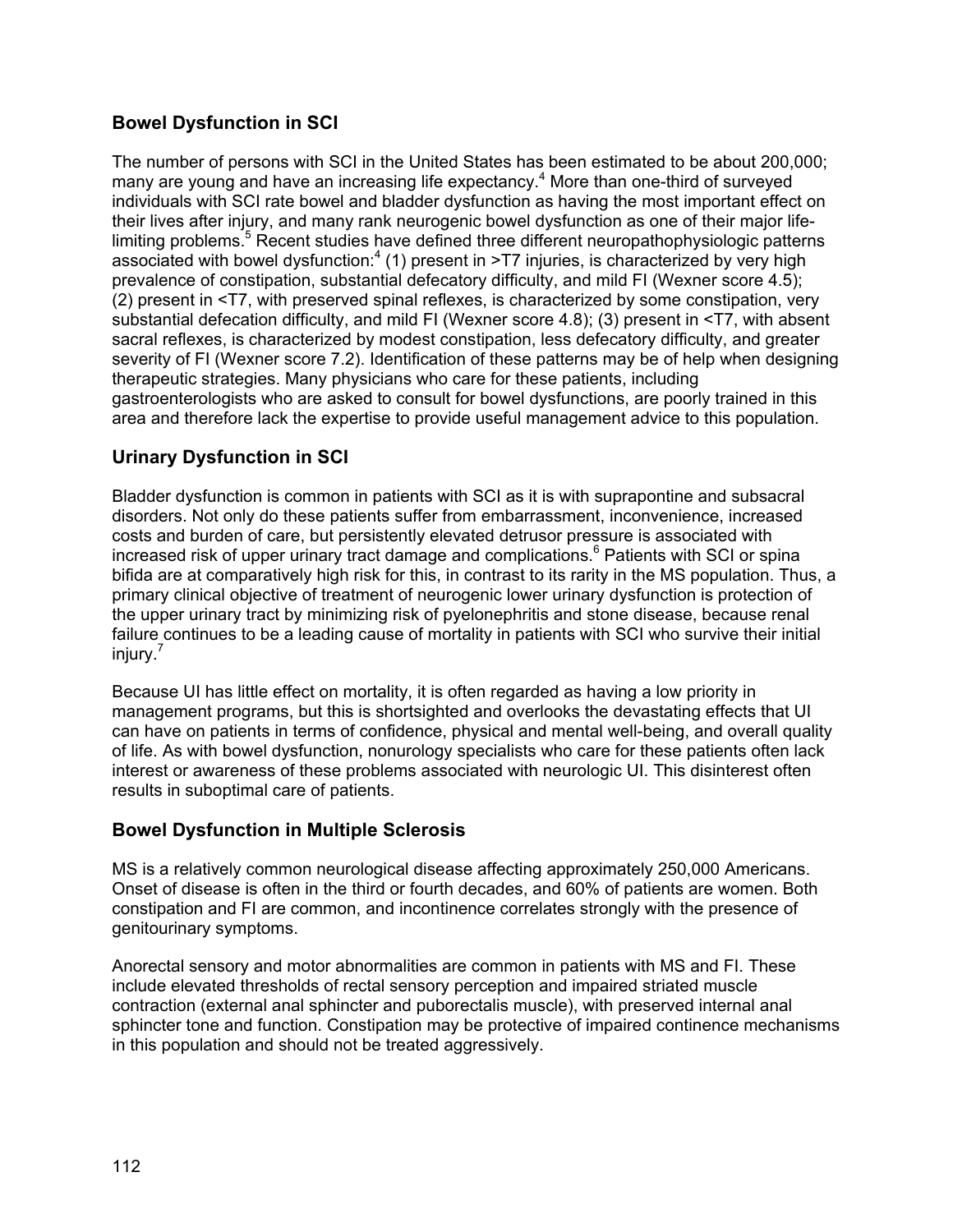### **Urinary Dysfunction in Multiple Sclerosis**

Lower urinary tract dysfunction affects between 50% and 90% of people with MS sometime during the course of their disease.<sup>8</sup> Bladder storage problems often coexist with inadequate bladder emptying. The most common urodynamic finding is neurogenic detrusor overactivity, often with detrusor dyssynergia. Bladder dysfunction, however, does not necessarily correlate with urodynamic patterns or disease stages.

UI has important negative effects on quality of life. It is one of the main reasons that people stop working and may be a precursor to institutionalization. UI is associated with increased risk of falling in persons with urge incontinence who try to hurry to toilet facilities, and UI may be associated with comorbid conditions such as bed sores.

Although conservative treatment has been the mainstay in this population, neuromuscular electrical stimulation and intravesical injections of *Botulinum* toxin A have been shown to be beneficial, with improvement of quality of life.9–11 *Botulinum* toxin A has been used to treat both detrusor overactivity and sphincter dyssynergia, but its use is limited because it is not reimbursed by Medicare and Medicaid.

- 1. Coggrave M, Wiesel PH, Norton C. Management of fecal incontinence and constipation in adults with central neurological diseases. *Cochrane Database Sys Rev.* 2007;CD002115.
- 2. Brittain K, Perry S, Shaw C, Matthews R, Jagger C, Potter J. Isolated urinary, fecal and double incontinence: prevalence and degree of soiling in stroke survivors. *J Am Geriatr Soc.* 2006;54:1915–1919.
- 3. Pettersen R, Saxby BK, Wyller TB. Poststroke urinary incontinence: one-year outcome and relationships with measures of attentiveness. *J Am Geriatr Soc.* 2007;55:1571–1577.
- 4. Valles M, Vidal J, Clave P, Mearin F. Bowel dysfunction in patients with motor complete spinal cord injury: clinical, neurological, and pathophysiological associations. *Am J Gastroenterol.* 2006;101:2290–2299.
- 5. Stiens SA, Bergman SB, Goetz LL. Neurogenic bowel dysfunction after spinal cord injury: clinical evaluation and rehabilitative management. *Arch Phys Med Rehabil.*  1997;78:S86–S102.
- 6. Denys P, Corcos J, Everaert K, et al. Improving the global management of the neurogenic bladder patient: Part I. The complexity of patients. *Curr Med Res Opin.*  2006;22:359–365.
- 7. Hinds JP, Wald A. Colonic and anorectal dysfunction associated with multiple sclerosis. *Am J Gastroenterol.* 1989;84:587–595.
- 8. Litwiler SE, Frohman EM, Zimmern PE. Multiple sclerosis and the urologist. *J Urol.*  1999;161:743–757.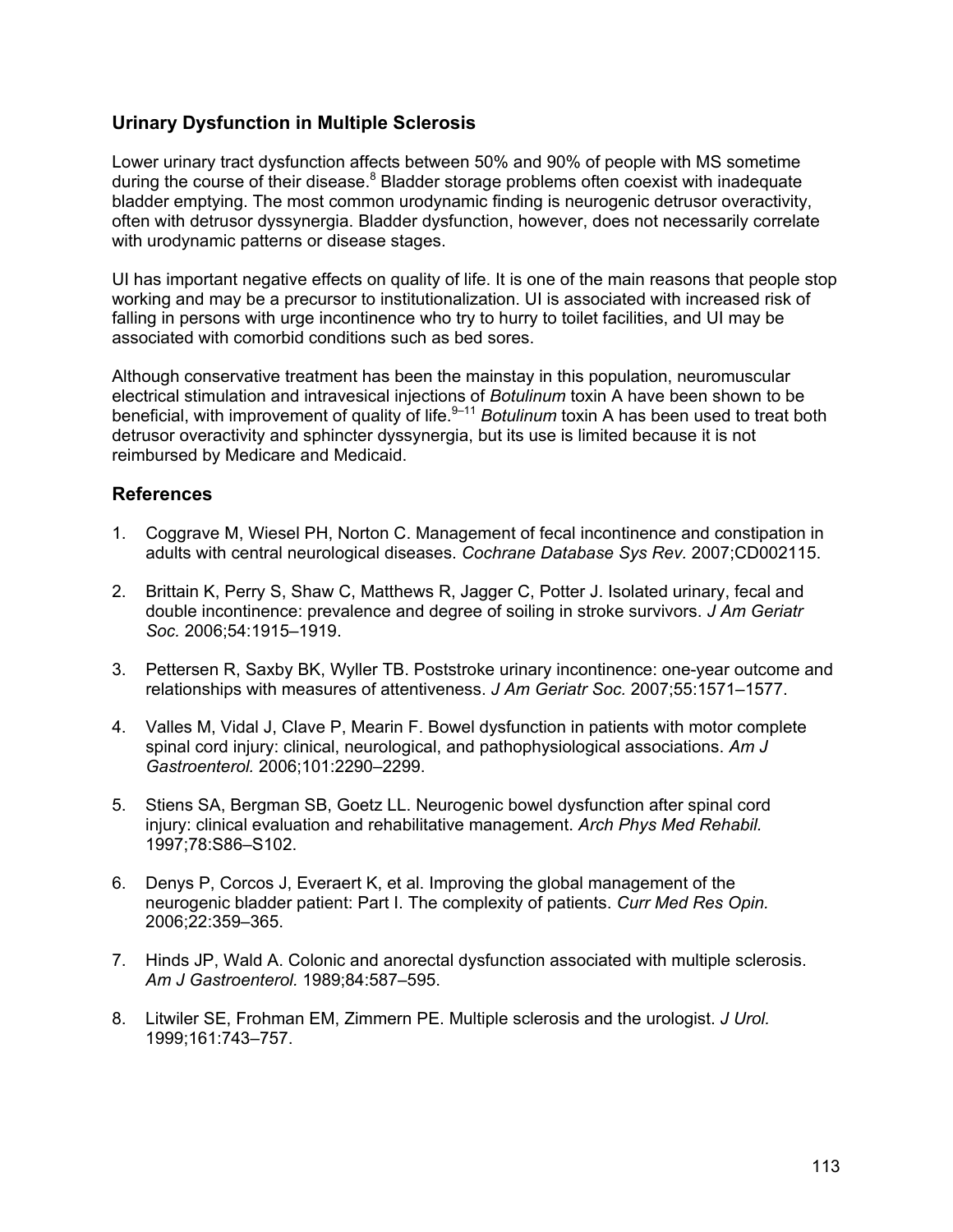- 9. McClurg D, Ashe RG, Lowe-Strong AS. Neuromuscular electrical stimulation and the treatment of lower urinary tract dysfunction in multiple sclerosis—a double blind, placebo controlled, randomized clinical trial. *Neurourol Urodynam.* 2007;e-pub ahead of print.
- 10. Schurch B, Denys P, Kozma CM, et al. Botulinum toxin A improves the quality of life of patients with neurogenic urinary incontinence. *Eur Urol.* 2007;52:850–859.
- 11. Denys P, Corcos J, Everaert K, et al. Improving the global management of the neurogenic bladder patient: Part II. Future treatment strategies. *Curr Med Res Opin.* 2006;22:851–860.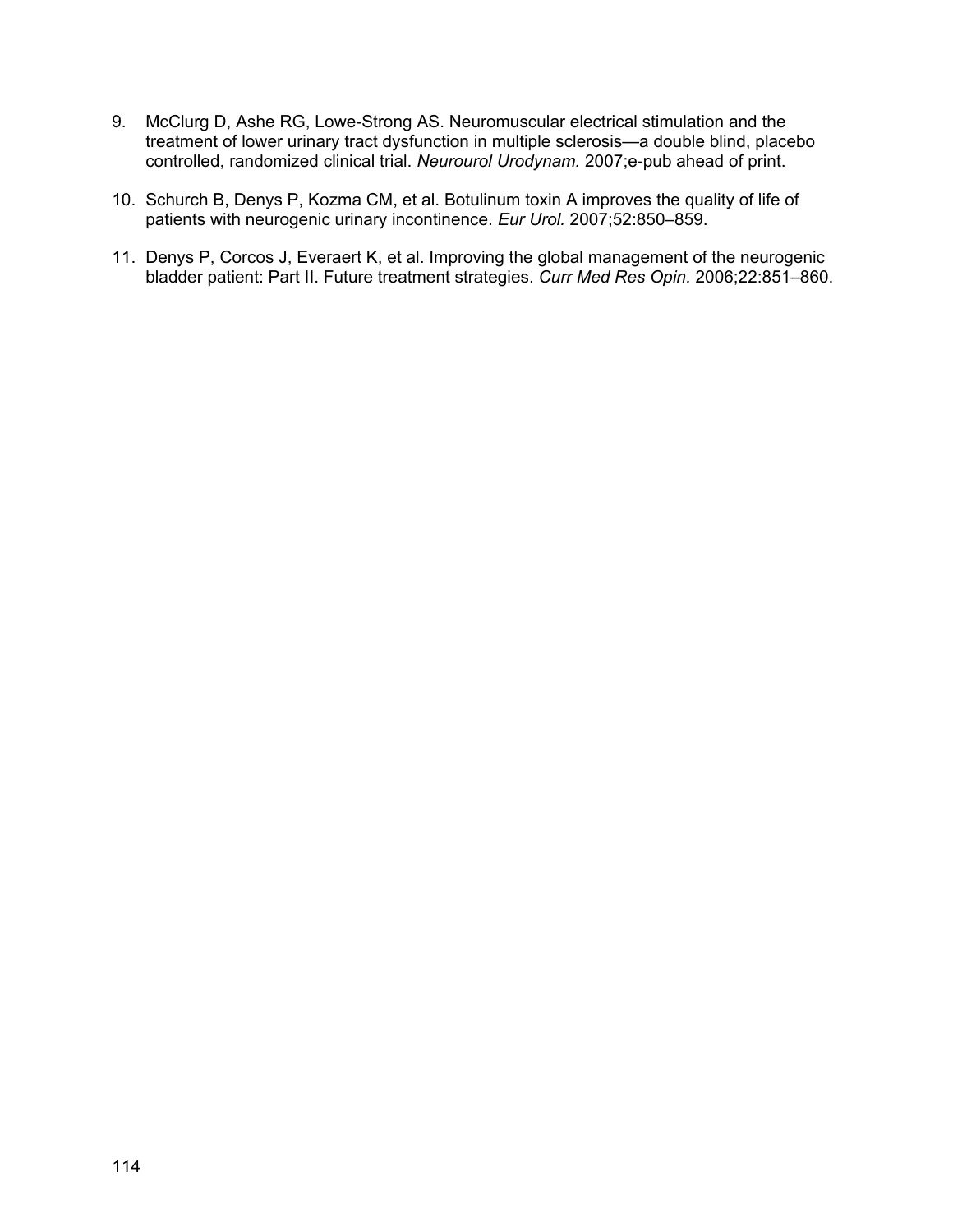# **Impact of Depression and Other Psychiatric Conditions on the Development of Fecal and Urinary Incontinence**

# **William D. Steers, M.D.**

A large body of epidemiological evidence from clinic- or community-based populations suggests that psychiatric disorders such as depression and anxiety are several fold more common in men and women with lower urinary tract complaints, especially overactive bladder, urinary incontinence (Table 1), and bowel disorders (especially irritable bowel syndrome) compared to the general population. Clinicians treating individuals with these urologic and bowel complaints should be aware of the potential impact of these conditions on patient management. The bidirectional nature of these relationships implies that not only can urologic and bowel conditions cause emotional distress, but that patients with depression and anxiety are either at risk of developing lower urinary and bowel complaints or are more prone to seek medical attention. Basic research provides intriguing evidence for potential shared neurochemical pathways for stress, depression, and altered bladder/bowel function, relying on a central stress network. Key neurotransmitters include serotonin and corticotropin-releasing factor (CRF) (Figure 1). The ability of stress to alter promoter regions in genes regulating receptors for these transmitters provides exciting clues as to how severe stress due to sexual or physical abuse leads to psychiatric conditions and associated autonomic dysfunction. Moreover, bladder and bowel disorders often coexist in part due to common central control and local networks. Failure to adequately manage incontinence or to meet therapeutic goals in these patients may be due, in part, to an inability to target the underlying pathology. Conversely, failure to recognize and treat these emotional disorders may cause poorer outcomes in treating incontinence due to unrealistic expectations or failure in communication. Working in collaboration with mental health professionals in the management of concomitant emotional disorders and bladder and bowel disorders may improve patient care.

| <b>Study</b>                      | <b>Dx Depression</b>       | N                      | Age (years) | <b>Odds Ratio<sup>a</sup></b> | 95% CI                       |
|-----------------------------------|----------------------------|------------------------|-------------|-------------------------------|------------------------------|
| Zorn et al.,<br>1999 <sup>1</sup> | $BDI > 12$ and<br>history  | 115 men and<br>women   | 58 (mean)   | 2.3<br>$5.2^b$                | $1.0 - 5.0$<br>$2.3 - 11.7$  |
| Black et al.,<br>$1998^2$         | $CES-D Scale > 16$         | 258 women              | >65         | 1.94                          | $1.46 - 2.59$                |
| Valvanne et<br>al., $1996^3$      | <b>DSM-III</b>             | 651 men and<br>women   | >75         | 4.5                           | $2.3 - 8.8$                  |
| Dugan et al.,<br>$2000^4$         | Screener for<br>depression | 668 men and<br>women   | >60         | 1.45                          | $1.01 - 2.09$                |
| Woo et al.,<br>$2006^5$           | $GDS \geq 8$               | 1,611 men<br>and women | >70         | 0.58                          | $0.16 - 2.12$                |
| Melville et al.,<br>$2002^6$      | PRIME-MD PHQ               | 218 women              | $18 - 90$   | $9.2^{\circ}$<br>$13.5^d$     | $1.8 - 48.0$<br>$3.0 - 61.5$ |

**Table 1.** Studies Reporting the Relationship Between Depression and Urinary Incontinence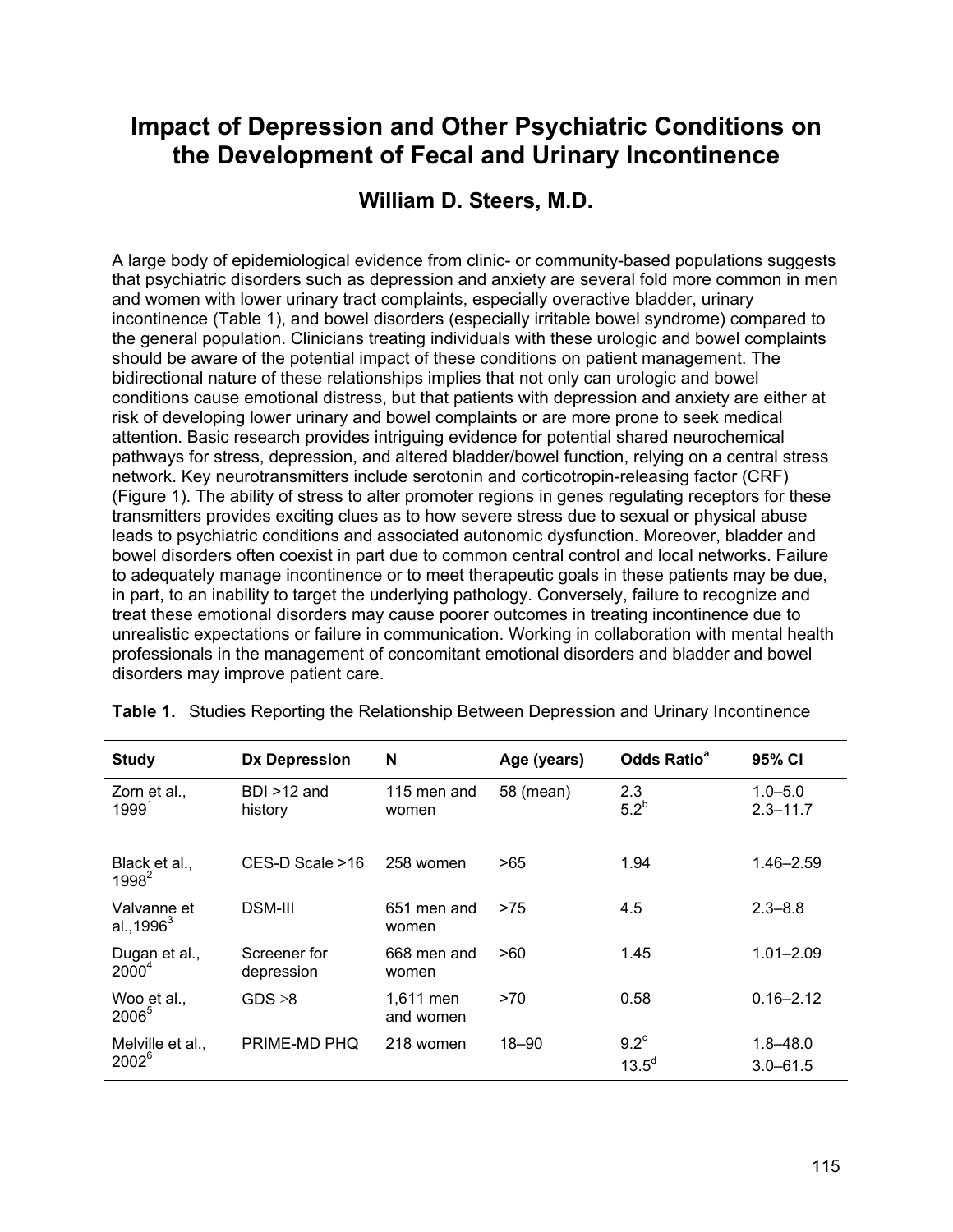| Melville et al.,<br>$2005^7$             | PRIME-MD PHQ                                                 | 3,536 women          | $30 - 90$ | $2.7^e$<br>3.8 <sup>f</sup>     | $1.1 - 6.6$<br>$1.6 - 9.1$     |
|------------------------------------------|--------------------------------------------------------------|----------------------|-----------|---------------------------------|--------------------------------|
| Nygaard et al.,<br>2003 <sup>8</sup>     | Composite<br>International<br>Diagnostic<br>Interview (CIDI) | 5.701 women          | $50 - 69$ | $1.82^{9}$<br>1.41 <sup>h</sup> | $1.26 - 2.63$<br>1.06-1.87     |
| Nygaard et al.,<br>$2003^{8}$            | CES-D                                                        | 5.701 women          | $50 - 69$ | $1.33^{9}$<br>$1.12^{h}$        | $0.91 - 1.94$<br>$0.83 - 1.51$ |
| Bogner et al.,<br>$2002^9$               | <b>GHQ</b><br>(psychological<br>distress)                    | 781 men and<br>women | $50+$     | 1.74<br>$1.56^{\circ}$          | $1.13 - 2.68$<br>$1.00 - 2.43$ |
| Vigod and<br>Stewart, 2006 <sup>10</sup> | CIDI-SF                                                      | 69,003<br>women      | $18+$     | 5.73                            | $3.11 - 10.54$                 |

#### **Table 1.** Studies Reporting the Relationship Between Depression and Urinary Incontinence (continued)

<sup>a</sup>Odds ratios were calculated for the likelihood of having depression, given the presence of incontinence. Odds ratios (95% confidence intervals (CI)) where the lower confidence limit is greater than 1.00 indicate a statistically significant increase in the likelihood of having depression.

<sup>b</sup>Cases of idiopathic urge incontinence.

<sup>c</sup>Cases of urge incontinence compared with stress incontinence (referent group).

dcases of mixed incontinence compared with stress incontinence (referent group).<br><sup>e</sup>Mederate incontinence compared with mild incontinence (as measured by Candvil

<sup>e</sup>Moderate incontinence compared with mild incontinence (as measured by Sandvik).

<sup>f</sup>Severe incontinence compared with mild incontinence (as measured by Sandvik).

<sup>g</sup>Severe incontinence compared with no incontinence, controlling for confounders.

<sup>h</sup>Mild incontinence compared with no incontinence, controlling for confounders.<br><sup>I</sup>lleadiusted

Unadjusted.

<sup>i</sup>Adjusted for age, gender, ethnicity, and education.

BDI, Beck Depression Inventory; CES-D, Center for Epidemiological Studies-Depression; CIDI-SF, Composite International Diagnostic Interview-Short Form; DSM-III, Diagnostic and Statistical Manual III; GDS, Geriatric Depression Scale; GHQ, General Health Questionnaire; PRIME-MD PHQ, Primary Care Evaluation of Mental Disorders Patient Health Questionnaire.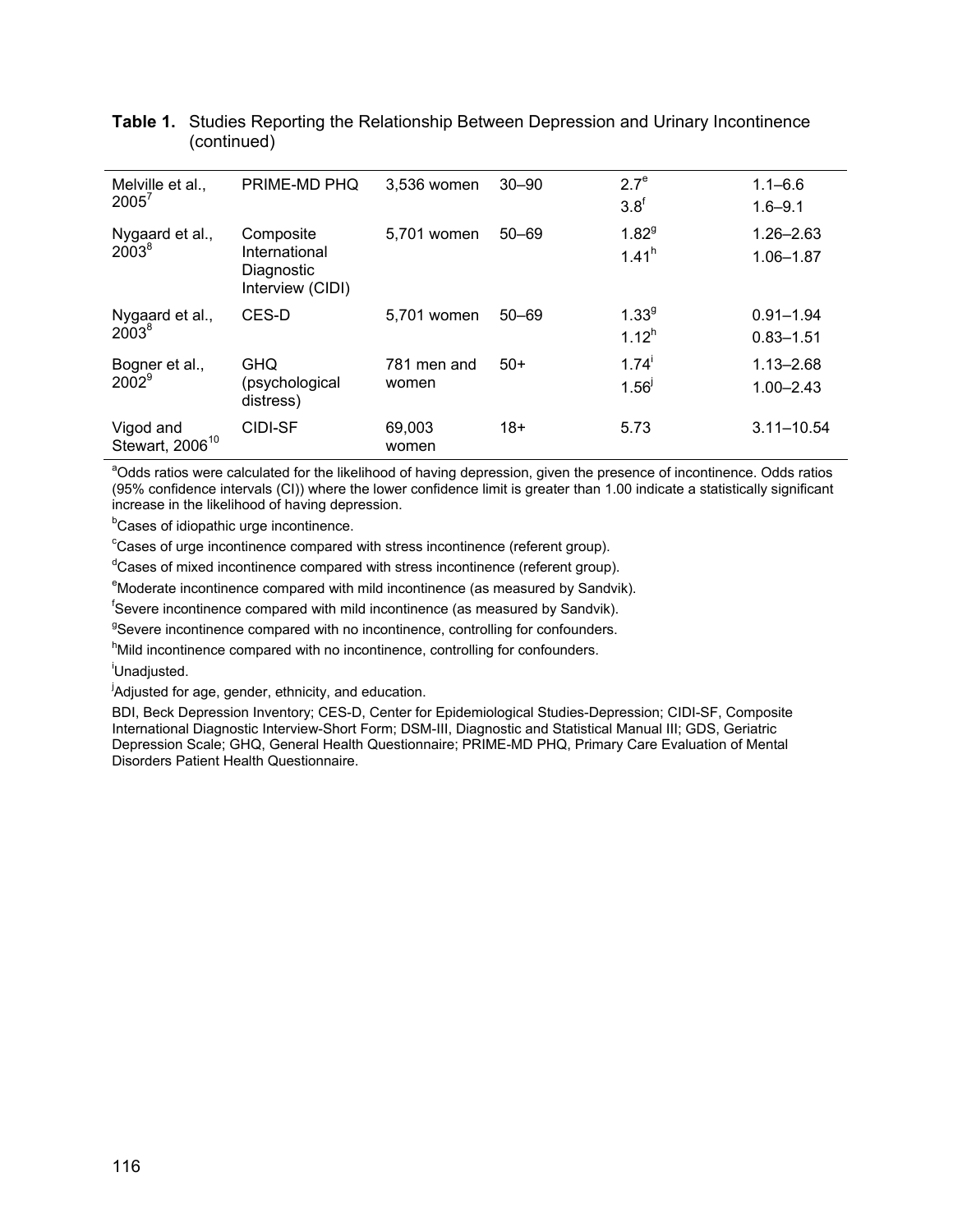

**Figure 1.** Central Stress Network and Corticotropin-Releasing Factor\*

\*The central nucleus of the amygdala (Ace), bed nucleus of stria terminalis (BST), prefrontal cortex and paraventricular nucleus of the hypothalamus (PVN) form the central stress network. Corticotropin-releasing factor (CRF)-expressing projections from the Ace to Barrington's nucleus are activated during stress. Barrington's nucleus, which contains the pontine micturition center, sends CRF projections to locus coeruleus and the sacral spinal cord. This network may exert a profound influence on voiding in response to stressful stimuli. HPA, hypothalamic-pituitary-adrenal axis.

- 1. Zorn BH, Montgomery H, Pieper K, Gray M, Steers WD. Urinary incontinence and depression. *J Urol.* 1999;162:82–84.
- 2. Black SA, Goodwin JS, Markides KS. The association between chronic diseases and depressive symptomatology in older Mexican Americans. *J Gerontol A Biol Sci Med Sci.*  1998;53:M188–M194.
- 3. Valvanne J, Juva K, Erkinjuntti T, Tilvis R. Major depression in the elderly: a population study in Helsinki. *Int Psychogeriatr.* 1996;8:437–443.
- 4. Dugan E, Cohen SJ, Bland DR, Preisser JS, Davis CC, Suggs PK, McGann P. The association of depressive symptoms and urinary incontinence among older adults. *J Am Geriatr Soc.* 2000;48:413–416.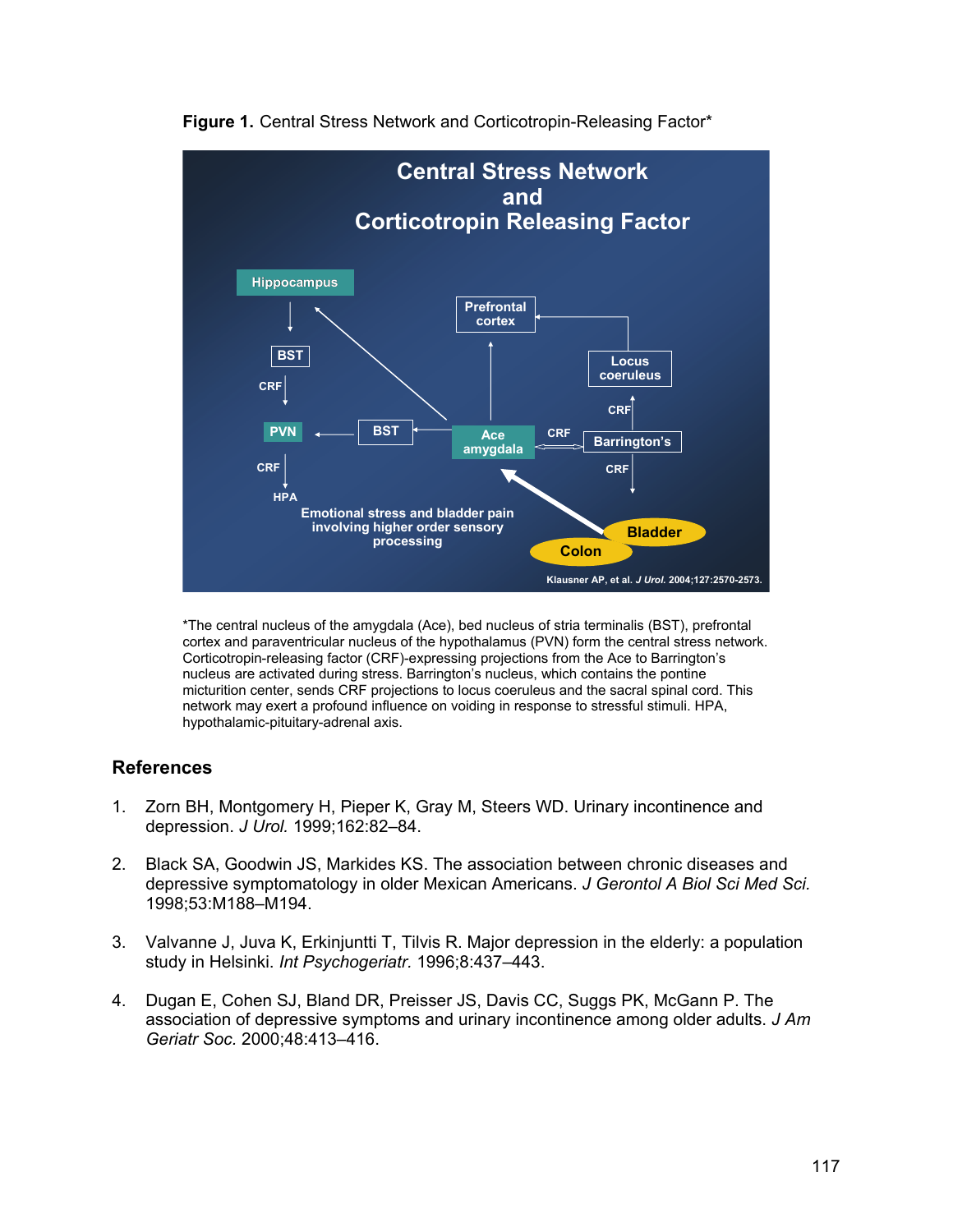- 5. Woo J, Ho SC, Lau J, Yuen YK, Chiu H, Lee HC, Chi I. The prevalence of depressive symptoms and predisposing factors in an elderly Chinese population. *Acta Psychiatr Scand.*  1994;89:8–13.
- 6. Melville J, Walker E, Katon W, et al. Prevalence of comorbid psychiatric illness and its impact on symptom perception, quality of life, and functional status in women with urinary incontinence. *Am J Obstet Gynecol.* 2002;187:80–87.
- 7. Melville JL, Fan MY, Newton K, Fenner D. Fecal incontinence in US women: a population-based study. *Am J Obstet Gynecol.* 2005;193:2071–2076.
- 8. Nygaard I, Turvey C, Burns TL, Crischilles E, Wallace R. Urinary incontinence and depression in middle-aged United States women. *Obstet Gynecol.* 2003;101:149–156.
- 9. Bogner HR, Gallo JJ, Swartz KL. Anxiety disorders and disability secondary to urinary incontinence among adults over age 50. *Int J Psychiatry Med.* 2002;32:141–154.
- 10. Vigod SN, Stewart SD. Major depression in female urinary incontinence. *Psychosomatics.*  2006;47:147–151.

#### **General References**

- 11. Hyman PE, Cocjin J. Colon motility during a panic attack. *Psychosom Med.*  2005;67:616–617.
- 12. Klausner AP, Streng T, Na YG, Raju J, Batts TW, Tuttle JB, Andersson KE, Steers WD. The role of corticotropin releasing factor and its antagonist, astressin, on micturition in the rat. *Autonomic Neurosci.* 2005;123:26–35.
- 13. Lee KS, Dean McKinney T, Tuttle J, Steers WD. Alterations in voiding frequency and cystometry in the clomipramine-induced model of endogenous depression. *J Urol.*  2003;170:2067–2071.
- 14. Link C, Lutfey KE, Steers W, McKinlay JB. Is abuse causally related to urologic symptoms? Results from the Boston Area Community Health (BACH) survey. *Eur J Urol.*  2007;52:397–456.
- 15. Littlejohn JO Jr, Kaplan SA. An unexpected association between urinary incontinence, depression and sexual dysfunction. *Drugs Today.* 2002;38:777–782.
- 16. Melville JL, Delaney K, Newton K, Katon W. Incontinence severity and major depression in incontinent women. *Obstet Gynecol.* 2005;106:585–592.
- 17. Pavcovich LA, Valentino RJ. Central regulation of micturition in the rat the corticotrophin-releasing hormone from Barrington's nucleus. *Neurosci Lett.*  1995;196:185–188.
- 18. Penza KM, Heim C, Nemeroff CB. Neurobiological effects of childhood abuse: implications for the pathophysiology of depression and anxiety. *Arch Womens Ment Health.*  2003;6:15–22.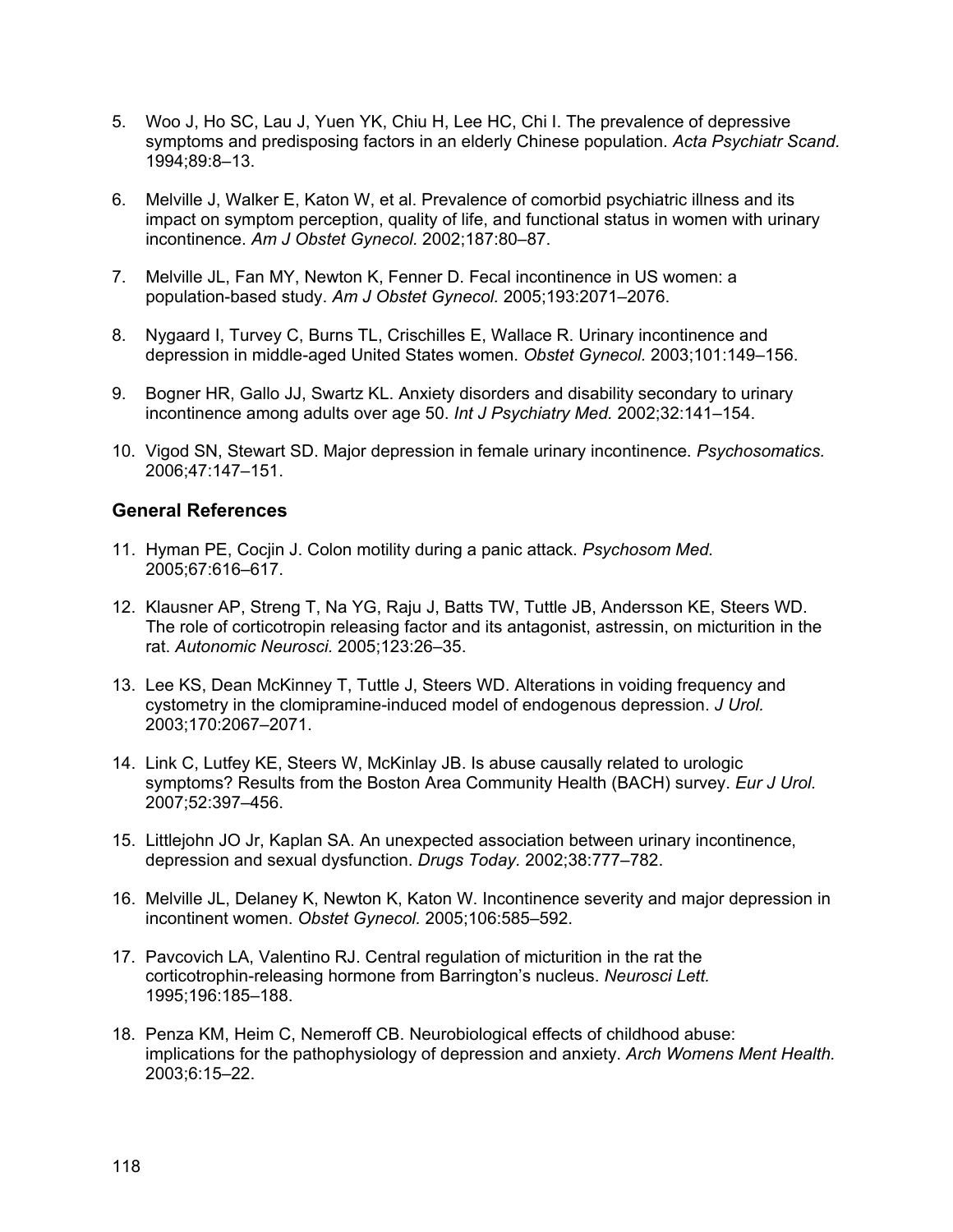- 19. Steers WD, Herschorn, S, Kreder KJ, Moore K, Strohhehn K, Yalcin I, Bump RC. Duloxetine compared with placebo for treating women with symptoms of overactive bladder. *Brit J Urol Int.* 2007;100:337–345.
- 20. Watson AJ, Currie I, Curran S, Jarvis GJ. A prospective study examining the association between the symptoms of anxiety and depression and severity of urinary incontinence. *Eur J Obstet Gynecol Reprod Biol.* 2000;88:7–9.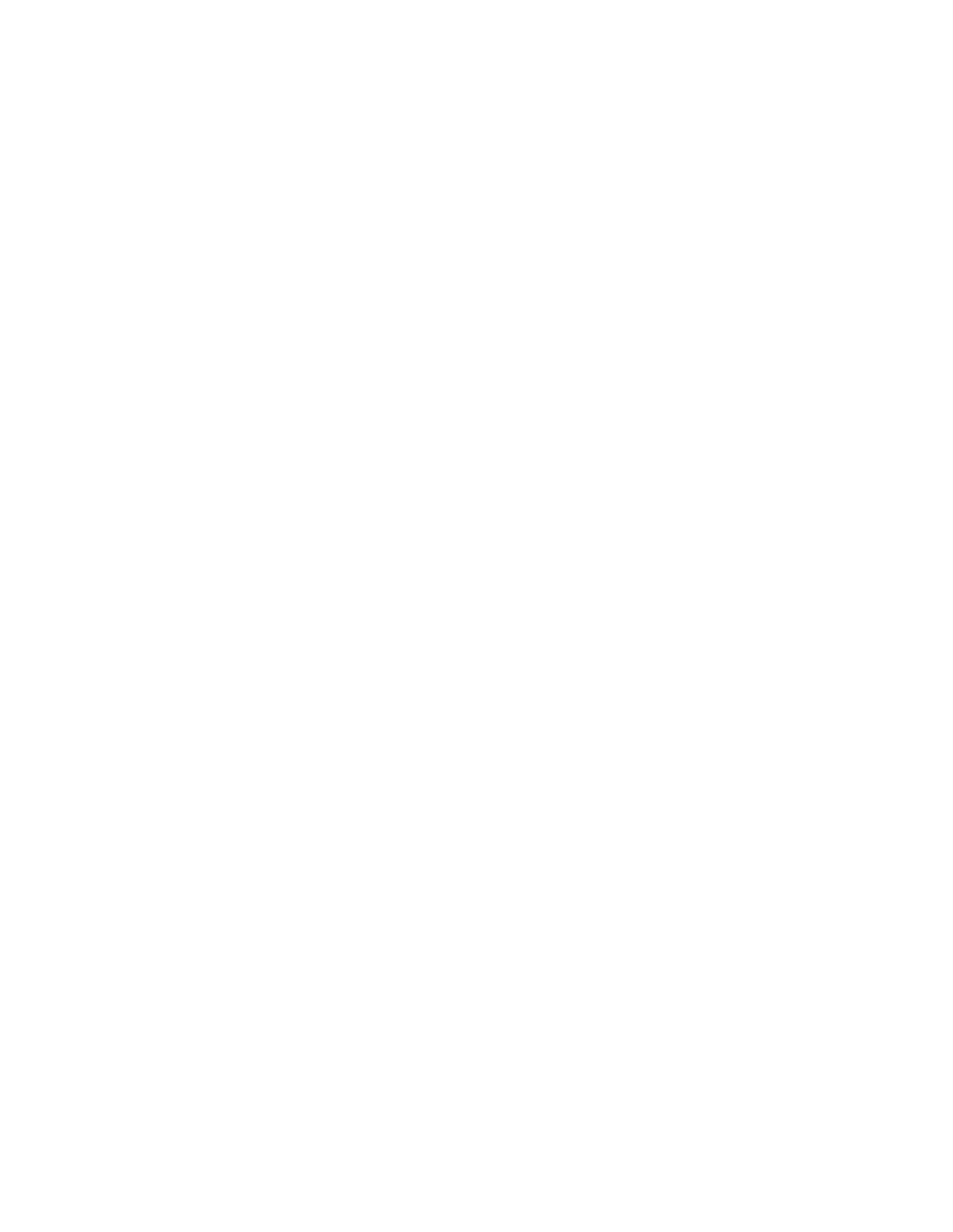# **Evidence-Based Practice Center Presentation III: Prevention, Screening, and Interventions for Urinary Incontinence and Fecal Incontinence**

## **Robert L. Kane, M.D., Tatyana Shamliyan, M.D.**

Clinical interventions to reduce urinary incontinence (UI) have been extensively reviewed by the Cochrane Incontinence Review Group, the International Consultation on Incontinence, and the Agency for Healthcare Research and Quality. Trials to reduce incidence and progression of UI targeted adults with risk factors of UI including obesity; pregnancy, parity, and hormone changes related to age in women; and prostate diseases in men. Most studies examined short-term curative effects of treatments in participants with incontinence. The basis for measuring successful treatment varied across the studies that examined different interventions.

Studies reported from 1989 through May 2007 were reviewed from searches of MEDLINE® via PubMed®, CINAHL, Cochrane databases, and manual searches of reference lists from systematic reviews and the proceedings of the International Continence Society. Study quality was analyzed using the following criteria: subject selection, length and loss of followup, intention-to-treat principle, masking the treatment status, randomization scheme, adequacy of randomization and allocation concealment, and justification of sample sizes.

### **Urinary Incontinence**

We identified 248 randomized controlled trials (RCTs) that that examined the effects of clinical interventions on UI and included 192 RCTs that reported patient outcomes. Urinary continence after various interventions was defined as ability to control urination, self-reported in voiding diaries and standardized questionnaires (96 RCTs); negative pad test (23 RCTs); negative cotton swab test (2 RCTs); negative cough stress test (34 RCTs); or their combinations.

**The effects of clinical interventions on UI in pregnant women (primary prevention).**  Continence rates after intensive exercise care and self-administered perineal massage were comparable to usual care. Pelvic floor muscle training (PFMT) with biofeedback and electrostimulation, started at 9 weeks after vaginal delivery, resulted in continence 10 times more often compared to usual care at 10 months of follow-up.

**The effects of clinical interventions on UI in males with urological diseases (primary prevention).** Two of eight trials reported significant increases in continence after active conservative treatments (pelvic floor rehabilitation that included verbal explanations, palpation, and Kegel exercises) compared to usual care. The majority of men with prostate diseases who were followed for 3–12 months after surgery were continent.

**Effects of behavioral intervention on UI (primary prevention).** The continence rates after a behavioral modification program implemented in 359 postmenopausal, continent women 55 years and older to prevent UI were the same as usual care at 12 months of follow-up.

**Efficacy of PFMT compared to usual care (secondary prevention).** PFMT resulted in continence in women more often than usual care did in 4 of 10 trials. The largest relative benefit on continence was observed after electromyography (EMG)-assisted biofeedback with PFMT compared to usual care in postmenopausal women with stress UI taking hormone replacement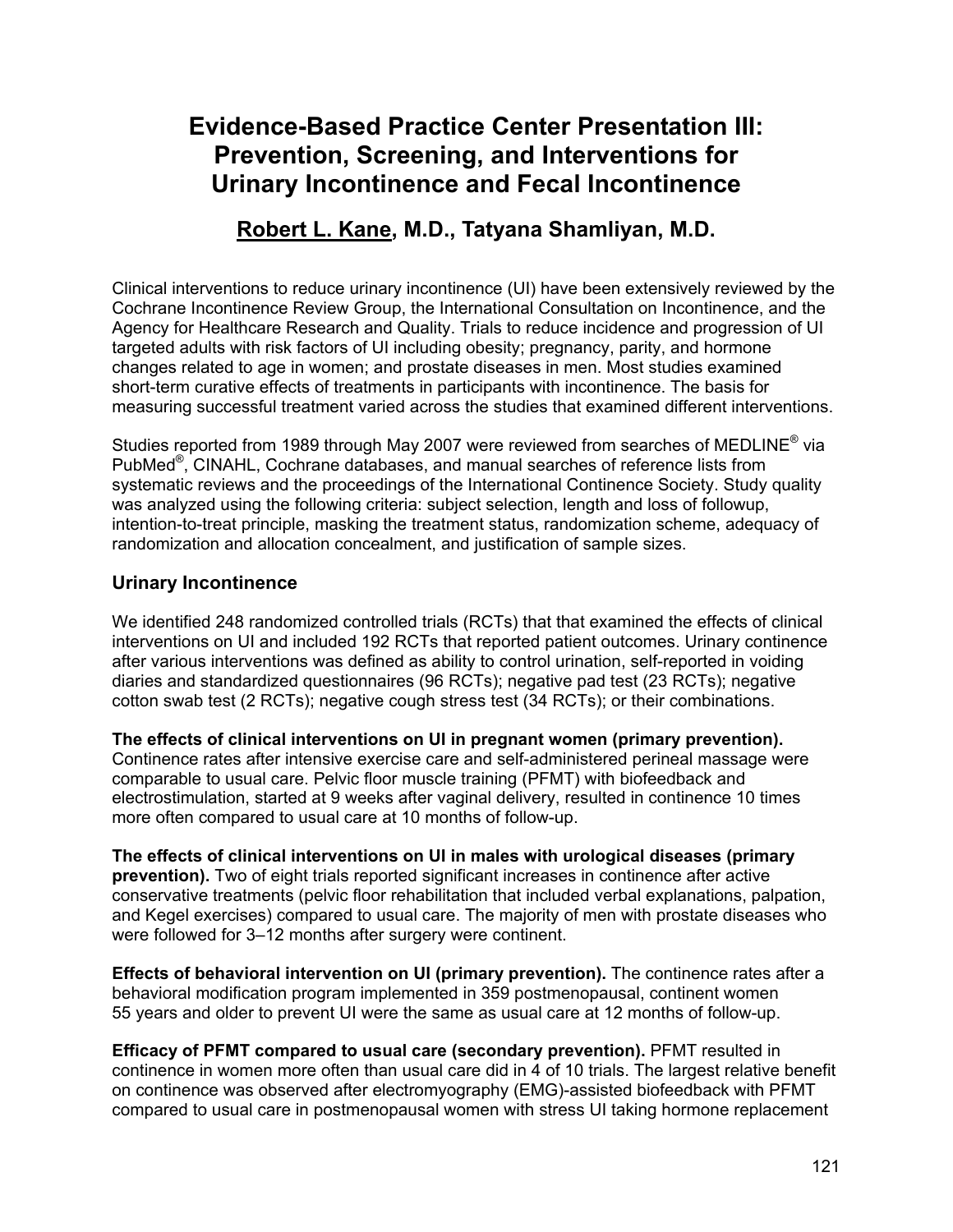therapy. Pooled relative benefits of PFMT (relative risk [RR]=7.1, 95% confidence interval [CI]=2.8-18) and PFMT combined with biofeedback (RR=11.2, 95% CI=2.2-56.4) were sensitive to one small RCT with 2-month follow-up. PFMT combined with bladder training increased continent rates by 175% compared to usual care (pooled RR=1.8, 95% CI=1.1-2.9)

**Effectiveness of nonsurgical interventions for UI.** In women, the rate of continence after treatments for stress UI varied from less than 10% in an RCT of 37 women at 4 months of follow-up to 60% in an RCT of 52 women at 15 years of follow-up after PFMT. Smaller trials tended to report greater continence rates. Women with urodynamically diagnosed stress UI were continent four times more often 15 years after intensive PFMT supervised by a physical therapist compared to home exercise groups (RR=4.02, 95% CI=1.54-10.53). Individualized PFMT and bladder training significantly increased continence rates by 158% compared to group exercises in 530 women after 12 months of followup.

**Electrical stimulation for secondary prevention of UI.** Urinary continence 1–6 months after electrical stimulation in women was improved in only one of six RCTs that reported patient outcomes.

**Neuromodulation for secondary prevention of UI.** In community-dwelling adults, this treatment showed significant relative benefit in one trial.

**Injectable bulking agents for secondary prevention of UI.** Bulking agents showed significant benefit in only one of four trials that reported patient outcomes.

**The effects of hormone therapy on UI in women.** Hormone therapy apparently has paradoxical effects. It improves continence when used topically, but hormone replacement therapy increases incontinence.

**Urinary continence after surgical interventions.** Among examined gynecological surgeries, intrafascial total abdominal hysterectomy significantly reduced the risk of urge UI compared to the extrafascial approach. Total or subtotal abdominal hysterectomy resulted in comparable continence rates 1 year after the surgery. The rate of continence was above 75% in the majority of RCTs of vaginal tension tapes and sling procedures. All RCTs compared the effectiveness of vaginal tapes and sling procedures to other treatments; cure rates were comparable. Among prolapse surgery to prevent UI, the continence rates varied substantially after the same procedures: from 3.1% to 85.1% after laparoscopic colposuspension and from 8.7% to 93.3% after laparoscopic Burch procedures.

**Improvement in UI after clinical interventions.** The majority of RCTs reported improvement in UI after vaginal tape and sling procedures, with rates from 2.2% after transobturator suburethral sling procedure to 100% after transvaginal antimicrobial synthetic mesh, depending on definitions of improvement. The rates were higher for stress UI after transvaginal antimicrobial synthetic mesh vesicourethral suspension by allogenic sling and suprapubic arc sling. The rates were lower (19.4%) after the same procedure on quantitative improvement in stress UI defined as a decrease of >50% in urine loss. A significant relative benefit was shown in one RCT that compared suburethral slingplasty with the suprapubic arc to intravaginal sling in 195 patients with urodynamic stress UI refractory to conservative management (RR 2.7, 95% CI 1.3-5.5). Improvement in self-reported UI and the pad weight test was reported in 12 RCTs of surgery for UI. One RCT reported improvement in more than 80% of women after laparoscopic colposuspension and Burch open colposuspension. No significant relative benefit was detected when different treatments were compared.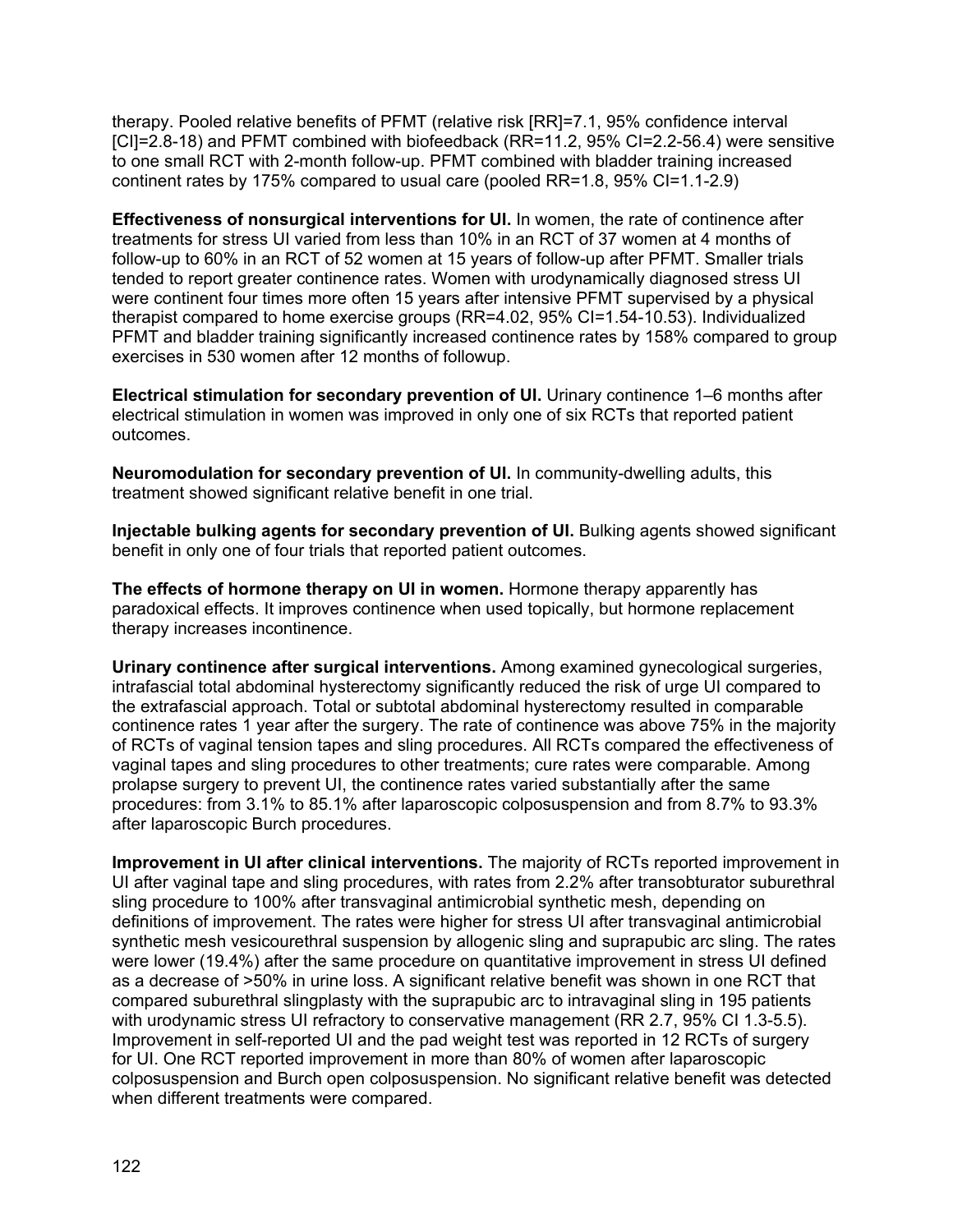**The effects of clinical intervention on UI.** Some evidence suggested the preventive effects of clinical interventions on UI. Intensive lifestyle therapy to lose and maintain at least 7% of initial body weight and to engage in moderate-intensity physical activity reduced stress UI in women. PFMT reduced UI in pregnant women.

### **Fecal Incontinence**

For fecal incontinence (FI), we identified 121 studies (118 RCTs and 3 multicenter trials) that examined FI in adults; 87 (84 RCTs) reported patient outcomes. We focused solely on FI and did not address anal incontinence or flatus per se. Of four RCTs testing pelvic floor muscle exercises to prevent FI, one showed a significant increase in continence. Of four RCTs testing pelvic floor muscle exercises to improve FI, one showed a significant benefit.

Among pregnant women, one RCT of PFMT with biofeedback showed no significant effect. Another RCT with self-administered perineal massage daily from the 34th or 35th week of pregnancy until delivery showed no significant effect. Assessment by nurses after delivery, with conservative advice on PFMT, reduced the risk of FI at 1 month but not at 6 years.

One RCT of diet supplemented with 25 g of psyllium/day showed no significant benefit after 1 month. An RCT of topical phenylephrine also showed no significant benefit after 1 month. An RCT of loperamide hydrochloride (Imodium<sup>®</sup>) for 7 days before surgery did not reduce FI after abdominal proctocolectomy. Three trials of botulinum toxin showed no effect, nor did a trial of isosorbide-5-mononitrate gel.

Early diagnosis of sphincter tear immediately after vaginal delivery, with endoanal ultrasonography followed by surgical repair, reduced FI. When end-to-end sphincter repair was compared with overlapping sphincter repair in seven RCTs, six reported patient outcomes with inconsistent benefit from end-to-end technique.

Artificial bowel sphincter reduced FI in a multicenter, prospective, nonrandomized clinical trial of 115 patients. However, 25% of patients experienced postsurgical infection that required surgical revision, and 37% needed reimplantations. None of nine RCTs that compared different surgical techniques for hemorrhoidectomy reported significant relative FI benefits. Of five RCTs comparing sphincterotomy with local administration of pharmacological agents, none reported significant relative benefit on continence or FI. Surgical procedures in anal sphincter in patients with high trans-sphincteric fistula, idiopathic fissure-in-ano, anorectal abscess, or neurogenic FI reduced progression of FI in one RCT of patients with idiopathic fissure-in-ano when closed sphincterotomy was compared to open.

Two trials of active anal stimulation yielded no significant benefits. One RCT of sacral nerve continuous stimulation showed improvement in FI.

### **Screening**

If the basis of screening is response to a questionnaire and the definition of incontinence is a person's report, then testing the questionnaire's ability to detect can be tautological. Few studies have compared a questionnaire used in a general population with a diagnostic evaluation.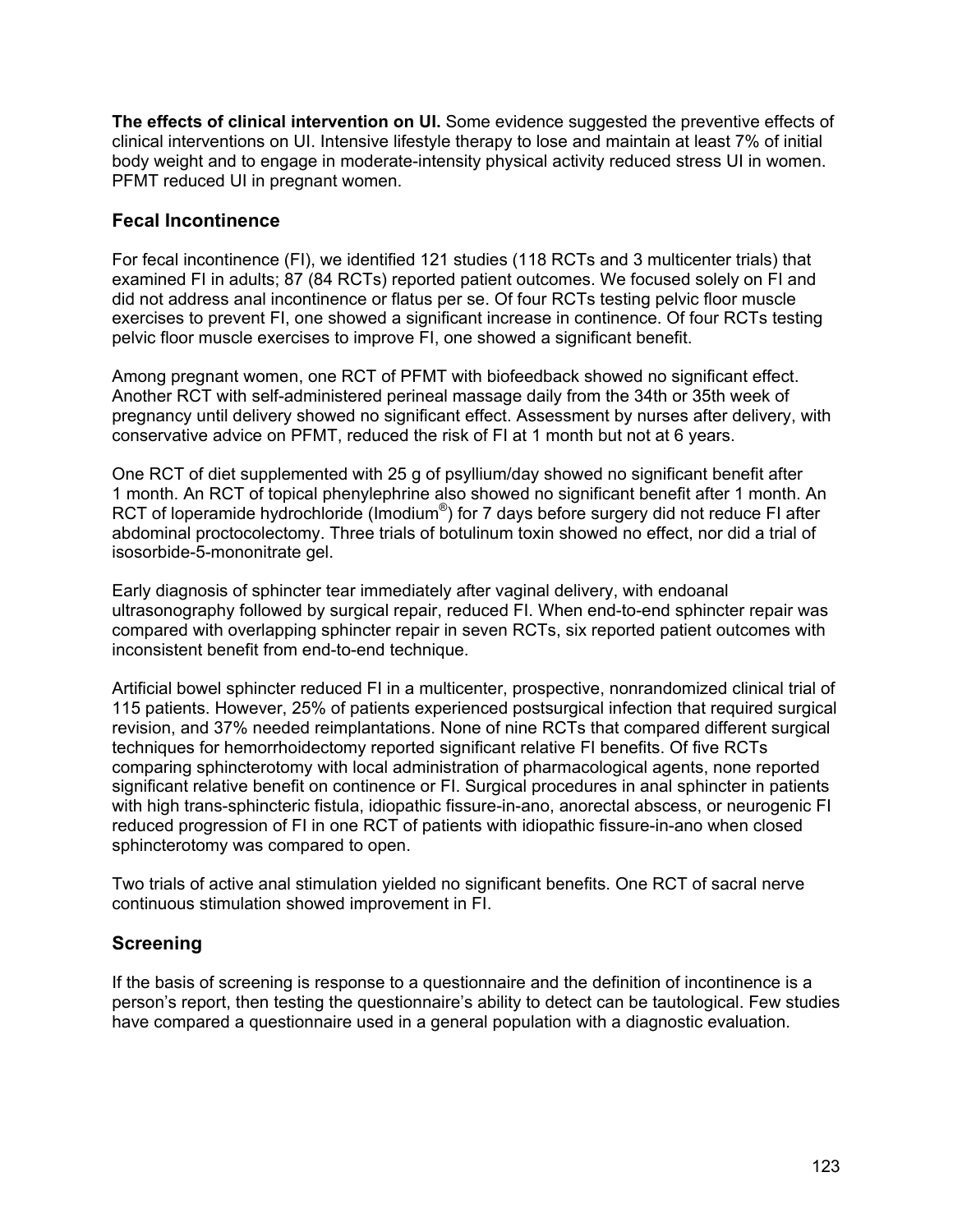### *Urinary Incontinence Detection*

Of the 15 studies that screened for UI in women by using scales and questionnaires, 13 studies involved clinic samples. The Positive Predictive Likelihood Ratio (PPLR) (how much the probability of disease increases if the test is positive ) ranged from 1.3 to 15. The PPLR was higher for studies of older women 16.2 versus 2.7 for younger women.

Of the 19 studies screening for UI in women by using clinical history, 16 were conducted in clinic settings; 2 combined clinic and research samples; and 2 involve men.

The PPLR mean for younger women in clinics was 2.5 (12 studies), compared to 1.2 (2 studies) for older women in clinics.

### *Fecal Incontinence Detection*

The Epidemiology of Prolapse and Incontinence Questionnaire demonstrated 87% sensitivity, 70% specificity, 61% positive predictive value, and a small PPLR (2.9) to diagnose FI in 294 enrolled women with pelvic floor prolapse compared to examiners' diagnosis.

The Bowel Symptom Questionnaire had 48.5% sensitivity, 79.2% specificity, 43.2% positive predictive value, and a small PPRL (2.3) to identify postpartum FI related to sonographic evidence of anoperineal trauma in 156 women.

### **Limitations**

For incidence studies, baseline continence is assumed but not always explicit. Thus, it is not always clear when actual incidence is being tested. The inconsistencies in interventions used, populations, sampling strategies, and definitions make it difficult to achieve any level of useful summary.

### **Conclusions**

#### *Urinary Incontinence*

PFMT and surgery have large effects; surgery is more likely to be curative. Sustained weight loss may play a useful role. Outcome measures varied widely: self-reported symptoms, signs, and improvement (versus actual continence); UI severity as assessed by voiding diaries; pad test weights; and condition-specific quality of life.

#### *Fecal Incontinence*

There is not yet strong evidence of strategies to prevent or ameliorate FI.

#### *General*

The criteria for deeming a treatment successful are not well established. Despite the ICS standardization document, the choice of outcomes should reflect the participant's perception of cure and quality of life rather than the provider's evaluation and testing through instrumentation. Studies are needed of subgroups by race, comorbidities, frailty, and concomitant treatments, as well as baseline pelvic floor dysfunctions.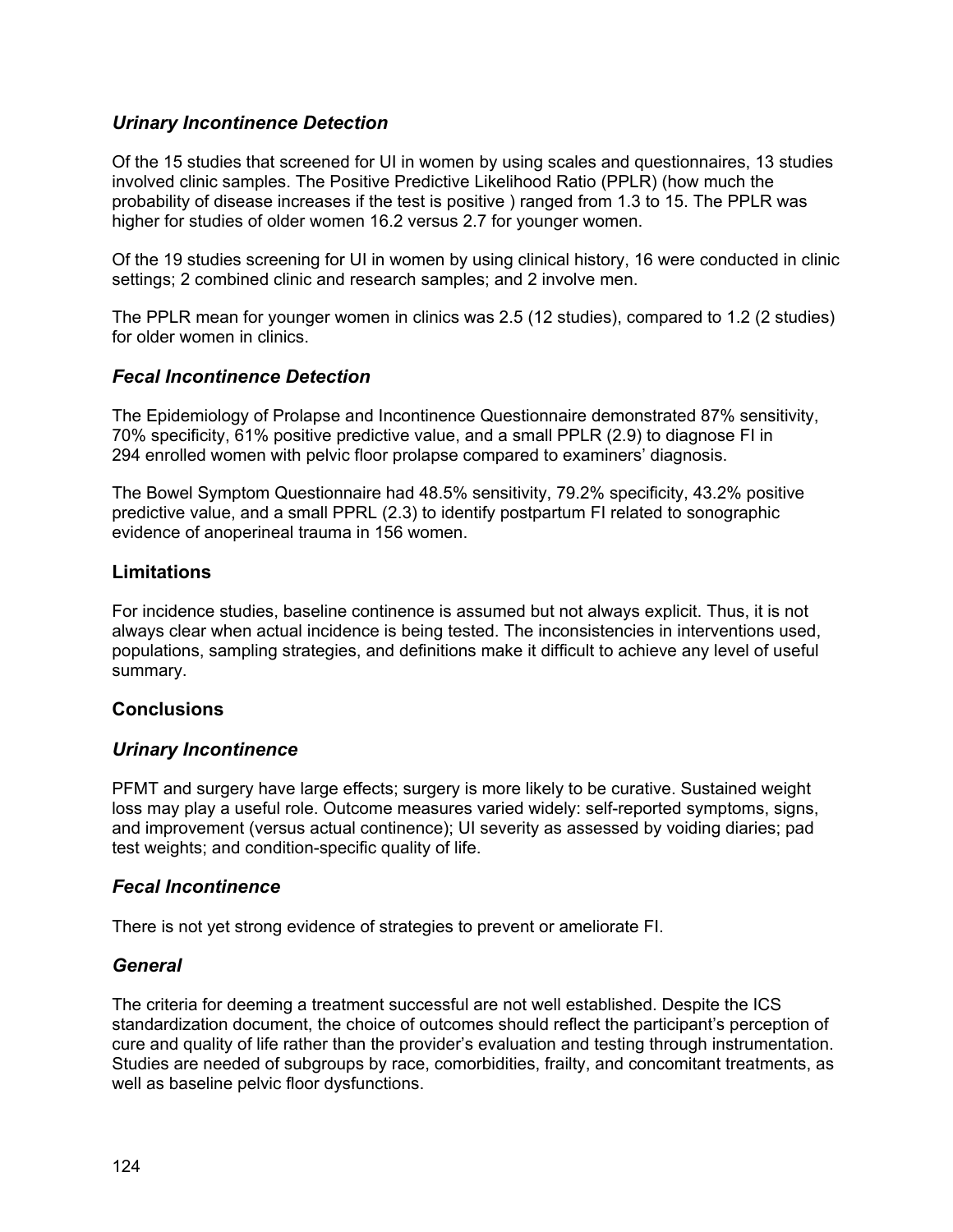### **General References**

- 1. Albo ME, Richter HE, Brubaker L, Norton P, Kraus SR, Zimmern PE, Chai TC, Zyczynski H, Diokno AC, Tennstedt S, Nager C, Lloyd LK, FitzGerald M, Lemack GE, Johnson HW, Leng W, Mallett V, Stoddard AM, Menefee S, Varner RE, Kenton K, Moalli P, Sirls L, Dandreo KJ, Kusek JW, Nyberg LM, Steers W; Urinary Incontinence Treatment Network. Burch colposuspension versus fascial sling to reduce urinary stress incontinence. *N Engl J Med.* 2007;356:2143–2155.
- 2. Brown SR, Nelson RL. Surgery for faecal incontinence in adults. *Cochrane Database Syst Rev.* 2007;(2):CD001757.
- 3. Filocamo MT, Li Marzi V, Del Popolo G, Cecconi F, Marzocco M, Tosto A, Nicita G. Effectiveness of early pelvic floor rehabilitation treatment for post-prostatectomy incontinence. *Eur Urol.* 2005;48:734–738.
- 4. Glazener CM, Herbison GP, MacArthur C, Grant A, Wilson PD. Randomised controlled trial of conservative management of postnatal urinary and faecal incontinence: six year follow up. *BMJ.* 2005;330:337.
- 5. Janssen CC, Lagro-Janssen AL, Felling AJ. The effects of physiotherapy for female urinary incontinence: individual compared with group treatment. *BJU Int.* 2001;87:201–206.
- 6. Meyer S, Hohlfeld P, Achtari C, De Grandi P. Pelvic floor education after vaginal delivery. *Obstet Gynecol.* 2001;97:673–677.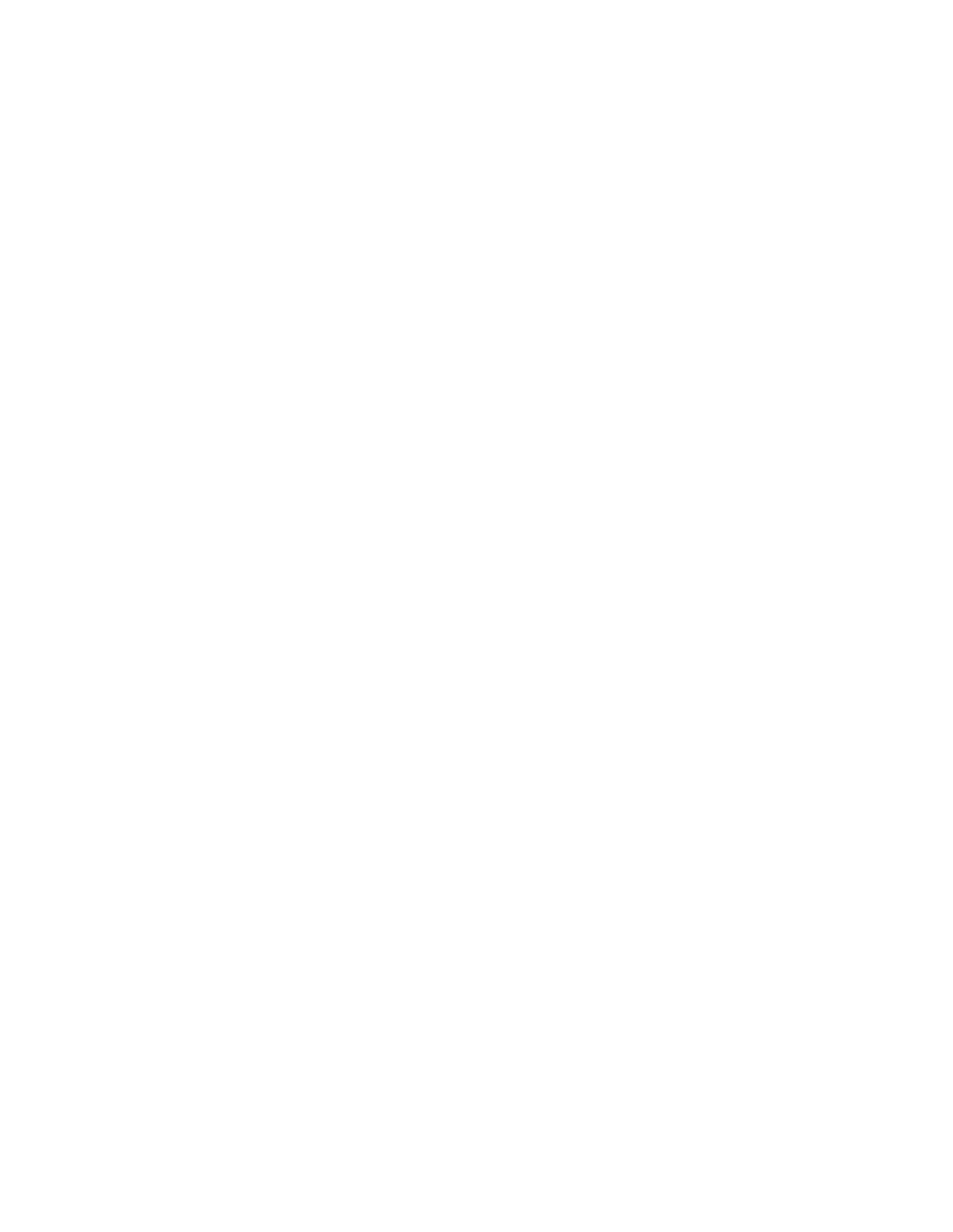# **Impact of Exercise, Diet, Lifestyle, and Smoking in the Setting of Continence**

# **Kathryn L. Burgio, Ph.D.**

Despite a large epidemiological literature that has identified risk factors for the development of incontinence, relatively little research has been conducted in the realm of prevention.

### **Pelvic Floor Muscle Exercise**

Primary prevention of urinary incontinence (UI) has been investigated in three at-risk populations, using behavioral programs with pelvic floor muscle training and exercise: older women, childbearing women, and men undergoing radical prostatectomy.

**Older Women.** Diokno and colleagues designed a behavioral intervention for continent older women that involved group teaching sessions to educate the women about bladder function and teach pelvic floor muscle exercises. This was followed by individual sessions to evaluate and ensure proper exercise technique. A randomized trial of this intervention in continent older women demonstrated that fewer women in the intervention group subsequently developed UI.<sup>1</sup>

**Childbearing Women.** There is now a significant literature demonstrating that pelvic floor muscle training and exercise help prevent or attenuate incontinence in pregnant women and in the postpartum period.<sup>2–7</sup> In one randomized trial, women randomized to pelvic floor muscle exercise during pregnancy had lower rates of incontinence in late pregnancy and postpartum.<sup>2</sup> Other studies have documented the value of postpartum pelvic floor muscle exercises for reducing incontinence up to 12 months later. $4-7$ 

One of the strongest predictors of postpartum UI is UI during pregnancy. In fact, it has been reported as a risk factor for UI 5 years postdelivery.<sup>8</sup> This information opens the opportunity to better identify women who are experiencing UI during pregnancy, rather than merely waiting for the pregnancy to pass, and to counsel women about their increased risk and systematically offer conservative interventions to help prevent future UI.

**Men Undergoing Radical Prostatectomy.** Patient surveys have shown that 8%–56% of men report UI 1 year or more following radical prostatectomy.<sup>9–11</sup> Studies that have examined the effects of pelvic floor muscle training soon after surgery have yielded mixed results. In one trial, patients who were incontinent on day 15 after radical prostatectomy received weekly pelvic floor re-education for up to a year or a placebo therapy.<sup>12</sup> The treatment group showed advantages in duration and degree of incontinence. Other studies have not shown a benefit for training initiated 3 weeks,<sup>13</sup> 6 weeks,<sup>14</sup> or 8 weeks after surgery,<sup>15</sup> but were most likely underpowered.

A small body of literature exists demonstrating that preoperative behavioral training can reduce the duration and severity of postprostatectomy incontinence.<sup>16,17</sup> One randomized trial tested the effectiveness of a single preoperative session of biofeedback-assisted behavioral training to teach pelvic floor muscle control. Results showed that the intervention significantly reduced the duration, as well as the severity of UI in the 6-month postoperative period.<sup>17</sup> A similar trial that combined preoperative training and 3 months of postoperative treatment also found significant benefit compared to no intervention.<sup>16</sup> Future research might explore whether the impact of such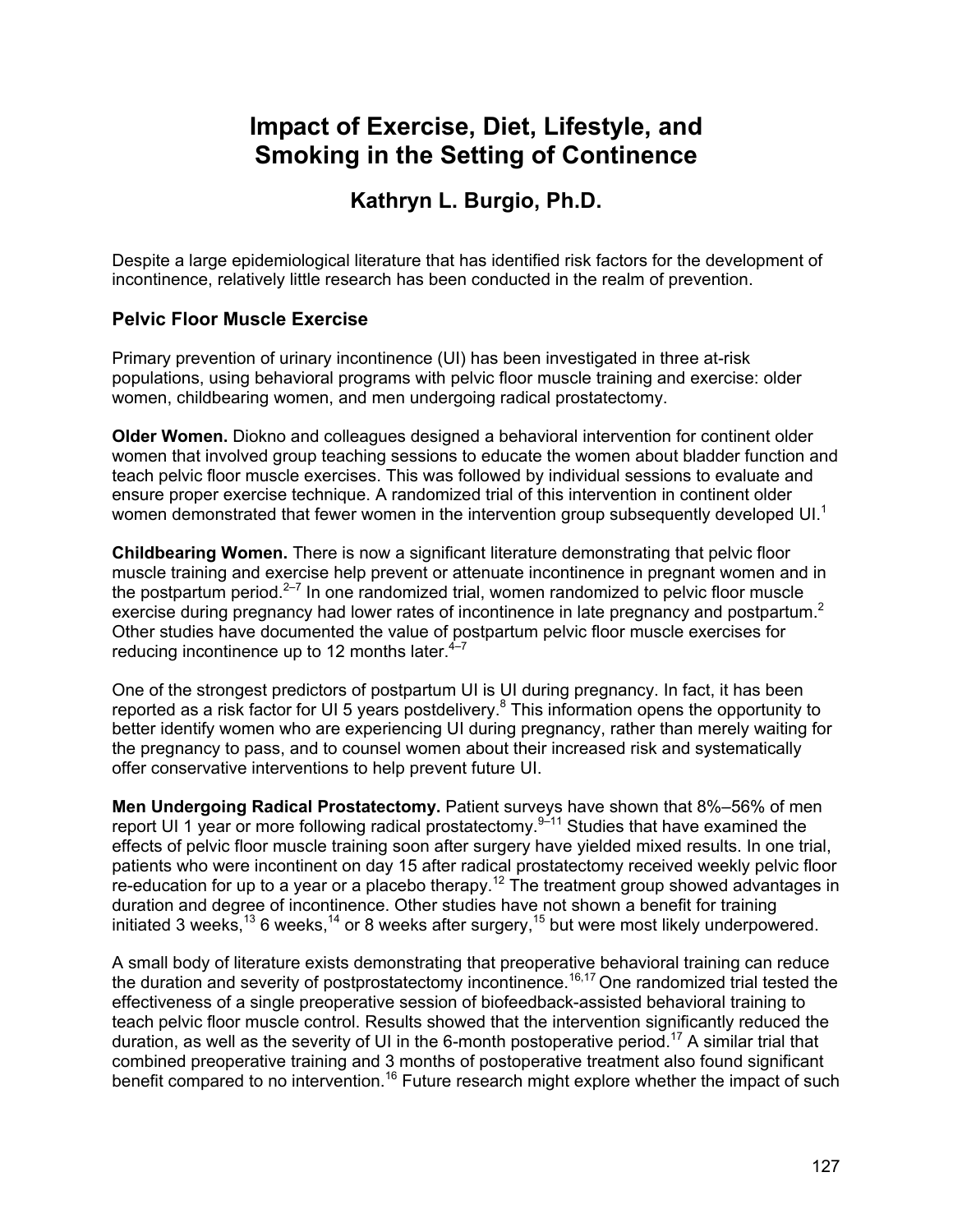interventions would be greater if access to pre- and postoperative training were enhanced by integrating the program into urology practices.

### **Diet and Weight Loss**

Obesity is now considered an established risk factor for UI and there is evidence that it places patients at increased risk for fecal incontinence (FI) as well. Studies of morbidly obese women report significant improvement in UI symptoms with large reductions in weight after bariatric surgery.<sup>18,19</sup> But significant improvements in UI have also been demonstrated with as little as 5% weight reduction in conventional weight-loss programs.<sup>20</sup> Considering the solid data on risk factors and the clinical weight-loss data, measures to prevent obesity reasonably could be expected to prevent UI in some women. A recent study has also demonstrated reductions in prevalence of FI from 19% to 9% with weight loss in patients undergoing bariatric surgery.<sup>19</sup>

## **Dietary Factors**

It is widely believed that certain substances, such as caffeine, spicy foods, sugar substitutes, and carbonated beverages are bladder irritants and increase the occurrence or severity of urgency and UI. The best data exist for the role of caffeine. Studies have shown that caffeine increases detrusor pressure<sup>21</sup> and is a risk factor for detrusor instability.<sup>22,23</sup> In addition, elimination of caffeine from the diet has been shown to improve both stress and urge UI.<sup>24-26</sup>

Fecal impaction and constipation have been recognized as factors contributing to FI as well as to UI, particularly in nursing home populations.<sup>27</sup> Therefore, recommendations for adequate fluid and dietary fiber intake to maintain normal stool consistency and prompt attention to constipation may help to avoid FI as well as UI. Similarly, given the association between FI and diarrhea, dietary and pharmacological interventions to control diarrhea could be expected to help prevent FI. In general, data are lacking on the role of dietary factors in promoting or preventing incontinence.

## **Lifestyle: Healthy Bladder and Bowel Habits**

It has long been thought that habitual frequent urination can contribute to reduced bladder capacity and lead to detrusor overactivity, urgency, and urge UI. Bladder training, which breaks the cycle of urgency and frequency by using consistent, incremental voiding schedules has been shown to improve UI in several clinical series and a randomized clinical trial.<sup>28</sup> Studies are lacking that track the natural history of people with various bladder habits. But, given the efficacy of bladder training, it is conceivable that identifying patients with frequent urination and teaching them about normal bladder habits, including normal frequency of urination, might help prevent the development of bladder control problems and warrants further study. It has also been suggested that prolonged voiding intervals, such as occur in employment situations with limited access to the toilet (nurses, teachers, production line workers), contribute to reduced bladder sensation and UI. Research is needed on the effects of prolonged voiding intervals, as well as the effects of establishing normal voiding habits.

Similarly, it is thought that certain bowel habits, like postponing bowel movements for long periods of time, can diminish sensation and contribute to development of FI. It would be reasonable to surmise that teaching normal bowel habits, such as establishing a routine for having bowel movements and responding to the urge to defecate, could have some value for prevention, but this approach requires further study.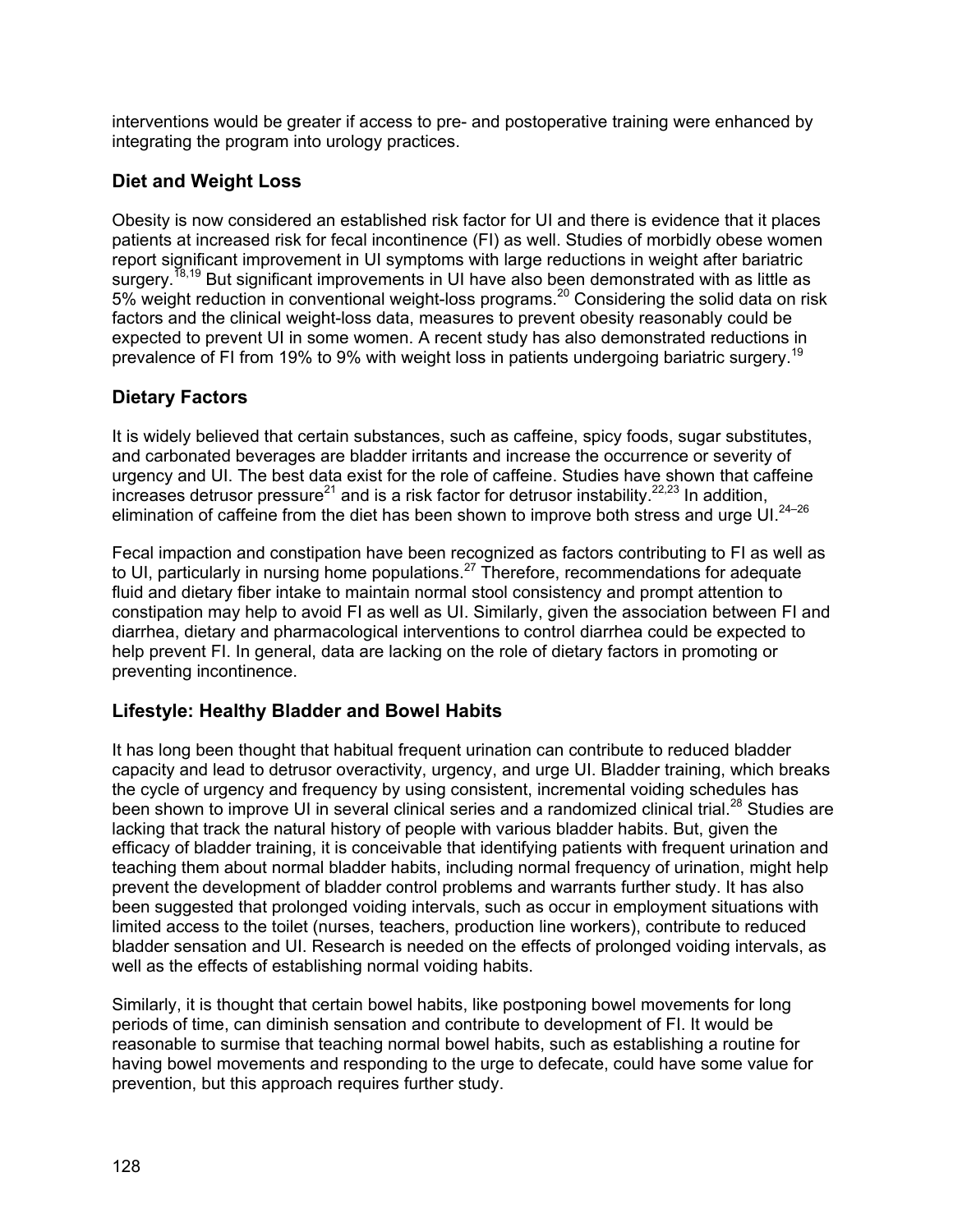### **Smoking**

Although results have been mixed, the literature provides evidence for a link between smoking and UI as well as  $FL^{29-31}$  However, data are lacking on the effects of smoking cessation on incontinence.

- 1. Diokno AC, Sampselle CM, Herzog AG, et al. Prevention of urinary incontinence by behavioral modification program: a randomized controlled trial among older women in the community. *J Urol.* 2004;171:1161–1164.
- 2. Sampselle CM, Miller JM, Mims BL, Delancey JOL, Ashton-Miller JA, Antonakos CL. Effect of pelvic muscle exercise on transient incontinence during pregnancy and after birth. *Obstet Gynecol.* 1998;91:406–412.
- 3. Reilly ETC, Freeman RM, Waterfield MR, Waterfield AE, Steggles P, Pedlar F. Prevention of postpartum stress incontinence in primigravidas with increased bladder neck mobility: a randomized controlled trial of antenatal pelvic floor exercise. *BJOG.* 2002;109:68–76.
- 4. Wilson PD, Herbison GP, Glazener CMA, Lang G, Gee H, MacArthur C. Postnatal incontinence: a multicenter, randomized controlled trial of conservative treatment. *Neurourol Urodynam.* 1997;16:349–350.
- 5. Morkved S, Bo K. Effect of postpartum pelvic floor muscle training in prevention and treatment of urinary incontinence: a one-year follow-up. *BJOG.* 2000;107:1022–1028.
- 6. Glazener CM, Herbison GP, Wilson PD, et al. Conservative management of persistent postnatal urinary and faecal incontinence: a randomized controlled trial. *BMJ.*  2001;323:1–5.
- 7. Chiarelli P, Cockburn J. Promoting urinary continence in women after delivery: randomized controlled trial. *Br Med J.* 2002;324:1241–1243.
- 8. Viktrup L, Lose G. The risk of stress incontinence 5 years after first delivery. *Am J Obstet Gynecol.* 2001;185:52–87.
- 9. Fowler FJ, Barry MJ, Lu-Yao G, Roman MA, Wasson J, Wennberg JE. Patient-reported complications and follow-up treatment after radical prostatectomy. *Urology.*  1993;42:622–629.
- 10. Stanford JL, Feng Z, Hamilton AS, et al. Urinary and sexual function after radical prostatectomy for clinically localized prostate cancer: the Prostate Cancer Outcomes Study. *JAMA.* 2000;283:354–360.
- 11. Bishoff JT, Motley G, Optenberg SA, et al. Incidence of fecal and urinary incontinence following radical perineal and retropubic prostatectomy in a national population. *J Urol.*  1998;60:454–458.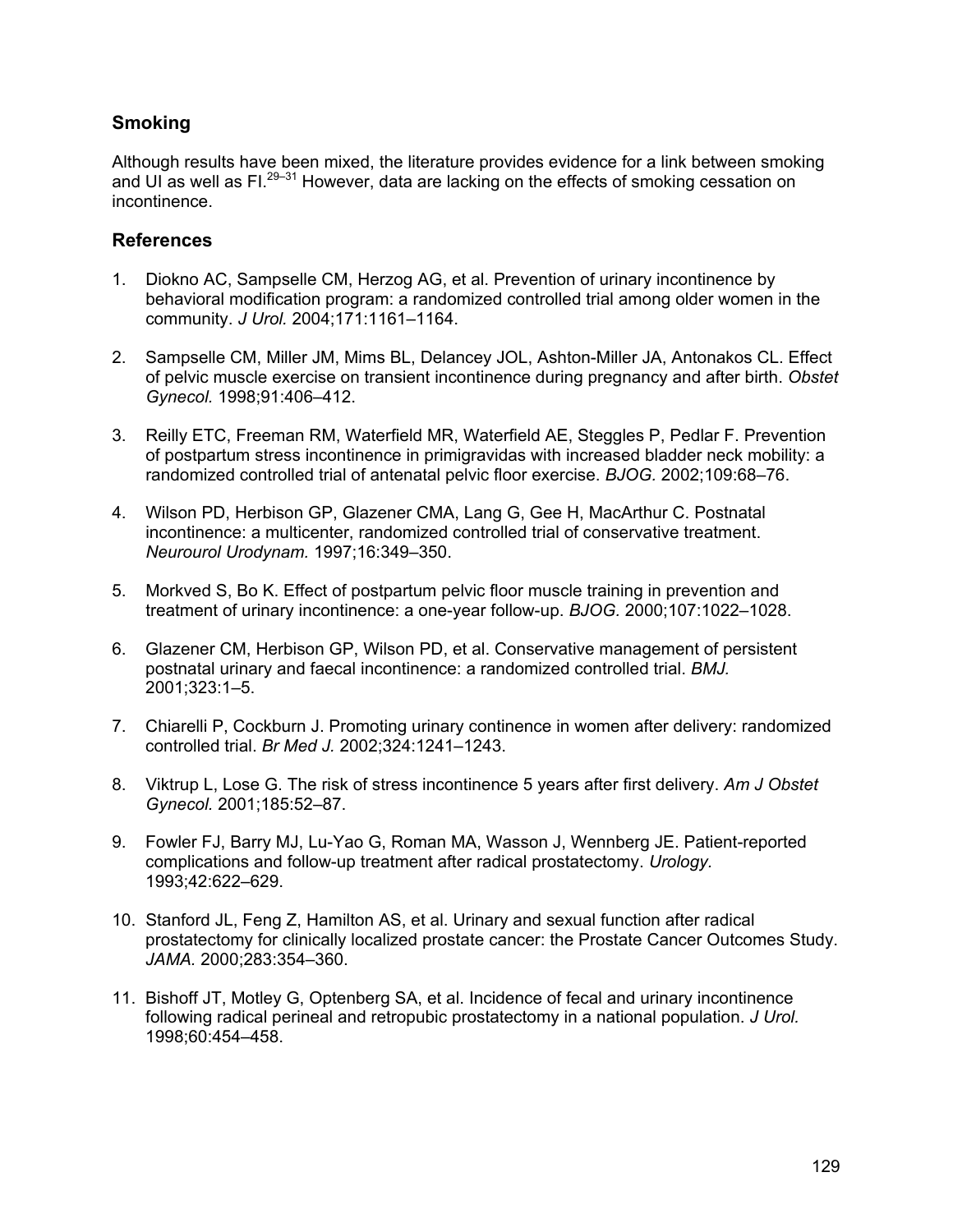- 12. Van Kampen M, De Weerdt W, Van Poppel H, DeTidder D, Feys H, Baert L. Effect of pelvic floor re-education on duration and degree of incontinence after radical prostatectomy: a randomized controlled trial. *Lancet.* 2000;355:98–102.
- 13. Mathewson-Chapman M. Pelvic muscle exercise/biofeedback for urinary incontinence after prostatectomy: an education program. *J Cancer Educ. 1*997;12:218–223.
- 14. Franke JJ, Gilbert WB, Grier J, Koch MO, Shyr Y, Smith JA Jr. Early post-prostatectomy pelvic floor biofeedback. *J Urol.* 2000;163:191–193.
- 15. Moore KN, Griffiths D, Hughton A. Urinary incontinence after radical prostatectomy: a randomized controlled trial comparing pelvic muscle exercises with or without electrical stimulation. *Br J Urol Int.* 1999;83:57–65.
- 16. Parekh AR, Feng MI, Kirages D, Bremner H, Kaswick J, Aboseif S. The role of pelvic floor exercises on post-prostatectomy incontinence. *J Urol.* 2003;170:130–133.
- 17. Burgio KL, Goode PS, Urban DA, et al. Preoperative biofeedback-assisted behavioral training to reduce post-prostatectomy incontinence: a randomized controlled trial. *J Urol. 2006*;175:196–201.
- 18. Bump R, Sugerman H, Fantl J, et al. Obesity and lower urinary tract function in women: effect of surgically induced weight loss. *Am J Obstet Gynecol.* 1992;166:392–397.
- 19. Burgio KL, Richter HE, Clements RH, Redden DT, Goode PS. Changes in urinary and fecal incontinence symptoms with weight loss surgery in morbidly obese women. *Obstet Gynecol.* in press.
- 20. Subak LL, Johnson CEW, Boban D, et al. Does weight loss improve incontinence in moderately obese women? *Intl J Urogyn.* 2002;13:40–43.
- 21. Creighton SM, Stanton SL. Caffeine: does it affect your bladder? *Br J Urol.*  1990;66:613–614.
- 22. Arya LA, Myers DL, Jackson ND. Dietary caffeine intake and the risk for detrusor instability: a case-control study. *Obstet Gynecol.* 2000;96:85–89.
- 23. Holroyd-Leduc JM, Straus SE. Management of urinary incontinence in women: scientific review. *JAMA.* 2004;291:986–995.
- 24. Tomlinson BU, Dougherty MC, Pendergast JF, Boyington AR, Coffman MA, Pickens SM. Dietary caffeine, fluid intake and urinary incontinence in older rural women. *Int Urogynecol J Pelvic Floor Dysfunct. 1*999;10:22–28.
- 25. Bryant CM, Dowell CJ, Fairbrother G. Caffeine reduction education to improve urinary symptoms. *Br J Nurs.* 2002;11:560–565.
- 26. Gray M. Caffeine and urinary continence. *J Wound Ostomy Continence Nurs.*  2001;28:66–69.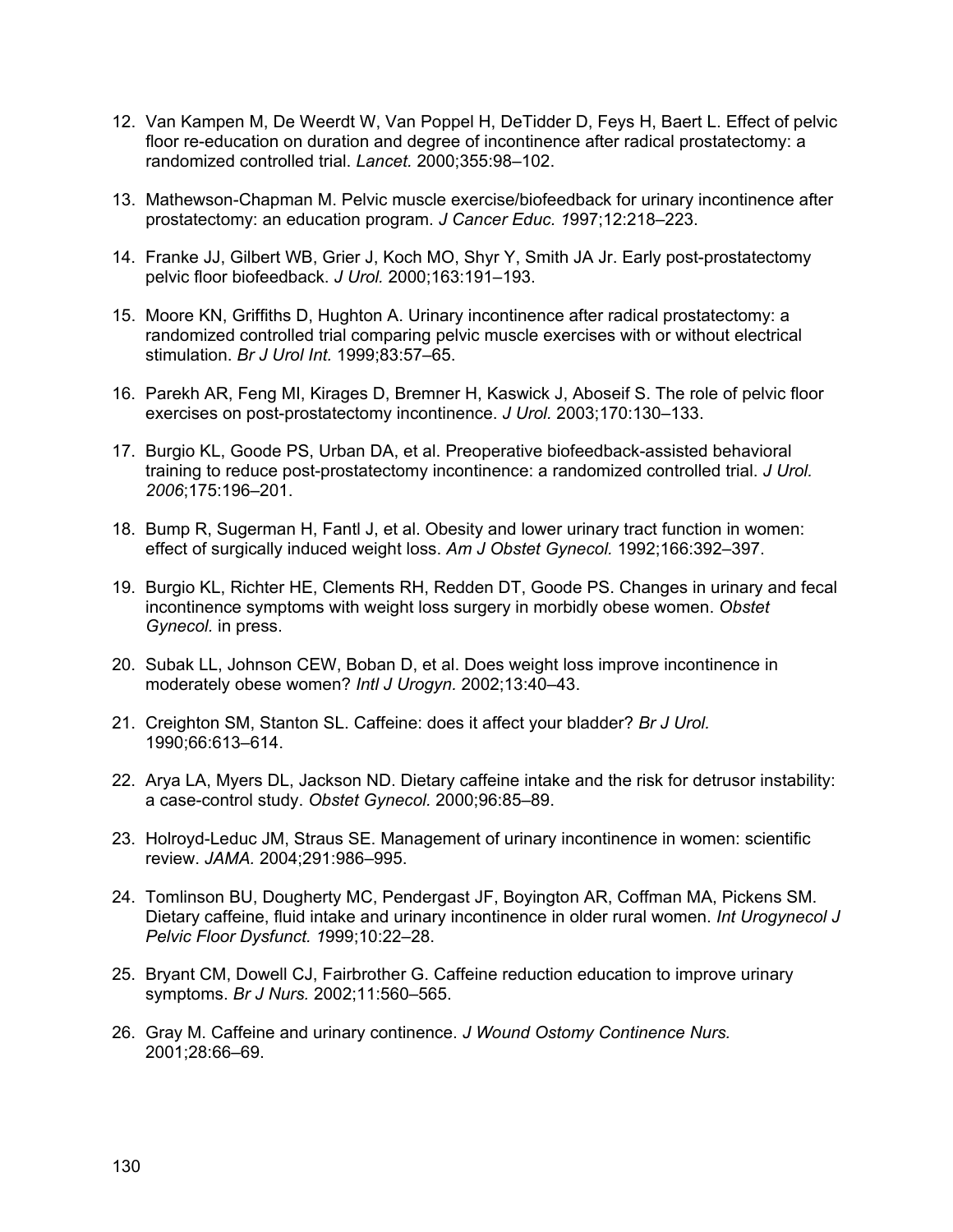- 27. Ouslander JG, Schnelle JF. Incontinence in the nursing home. *Ann Intern Med.*  1995;122:438–439.
- 28. Fantl JA, Wyman JF, McClish DK, et al. Efficacy of bladder training in older women with urinary incontinence. *JAMA.* 1991;265:609–613.
- 29. Hannestad YS, Rortveit G, Daltveit AK, Hunskaar S. Are smoking and other lifestyle factors associated with female urinary incontinence? The Norwegian EPINCONT Study. *BJOG.*  2003;110:247–254.
- 30. Danforth KN, Townsend MK, Lifford K, Curhan GC, Resnick NM, Grodstein F. Risk factors for urinary incontinence among middle-aged women. *Am J Obstet Gynecol.*  2006;194:339–345.
- 31. Guise JM, Morris C, Osterweil P, Li H, Rosenberg D, Greenlick M. Incidence of fecal incontinence after childbirth. *Obstet Gynecol.* 2007;109:281–288.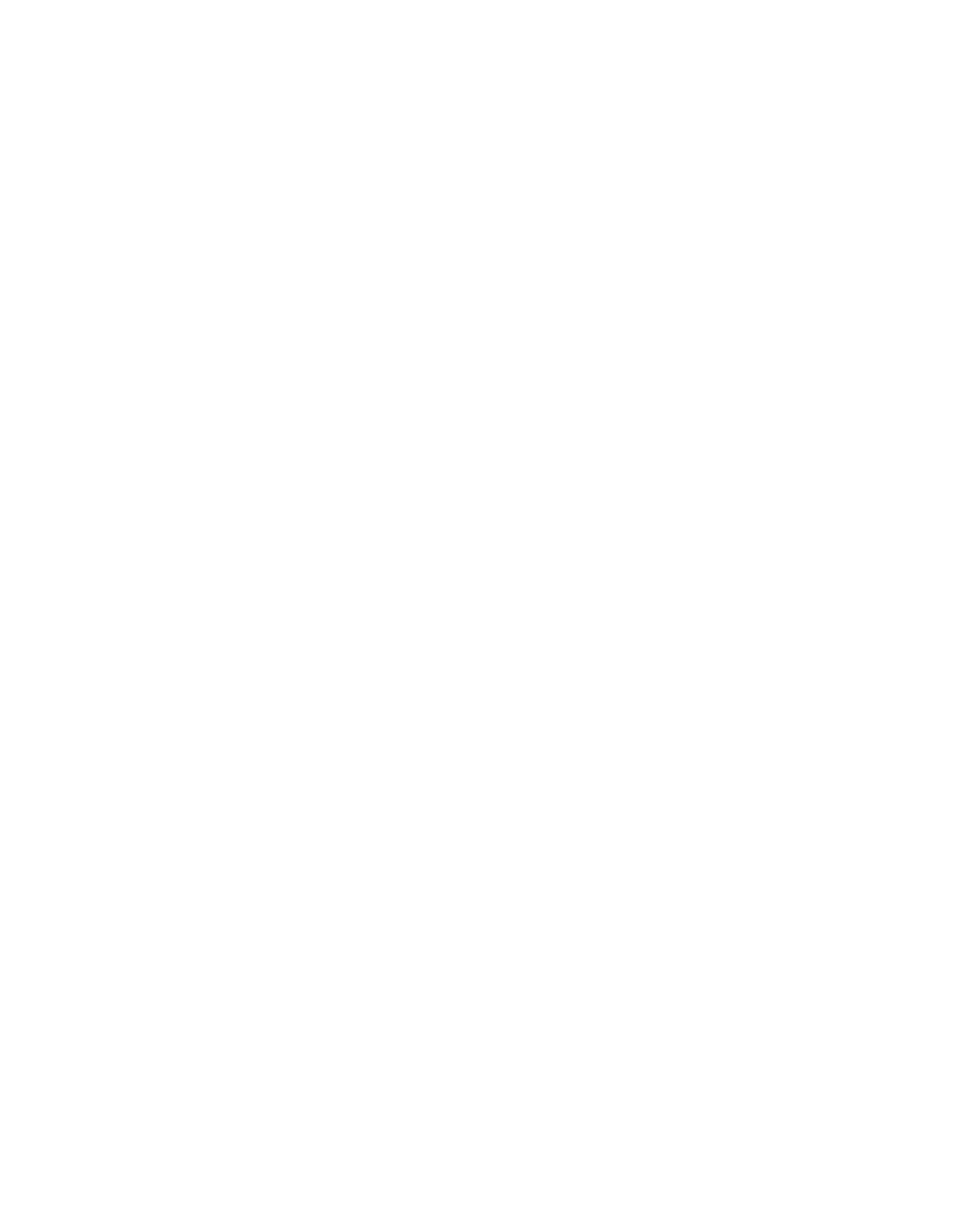# **Prevention of Fecal and Urinary Incontinence and the Strategies To Improve the Identification of Persons at Risk**

## **Diane K. Newman, R.N.C., M.S.N., C.R.N.P., F.A.A.N.**

### **Prevention of Fecal and Urinary Incontinence**

Fecal incontinence (FI) and urinary incontinence (UI) are reasonably framed as public health problems, with an emphasis on primary prevention, because of their significant prevalence and chronicity and their preventable nature. Using this public health approach, key populations at risk of developing these conditions will be identified, risk factors demonstrated, and public awareness strategies developed to help individuals alter modifiable risk factors.<sup>1</sup> Although the evidence base for FI is more limited than that for UI, the conditions share many similarities with respect to risk and treatment, suggesting that similar benefits may derive from population-based strategies.<sup>2</sup> Primary prevention should be the goal of all healthcare professionals, as it means taking an active part in preventing the initial development of FI and UI. $^3$  Because the process of storing and expelling feces and urine is shaped by social rules for acceptable times and places for elimination, stigma is attached to incontinence.<sup>4</sup> Programs to increase health promotion and education about FI and UI may serve to deconstruct these barriers. Based on the literature, the 3rd International Consultation on Incontinence (ICI) recommended that (1) primary prevention studies should not be limited to individual interventions but also test the impact of population-based public health strategies, (2) pelvic floor muscle training (PFMT) should be a standard component of prenatal and postpartum care, (3) further randomized controlled trials should be conducted to test preventive effect of PFMT for men postprostatectomy, and (4) further investigation is warranted to assess the efficacy of PFMT and bladder training for primary prevention of FI and UI in older adults.<sup>1</sup>

### **Strategies To Improve the Identification of Persons at Risk**

The majority of people who admit to FI and UI in prevalence surveys do not seek professional help. FI is a rarely talked about condition which can lead to severe embarrassment, isolation, anxiety, and depression.<sup>5</sup> One study reported that only 11% of affected women who were visiting a general gynecologist had sought care.<sup>6</sup> Healthcare professionals tend to underestimate the personal impact of FI. Therefore, it is imperative that they try to elicit symptoms of FI from their patients.

Help-seeking behavior for UI is not very different. Federal agencies have funded multiple research projects on the use of noninvasive behavioral treatments in the ambulatory and long-term-care setting. In a surge of increased Federal funding of UI research in the mid-1980s, significant development took place in the understanding of the prevalence, causation, assessment, and treatment of UI. This research demonstrated that UI is never normal, not even in elderly, institutionalized, demented persons; it outlines the causes of the problem and how to diagnose UI; and it concludes that UI is treatable, even curable, and can always be managed. However, the fact remains that individuals, primarily women, do not seek treatment.<sup>7</sup> Unless specifically addressed by a healthcare professional, most people are too embarrassed by their UI to seek medical help. UI usually comes to a healthcare provider's attention only when the patient complains of specific symptoms or when the patient complains of symptoms that are severe and unmanageable. However, this is not often. Also, many individuals believe that UI is an unavoidable component of aging or that treatment is ineffective or unavailable. To date,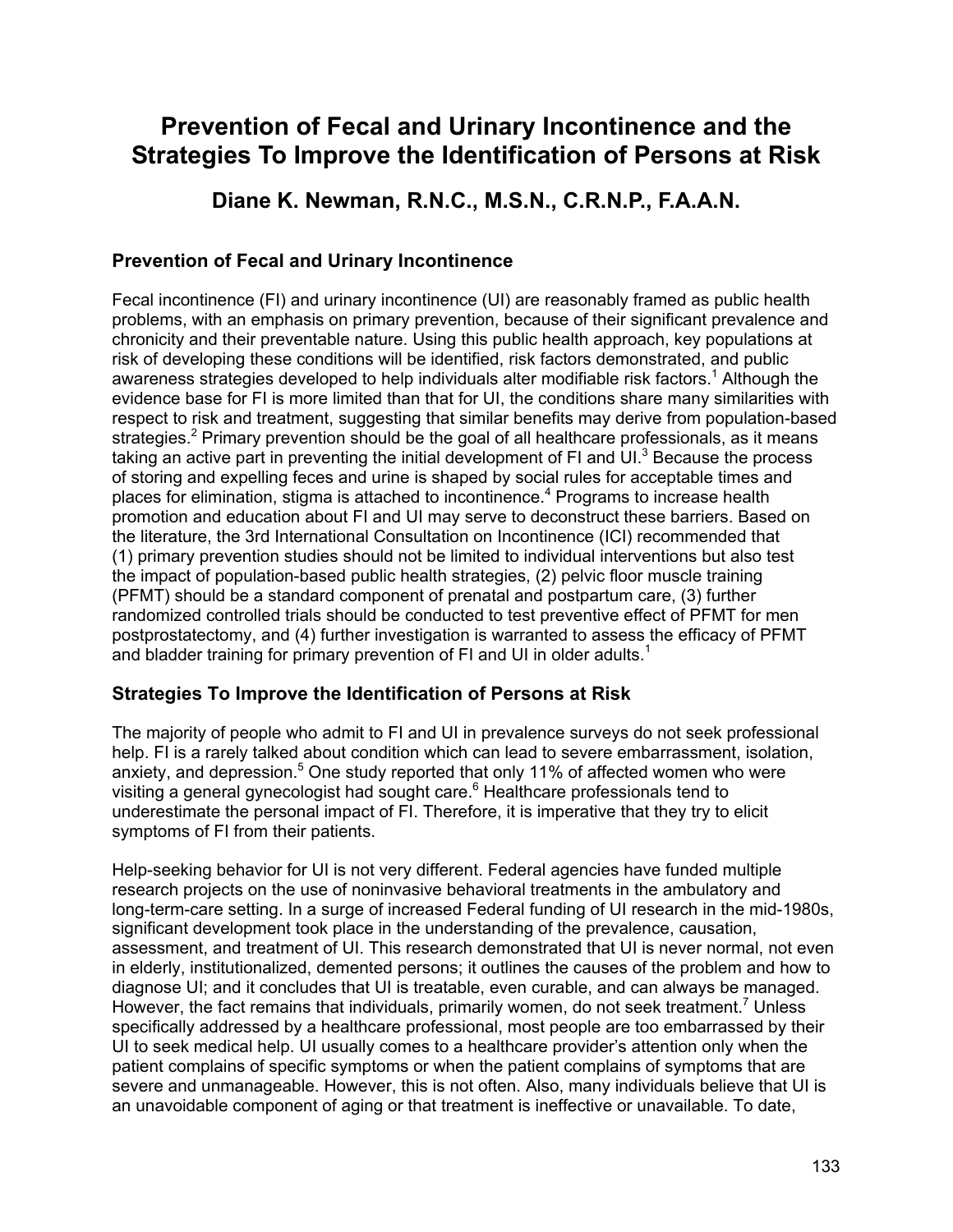studies estimate that at least 50% of women with UI do not ask for care.<sup>8</sup> A survey of women reported that only 38% initiated a conversation with a physician about incontinence.<sup>9</sup> Older adult women in a managed healthcare plan who had ready access to healthcare sought care, but women under age 55 did not.<sup>10</sup>

The lack of help-seeking behavior by individuals with FI and UI is a common phenomenon. Medical conditions that have greater stigma (and often are less life threatening) than FI and UI usually take a much longer time to be declared to a healthcare provider and even longer to family, friends, and others. $11$ 

One strategy for increasing FI and UI detection and screening is through education about persons at risk for developing FI and UI and guideline development. The ICI recommended compulsory inclusion of incontinence in the basic curriculum for physicians, nurses, physiotherapists, and allied health professionals.<sup>1</sup> FI and UI must be identified and preferably delivered as a separate topic, not fragmented between different modules of the educational curriculum. However, it is unclear if professional organizations, certification bodies, medical and nursing schools have accepted this challenge. In the past two decades, many U.S. Government agencies and professional organizations have issued practice guidelines on  $UI^{12-14}$  All of these guidelines were aimed at healthcare professionals and were intended to help standardize the assessment and management of UI in adults in both community and long-term-care settings, with an ultimate goal of improving the lives of persons with UI through early screening and treatment. None targeted screening for persons at risk. Although these readily available publications are widely quoted, they have failed to be included in the training of healthcare professionals or integrated into the practice of healthcare professionals. There is even some evidence to show that they have failed to increase screening or managing of UI by primary care providers<sup>15</sup> or to improve care in nursing homes.<sup>16</sup> Specialist education programs with relevant accreditation mechanisms (and planned periodic recredentialing) to safeguard patient interests need to be developed for urologists, gynecologists, gastroenterologists, specialist nurses, physical therapists, and others.

- 1. Newman DK, Denis L, Gruenwald I, Ee CH, Millard R, Roberts R, Sampselle C, Williams K. Continence promotion: prevention, education, and organisation for continence care. In Abrams PA, Cardozo L, Khoury S, Wein AJ, eds. *Incontinence: Proceedings from the Third International Consultation on Incontinence,* Plymouth, UK: Health Publication: 2005;35–72.
- 2. Miner PB. Economic and personal impact of fecal and urinary incontinence. *Gastroenterology.* 2004;126:S8–S13.
- 3. Sampselle CM, Palmer MH, Boyington AR, O'Dell KK, Wooldridge L. Prevention of urinary incontinence in adults: population-based strategies. *Nurs Res.* 2004;53:S61–S67.
- 4. Norton C. Nurses, bowel continence, stigma and taboos. *J Wound Ostomy Continence Nurs.* 2004;31:85–94.
- 5. Hawes SK, Ahmad A. Fecal incontinence: a woman's view. *Am J Gastroenterol.*  2006;101:S610–S617.